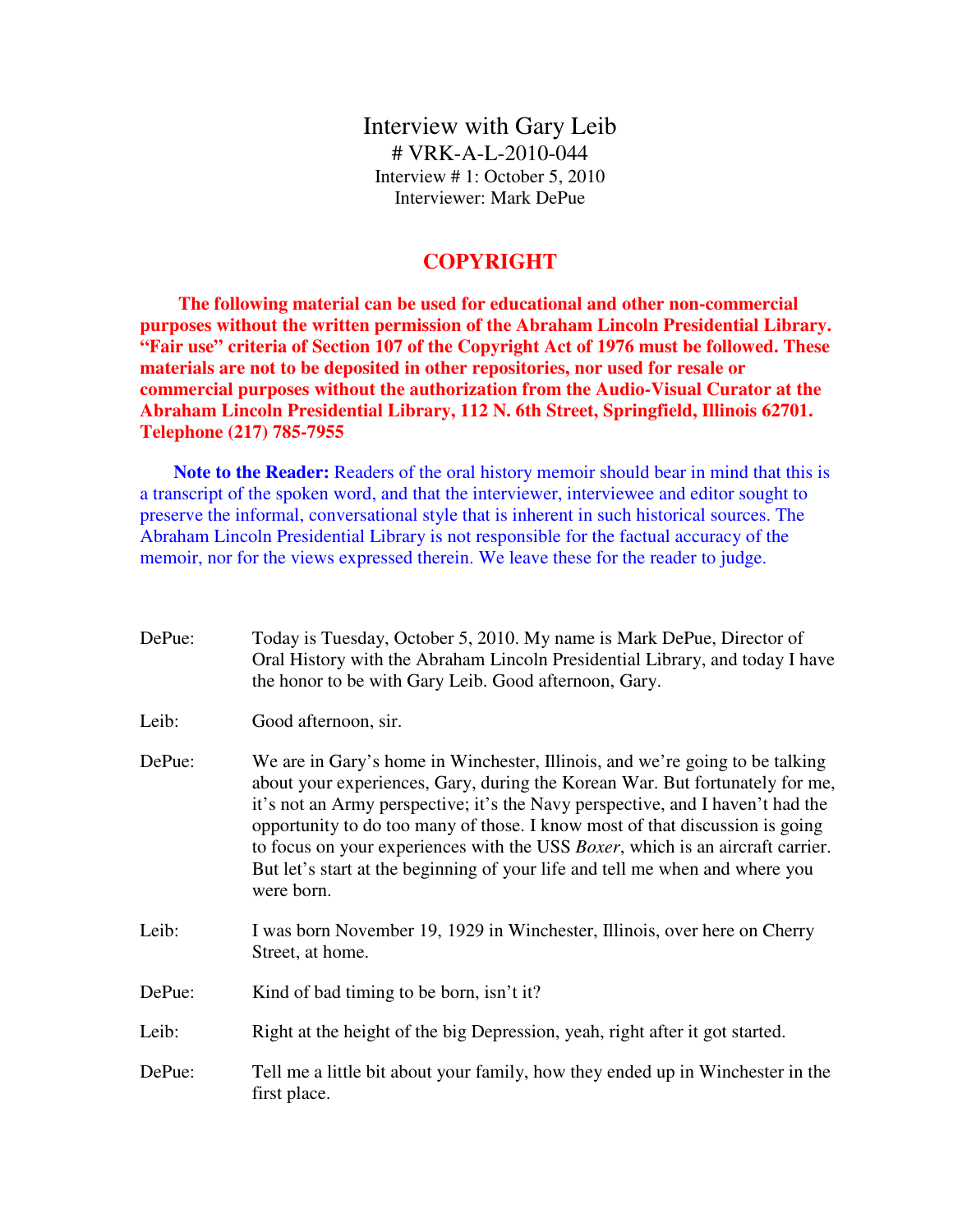- Leib: Well, my parents, prior to my being born, were living in Donaldsonville, Louisiana, working with a cousin down there that had a plantation, and then they came back here, where I was born, to be around the rest of the family, my grandparents and whatever. I lived most of my life, or my younger life, with my grandmother and grandfather Evans and back and forth to my grandfather and grandmother Leib. Also I spent a lot of time with my mother's sister, her older sister, my aunt, which was very good to me, and my grandparents. After my grandfather retired, they spent a lot of time going to Arenzville, AHrenzville some people say, so I actually grew up in two communities, and most of my summers were spent in Arenzville, Illinois. Most of my winters and my school time was all right here in Winchester.
- DePue: Okay, tell us a little bit about why you were going to a lot of different places while you were growing up.
- Leib: Well, the Depression times was kind of ugly. It was hard on everybody. My dad didn't make a lot of money. He was a good electrician; he worked parttime as a mail carrier. Actually, when I was a little kid, before I remember, he was assistant manager of a local grocery store. And we moved from here to Auburn, Illinois, where he was an assistant manager there, or to be a manager, and unfortunately, the Kroger store there went down the drain. It closed, and he moved back here. And he had various different jobs, fantastic salaries of fifteen, twenty dollars a month or something like that—very small income. So finally, we moved back in full-time with my grandparents, Grandfather and Grandmother Evans.
- DePue: On your mother's side.
- Leib: On my mother's side, yes, on the Evans family.
- DePue: What was your mother's maiden name, first name?
- Leib: My mother's name was Helen, Helen Evans Leib. She had some other things on her name that she didn't like to use. I think her full name was Ethel Helen May, which she hated, so she just went by Helen. My father was named Carl, Carl Herbert; everybody called him Herb.
- DePue: What was it like, then, growing up in central Illinois in the Depression? Do you remember much? You were pretty young.
- Leib: I thought it was probably the greatest place in the world, to live in a small town, and it's the reason I came back here twenty-one years ago to retire here. It's a comforting thing to be in a small community and around people that you grew up with, even though this little town has changed quite a little bit. I do not know a lot of the younger people, because moving away from here and working away from here many, many years, I lost track of their children and their names, but a number of them are still here that I started first grade with or started kindergarten with. Then the same thing up in Arenzville, that group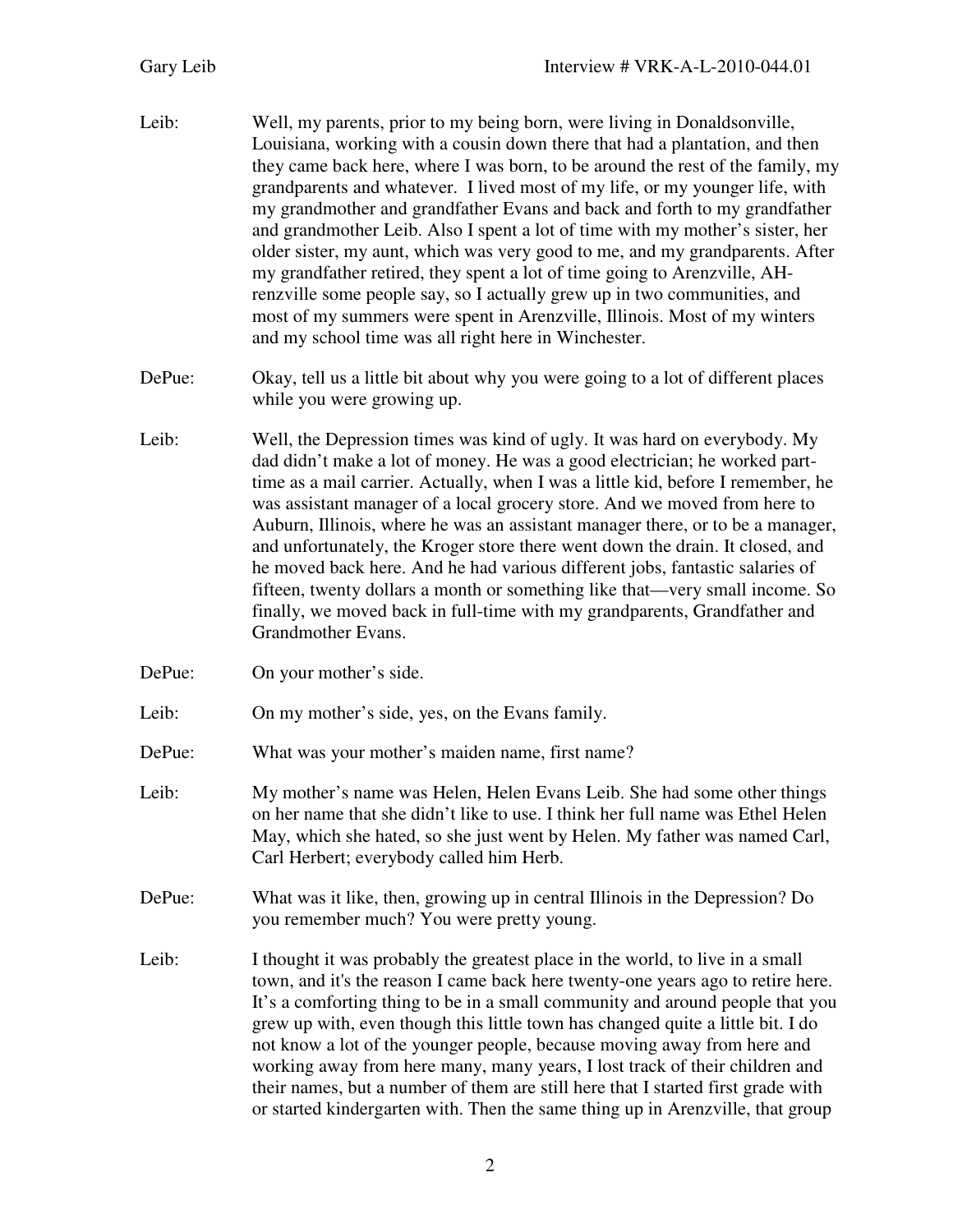up there. I spent so many summers up there and holidays and odd times that I have a lot of acquaintances from that area.

DePue: Was your mother working?

Leib: My mother went to work during the latter days of the Depression with what they called an NYA, National Youth Administration, and she moved up from there to what the welfare department called a visitor in the welfare department locally, Illinois Public Aid Commission. She stayed with it for thirty-someodd years and moved on up to supervisor, travel staff, et cetera, and lived in different places around the state of Illinois.

- DePue: Well, if you don't mind, were your parents married through all this time?
- Leib: My parents were married until about '44 or '45, and they finally got divorced. Two very incompatible people.
- DePue: But you were sixteen at the time, then, roughly.
- Leib: I think about fourteen or fifteen, so maybe it was '43, '44, along in there somewhere.
- DePue: Okay. Well, let's jump back a little bit. You were still pretty young, but 1941, December seventh, an important date in our history—do you remember Pearl Harbor?
- Leib: Very distinctly, because I grew up in what you call a very patriotic family. My great-grandfather served in the Mexican War and in the Civil War. My uncle was a very well-known local hero in World War I, served in the Big Red One, the  $1<sup>st</sup>$  Division, first to go to France, last to come back, and was in every major combat deal, and one of the fifteen survivors out of his original company. And of course wounded, gassed, all different things.
- DePue: What was his name?
- Leib: Jesse O. Evans, Jesse Odis Evans, Jesse O. Evans. He was well-known locally as the boy hero. Grandpa signed for him to go in when he was only sixteen years old. He spent his seventeenth birthday down on the border with Pershing when they was getting organized down there, where they were still chasing the Mexican bandits down there, and then they went right into France, the 1st Division, Big Red One.
- DePue: Well, let's go back to Pearl Harbor, then.
- Leib: Pearl Harbor was a terrible day, and I remember it very distinctly—because I guess I was twelve going on, or just turned thirteen—just a really significant thing. I grew up in the war years, and I was a great scavenger of scrap iron and aluminum and got real into the war effort, because that was the thing to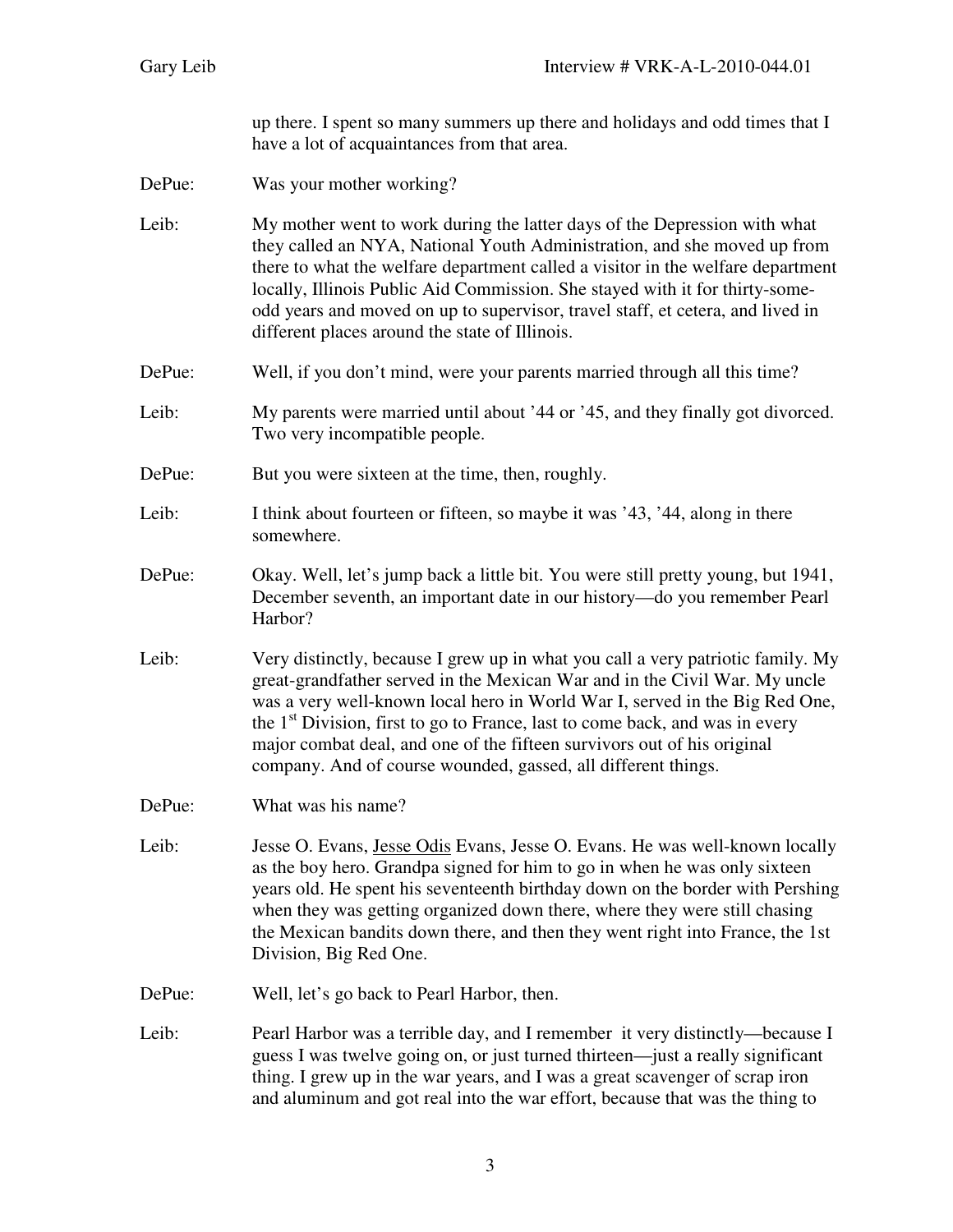do. My grandfather ran a pool hall and saloon here in town. He was very wellknown. He'd either spent his life as a saloonkeeper, pool-hall deal, or as a local police officer, and very well-known. Strange thing about it, he spent his life basically around taverns or in taverns and never drank.

- DePue: You mentioned you remember Pearl Harbor very well, but is there a story connected with that for you?
- Leib: Well, Pearl Harbor sticks in my mind real strong because my uncle, Arenzville's favorite nephew, was one of the first to get drafted. He was sent immediately to the Philippines, along with my father's best buddy that he run around with and went hunting all the time. Both of them ended up going right to the Philippines, and they were there when Pearl Harbor happened. Both of them were killed, and it left an indelible impression on my mind and of course, upset both families.
- DePue: Does that mean they were in the National Guard before the war?
- Leib: No, they were the first— they started drafting, if I remember correctly, in 1941, building up the peacetime.
- DePue: Late 1940 they started the draft.
- Leib: Nineteen forty. Well, they were the very first ones that got drafted, and they were both young guys. Unfortunately, they both died shortly after Pearl Harbor in the Bataan Death March and left a lasting impression on the whole family. Both families were affected, along with all the other guys. I've always admired the older fellows in the community and all these guys that were a few years older than me that was nice to me when I was a kid and took me pony rides or built model airplanes for me or something like [that]. All eventually ended up in the war where they were pilots or infantrymen. I've always been kind of attracted to the guys that's a little older than me, respected them, admired them, and a whole large group of them were killed during World War II. They were either shot down—one was flying a B-29 off of Saipan, I believe, and crashed and overloaded. Another one was shot down over Germany. They all had horrible experiences, and all those things came back to affect [us]. Then of course, the movies started building up about the war and all the different things, and my whole life was affected by that. The younger guys that were two years ahead of me in high school immediately went into the Navy, and they were guys I played football with and admired. All I wanted to be by the time I'd got to high school was a sailor. I wanted to go in the Navy. I wanted to wear a uniform like those guys, and I wanted to serve on one of the great carriers. I heard all the stories about the *Yorktown* and the *Franklin* and all the great battles—the Battle of Midway and all the different ones—and it affected me quite a little bit. Then when I wasn't old enough to go, actually, I conned my mother into it—she was going to sign the papers for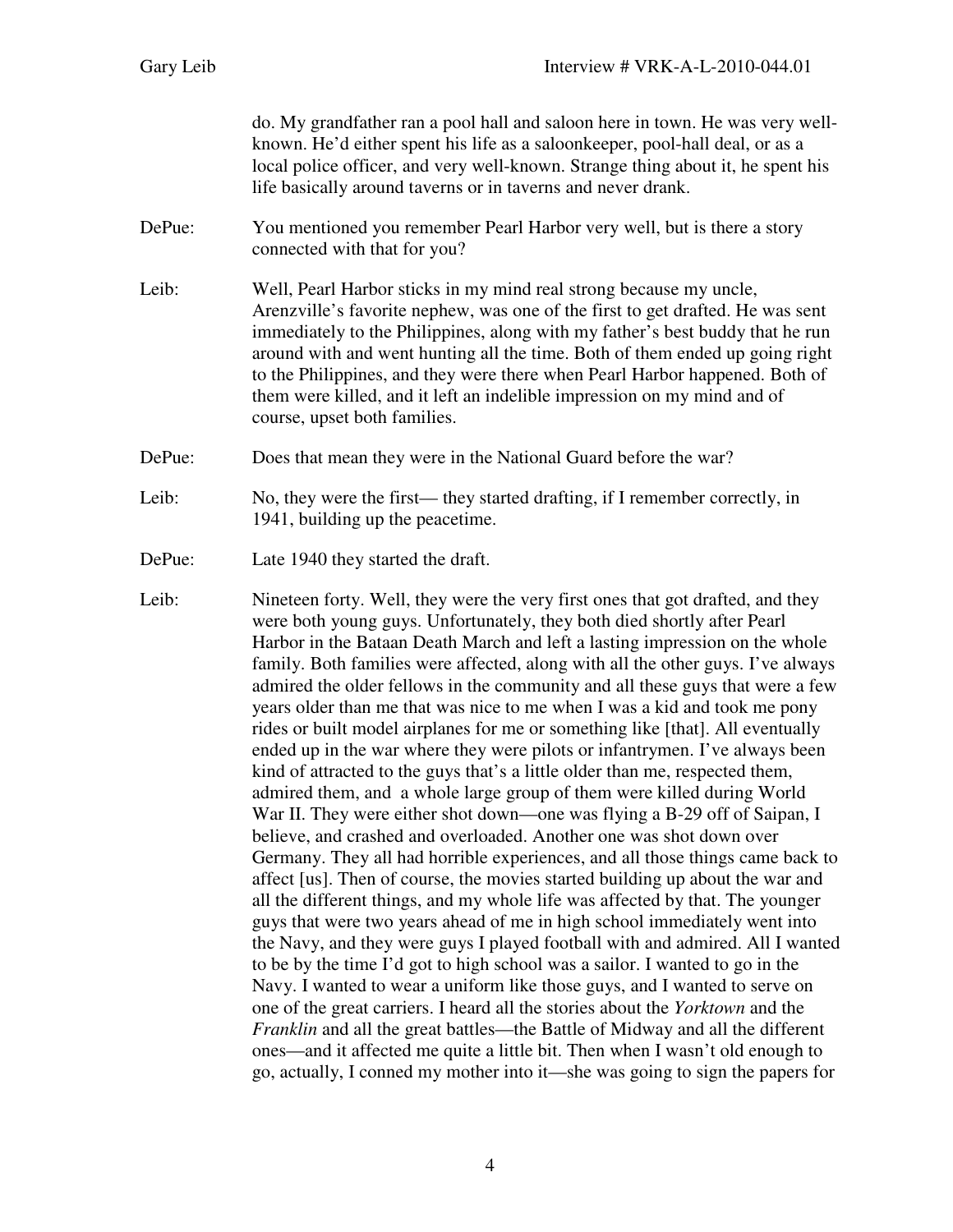me to let me go about the time the war ended. So I graduated high school when I was seventeen years old, and the war had done ended in 1947.

DePue: Were you one of those who were paying really close attention to the war news?

Leib: Very much so. I mean, I followed it from a day-to-day. I read the *LIFE Magazine*, everything that happened, and I made up my mind. And of course, my Uncle Jess influenced me. One summer I spent in Cleveland, Ohio, when my mother went there, and I was around my Uncle Jess quite a little bit. [He] certainly influenced me that I didn't want to go into the Army. I did not want to be in the infantry. I'd heard all the bad things. I don't want to sleep in the mud, I don't want to be a gravel agitator; I wanted to be on a ship, I wanted to be a sailor. And that was my psychic at that time. But then the war was over when I got out of high school, so I did different things—kicked around the country here, there, and yonder, and I got a truck driver's license real early out of high school.

DePue: After high school?

- Leib: No, before. I'm sorry. Let me go back. Before I got out of high school, when I was sixteen, they let us get a permanent what they referred to as chauffeur's license. I forget the name they call it now.
- DePue: Class B or something like that.
- Leib: Yeah, whatever.
- DePue: Class C license.
- Leib: Class A license, whatever. So I acquired one at an early age, had friends that had a truck and let me use their truck. I had to take it to Springfield and take the test and everything. I started driving the truck part-time in high school, and then right out of high school, I went full time as a truck driver.
- DePue: Who were you driving the truck for?
- Leib: I went up to Belvidere, Illinois, and drove for Green Giant. I drove into Illinois and Wisconsin in basically grain trucks hauling pea vines and then with corn season. After the season was over, then I decided to go down to Texas to work, and didn't like it down there with a group. Ended up in Arizona and got a job driving the truck for an oil company. The name of it was Continental Pipeline Company, and I drove one of their big old trucks. They came back to Oklahoma, and I stayed with them for a little while, in Oklahoma City, and I really did not care for working on a pipeline too well.

DePue: Was this after high school, then?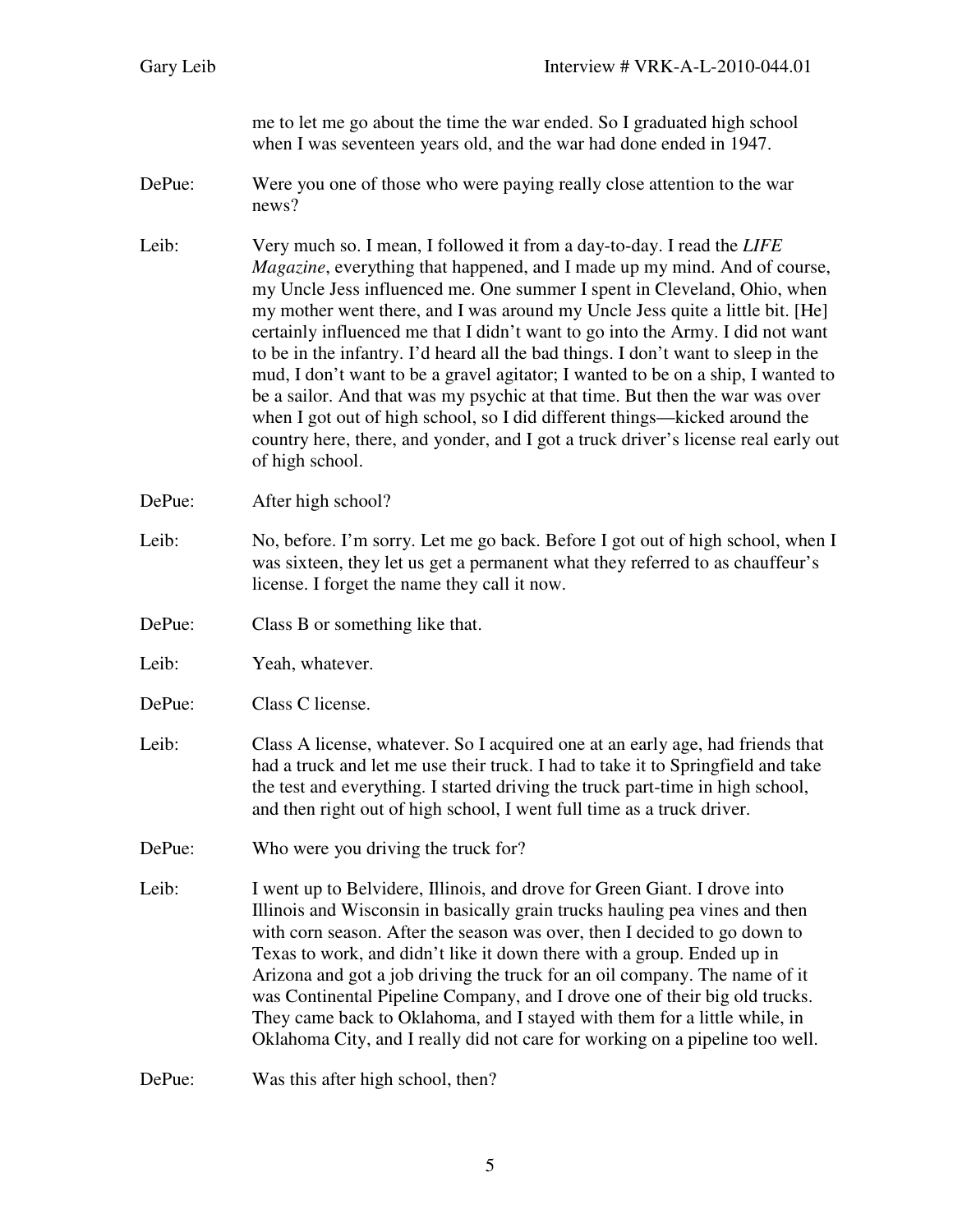- Leib: After high school. Yeah, that was about a year after high school.
- DePue: When you were still in high school, what did you think you wanted to do with your life?
- Leib: Well, unfortunately, I always thought like driving a truck, riding a motorcycle, all those things were the greatest things. I ended up with a motorcycle, and I drove trucks, and my mother discouraged me greatly. She believed in higher education and whatever and the better things in life. I had members of my family that had been doctors and different things, and she thought I should be bent towards that, but unfortunately I didn't see it that way.
- DePue: Why were you so eager to get a job—you know, driving truck—when you're still in high school, especially the kind of truck driving you were doing was not what most kids are doing at that age?
- Leib: (laughs) Well, yes and no. In this area of the country, in these small towns, it's probably one of the big things. If your family don't farm—and all the farm boys run tractors and trucks and whatever— naturally myself and some of my friends thought the same way. And actually, you take a small town like this, and probably the biggest, the largest economy here is truckers, a world of truck drivers around here, all the guys I grew up with. I was discouraged from that because there's really not any future in it, basically, and I ended up going back to Arizona, worked there for a while as a mechanic in a garage. I'd always worked in a garage, off and on, different times, and mechanical work. I went out to Los Angeles and worked for Douglas Aircraft, got a job out there. A friend of mine was going to UCLA, and he lived in a mobile home; I moved in with him and I worked at Douglas Aircraft. Then another friend of mine come up and he moved in with us, and he also got a job out at the airport. I stayed there until my nineteenth birthday was coming up in a few months, and I did not want to go to the U.S. Army.
- DePue: At the time when there was a draft going on?
- Leib: The draft was on, and it was an automatic procedure. When you were eighteen—I had registered when I was eighteen—and at nineteen, you were going to go. In fact, the lady, the head of the draft board in town here, did not care for my motorcycle riding and my escapades of my misguided youth, and she promised me faithfully that I would be in the Army shortly after my nineteenth birthday.
- DePue: But you're out in California, I thought, at the time.
- Leib: Well, I was in California, and I was afraid I was going to get sucked up in the draft. And of course I enjoyed California, I love California, and I got to go all around the LA basin and run around with the guys that I'd went to school with here that had moved out there. But I came back here in the summer of 1948 and enlisted in the Navy so I would not be drafted. I enlisted in July, and of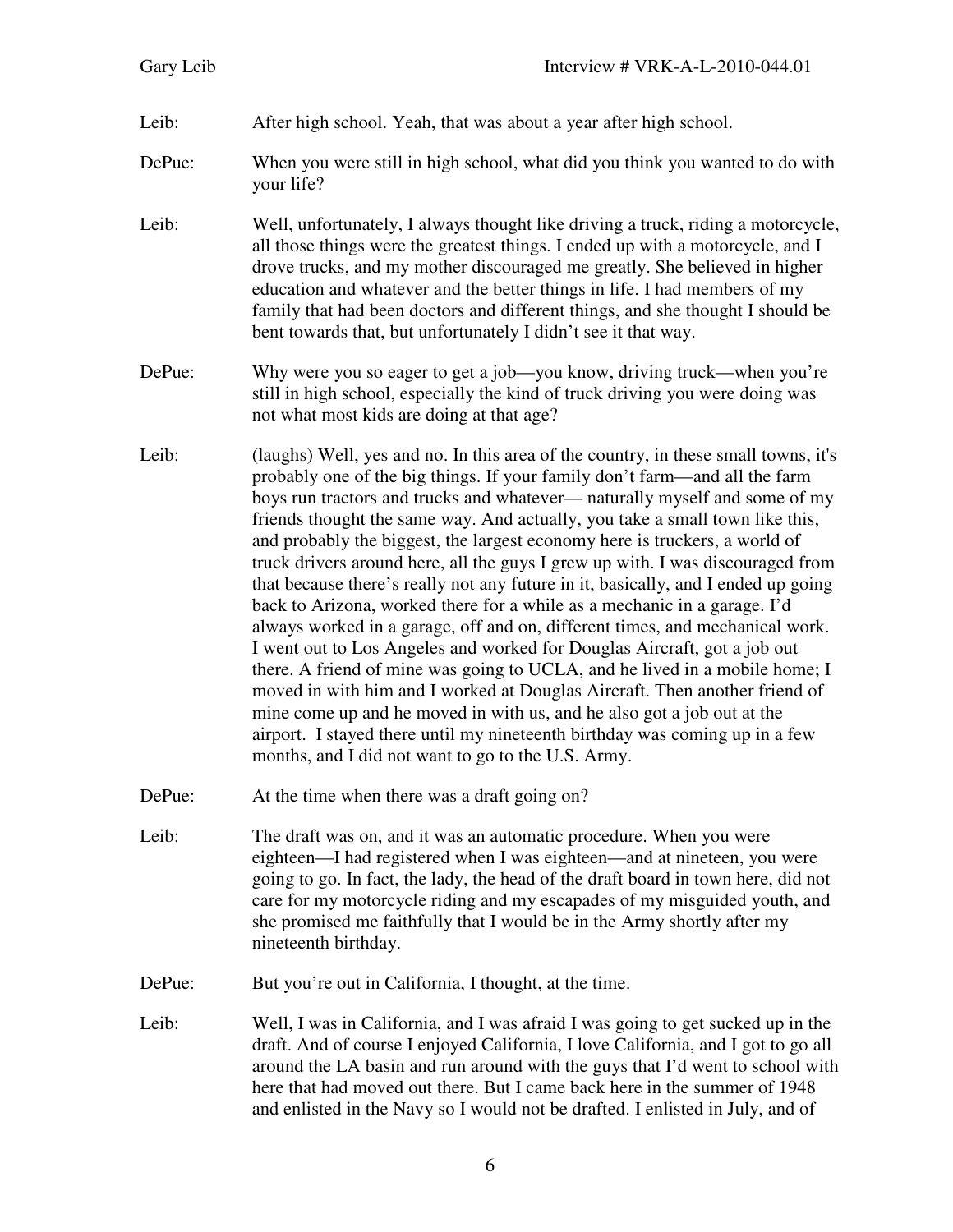| Gary Leib | Interview # VRK-A-L-2010-044.01                                                                                                                                                                                                                                                                                                                                                                                                                                                                                                           |
|-----------|-------------------------------------------------------------------------------------------------------------------------------------------------------------------------------------------------------------------------------------------------------------------------------------------------------------------------------------------------------------------------------------------------------------------------------------------------------------------------------------------------------------------------------------------|
|           | course they had a waiting list; the Navy was going through a lot of changes at<br>that time, and they were real choosy and several of us went up, and only a<br>couple of us qualified, and then we had to wait. I took a temporary job here in<br>town painting houses and stuff until I got called in September.                                                                                                                                                                                                                        |
| DePue:    | Gary, it sounds like even before high school, but certainly that year or so after<br>high school graduation, you're pretty restless. You're moving around quite a<br>bit.                                                                                                                                                                                                                                                                                                                                                                 |
| Leib:     | (laughs) Well, I got to see a lot of the world, and I got to see a lot of things.<br>Like I say, I always had a mechanical bent, mechanically, and I drove my old<br>Chevrolet all the way out there to California the long ways around, down by<br>Houston, down by Texas City, because that's where we thought we'd work,<br>down there, till we took a look at it, and on out to California.                                                                                                                                           |
| DePue:    | I think I know the answer here, but at the time you actually enlisted in the<br>Navy, did you have a girlfriend back home or were you attached in any way?                                                                                                                                                                                                                                                                                                                                                                                |
| Leib:     | That's a strange thing. You know, I always ran with a group of—both sides of<br>the streets, you might say. I run with the wild crowd, and I run with the good<br>crowd. My family was one of the oldest families in this area, so I knew a lot<br>of nice girls, fine girls, you know, whatever, and I always had a girlfriend here<br>or a girlfriend there, you know, no problem. I just didn't want to get attached<br>at that time. Some of my friends immediately got married out of high school,<br>and I did not want to do that. |
| DePue:    | So you went into the Navy unattached.                                                                                                                                                                                                                                                                                                                                                                                                                                                                                                     |
| Leib:     | Unattached when I joined the Navy.                                                                                                                                                                                                                                                                                                                                                                                                                                                                                                        |
| DePue:    | What was your parents' reaction to joining the Navy?                                                                                                                                                                                                                                                                                                                                                                                                                                                                                      |
| Leib:     | Oh, I think my mother was delighted. (laughs) She thought that was a great<br>thing, and my dad—                                                                                                                                                                                                                                                                                                                                                                                                                                          |
| DePue:    | Because?                                                                                                                                                                                                                                                                                                                                                                                                                                                                                                                                  |
| Leib:     | My dad encouraged me because one of his friends tried to get him to go in the<br>Navy back in the late '20s; he had a whole career in the Navy and got to retire<br>as a chief petty officer. My dad's regretted that he didn't do that, and he<br>thought that was a wonderful thing for me to do. And so I was very<br>encouraged. And I went in for a career; that was my whole ambition.                                                                                                                                              |
| DePue:    | Now, your mother wasn't too crazy, I assume, with you running all over the<br>country doing truck driving and things like that, and you'd said that she had<br>ambitions for you to be going to school. So why did she like the idea of going<br>into the Navy?                                                                                                                                                                                                                                                                           |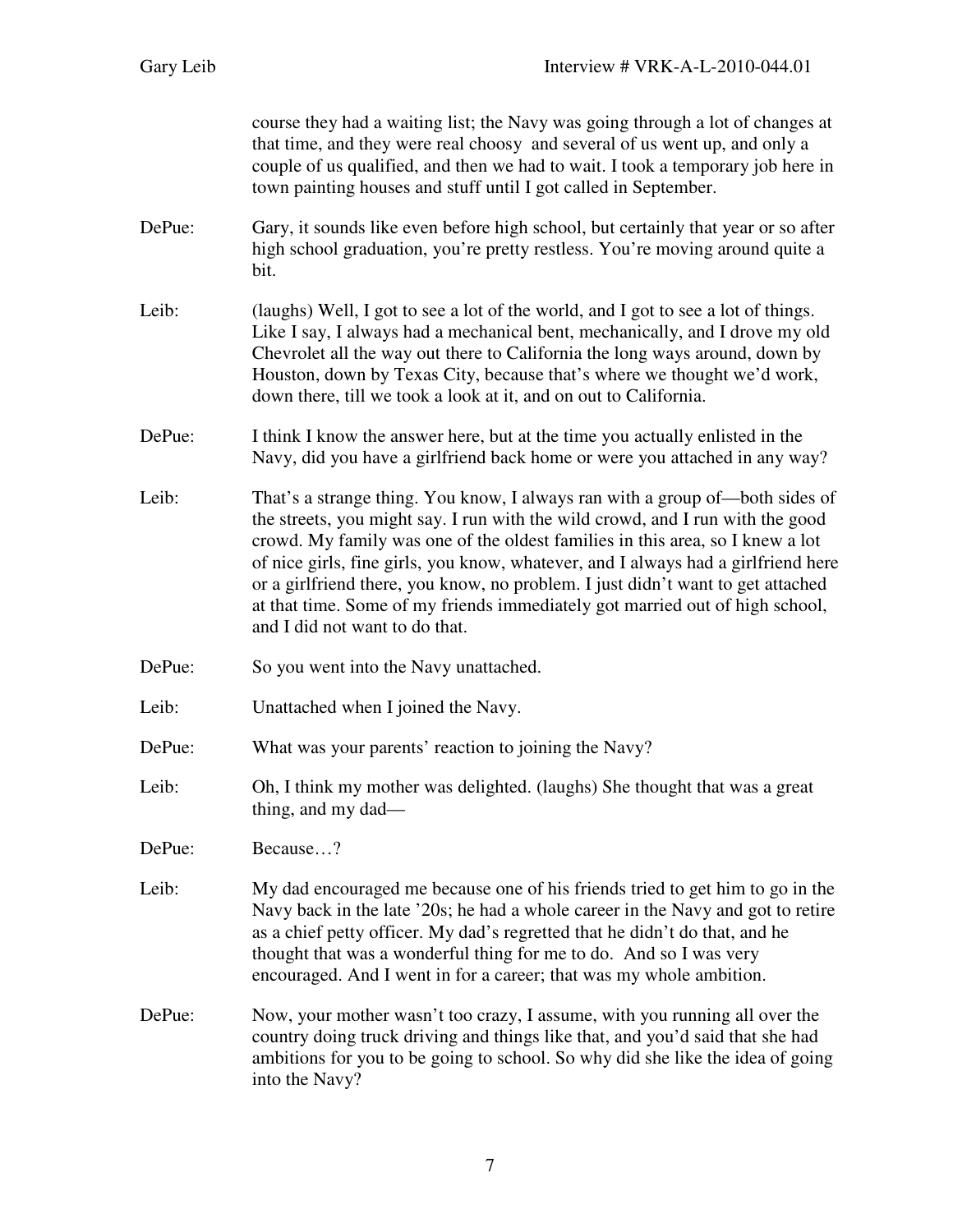- Leib: Well, (laughs) I thought she figured they'd train me properly and get the discipline and things that I probably would need to set me in my life's course, but I had pretty well got that lined up. It seemed like I always was able to find my way around, always able to find a job. I knew how to dress to find a job, to go to check on things, and I was shocked at some people that say, "Well, I can't get a job." Hell, you can get a job anywhere. There's all kinds of jobs. Sometimes you don't take exactly what you want, but when you go for an interview, you dress properly, you have your fingernails clean, and you're clean-shaven and a clean shirt and dress nice and try to impress the people that you really want to work, and I never did have a problem. So jobs to me became very easy, you know. Maybe not the finest jobs in the world, but actually, I had a pretty fair job out at Douglas Aircraft. If I'd stayed there, it would have been all right, but I didn't want to go to the Army.
- DePue: Well, we got you in the Navy, so tell us about your experience in boot camp. Where was it, and what was it like?
- Leib: Boot camp was a very different experience. The discipline, the organization of the United States Navy is very precise, its tradition and whatever. But boot camp with the Navy or Marine Corps is basically, I guess, about as close to hell as you can get. I mean, they make it as miserable as they possibly can, and you've got to stand up to it. The big problem I had in boot camp, I was shocked at some of the kids that came in up there that couldn't do the very simple physical things. Hell, they couldn't even chin-up, they couldn't do push-ups, and that was required. I mean, I think they required you had to do ten pull-ups, ten chin-ups, and ten push-ups, and didn't amount to anything, but there was so many guys that came out of New Jersey and New York and places like that. The only one in the company that was from this area of the country was my buddy and my distant cousin, Fred, and rather than run around the country like me, he went to college over at Illinois College at Jacksonville for a year. And he had a little taste of the Marine Corps. He joined the Marine Corps Reserve and he was all hot for it, and I kept telling him he wasn't cut out for it because he wasn't the kind of guy who went out hunting with us. He hated to swim, he didn't care about guns, he didn't go hunting, he didn't go target practice or anything like that, but he joined the Marine Corps Reserve. They sent him to boot camp down at Parris Island, and he learned damn quick that he wasn't cut out to be a Marine officer. And just as soon as he come back, he joined the Navy with me and we went to boot camp together.

DePue: Where was boot camp?

Leib: Great Lakes [Naval Training Area]. Colder than hell during the wintertime.

DePue: Any particular instructors you remember or any incidents from boot camp?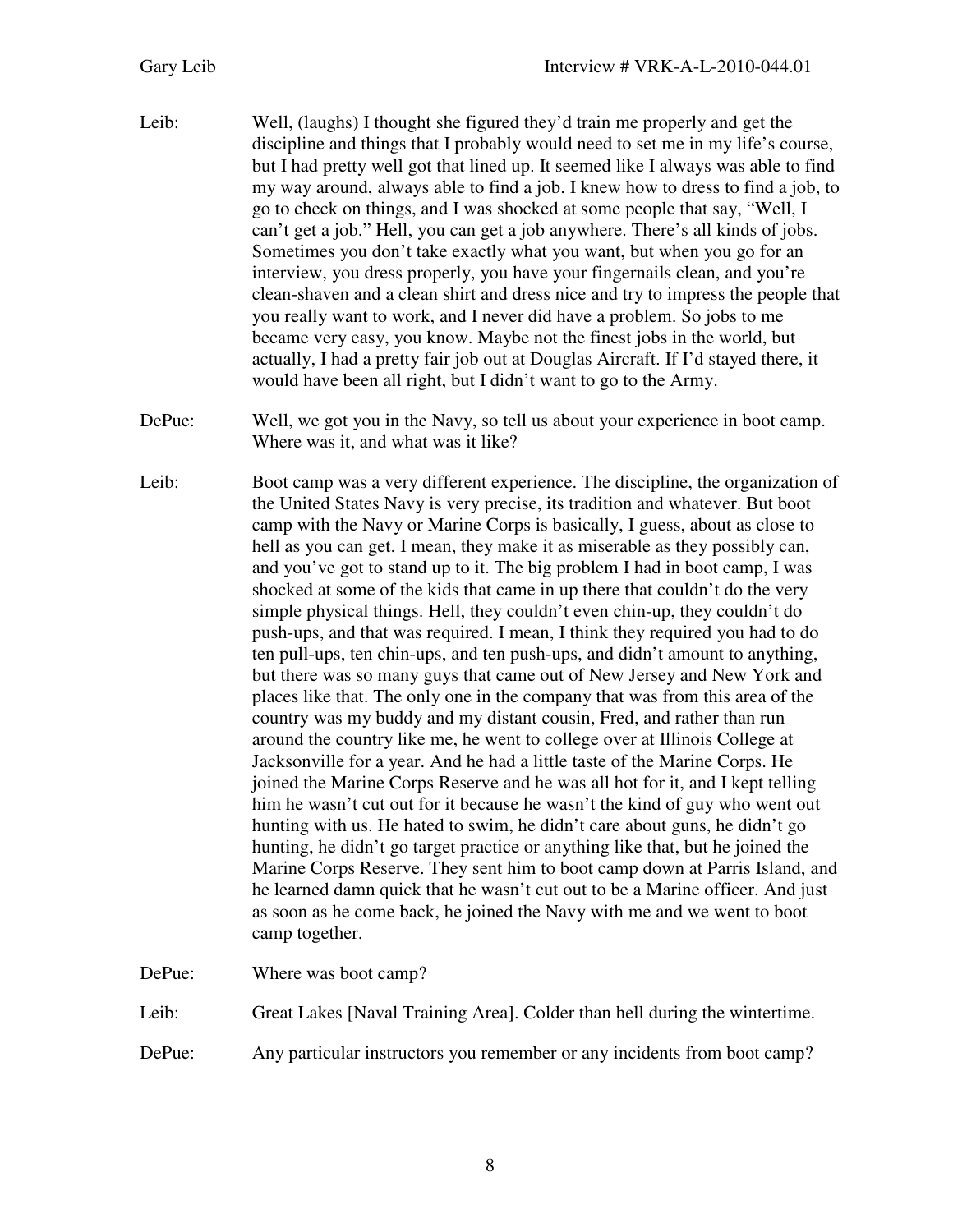Leib: Yeah, the first company I got in was really kind of a bunch of slugs, I thought, in a way. The commander of it, I didn't care for him much at all. I was in that company six or seven weeks and ended up with measles, and they put me in the hospital. My friend Fred, my buddy Fred, he managed to almost get himself pneumonia so he could get in the hospital too, so he could stay with me. And we both got transferred, dropped back, into another company. And this company was really organized. These were great, great people. The chief petty officer's name, I believe, was Brennan, and his assistant was—I forget what his name was—I got pictures of him—they called him Sinbad, Sinbad the sailor. He was a tough old first class boatswain mate.

> But going into this company—if you've been in the military, when you drop from one area and you come in with your sea bag or your barracks bag or whatever and the whole new deal, I mean, it's just like you don't know any of these guys. I had an interesting experience there because after I checked in, this big Polish gentleman from out in Pennsylvania—I forget the name of the place, some town with a lot of coal mines and stuff—but anyhow, he informed me real quick that he kind of ran the company, and he was telling me what I was going to do and what I wasn't going to do and where I was going to sleep and what jobs he was going to assign me. And I said, "Hey, look, partner, are you one of the officers of the company?" I mean, they had junior petty officers. They appointed recruit petty officers, whatever, and when the chief and the first class wasn't there, you took your orders from them. "No," he said, "but I run the company." Big guy, big dude. And I said, "Well, you know, this is all well and good. I'm not going to do none of it. You can kiss my you-know-what, because I'm not going to shine your damn shoes, make your bed, nothing. It's not going to happen." And he said, "Well, you know, if you don't, I'm going to have to whip your butt." And I said, "Partner,"—and I'm not any real big guy, but I played football a couple years and I could take a lot of abuse—I said, "Okay, whatever you want." And we had one hell of a fight right there the first day I got in there. To be frankly honest, (laughs) he just damn near beat the hell out of me, you know, but I got some good licks in on him, too.

> Finally I went to the bed that was assigned to me, and the next day, he said, "Well, you're going to conform now and you're going to do this." And I said, "Look, I told you before, this isn't going to happen. I don't take orders from you or no other SOB. I don't do it that way. It's just not going to happen." "Well, I'm going to have to whip your butt." I said, "Well, you might as well start, because you're going to have to do it every damn day the rest of the time I'm up here." So we went around and around again. Well, this time—you know, big guys sometimes, they got spots that hurt, too, you know, and I finally got some pretty good licks in on him, and he finally realized that it wasn't going to work with me.

> He had all these guys buffaloed, 160 guys buffaloed, in this company, but he wasn't going to push me. So he started with Fred. Fred's a pacifist.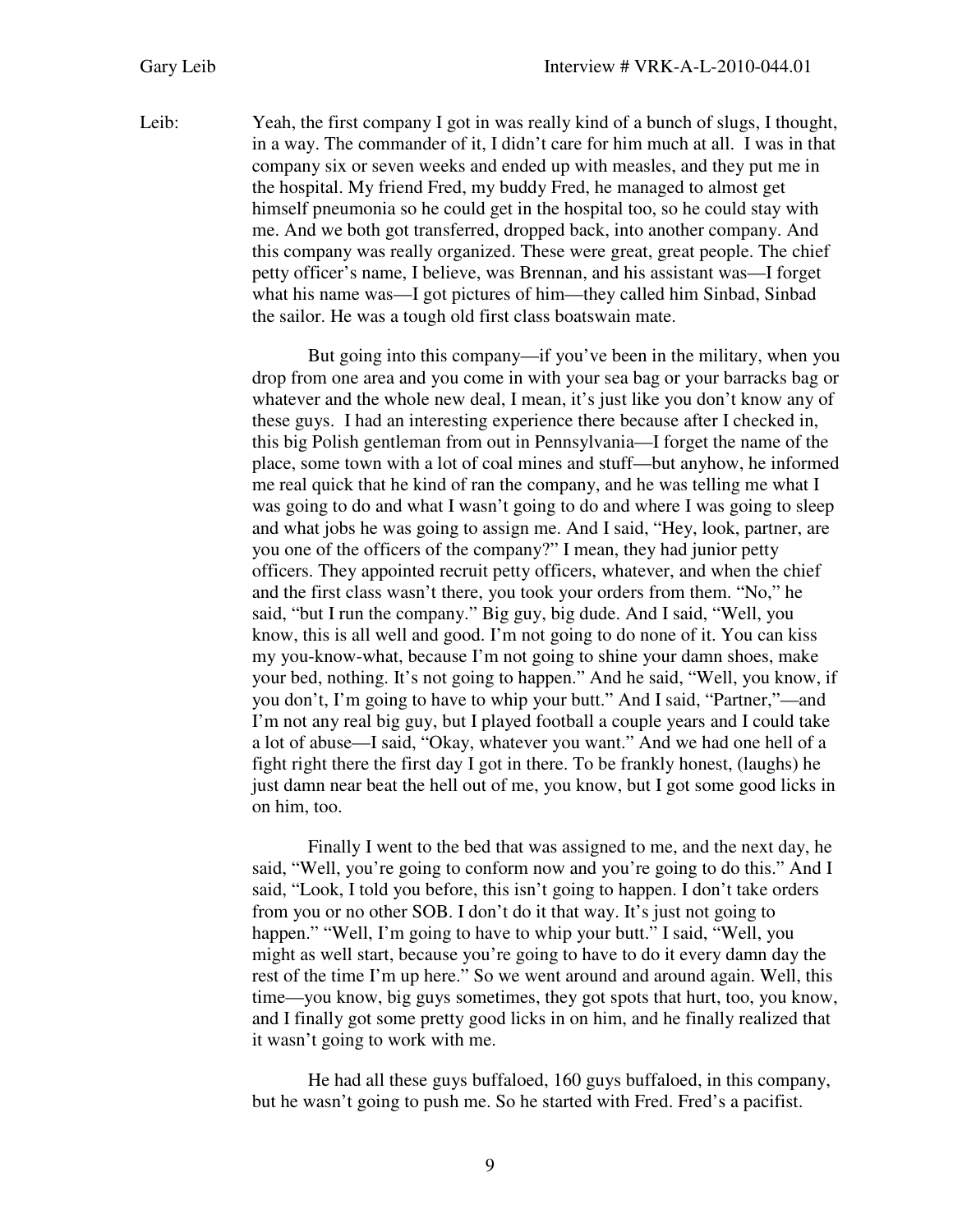Fred don't believe in fighting. I said, "And you're not going to push. It's not going to work on me; it's not going to work on him, because if you mess with him or me either one, we're going to go after it." So finally—I mean, he was hurting a little bit, and man, I was hurting. I tell you, that guy could hit. I mean, my face was hurting, my back was hurting, and I hurt all over, you know.

So finally, about the third or fourth day, the time came, and he said, "Well, I guess we're going to have to have this again." He said, "Now, I'm going to take you back here" in the deal where we hung the clothes up. They had a room there, a dryer room they called it, and when you wash your clothes by hand and you hung your clothes up in there, because you got to go through all this hand-washing and your duty station, you have one part that you have to keep clean. I said, "Okay, well"—hell, they was all gathered around, and they're going to figure he's going to half-kill me. I said, "Well, you know, you can beat the hell out of me, but you can't kill me. That's against the law. There ain't no way." So I said, "You S of a B, you want after me, let's go." So we went in.

I only weighed about a hundred and fifty, sixty pounds, and this cat weighed like 220 or 230. He was a horse. I mean, he was a real horse. And we got in there, and he said, "Gary, I'm going to tell you something. You're one of these guys that I'm not going to be able to change his mind. Now, the rest of these guys are kind of wussies. I got them all to back down. But," he said, "you're not going to back down from me and I can't go on fighting with you every damn day the rest of the time we're in boot camp." And I said, "Well, that's what's going to happen." He said, "No, it's not going to happen. What's going to happen is you're going to be my buddy, and instead of you doing things for me, if you want any favors, I'll have things done for you." I said, "That's the best damned arrangement I ever heard. That's fine." The guy's name was Wasniski—very Polish name. I heard later on that he was the chief of police in Chicago. I don't know whatever happened to him.

About the same time, I said, "Now, I got a small problem." When they went out to march on the grinder, on the blacktop, my feet are as flat as can be. I have no arch. That's why I wear cowboy boots, because they got a good arch in them. Man, if I walk without supports and stuff in it, I couldn't walk after about a half a mile, especially marching. So anyhow, the first day I marched, my feet swelled, I couldn't get my shoes on. So somebody, they said, "Well, I'll tell you what. There's an opening for assistant company clerk." Another Polish guy—I'll have to stop and think what his name is—but he was a nice guy. But the rest of the guys kind of resented him, I think, because he got to sleep in a special little office and there was two bunks in there, and he said, "If you want to be my assistant company clerk…" I said, "Hey, I can't type. I dropped out of typing in high school. I'm not very good." Clerical response was my lowest deal on the test that they gave you, the General Classification Test. I scored way up here on it; I think it was the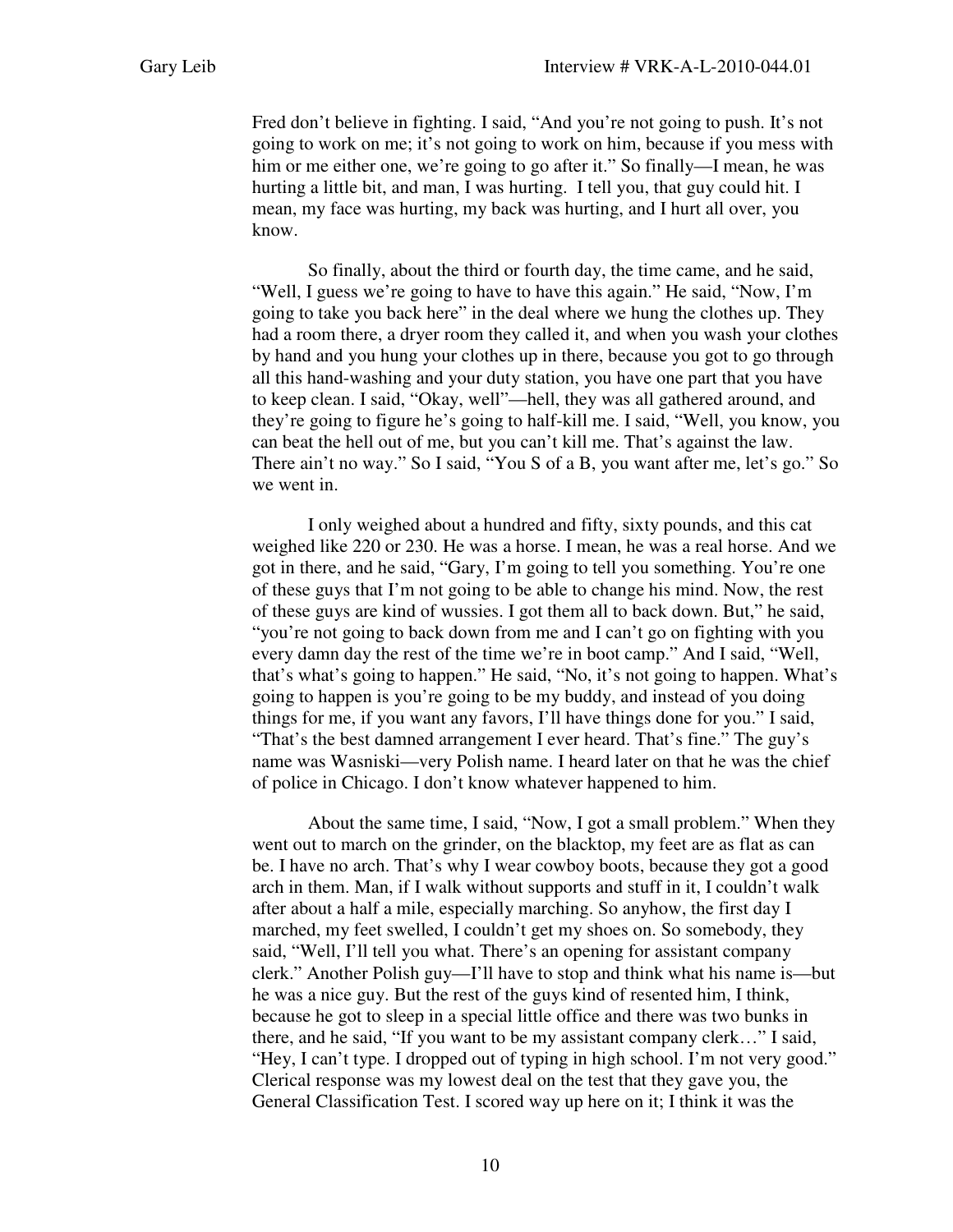twelfth-highest in the company, but I was just a little above average on math and stuff, because I was a lousy student in high school. I didn't spend much time in high school, actually; I was out as much as I could be. Anyhow, so I was company assistant, company clerk, and I carried a clipboard out when everybody went out and marched, and I checked the names off and whatever like that. I had it made the rest of the time in boot camp. And that's my boot camp experience.

 Unfortunately, as things would happen, the first duty station Fred and I got sent to, Wasniski got sent to the same one, and we had one other goaround. We went to Alameda [Naval Air Station], and they didn't need us there, and they sent us to Seattle. He was a strange guy. He was a nice guy, he was just a bully. He liked to push people around. And we had another little altercation. He was one of these guys that, Man, you're his buddy who is going to come up and (hits something loudly) pat you on the back. My buddy, give you a big hug. I said, "Wasniski, you're going to kill me." I said, "Man, keep your daggone hands off of me." And he said, "Oh, just because you're my buddy and I like you and everything." But finally one day he just got me so bad, I don't know what it was, and he come up behind me and gave me a big squeeze that I thought he was breaking my arms. I mean, this guy was strong as an ox. I forget what I had in my hand. I had something in my hand that I was carrying, and I bashed him over the head with it, and it really shocked him, and he said, "Why did you do that?" I said, "I've told you and I've told you and I've told you, keep your damn hands off of me. You don't know your own strength, you know." And after that, he finally got the message. Later on when I got transferred to Whidbey Island, I don't know where he ended up at. You know, I lost track of him. He wanted to be my buddy; we were friends and everything, but I don't want people handling me.

- DePue: What was your buddy's name, Fred, what was his last name?
- Leib: Fred Evans. Earl Frederick Evans.
- DePue: Relations?
- Leib: Well, we're distant cousins. His father was an Evans, but there's two groups of Evans families here. One came up later from down south. Basically we're all related, but maybe like a fourth or fifth cousin. But we passed ourselves off as first cousins so we could stay together when we went in the Navy. That was the deal we made, and they let us stay together till he decided to go. When I ended up in Seattle, he decided he wanted to go to military school and I did not. I wanted to be regular U.S. Navy. He went to aviation electronic school in Memphis, and another reason he wanted to go because he had a lady friend here. He wanted to be able to come back up to Winchester every several weeks, you know. So he went to a twenty-six-week school at Memphis, which I later went, but much later.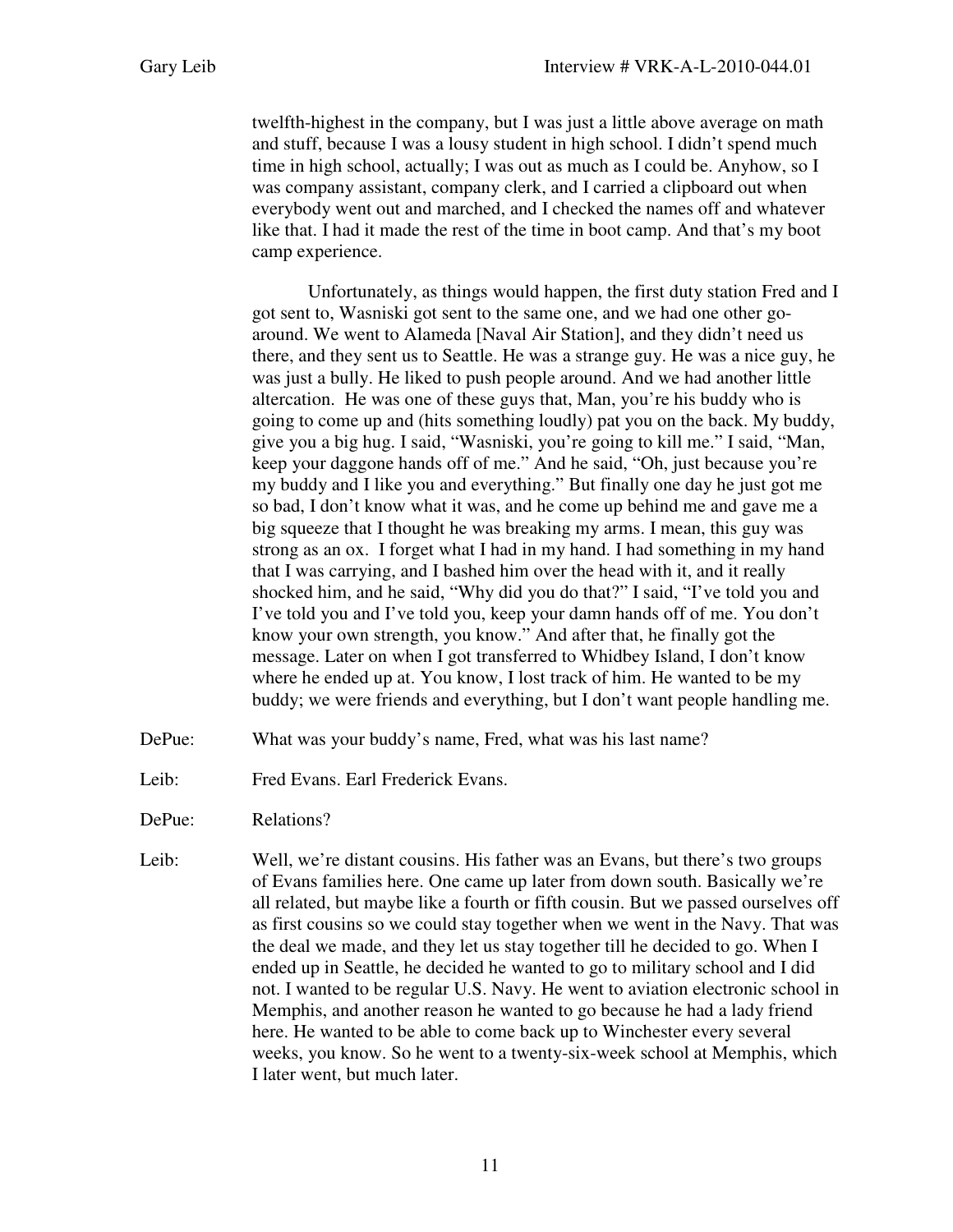- DePue: Let's go through the progression of training that you went through in this first year or so you're in the Navy. We got you at Alameda, and apparently you weren't there very long.
- Leib: Well, let me tell you how my mind runs. I try to keep aware of everything in my surroundings. Another thing I found out in boot camp, I hated to stand watches. That's a terrible thing, from 12:00 to 4:00 at night or 4:00 to 8:00 in the morning, standing out for no good at all, just for the training. I found out that they were wanting guys to sing in the Blue Jackets Choir, and if you practiced with the Blue Jackets Choir, you didn't have to stand watches because you had to go to practice a couple times a week. Then on Sunday morning you met and you sang, and you were on a radio station out of Chicago. So I sang in chorus in high school and a few times in a quartet or whatever, so I ran right down and tried out. Put me right in the Blue Jackets Choir. So that's another thing. My boot camp, between being an assistant company clerk the latter half of boot camp and being in a Blue Jackets choir, I basically had it made.

Better than that, the company that I was in, they could earn a flag for this and a flag for that, the best marching and buy the most war bonds and all the different things that you participate in. This company, they were up and coming. These guys were really organized. They could march and they could do everything. They ended up being what they call a hall of fame company. Company 395, I guess it was. I've got a picture of them in there with all the flags that they won, and they beat everybody in the whole system up there at Great Lakes. And along with that, when it came Christmastime, it wasn't time quite for us to graduate, but everybody got a seven-day leave. We got a fourteen-day leave. We got an extra seven-day leave because we were a hall of fame company, so I got to come home for fourteen days. Most everybody else—some of the other local guys was in the companies behind me that I ran across up there—only got seven days.

 Then when I got back, we had just a few minor things to do, military deals that you go to meetings, you go to these things, and they explain about this, and you go to pictures. Another interesting thing was they were showing all the movies about this, about the different ships and all the different things and the prevention of VD . And guess who the star in the VD movie was? My cousin from right here in town, which was a actor out in Hollywood, and he was a backup for Alan Ladd on *Two Years Before the Mast* and a bunch of different ones, and wasn't no star, but he was a bit part actor. I'd seen him in a lot of different movies. When I was a kid, he hung around up at the local theater here all the time, and anyhow, he spent his life in Hollywood, and there he was, the actor. I thought. That's amazing; that's my cousin. But anyhow, that's just one of the little things I run across. Later on, before he died—he lived a fast life in Hollywood, and he'd been in the military—had a bad heart, got in the military, got kicked out, got back in again, got kicked out again because he was born with a heart murmur, and back to Hollywood.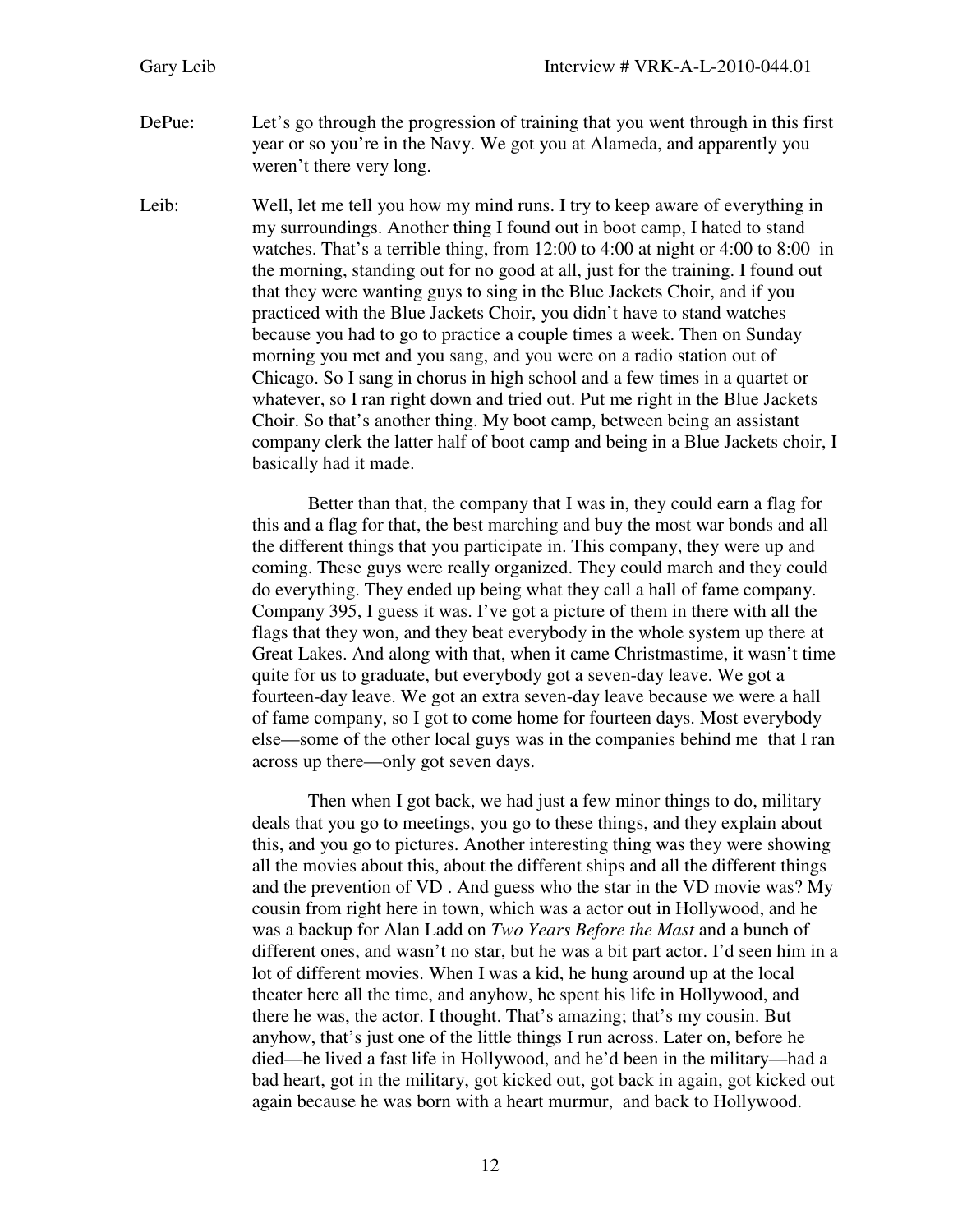Anyhow, he was Jerry Lewis's manager when he died, and he traveled all over with Jerry Lewis, which was a very fast life. Like his dad said one time, "My God, that's the craziest bunch of guys that there is in the world.That man, Jerry Lewis, is crazy all the time. He's not out of character; he's in character all the time." And he said, "That's a fast life they live," so he didn't live very long.

DePue: Well, we got to get you from Great Lakes—

- Leib: Okay, now, boot camp, I went to Alameda. They sent us to Alameda, put us on a troop train, me and Fred, and I think Wasniski and several other guys. For some strange reason they made Fred an airman apprentice and made me a seaman apprentice. Well, we got out to Alameda, which is an air station, and everyone else was airman or airman apprentice, and I was a seaman apprentice. Well, then, Alameda, we were around there for two weeks; Alameda's a beautiful place. Oh, I thought, man, we're in paradise here. We got to go to Frisco on open leave and liberty. We were there about three weeks and they decided they're going to move us to Naval Air Station, Sand Point, Seattle; that is the most fantastic base in the United States. They put me in a squadron there; I think the squadron was one nine, I believe the name of it was. And I loved the duty there. It was a permanent base, all brick buildings, all accommodations. You didn't have to go out if the weather was rainy or whatever. You was all in one building, and you could go down to the gedunk stand or to the chow hall. You could go in a tunnel over next door at the swimming pool and everything.
- DePue: Was that a training station or an assignment that you had there?
- Leib: It was a permanent base on I think they call it Lake Washington in Seattle; they had a seaplane ramp, and they had all kinds of aircraft. The planes we had mostly were PBYs, PBMs, PB4Y-2s. The Navy uses what the Army calls the Liberator, only they got a single tail instead of a double tail. They use them for long search-and-rescue missions or whatever. I was there for about three or four months and during it, the Navy was in a constant change in '49 there.

This was in the spring of '49, and here it's my second duty station, and they moved us again. They said, you know, "What we need is guys up at Whidbey Island." Whidbey Island is north of Seattle. Actually, Whidbey Island comes all the way down almost to Seattle and goes all the way to the Canadian border, and you either go to it by ferry or you drive up and then come back across the Deception Pass Bridge and down on the island. It was an older base that had the old wooden buildings. They had a seaplane base on one part, and then they had a land plane place over here on the base I was on, the main side, and they had P2V squadrons that flew all over up into Alaska. Actually it was the Kodiak Squadron. You spent six months in Whidbey Island and six months in Kodiak.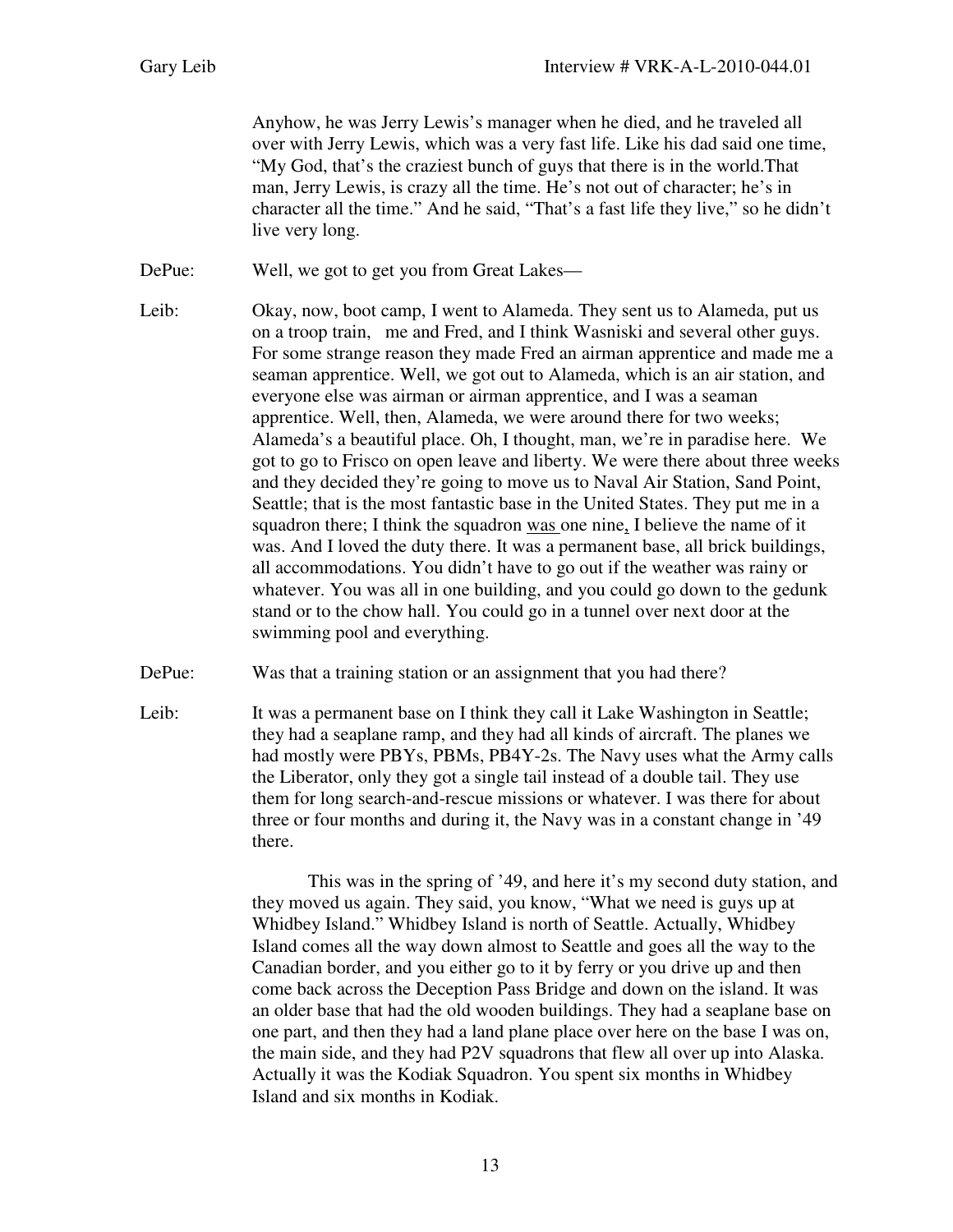DePue: What's a P2V?

Leib: P2V's what I think they called the Neptune. It's an air-sea rescue search vehicle.

DePue: Single engine?

Leib: Double, twin engine.

DePue: Twin engine. Does that mean that you're no longer a seaman at this time?

Leib: No, I was still seaman apprentice. So basically most of my duties was around the hangar there. I didn't work on the airplanes, get to do much with them. But when they put us to Whidbey Island, we found out the whole thing had changed. Here was a whole bunch of sailors, older guys that had reenlisted from WWII and younger guys, and they just had a swarm of us. They turned the one in Seattle over to the Navy Reserves. They were operating out of that base at the same time, and then later on, now it's a park, they say. But they had all these surplus bodies, and they put us in public works, so we improved the base. They rebuilt the sidewalks, they rebuilt the roads. It was a stinking work detail is all it was, all of us. And we went to work with our shovels and all that kind of stuff—it wasn't Navy stuff at all—and out to different places, out to where they stored the ammunition or where they trained guys to sit in the turrets and fire the guns, and all the different places we went out to clean up, to pick up and rebuild and do all this stuff. And actually, at the admiral's place, a big airstrip went right down over the Straits of San Juan de Fuca where the planes landed, and the admiral's place was right up here at the edge; they even went in and thinned out the trees in front of his house, Washington is, you know, a huge forest. There was this huge forest in front of the admiral's house, and they had us cut them down, take the trees down, cut the wood in small sizes, take it over to Oak Harbor, where the seaplane base was, and load it on a seaplane—I forget what they call those things—a seaplane tender—and hauled it down and distributed it among the admirals all down the west coast. They just didn't have anything else for us to do. Then they decided they'd just take all the trees out, and then they said, "Well, we're going to put it in grass?" and they said, "No, we'll plant corn out here." So they planted corn out there. The admiral wanted to look up and see the highway. His house sat about as far as that one across the street, and he could look up and see the highway. It was kind of strange.

- DePue: You weren't getting any training there at all. So did you stay there at Whidbey Island very long?
- Leib: Well, I did not. I found out that this deal about going to Kodiak did not interest me at all. Kodiak, Alaska, there's a big naval air station there, and they patrol all up in the Bering Sea and all that up there. I said, "What in the world is going on up there?" Said, "Well, they got the beer halls, and the main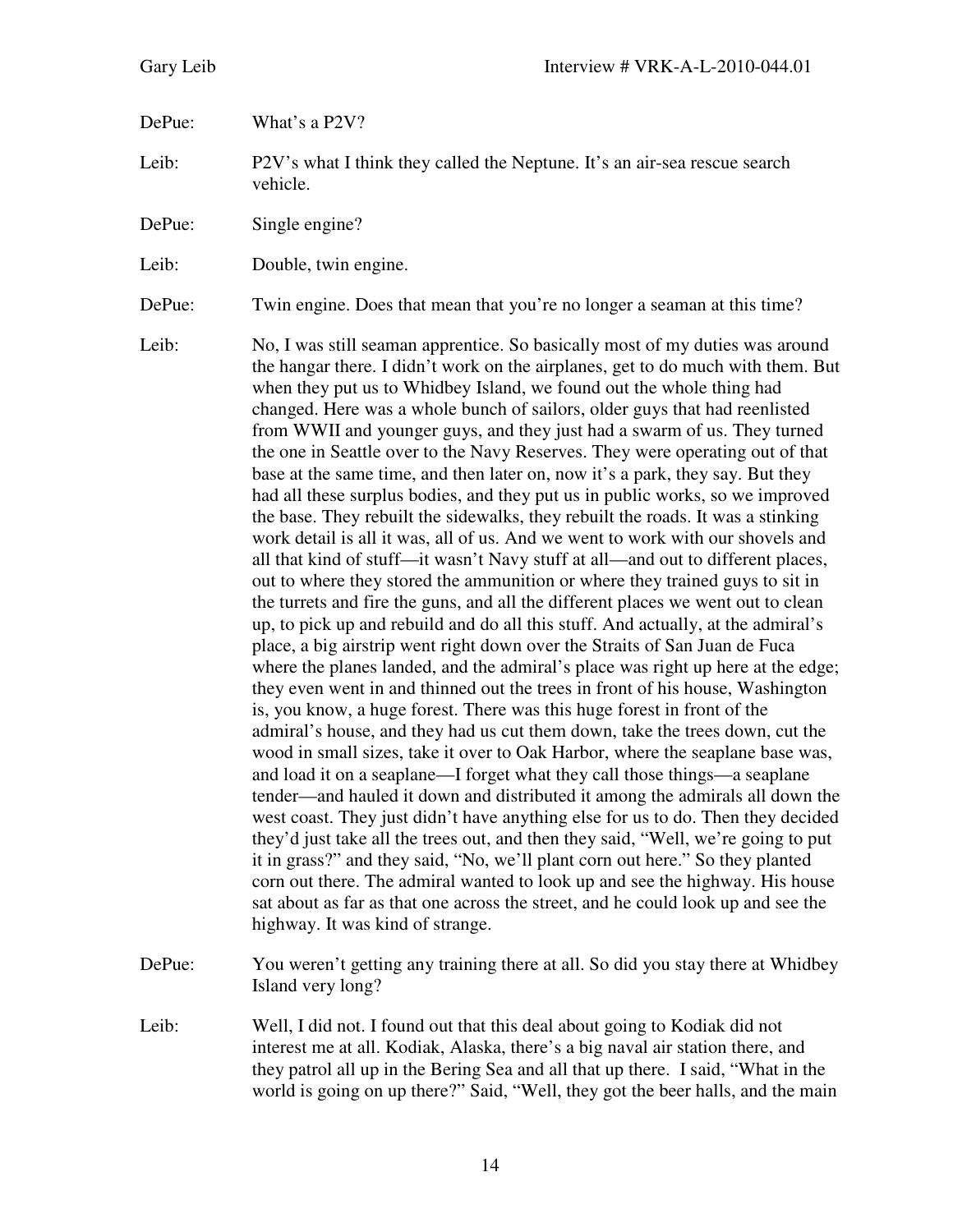entertainment where you can go bear hunting, you can go fishing, or you can sit in the beer hall and fight." I said, "Well, none of those really appeal to me." And I said, "How about the ladies?" "Well," they said, "the ladies are probably the ugliest women there in the world. They're called khuces(?); they're half-breed Indian, Eskimo, whatever, and they're few and far between, and they're all uglier than homemade sin." And that's when I read something on the bulletin board that said anybody that wants to change over to an aviation rate can change, so I ran right down and said, "You know, I'm more interested in aviation that I am being a seaman," and I changed to aviation rate.

 Then I got in trouble. Run across another guy up there by the name of Degner. And Degner was another one of these big home-town football players from up in Storm Lake, Iowa, and he was a character, and he was a bully. They'd load us onto trucks, and he was pushing everybody around and him and I had a little problem. We got into a fight because I didn't like being pushed around, and I think that guy just liked to fight. He just flat liked to fight. He'd pick on guys and hope they would, and nobody would; I accommodated him. I don't know how many times he got in trouble because he would smart off or say something or whatever, and him and I would go after it.

So finally he got me in trouble when we were out in the woods, so they transferred us to a deal where we were in the gravel pit shoveling gravel, and he got me in trouble there with the petty officer. He smarted off something and threw a shovel of gravel at me and hit the petty officer in the face. He jerked both of us out of there and sent us down to personnel. Oh, my God, I'm going to get kicked out of the Navy, because being in several fights and stuff like that, and the Navy was cutting down. They wanted to get rid of people. They had more people than they need. Guys that would go AWOL, come back for a day or two, they'd warn them the first time; second time they'd give them a bad conduct discharge, and they were gone. I've seen these guys stand around that were career guys crying, begging, "Please, let me stay, let me stay." The Navy was their home. "No, we warned you the last time." I thought, Oh, boy, here we go. We're going to get kicked out. So they sent us down to the personnel office, and I thought, Oh my God, my mother's going to just have a fit. I had been in not quite a year. They said, "We're transferring you guys," and I said, "Where to?" and they said, "To the chow hall. You're going on permanent mess cooking duty, KP duty."

I went to the chow hall. And after two and a half months in the chow hall, you might say I started getting religion. I got to figuring out that you've got to get along with these people. So I did my thing. They started me off in the scullery—nastiest job there was in the life, you know. Guys shoved their nasty old trays in there, and you got to clean them off and you got to scrub them off and everything. And I did my thing. I got promoted to the chow line, dipping out chow. I don't know about the Army on their chow hall, but when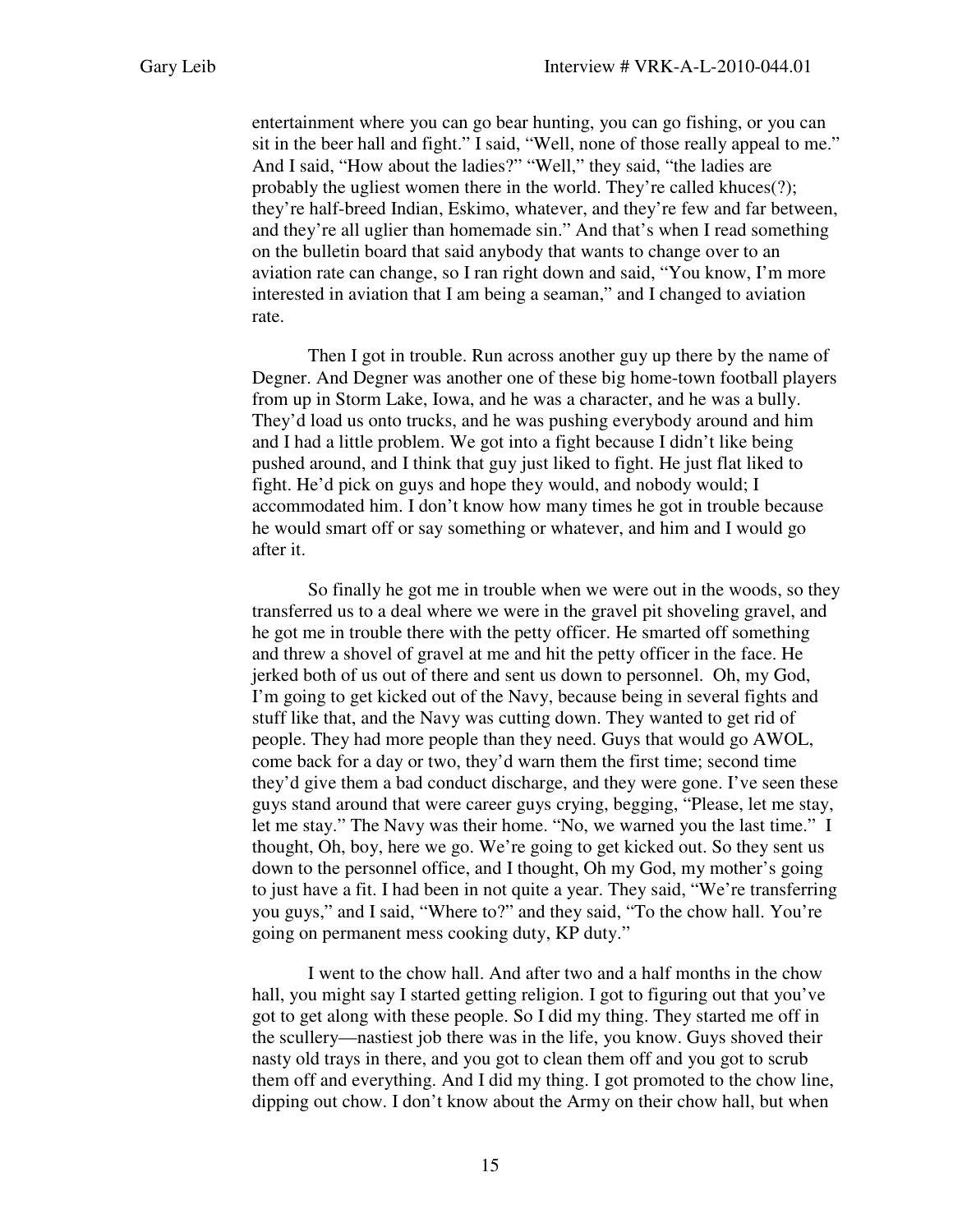there's problems and fights and stuff, the chow hall is the place, because guys come through the chow line, you know, and they don't like this and get in a disagreement with the guys on KP duty, and they're liable to slop the gravy on something besides their potatoes and whatever. It was quite an interesting thing. They worked the heck out of you. I mean, you went to work. Got you up at five o'clock in the morning, and you had to eat before everybody else and get everything lined up to feed the people, and then you had to clean the mess up, and by the time you got the mess cleaned up, you got a break for about thirty minutes, and you could just lay your head on the table and go to sleep. You had to wear white uniforms and white aprons. Then you served the noon chow, and then you went through the same thing in the afternoon, clean everything all up again. The Navy wants everything spotless; everything's got to be just perfect. You got maybe an hour off. You could go back to the barracks for just a minute to do something, usually to put on clean whites and come back for evening chow, and you got off about 6:30 at night. It was a very interesting experience.

So anyhow… Then a deal came up that said, "Hey, we've got some guys, we've got a little air base out here at Quileute," way out on the peninsula of Washington. Way out on the farthest part of Washington, there's a bunch of Indian reservations out there, and there was a reserve station out there. Quileute. (laughs) Quileute Indian Reservation. There's Quileute and Quilemot whatever, if you look at a map on the farthest part of Washington, right out on the coast.

Leib: So I said, "Hey, I'll volunteer for that. Anything would be better than here." So I went out there for two or three weeks. Still working in the chow hall, but we had some old drunken cook out there, and just one guy, had a couple chief petty officers that lived in the officers' quarters there, had two nice homes there, and then they had this big airstrip, and basically all the rest of the guys did clean-up work. They keep cutting brush and stuff like that, and I was stuck in the chow hall. It worked out pretty good because we didn't have to work as hard, and there was just a few of us. I got to go on my first bear hunt and I got to go out fishing in one of them wild streams up there because, man, they flew us over—from Whidbey Island, when you fly over the Straits of San Juan de Fuca and you fly up over the—well, it's not the Cascade—what are them mountain range? It's a whole different world over there on the coast.

DePue: We can figure that out later.

Leib: I forget what the range—but anyhow, when you flew over in an old DC-3, you know, you're up and down and downdrafts and everything, I mean, really a bumpy ride. But anyhow, it was very interesting. Well, then the time came for the change to send a new group over, and went back to the chow hall. And I asked a guy, some of them, I said, "How"—you know, it was a guy I worked back in the garbage locker with, and I thought, Man, of all the nasty jobs, and all he did was handle garbage all day, and he'd check through and he'd pick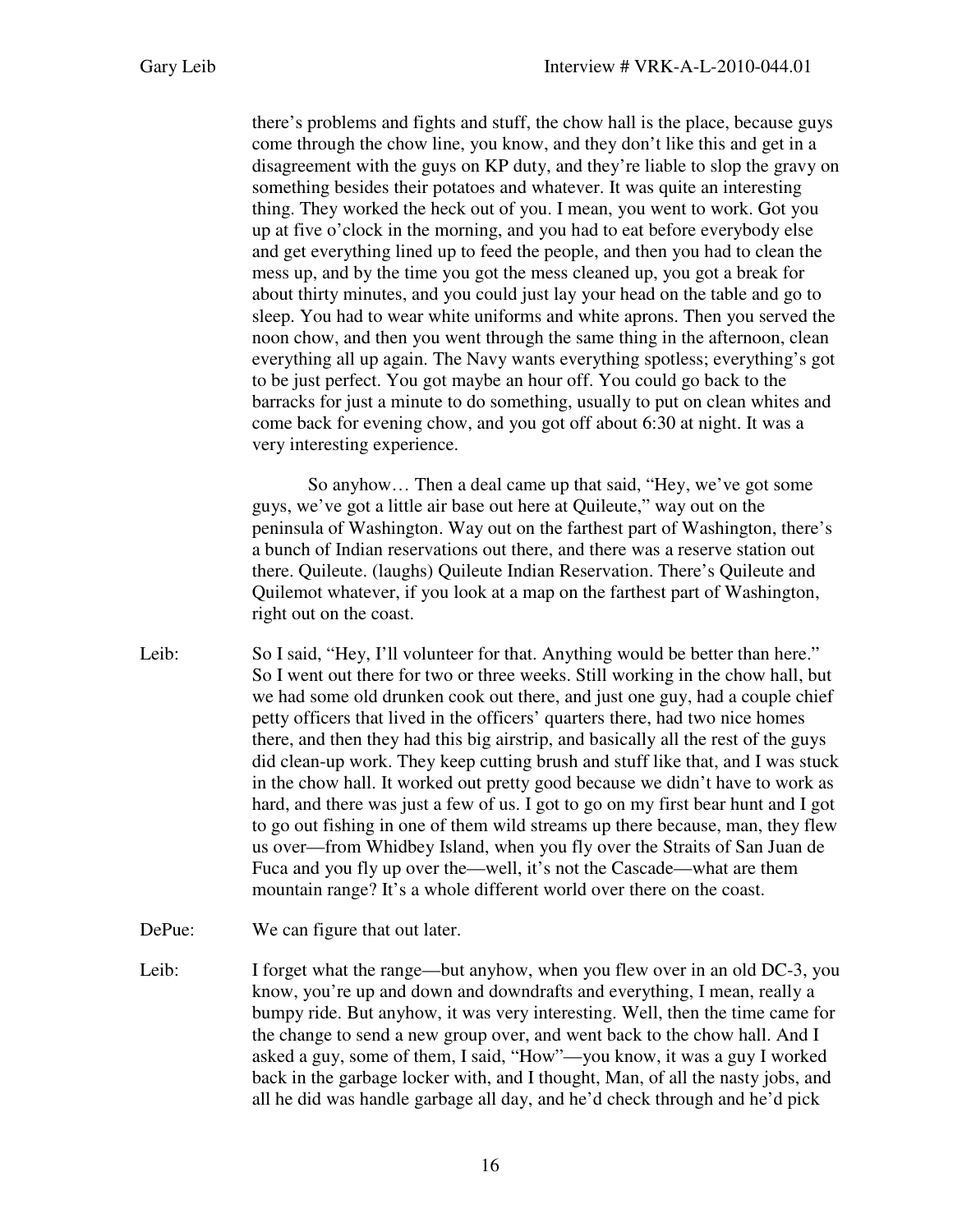out all the knives and forks or anything that ended up in the garbage. These farmers would back up with these trucks, and he'd load their trucks. And he was making a killing. He was getting tips from the farmers to make sure the garbage was just right, and he loved his job. He'd been there for almost a year in the stinking garbage locker. You know. And I said, "How can you stay here a year?" And he said, "Oh, they can keep you on this as long as they want." I said, "What do you mean, as long as they want?" He said, "The rule is you can't do more than three months per year of enlistment." I said, "My God, you mean, I might have to spend—I'm on a three-year enlistment—I might spend another six months in here?" He said, "Very possible." But he said, "I volunteered, and I like my job."

Anyhow, I got to thinking about this, and this friend of Degner's—the one I was always in trouble with, and we were still having disagreements, and finally after the last fight, Degner decided he didn't want no more with me. I mean, we were going to be friends. He wasn't going to pick on me anymore. The last time he picked on me I really got him, and he ended up going back to the hospital. I thought I was going to get kicked out of the Navy again because I caught him off guard when he mouthed me, and I really nailed him and injured his eye. He had to go to the hospital. I thought, Man, he blows the whistle on me, I'm going to get kicked out of the Navy.

The master-at-arms in the chow hall was a guy from Carlinville, Illinois, second-class petty officer, and he said, "Gary, I hate to do you, seeing as you're from the same end of the country I am, but, partner," he said, "you've really screwed up this time. If he goes down there and he's got to tell them what happened to him, I've got to write a report on you and you're going to get court-martialed. I think your Navy days is over." Well, Degner come back to the chow hall about noon with his eye all swelling up and nothing happened. So after chow I went over to talk to the master-at-arms. He said, "You got a break." I said, "What do you mean, I got a break?" He said, "He would not admit that anybody smacked him. He said that he fell down, slipped on something in the chow hall, and fell down and hit his eye on the table." So he said, "You're home free." See, these things you learn as you go.

Then I learned that they was getting us ready to go to Kodiak. They said, "Well, in another couple of weeks you're going to Kodiak." I said, "Oh my God, I don't want to go to Kodiak." So I had changed over to airman apprentice. I always read the bulletin boards. I tried to keep track of everything going on. They had a draft going to Corpus Christi, and guys could volunteer for it and whatever, and so immediately I volunteered for it, but that didn't help too much to volunteer for it. So I knew a guy that knew a guy that worked in the personnel. You find out in the Navy, the personnel man is like the yeoman, but he knows what the officers set up. We're going to set this and set that, and he's got quite a control. He can take a name and put on that draft, and a commander or lieutenant commander or whatever comes along and says, "Okay, that's fine," and signed it. And man, I said, "You know, how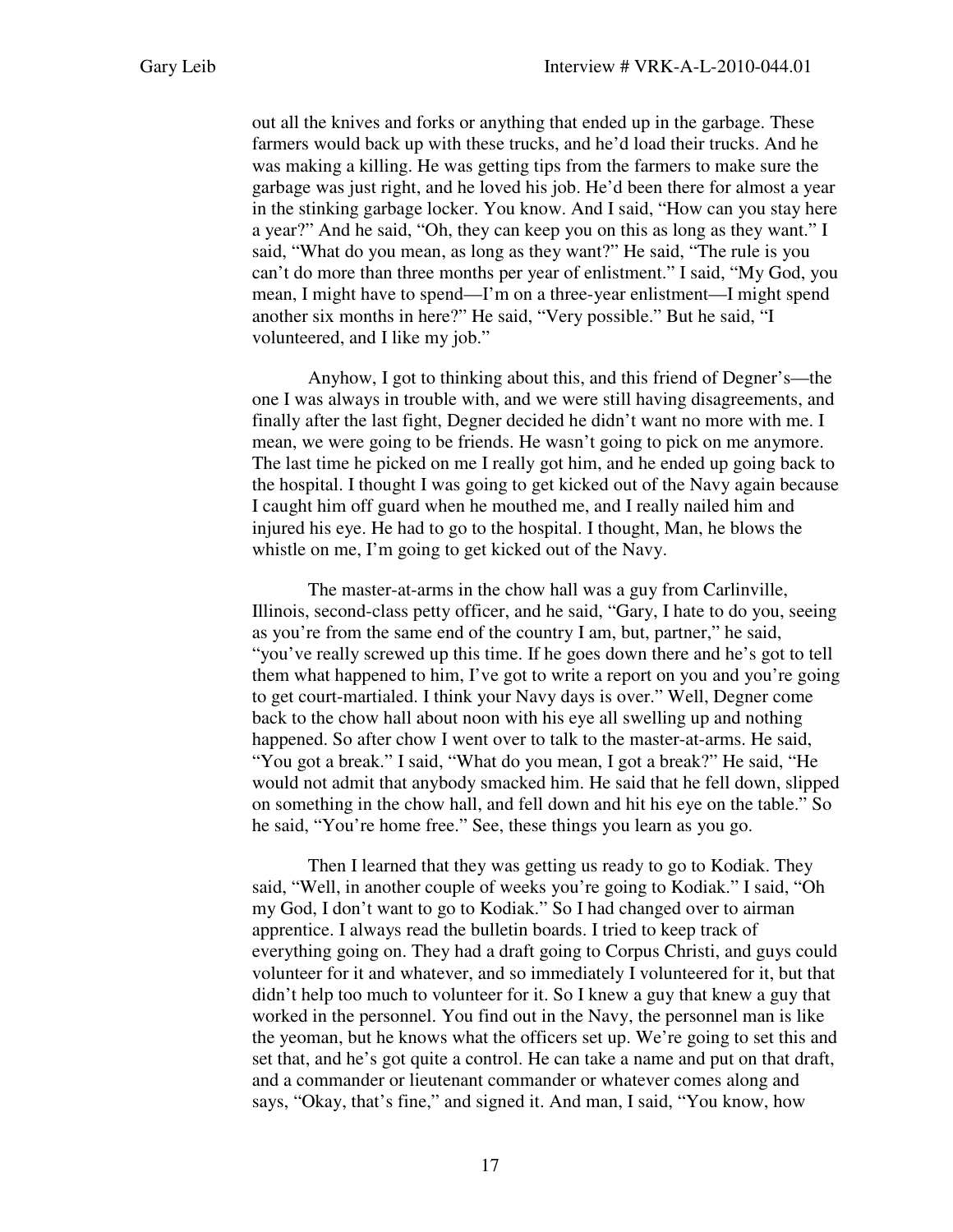much would this cost me to get to go to Corpus Christi?" And he said, "Well, you know, if you'd grease my palm a little bit, I can get your name on that list." So that's the way we did it. I greased his palm with a few dollars, he got my name on the list, the officer signed me off, and they sent me to Corpus Christi.

- DePue: Up to this point, Gary, you're just nothing but the model sailor in this whole process.
- Leib: No, I was not a model. Really, it's amazing that I got through the first year, because I got such bad ratings because I am not a pacifist and I don't consider myself starting fights, but I do not let anybody push me around.
- DePue: Well, let's get you to Corpus Christi then.
- Leib: So I'm down at Corpus Christi, and they put me in a squadron down there, and I did real well. I made airman first. I got a job in the metal smith shop, and I got along with the petty officers. They started me out as a mechanic on the plane because I had mechanical training. I did not like working as a mechanic on an airplane because you're up on check stands, you're up about twenty feet high, and you're leaning over the engines. And I could do the work, but a little leery about to fall off one of them durn check stands, you know. You got to crawl over them **radial** engines and you got to safety wire everything on your push rods and all that stuff when you're working on them. So I told the chief, I said, "You know what? I've worked around painters and paint shops and stuff like that. This is not my thing." He said, "Well, I've got an opening in the metal shop." He said, "You can take care of **my paint department** in there." I said, "Well, it suits me fine," so that's where I ended up down there.

 Corpus Christi is one strange place because it's pretty, but the town is two-thirds or three-fourths restriction to Caucasians, so many Mexican, and you're restricted out of the black neighborhood and you're restricted out of the Mexican neighborhoods, and that takes care of three fourths of the town. So no place you could go except right downtown. So anyhow, that's where I was at till my next adventure.

## (pause in recording)

DePue: Okay, we're back at it again here. I wanted to ask you, you had mentioned when you were at Corpus Christi, there's lots of parts of town that were offlimits for you. This is also about the time in 1948 when Truman integrated the military.

Leib: That's correct.

DePue: So were you going through your basic training and all these other experiences with blacks?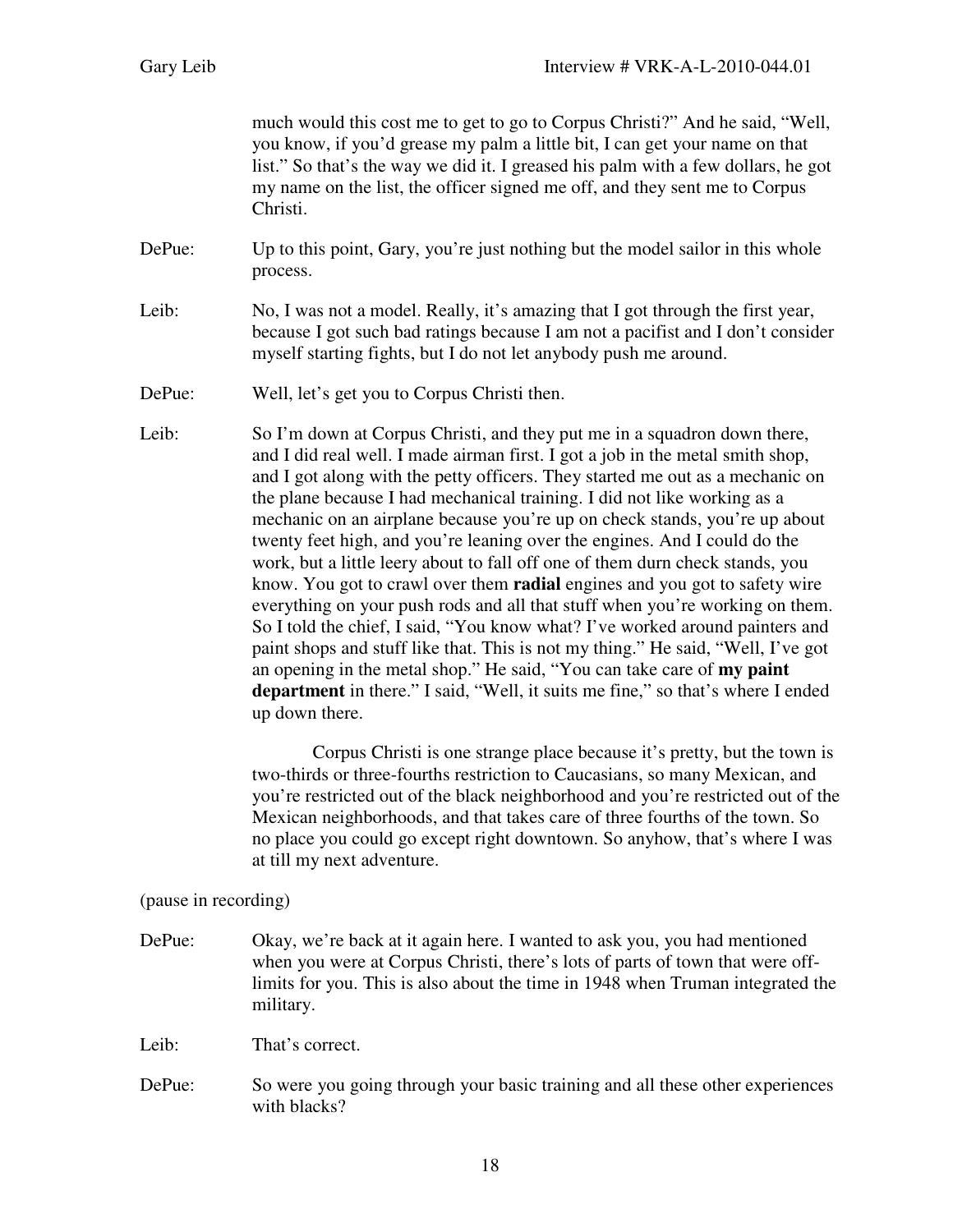Leib: We were all segregated until I got to Corpus Christi, and Mr. Truman, Harry Truman passed that rule, and a very strange thing, because they took the barracks and they moved blacks and the Mexican, Hispanics, in amongst us. It didn't bother me, you know. Of course, I live in a small town, there's no blacks around here, whatever, but I never had any problem getting along with blacks. I worked with Hispanics loading my truck up —there were Mexicans up at Belvidere the two summers I worked up there, summers and fall; I picked up a little of their language, and I got along fine with them. So they moved the nicest Hispanic guy in with me, slept right alongside me, and I got along fine with him, you know.

> The Navy's always trying some experiment. They tried different foods they wanted us to eat. I remember they brought—I never ate a black-eyed pea in my life, I didn't even know what it was, and they served us all black-eyed peas because they were grown locally and people locally ate them. So they served them two or three meals. At the end (laughs) of the chow line, they'd have the garbage cans where you'd empty your tray out, and it'd be full of black-eyed peas all the way up to the top. (laughter) So these guys, nobody had ever seen them. And now I like them. Today I eat them, but I thought that was just—you know, it was like, yuck, what is this.

> But I got along good with this fellow, and in fact, I went out to his house and met his family. Another thing about it, everywhere I went I had a car. We usually had some old beater, but I'd got back home between Whidbey Island and going to Corpus. I got travel time plus leave time, so I got to come home. I was here for about forty-something days. In fact, I had to take a job. I was running out of money. I took a job working out here on construction. I had a friend of mine that was putting up some grain bins and worked out there for him. I traded my old clunker that I had here at home, the old '37 Chevy, and I traded it for a hot rod '42 Ford, and that's what I took down to Corpus Christi with me. And so I got to go in the places—what were restricted area in Corpus Christi, because I was with this Mexican dude, friend of mine, and got to go in some of their clubs, and I had some interesting experiences a couple, three times. I mean, they couldn't deny you if you could drive through the parts, but you wasn't supposed to participate in anything. But I went to some of the clubs and whatever when I was the only Caucasian in there. After about the second time I decided, really not a good idea. They got their way of life, and they go along with you, but when you start, you know, dancing with their girlfriends and whatever, they don't buy that too well. So I had some experiences that I thought, Well, let's, you know. I went to Mexico a couple times, down to Nuevo Laredo and took everything in down over there. Some of the guys went down there every weekend. I think I went down there once. I didn't care about going back again. But it was different. I had been to Mexico before, in Tijuana. No, I guess not. I guess that was the first time I went to Mexico, and it was a whole different lifestyle, you know.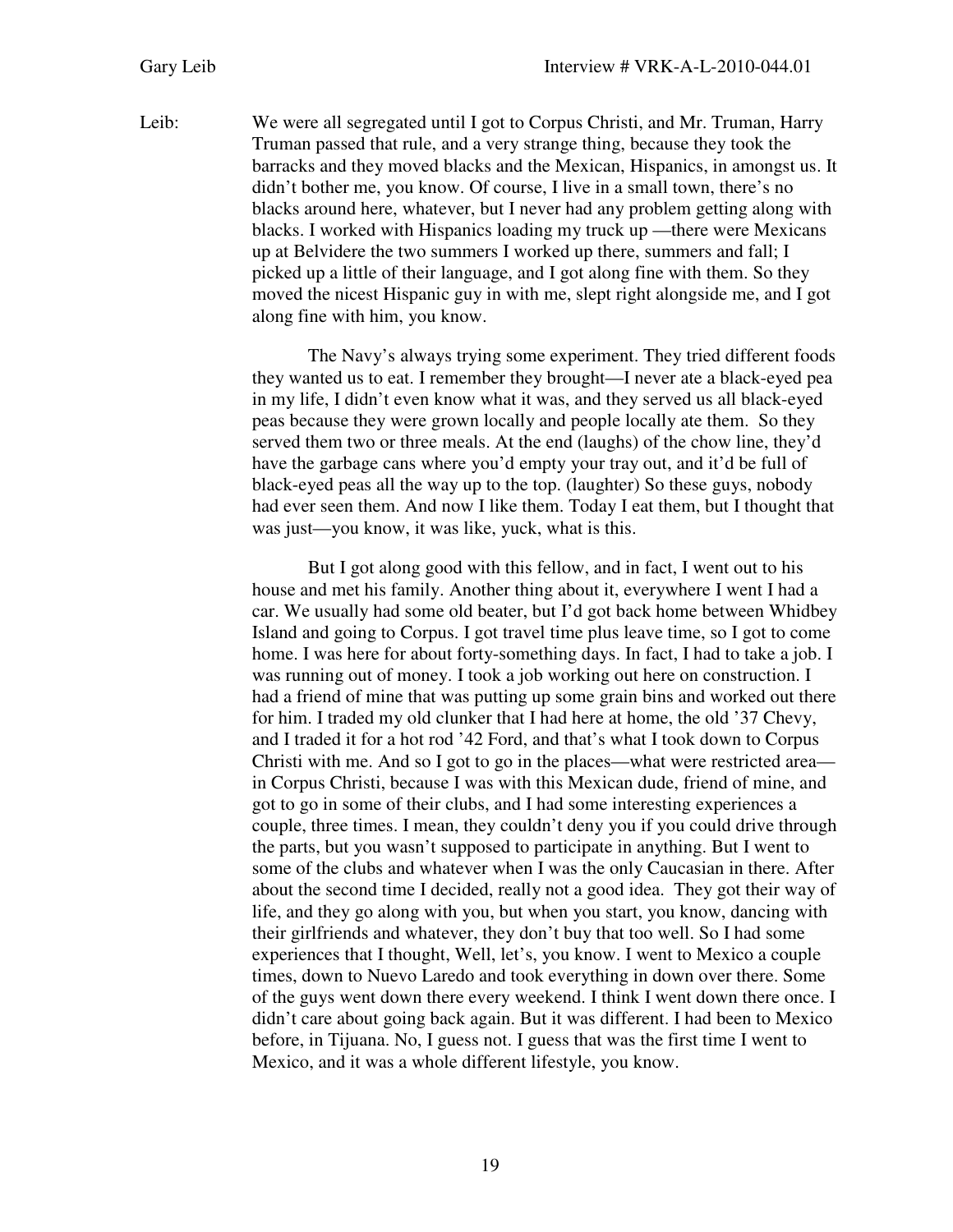- DePue: Let's get you back under your military career, here. Where to after Corpus? You got there about November of 1949, I believe?
- Leib: Well, I got my orders in September. By the time I got home on leave here—I got there in the latter part of October—and made it through and drove it, came back here for Christmas on leave, drove all the way back up here, twentyeight hours. I got a bunch of guys, and we dropped them off all different places and went back down there. In the spring, working in the metal shop, I had a good job, and I had guys there with me that I had known from before. Everything was good, except they were talking about—I'm the one reading the bulletin board again—the schools, you know. I had turned down going to school before, and the more I got to thinking about it, Corpus Christi was all right, but really, I like Texas, but I'm kind of like the old Texan said, he's been all over Texas except Corpus Christi and some place in North Texas, and he said, "Who the hell would want to go either place?" That's kind of the way Corpus Christi was. It's different. We got to go to the South Texas State Fair, seamen guard down there at Kingsville, and it was interesting things. Got to see one of the King Ranch's daughter in her big Buick with her fancy cowskinned upholstering and the big deals on the side for the rifles and all that stuff when they go out. My God, because that thing runs almost to the Mexican border, you know; it's a huge place.

Anyhow, I contacted my old buddy that got himself transferred down there too, the personnel man from Whidbey Island. And I said, "You know, going to school wouldn't be too bad." He said, "Well, you talk to your chief." I talked to the chief, and he said, "Yeah, we might as well. Go to school. We need—you can be a full-time metal smith, you know. Get the training, whatever." So he okayed it, the personnel man got me on the deal, and I was on my way to Memphis, going to aviation fundamental school.

Of course, by way of going there, I got to come by home again. I got travel time because I had the car, and I went to Memphis and went to aviation fundamentals. I met a bunch of nice guys down there, and it's a very good school. I got down there, missed the school I was supposed to start with. You know, they start them every two or three weeks. Well, I got there just too late to start the one. I was the first one there, and then all the other guys come in and got acquainted with them. While we were going to school, the guys I got to running around with from Philadelphia and the East Coast, they were all wanting to go to aviation boatswain mate school in Philadelphia because it was right near home. The other school out there was parachute rigger school—that was in New Jersey—and one other school was out in that area.

I had figured out by then I should have stayed—the metalsmith would have been much better in Memphis, but Memphis doesn't really—it was Millington, actually, north Memphis. I'm not too thrilled with Memphis, and I really didn't want to go to school down there. These guys kept talking about these other schools, so I put in choices, and we all put in choices the same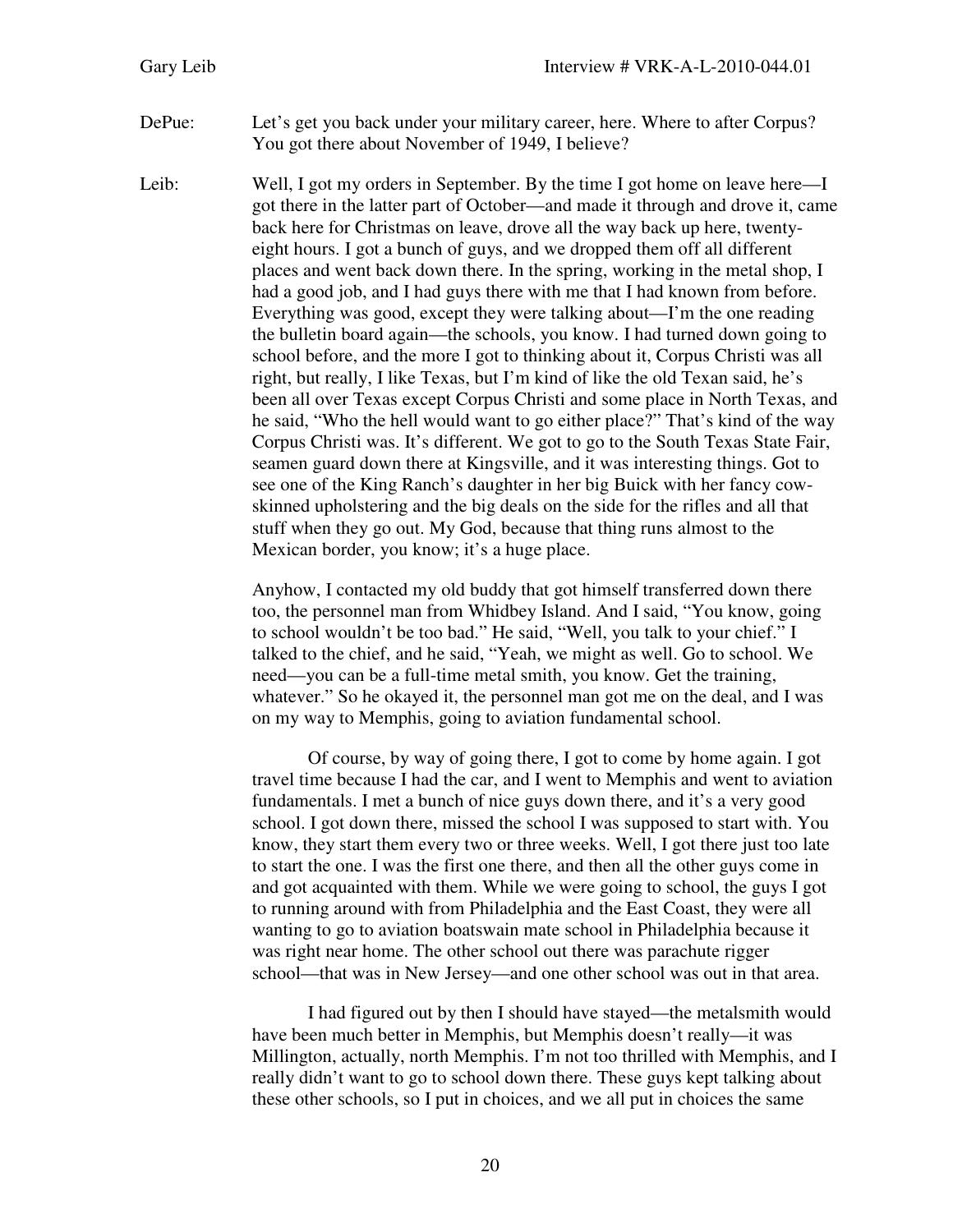way. I think I put in aerographer, weatherman, first choice; parachute rigger, second choice; aviation boatswain mate, third choice. The Navy always look at that last one, they never look at the first two, so we all went to aviation boatswain mate school in Philadelphia: my buddy from Philly, my buddy from New York, and a couple of the guys from Pennsylvania.

- DePue: Is that what you wanted, so you reversed the order to make sure you got what you wanted?
- Leib: Correct. Well, I'd have been happy going to aerographer; that's a good thing to learn, and a parachute rigger—
- DePue: What was the name again?

Leib: Aerographer. They called it aerographer. It's actually a weatherman. Weatherman school, parachute rigger school, and they were all up in that area, and aviation boatswain mate school, so I ended up an aviation boatswain mate. That was my first mistake, because that's what got me on the flight deck of a carrier. I could have learned a lot better trade. But I liked the school. My buddy from Philadelphia had saved his money that he'd won playing poker up in Alaska, and he brought himself a brand-new Buick, a brand-new Buick, and boy, we had a ball. I was going to bring my car out there, but I had a little disconnect down in Memphis, an accident, and a little transmission problem, and I had to leave it down there in the garage. I got a flight to go down there and get it one time, caught a hop down there, but the hop had to turn back because they had bad weather over West Virginia, so I didn't get to bring my car up there.

> But anyhow, I loved Philadelphia. I really got in with a nice group. And the personnel man and yeoman there, named Daugherty and my buddy, Johnny Ricklewitz, they were both in different parts of [town]—John Ricklewitz lived out on Seventh Street, and Daugherty lived west from Darby, Lower Darby. We got going down to where he lived. Even John wasn't familiar with that area, because, you know, city guys, they live in their one part of town; well, this is a whole different deal to him. But we got acquainted with a group down there, and man, we had a good time. All their little restaurants and things had jukeboxes, and you could dance in the back, and high school girls and whatever. All the guys I run around were Catholic, and they never went to church but they were Catholic. All the Catholic churches had dances Friday and Saturday nights, and man, we'd go to one Friday night and one the next Saturday night, and we just had a ball. I mean, two or three sailors in there with all these little Irish girls and Polish girls. It was paradise.

DePue: Well, I would assume you got a little bit of training while you were there in boatswain mate school. Exactly what were you being taught how to do?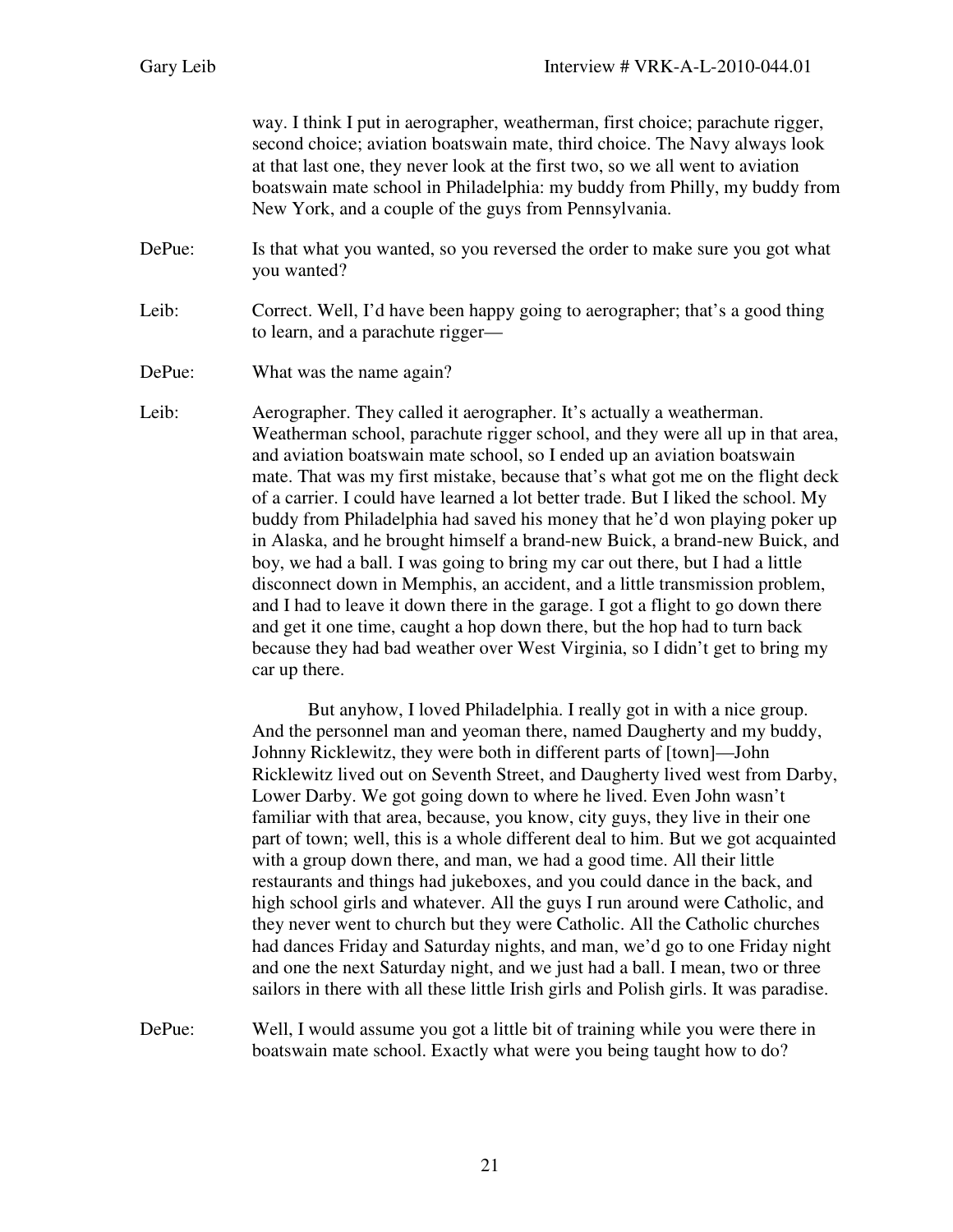$\overline{a}$ 

Leib: Aviation boatswain mate is not a complex trade. The thing you learn in Philadelphia was the basics, all the basics, of aviation boatswain mate, basic fundamentals. Firefighting is a big deal. We had to go through real extreme aircraft crash firefighting, ship firefighting—superbly trained in that. And all the book stuff was done at Philadelphia and all that. Then they transferred us down to Annapolis, to the Academy, the Severn River Command, and put us on the aircraft carrier USS *Block Island*, 106. I found out just a few years ago some famous things about the 106; I didn't know before that it was a Jeep carrier, CVE, and they had it tied up alongside the dock right across from the Academy. They had the planes there where they trained the midshipmen on. They would come over and learn how to fly, and they had the sailboats where they learned how to run them. They had the other type of boats that they learned for their training, and then they'd bring them on the *Block Island* and they'd eat with us. You know, not right at the same table, but they sat at their table. You went through West Point, you know how they sit there like that, like this, you know, and then they were allowed to cut their food, and they had to eat just like this. And we're sitting there thinking, Oh, boy. Man, them poor guys, you know. (laughter) I mean, we're just enjoying ourself, and they're whatever. $<sup>1</sup>$ </sup>

> But anyhow, we went through the flight deck training. We had all this schooling, and how to operate planes around on a flight deck, how to set them up on the catapults, how to move them around on the hangar deck, how the catapult system worked, all the ins and out of it, all the ins and out of the arresting gear system, all the ins and out of the gasoline system. All that's under aviation boatswain mate. Aviation boatswain mate is the biggest division on an aircraft carrier. They run the flight deck, the hangar deck, the gasoline system, the catapults, the arresting gear, the firefighting equipment, and so went through the whole thing. It was really very interesting.

 The most interesting thing that happened to me there… Of course, John and I, we run back to Philadelphia a couple times in his Buick. It's a short run up through Baltimore, you know, and when you got a new Buick and run ninety mile an hour, you can go back up there for the weekend. But anyhow, while I was there, one day I decided I'd go cut across the Academy grounds. I just caught the ferry and rode over to the Academy, which is about as far as here, oh, up to the Catholic Church across the bay there. Walking across the campus, here are some of the cadets out there, running around the grinder, extra duty—two hours extra duty because they'd left a comma out or a period out or whatever—running around. I'm walking by there, and one of them calls my name. "Hey, Gary!" What in the hell? You know, I don't know any of these guys. And he gave me a signal and pointed over toward the shade

<sup>&</sup>lt;sup>1</sup> First year Naval Academy midshipmen as well as West Point cadets had to sit as if at attention, and eat 'square' meals. With their heads up and their eyes fixed on the plate, they would take a morsel of food from the plate, raise their fork or spoon straight up, and then when the utensil was even with their mouth, move the food into their mouth. They would not be allowed to chew the food until their hands were back in their lap. Only after that morsel had been chewed and swallowed would the midshipman be allowed to start the process again.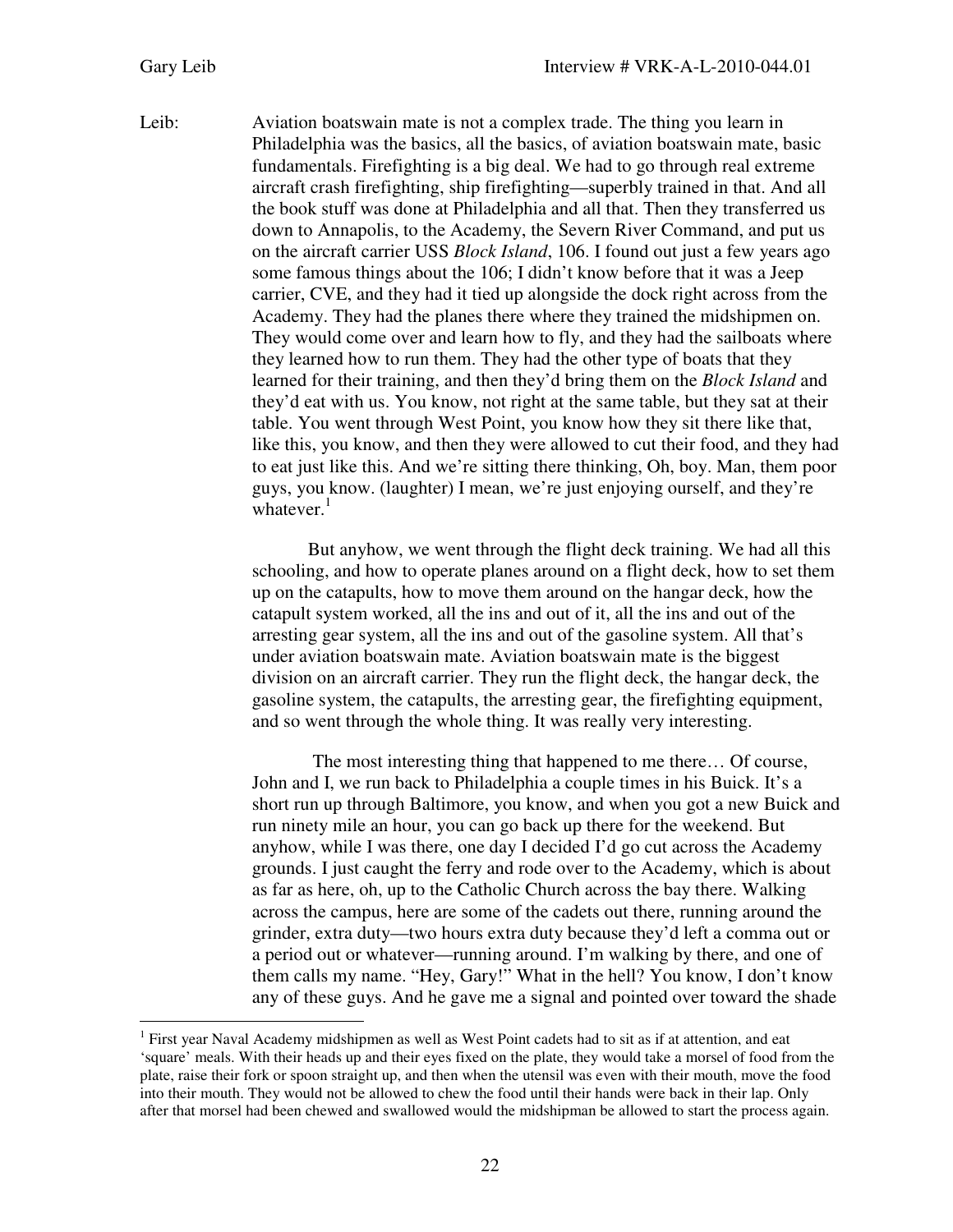tree. So he was running around, and here come another group running around, and another guy yelled, "Hey, Gary!" I thought, What the heck, you know. He points, so I go over to sit under the shade tree till they run off their extra duty.

DePue: Were you wearing whites at the time, maybe?

Leib: Yeah, I'm wearing whites, and they're wearing whites with their little blue deal around on their Donald Duck hat, on their Dixie Cup hat. Johnson that I went to boot camp with, he knew me, I knew him. We weren't great buddies or nothing, but he knew me because of all the problems I had in boot camp with Wasniski and the fact that I was assistant company clerk and everything, so everybody knew me. The other guy was named Robertson, and Robertson knew me from Whidbey Island; he'd told me one time that he was going to get to go to the Academy because his uncle was a commander in DC and he said he'd get to go to Academy. He had an old Ford, and he was a wheelerdealer. He'd tape cigarettes under the frame of his Ford and run them to Canada and sell them because he could get four bucks a carton up there for them. He was paying eighty cents for a carton on the base and selling them up there for four bucks, and all of us would take two cartons with us—that was the limit to going across the thing. He had an enterprise. He was buying a whole great big box and taping them underneath his car, and he was making a ton of money. I thought, Boy, he'll make a great officer, won't he? He's a wheeler-dealer, you know.

DePue: (laughs) A little bit of black-market action there.

Leib: Yeah. He's a super black market. And he never got caught, apparently, you know. But everybody took two cartons because that was legal. Get your four bucks . Well, you could get you a motel room or hotel room for the whole weekend for that. Anyhow, so that was the most interesting experience there.

> And then the bad experience was: Our classes were small. The Navy keeps them small. It's on-the-job training. The way my mind works, I like to work with my hands, and that's the way I can learn things. Reading is fine and sitting in classrooms is boring as hell, but when you actually do the work, then you really learn that way. Anyhow, so we did real well, and I decided I'm really going to work my tail off. I got a chance while I was at Philadelphia to go up for third-class petty officer. That was kind of a deal, too, because they had us all in line and they were interviewing us. We'd go in there, and the chief petty officer, he'd ask, "What do you think about the Navy?" and, What about this and what about that. I'm in line, and I wasn't due to go up for third class, but while I was—guy's coming out of the line said, "Oh, that damn chief in there, he asked this question and I told him I'm getting out of the daggone Navy." I thought, Man, I'm going to play this different, you know. So when I got in and he sat down to the interview, and he said, "What do you think about the Navy?" and he said, "Well, I came in as a career." That's the right thing to say. And he said, "Do you like it?" I said, "Well, I've had some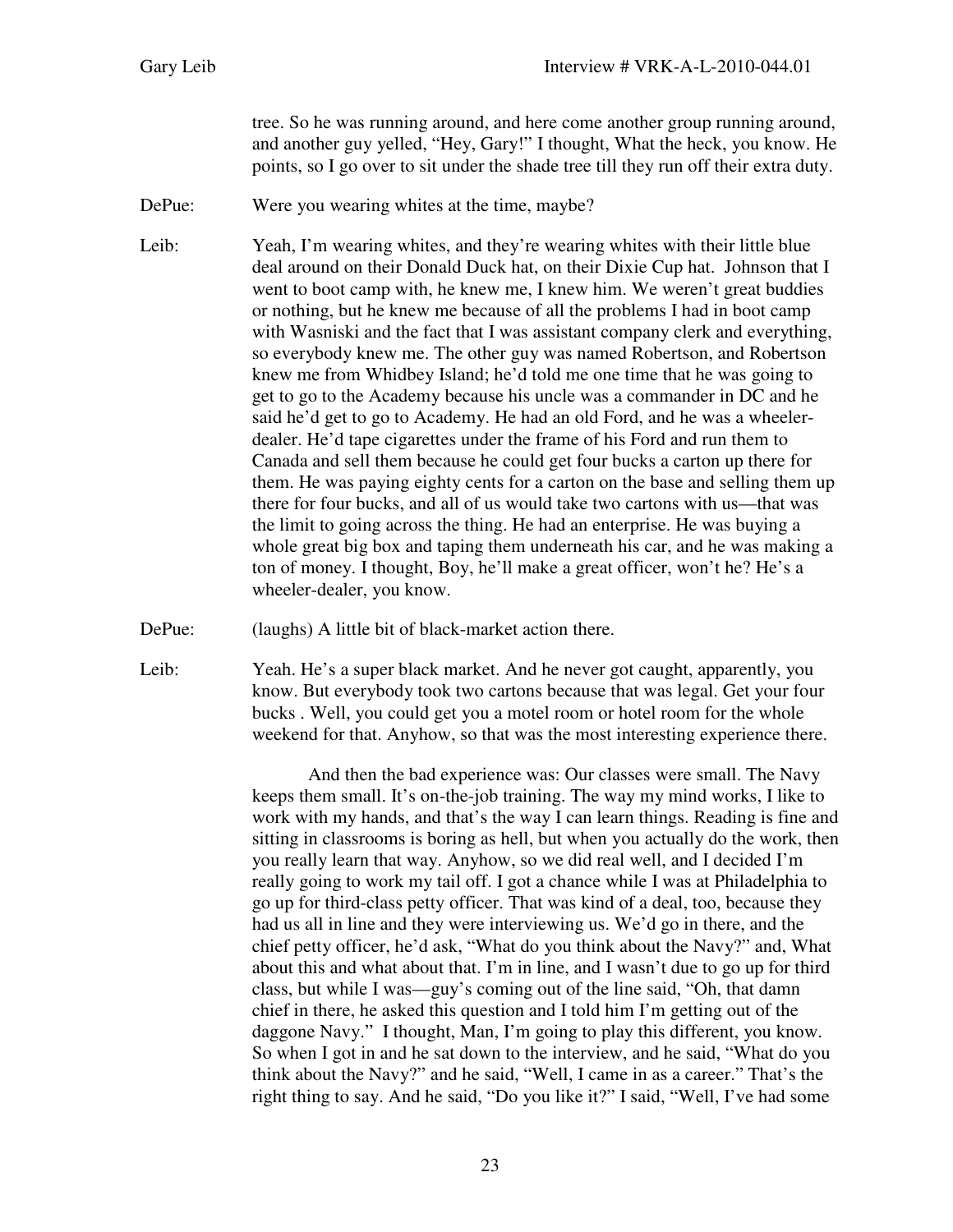|        | interesting experiences, but I" He said, "Do you figure on staying in the<br>Navy?" I said, "Yeah, I think I'm staying in the Navy. I'm from a small town,<br>there's not much going on, and I think the Navy's a good career." He said,<br>"That's the kind of guy I'm looking for." He picked up this guy's paper, all<br>the stuff to go up for third-class petty officer, and he scratched his name out,<br>the guy who gave him all the crap, and he put my name down there. He said,<br>"You're the kind of guy that needs to be petty officer." "Thanks, chief." So,<br>by golly, a week or so later I was taking a test for third-class petty officer—<br>an ideal time, because I'm going through school. What better time could you<br>be?                                                                                                                                                                                                                                                                                                                                                                                                              |
|--------|-------------------------------------------------------------------------------------------------------------------------------------------------------------------------------------------------------------------------------------------------------------------------------------------------------------------------------------------------------------------------------------------------------------------------------------------------------------------------------------------------------------------------------------------------------------------------------------------------------------------------------------------------------------------------------------------------------------------------------------------------------------------------------------------------------------------------------------------------------------------------------------------------------------------------------------------------------------------------------------------------------------------------------------------------------------------------------------------------------------------------------------------------------------------|
| DePue: | Well, I'm going to jump in here real quick, because I had to list out the Navy<br>enlisted rates—not rank, rates. Of course, it's rank in the Army, and the Army<br>equivalent I guess would be pay grade E-4, an equivalent in the Army of a<br>corporal.                                                                                                                                                                                                                                                                                                                                                                                                                                                                                                                                                                                                                                                                                                                                                                                                                                                                                                        |
| Leib:  | Well, at one time it was a buck sergeant, I believe, in the Army, and then they<br>changed it to corporal.                                                                                                                                                                                                                                                                                                                                                                                                                                                                                                                                                                                                                                                                                                                                                                                                                                                                                                                                                                                                                                                        |
| DePue: | $E-4$ .                                                                                                                                                                                                                                                                                                                                                                                                                                                                                                                                                                                                                                                                                                                                                                                                                                                                                                                                                                                                                                                                                                                                                           |
| Leib:  | E-4 is the third-class petty officer. You go from seaman recruit to seaman<br>apprentice, seaman—or airman, or fireman—to third-class petty officer, and<br>then you're on your way, E-4, and then second-class is E-5.                                                                                                                                                                                                                                                                                                                                                                                                                                                                                                                                                                                                                                                                                                                                                                                                                                                                                                                                           |
| DePue: | So this would be the lowest of the petty officer rank.                                                                                                                                                                                                                                                                                                                                                                                                                                                                                                                                                                                                                                                                                                                                                                                                                                                                                                                                                                                                                                                                                                            |
| Leib:  | The low man on the totem pole, yeah, but at least you're a petty officer, and,<br>you know, you get more—everything in the Navy is tradition, respect, and<br>whatever. Seniority and rate—not rank, rate—is everything.                                                                                                                                                                                                                                                                                                                                                                                                                                                                                                                                                                                                                                                                                                                                                                                                                                                                                                                                          |
| DePue: | Were you out there at the time of June 1950 when the Korean War started?<br>Were you already headed out to Johnson City?                                                                                                                                                                                                                                                                                                                                                                                                                                                                                                                                                                                                                                                                                                                                                                                                                                                                                                                                                                                                                                          |
| Leib:  | There's where the fly's in the ointment. I'm happy as a dead pig in the<br>sunshine. I'm all set up, and I am really working, wanting to stay the head of<br>the class here. Only small classes, eight or nine guys a class. I think we ended<br>up with eight because one guy got hurt in an accident playing basketball on<br>the hangar deck. He tripped on a thing and just messed up his leg real bad. But<br>anyhow, so there's eight of us in our class, nine of us on the class before us,<br>and I'm working my tail off because John and I want to go to Johnson City,<br>Pennsylvania. We had our choice of duty stations, and it's according to how<br>you qualified. So John and I, we qualified one and two in the class, and we got<br>our choice of duty station-Johnson City, Pennsylvania. Never heard of it. I'd<br>heard of it—that's where they had the big flood—but I'd never been there.<br>Naval Air Station. That's where I wanted to go. Got my orders all cut to go<br>there, and a strange, horrible thing happened: the Korean War started. The<br>class that was ahead of us, they had their orders all cut; they were going here, |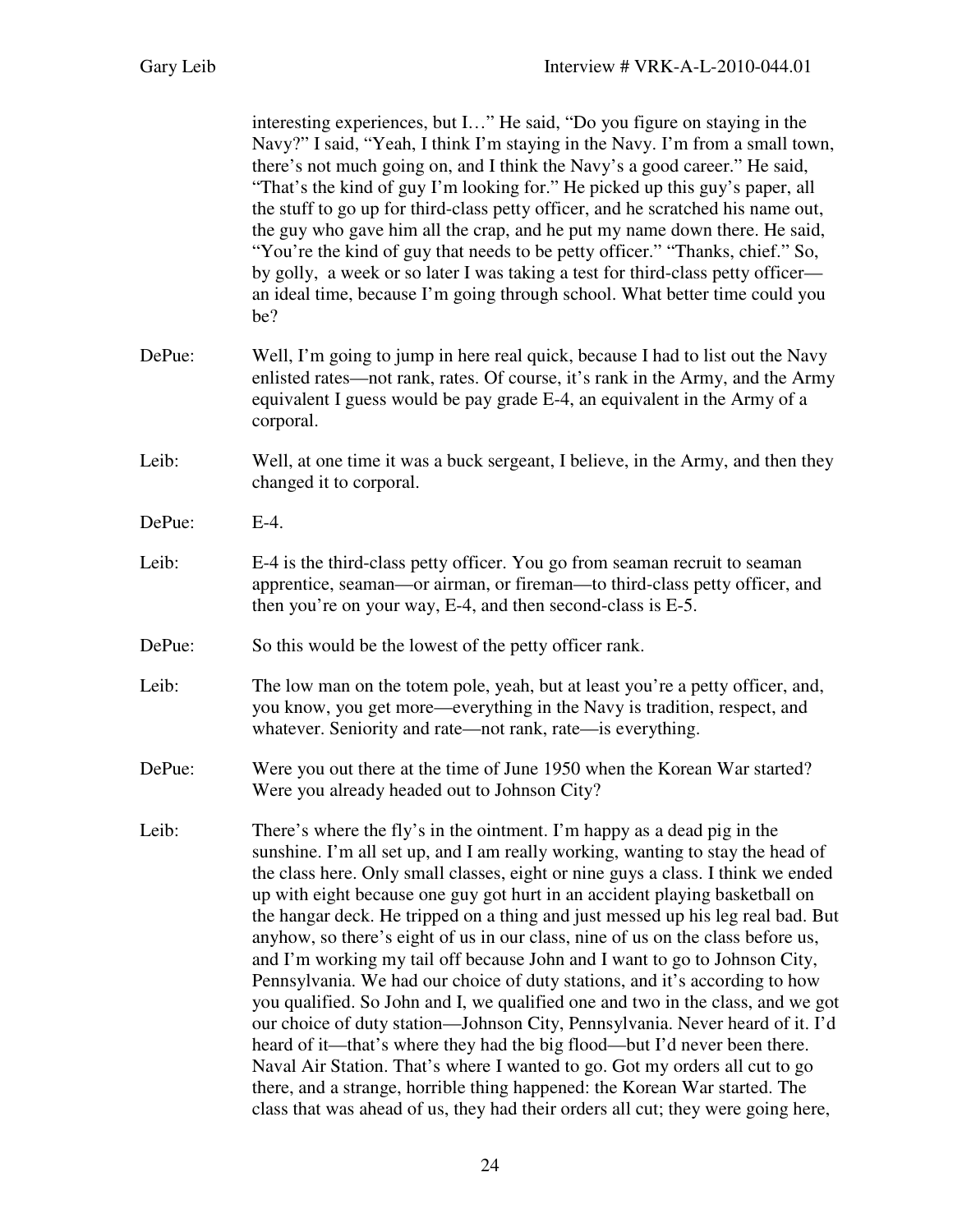there, and yonder, and they came into them. Of course, we knew these guys. We all slept together. They're only two weeks ahead of us in school, but we all eat together, sleep together, and whatever. And they said, "Guys, we've got bad news for you. The Korean War started, and all you guys are assigned to the USS *Boxer*. They need flight deck, catapult guys, everything." *Zip*, they went to the USS *Boxer*.

DePue: Where was the *Boxer* at this time?

Leib: Well, the *Boxer* at that time was loading up at Alameda, I guess, getting ready to take a bunch of planes to Japan, at the first start of the war. The *Boxer* just came back from part of a world cruise; they'd been to China and all over. Getting into the *Boxer* is a whole different ballgame, you know, because it's a west coat showboat. *Boxer* and the *Antietam* were on the west coast carriers, and they're well-known; everybody from San Francisco and San Diego, they all knew who the *Boxer* and the *Antietam* was. Anyhow, those guys got sent there, and I thought, Well, boy, that's their hard luck, you know, really bad.

> Anyhow, a week later, I'm all ready to go to Johnson City, Pennsylvania, and, *bang*, our orders come through: USS *Boxer*, all eight of us. So nine went in the class before us and eight went. But the fortunate thing about that was that when you go on a big ship, three thousand guys on there seventeen hundred in the ship's company, and the air group's a little over thirteen hundred, there's better than three thousand—it's nice that you know somebody, that you've got friends that you go on there with. So that's where we went.

> I got leave to go by home, and I had to bring my car here, which I didn't have the car there, but my dad had come to see me because he knew I was getting shipped to the *Boxer.* He drove out there, and he was not a big city person, and [by the] time he drove out there in his new Dodge convertible, he didn't want to drive back. So he had left it with me the last ten days I was out there, and I got orders to drive back and brought two other sailors that was in the class with me, one from Nebraska and one California, and they rode back as far as here with me and got on the bus from here and went on where they was going. I got a lot of use out of that convertible of his for that last two weeks. But I got to take him down to DC, and the Capitol building and all the different things. By that time, he was the mail carrier here at home, and he'd worked his way up where he was full-time mail carrier, which was his ambition all his life, what he wanted to do, but he didn't like that traffic out on that east coast. That did not do anything for him at all. So I put him on the train, and he come back here and I kept the car.

DePue: Did you drive the car out to California, or did you fly out there?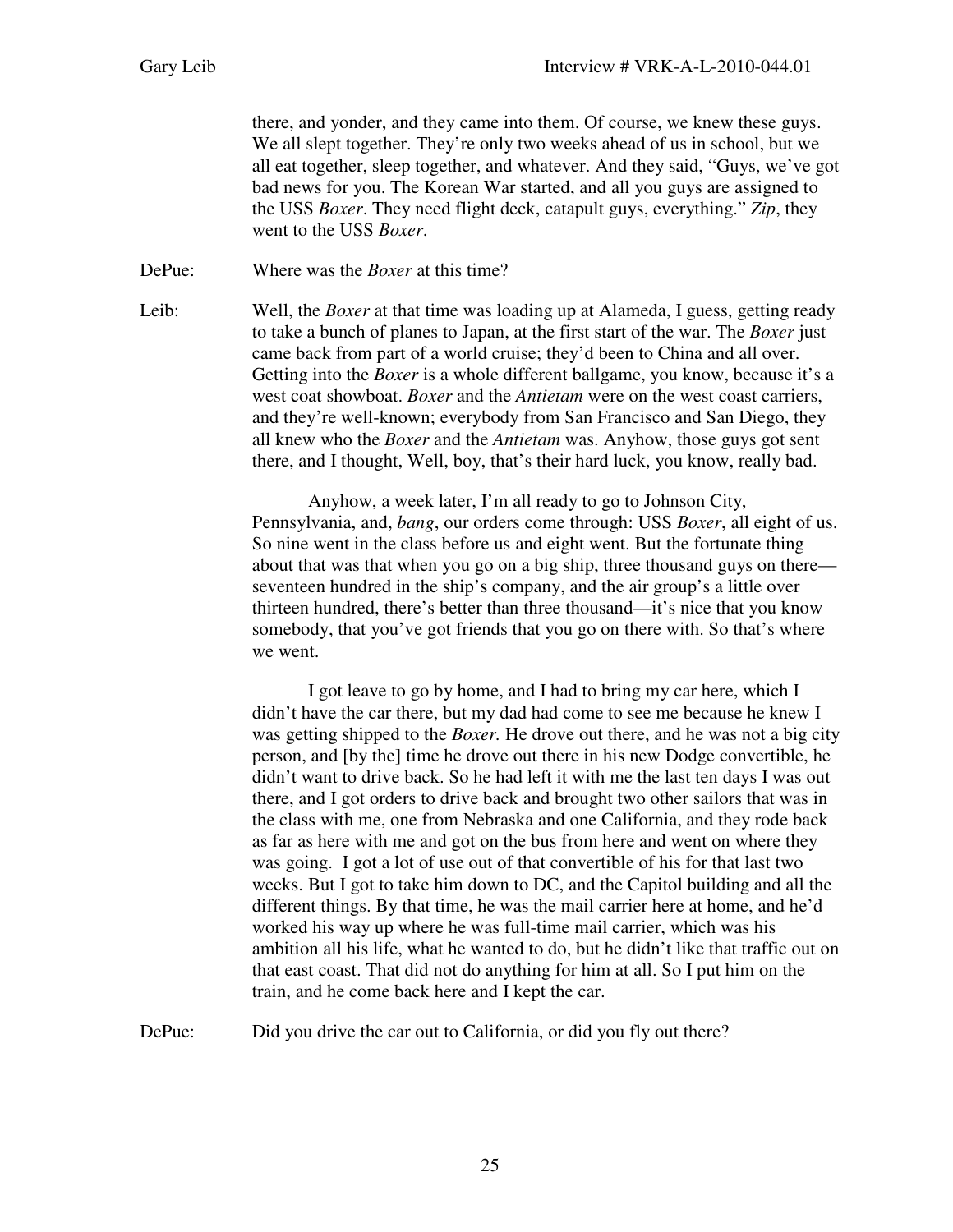| Gary Leib | Interview # VRK-A-L-2010-044.01                                                                                                                                                                                                                                                                                                                                                                                                                                                                                                                                                                                                                                                                                                                                                                                                                                                                                                                                                                                                                                                                                                                                                                                                                                                                                                                                                                                                                                                                                                                                                                                                                                                                                                                                                                                                                                                                                                                                                                                                                                                                         |
|-----------|---------------------------------------------------------------------------------------------------------------------------------------------------------------------------------------------------------------------------------------------------------------------------------------------------------------------------------------------------------------------------------------------------------------------------------------------------------------------------------------------------------------------------------------------------------------------------------------------------------------------------------------------------------------------------------------------------------------------------------------------------------------------------------------------------------------------------------------------------------------------------------------------------------------------------------------------------------------------------------------------------------------------------------------------------------------------------------------------------------------------------------------------------------------------------------------------------------------------------------------------------------------------------------------------------------------------------------------------------------------------------------------------------------------------------------------------------------------------------------------------------------------------------------------------------------------------------------------------------------------------------------------------------------------------------------------------------------------------------------------------------------------------------------------------------------------------------------------------------------------------------------------------------------------------------------------------------------------------------------------------------------------------------------------------------------------------------------------------------------|
| Leib:     | No, I left it here in town. He was checking it all over when I got here to make<br>sure it was all [right]—it was a new Dodge, one of them little Wayfarer<br>convertibles that came out. He was selling Dodges at that time, part-time.                                                                                                                                                                                                                                                                                                                                                                                                                                                                                                                                                                                                                                                                                                                                                                                                                                                                                                                                                                                                                                                                                                                                                                                                                                                                                                                                                                                                                                                                                                                                                                                                                                                                                                                                                                                                                                                                |
| DePue:    | Well, let's get you out to the USS Boxer, your first couple days on the Boxer.<br>What was that like?                                                                                                                                                                                                                                                                                                                                                                                                                                                                                                                                                                                                                                                                                                                                                                                                                                                                                                                                                                                                                                                                                                                                                                                                                                                                                                                                                                                                                                                                                                                                                                                                                                                                                                                                                                                                                                                                                                                                                                                                   |
| Leib:     | The USS <i>Boxer</i> was a lifetime of experience. I spent twenty-five months on<br>the Boxer. Time I got to the Boxer to catch the Boxer, the Boxer had already<br>left. The time I got to California and ended up in San Diego, it had left San<br>Diego. And they flew me up from, I think Miramar, wherever it is, outside of<br>San Diego, up to the other air field outside of San Francisco and took us<br>down, and it had cleared out of there. It was making the famous speed run.<br>The USS <i>Boxer</i> had the world record for quite some time, going both ways<br>across the Pacific. They crossed the Pacific in eight days and I forget how<br>many hours and came back in seven days and sixteen hours, which is basically<br>flying across the ocean, because that baby would go.                                                                                                                                                                                                                                                                                                                                                                                                                                                                                                                                                                                                                                                                                                                                                                                                                                                                                                                                                                                                                                                                                                                                                                                                                                                                                                   |
| DePue:    | Was this built right at the end of the Second World War?                                                                                                                                                                                                                                                                                                                                                                                                                                                                                                                                                                                                                                                                                                                                                                                                                                                                                                                                                                                                                                                                                                                                                                                                                                                                                                                                                                                                                                                                                                                                                                                                                                                                                                                                                                                                                                                                                                                                                                                                                                                |
| Leib:     | The <i>Boxer</i> was commissioned in 1945, and she was on her way to Japan when<br>the war ended. So her and the <i>Antietam</i> were basically brand-new carriers.<br>They never took them out of commission. All the other carriers were out of<br>commission, all the ones that you read about in the famous World War II<br>battles and everything. I had went onto some of them—well, the only one I<br>could get on—they were mothballed down at Philly, and I did get to go on the<br><i>Intrepid</i> . There were some guys working on it one day, and we went on the<br><i>Intrepid</i> , the one that's up at New York now, and looked at it, and it was one<br>that they lost a bunch of guys on and was in some serious battles. But in the<br>meantime, you know, the Navy had built the Fruity Roo, the Filthy, Dirty, and<br>Rusty, as the guys referred to it, the Franklin Delano Roosevelt (DePue<br>laughs) and the Coral Sea and the Midway. They all got nicknames for all of<br>them, you know. Like the <i>Kearsarge</i> , they called it the <i>Queer Barge</i> , and the<br>Bon Homme Richard, they called it the Bonnie Dick, but anyhow. I think the<br>Valley Forge and the Philippine Sea and the Princeton, they must have still<br>been operating too, because they were some of the first ones over to Korea.<br>Anyhow, the <i>Boxer</i> made the speed run, and it was all in the news and all the<br>thing, but the time we got there, the other guys had got on it, and our class<br>missed it. They took us down to the pier at Alameda, and they had this huge<br>flying boat. The Navy had three of them: the Caroline Mars, the Marshall<br>Mars, the Philippine Mars. I forget what the other one They had already<br>lost one; they had three of them left, and they were the biggest airplane of<br>their time, almost as big as that one of Howard Hughes, great big four-engine,<br>JATO-assisted <sup>2</sup> to take them off. The most luxurious plane I've ever been on<br>in my life. They lined us up, and they said, "If we've got any space, we're |

 2 JATO: Jet Assisted Take-Off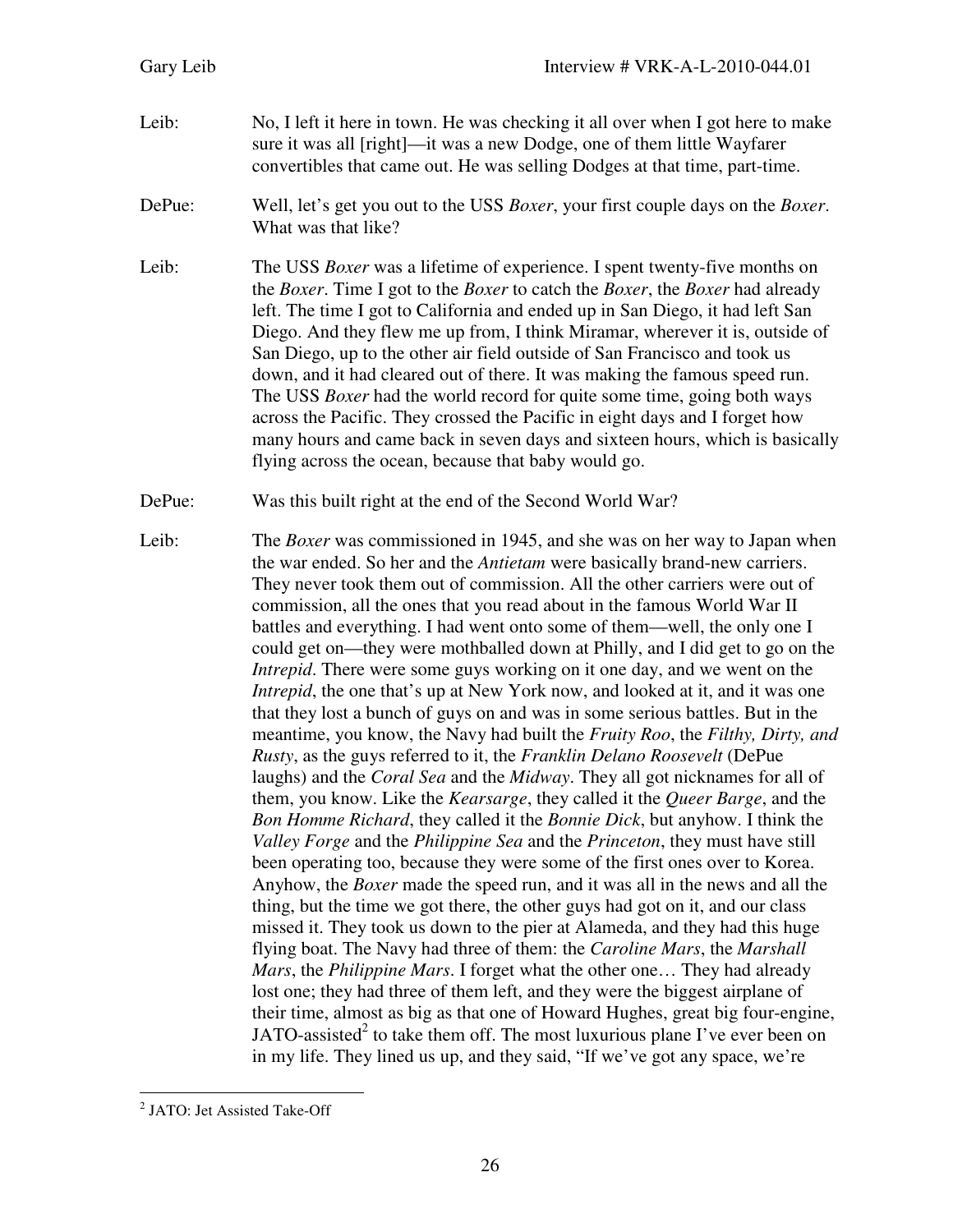going to put you guys on it." Well, eight of us stand there, and they only have room for four of us, and I was one of the four they put on there. The other four guys went back and caught a plane and went up around Alaska, and they caught the *Boxer* over in Japan. We were supposed to catch the *Boxer* in Pearl Harbor. Put us on the flying boat, take that baby off: get out there and kick in the JATO and take that baby off, and here's this big, luxurious plane that I got to ride to Pearl Harbor.

There wasn't enough seats for me. They [had] a stewardess or hostess, whatever you call them, just like any other plane. It's double-decker. They had sleeping bunks on one deck and seats on the other. So she took me up where they sleep, and she said, "Now, this is Captain So-and-so's bunk, and you sit on the bunk till he gets tired and he comes up, and then you go down and get his seat and he goes to bed." I said, "Fine." She said, "Don't go to sleep. Do not lay down. Sit on the bunk. Do not lay yourself down on the bunk all laid out for the captain." So I sit there like a gentleman, and about an hour or two, I started getting drowsy—you know, been running all over the country—and I just kind of keeled over, and boy, the next thing I knew, the hostess, stewardess, whatever it was, "Get up, get up," and she straightened up the pillow and everything, "Get your butt off of there, the captain's coming up." You know, straighten the bunk all up. She said, "I told you not to go to sleep." She's taking me down to his seat, and he's coming up to his bunk. And we go to Pearl Harbor.

We get to Pearl Harbor; the *Boxer* is not there, and the other three guys that's with me, so what are they going to do? They put us in the chow hall mess cooking. So we were in the chow hall, but we were only there a few days, and they said, "The *Boxer*'s back in the States now. She's took planes over, and she made this speed run, seven days and sixteen hours back" which is still a record for a warship. The *Philippine Sea* later broke the other record going over, and the Navy said, "No more of this, because it's too hard on the ships." In fact, that's one of the reasons the *Boxer* had a little problem later, so we didn't get to finish our first tour over there. But anyhow, a few days later, they said, (claps) "Back to Alameda." So we had another flying boat, got on the other. So I got to ride on two of the big flying boats, and I don't remember which, the *Marshall Mars*, *Caroline Mars*, *Philippine Mars*, which one they were, but I got a picture over here of the boat and everything. So we got to fly back, and the *Boxer* was there at Alameda, and we got to go on the *Boxer*. Like old home week, here's all our buddies on there, and "Where in the heck have you guys been?" when they've been flying us here, there, and yonder, and whatever.

We come on, and part of them had got assigned here, and part of them got there, and to my misfortune—you know, in the Navy, You go here, you go there, *bang, bang, bang*—I got assigned to the flight deck. I would have much rather went to the catapults up front or the arresting gear. But thank God I didn't go to the gasoline system, because that's down in below. And thank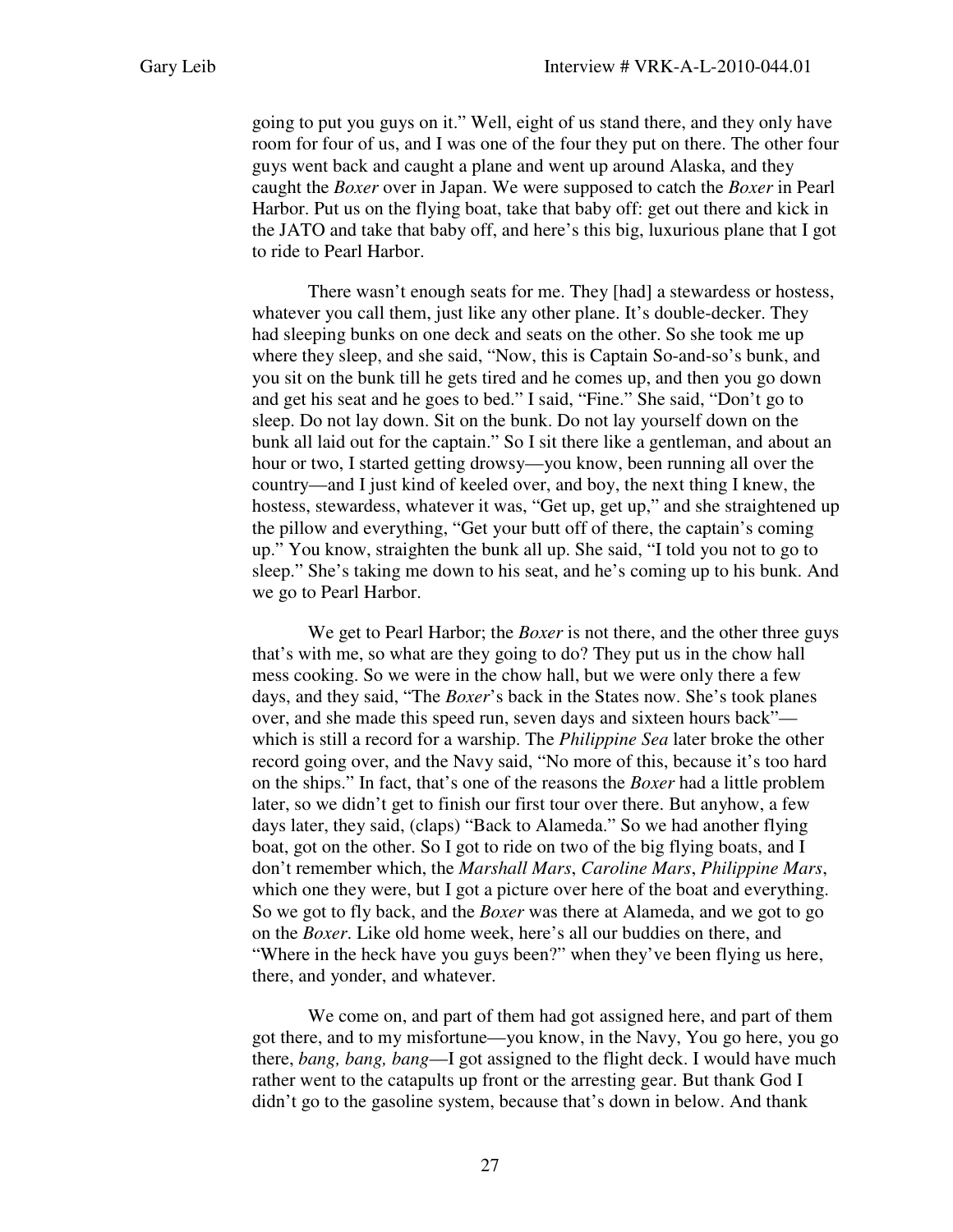God I didn't go on the hangar deck; I didn't want to work with… But the flight deck is an adventure of a lifetime. The flight deck, when they bring guys on, even though I had just [come,] the third-class petty officer came on right behind me. The guys that had been on there, the plane directors and stuff had been on there, they knew their thing, and you're basically in training. You got to watch what they do, and in the meantime, you're going to be a planepusher. All the new guys come on out of boot camp, they're plane pushers. It takes eight guys to move an airplane. They pull them with the little tractors, hook them up, and guys learn different things. So they made me a crew leader, and I got these guys that's going to move the airplanes back and forth; I'm out there next to the director, and the director's telling us where to put them and when to hold the brakes and when to fold the wings and everything for the pilot, but we're moving them around. They take us out, and we're doing operations off of Pearl Harbor, and they're bringing these squadrons on, and some of these squadrons had never been on an aircraft carrier. I mean, they'd had their practice deals. You know, they practiced, set it up like an aircraft room. They never really landed on an aircraft carrier. I don't know how the Navy pilots did it. I mean, it's kind of like coming down and landing on a postage stamp, you know. The system, the way they do it, they come in with the tail hook, as you've seen in all the pictures, and they catch the tail hook, and the arresting gear runs out, the hydraulic ram runs out, and it comes to a stop. Then the hook-runners pull the wire off, and they run back out of the way, and the director moves the plane forward and tells him to fold the wings and all that stuff; the next director takes him and parks him up front. They dropped the barriers once he curves —if he catches the resting gear cable but if he doesn't catch the resting gear cable, he'd just crash you into the barriers, which you've got to stop him somehow, because here's all the planes parked up front.

So anyhow, we're going through all this training, and there was a few crashes and whatever, routine. And then they say, "Now, we're going to have you out here on night ops, and we're going to show you how this night operation works. This is a whole different ballgame." We said, Well, hell, we've seen it all. They come in, they land, they catch the wire, they get them off the wire, they taxi them forward, they drop the barriers, and they park them. How simpler could it be? Then we get ready for launch, they hook the thing on the tractor and move them back, and then the kids, pushers, push them in the right position to get them all lined up. Nothing to it, you know, all simple geometry. So they said, "Now, the night ops, we're out here off of beautiful Hawaii, and here are these guys. Now, these planes that fly at night, we call them Hecklers. And they're Corsairs; instead of single super-charge, they're twin super-charge, and man, they're a monster. They can carry a bigger load, and they come in hot and fast, and we're going to show you what a night landing is like." They set us up there, got all the planes moved as far forward as they could and put as many of them down on the hangar deck as they could so there was hardly anything on the deck up there. They put a row of all the little Ford tractors, the little heavy-duty Ford tractors that they pull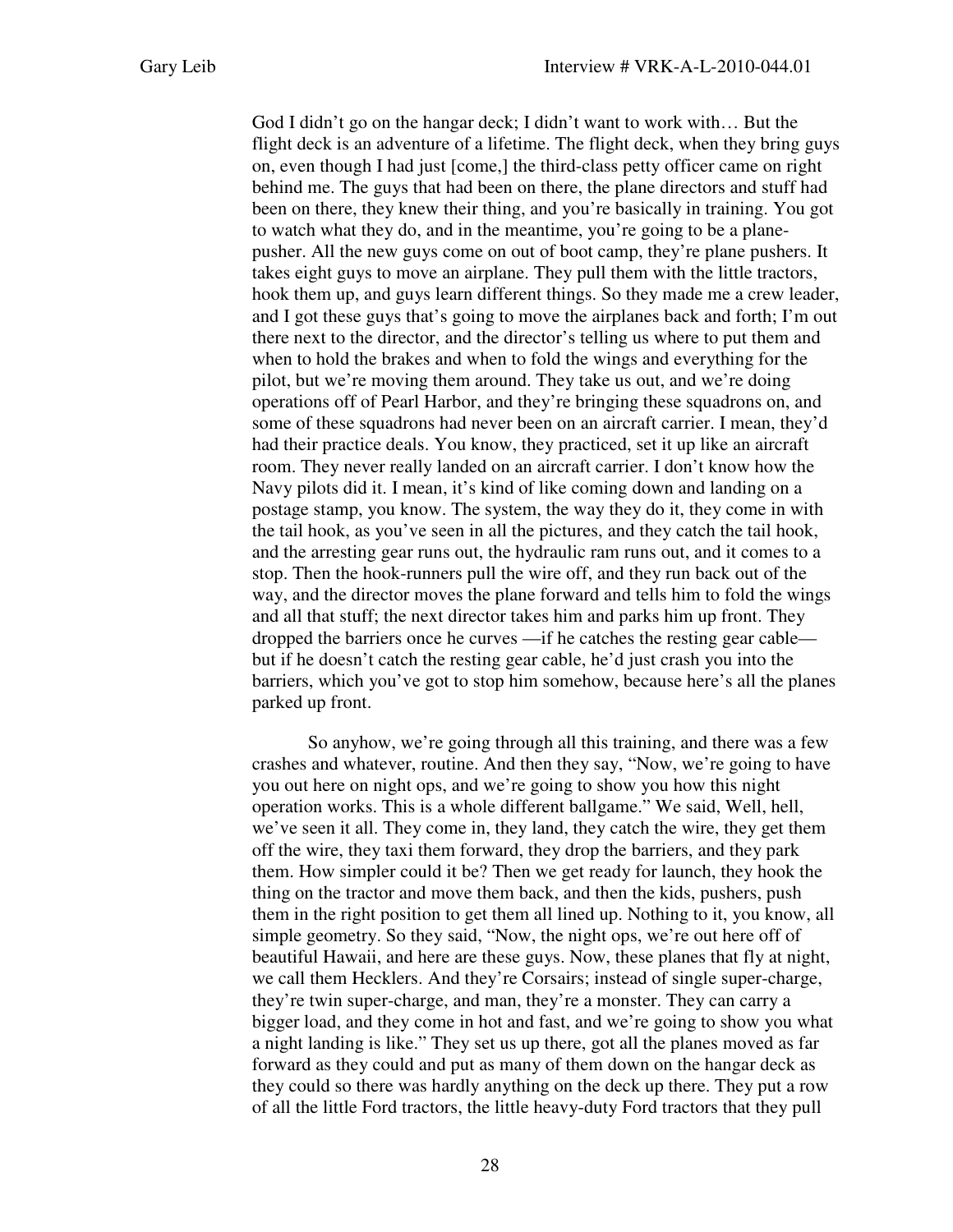around, pull the planes, and they lined them across the deck up on the other side of the barriers. And I said, "What's that for?" They said, "Well, if they come in and they don't catch the wire and they don't get into the arresting gear, then this is a last resort, crash them into the tractors." I said, "Aw, man," you know. They said, "Now, this is really serious stuff. What you've got to do, be very, very, very careful. You new guys, I want you to get up on the other side of the tractors, lay down on the other side of the tractors or sit down or squat down and watch through, because if one of them babies gets loose, he could come all the way up there, and you're dead." Okay.

Planes get up there, and they're coming in and get ready to land, all the lights are turned off on the ship, all of them, and the last minute, when the plane gets in what they call the landing pattern, he flips his lights on, ship flips their lights on, straight up, he comes in, (claps) *bam*, and lands, catches the wire, taxis forward, just like a daytime operation—nothing to it. So we're sitting saying, "The hell. These guys is great. Boy, they know how to land them planes coming in at night and everything. The plane's got his landing lights on, got his identification lights on and everything." Then the third plane comes in, and we're kind of halfway paying attention. And this sucker comes in, and he hits on the tail end of the ship, on the fantail, *bam*.

DePue: On the deck? Is this the deck of the ship?

Leib: He hits the ass in the deck. He don't even get up to the wire; he hits the ass in the deck. He lands too soon. Plane bursts apart. Plane's coming sideways like this, sliding down the deck, engine is broke completely loose, and here comes the engine with the propeller turning and fire going out of it, all the way down the damn deck, *bangety-bangety-bangety-bang*. Here's this great big engine coming down with the propeller turning, crashing, fire, smoke, everything coming out of it. That son of a bitch comes all the way down to them tractors, and we're on the other side of the tractors. I thought, That's the learning curve right there. I learned that you really, really have to pay attention all the time, because if you'd have been on the other side of the tractors or you'd have been somewhere out there on the deck—they don't allow anybody on that deck except the guys in the arresting gear. They do their thing, and then they drop their heads and everything's clear, because sometimes the pilots go off to the edge and crash. So I seen all kinds of crashes, but that was the scariest thing I ever seen in my life. That deck's 880 feet long, and we're up there about 600 feet from where he landed, and that engine came all the way down, *bangety-bangety-bangety-bang*, all the way down that deck. I've seen a lot of scary things in my life, but that thing made a believer out of me. The pilot didn't get hurt. The plane ended up in barriers, all spun around, torn all to heck, and the pilot, he's just riding it out like on a roller coaster. They get him out of there fine, they clean up the mess, they land the fourth one. But boy, we're watching. When that fourth one come in, we were watching.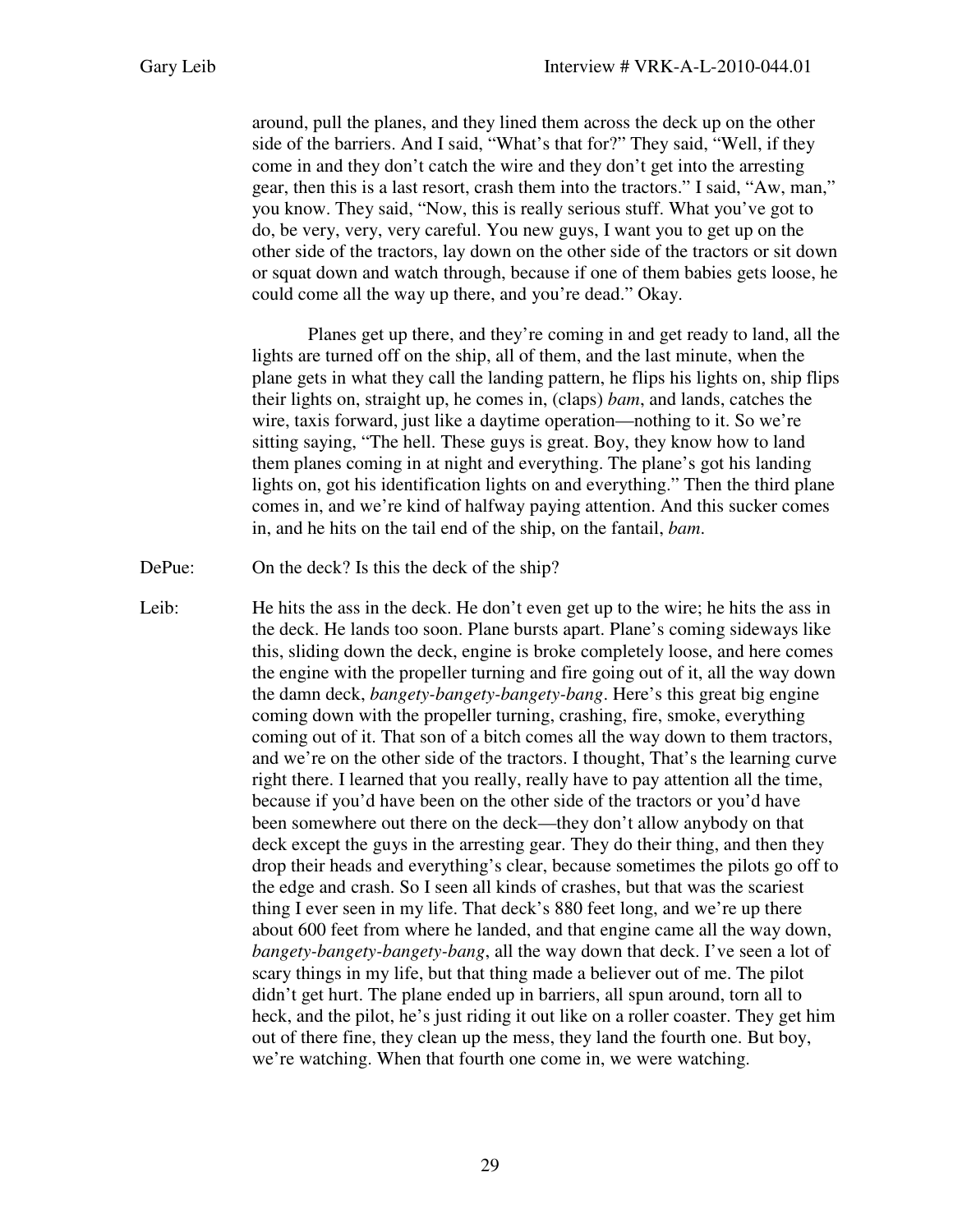But that was my first experience on a night landing, and then —you've seen pictures—I've seen a lot of them that come in [like] that. When the LSO gives them the signal, they better do exactly like he says it. If it's too high, they'd better come down; if he says too low, they better go up; and if he says cut that engine, they better land it right when he said it; and if he says wave them off, they better wave them off, because if they try to land it and he's waved them off or whatever, they don't go exactly by his signal, they're not going to make it. And man, they'll come in and hit that deck. Around airplanes, the torque curve pulls always to the port side, to the left. The torque of the engine pulls to the left, and them babies will go "*kabam"* and right over the side going full-blast; he's got that engine wound up. When he comes in, sees he's made a bad landing, he's got the throttle cracked wide open, so he's trying to get up, and sometimes he can bounce and get up, and other times the torque just pulls him right down and he goes right down in the water and he just keeps on going.

- DePue: Now, this is all while you're training to learn the job of working on the deck crew, the flight director.
- Leib: Flight deck training.
- DePue: Were you guys out on sea? Was there the regular roll and the pitch of the ship when it was going on?
- Leib: Yeah. Well, first, we did our training off the coast of California. Then we went out and did some more training off the coast of Pearl Harbor. Then we went right straight from Pearl Harbor to Yokasuka (Japan), took on supplies. No, wait a minute, no, we went from Pearl Harbor right to Sasebo and then to the Inchon (South Korea) landing, because there was sixty days I went without touching dry land.
- DePue: Okay. During this time when you're doing all this training and you're trying to catch up to the *Boxer*, you catch up to the *Boxer*, you're going through all this training, this is when some pretty nasty stuff is happening in Korea. The Army is getting their butts kicked, to put it not-so-gently.
- Leib: Run all the way down to Pusan.
- DePue: Were you guys following that?
- Leib: No, because here's the thing about it. When you're out there on the ship, you don't know what the hell's going on in the world. The only thing you get to see is the newspaper; *Stars & Stripes* is passed out, and you get to read a little bit about the Army. We were getting our butt whipped, we knew that, but that's all we knew. We didn't know anything else, you know. The other guys on the ship had been in Japan before, and they knew what it was like in Japan, but they hadn't been to Korea either. We had guys off all the famous ships of World War II. We had guys off the *Franklin*. My chief was off the *Saratoga*.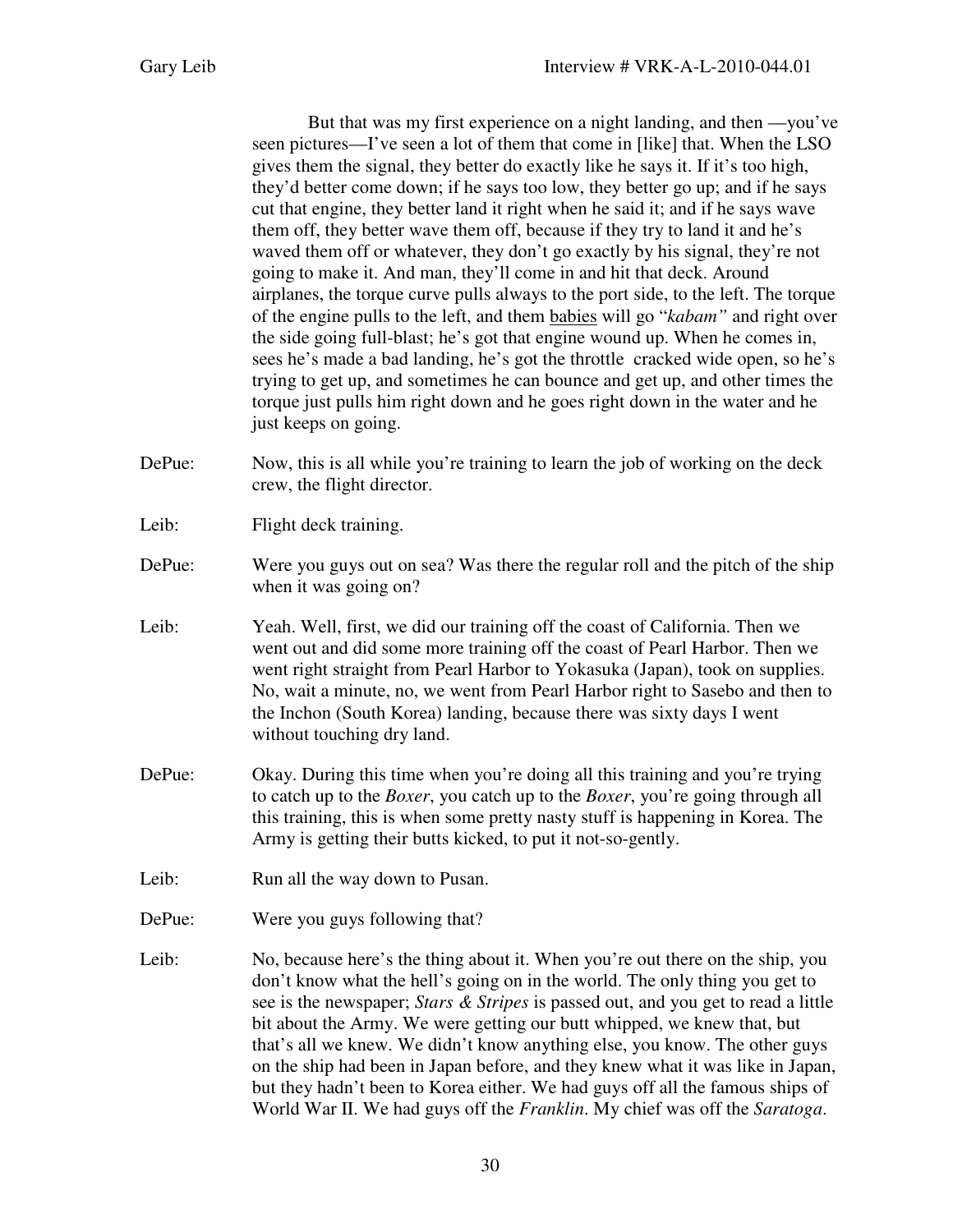The *Franklin*, oh my God, all the great ships, the carriers of World War II. So some of them, they knew what hell was like; they'd seen kamikazes and all that kind of stuff, especially when they started calling in some of the Reserves. They started calling them Reserves in right away, guys that had inactive Reserve. Funny, they didn't call so many active Reserves in except pilots, but inactive Reserves, they just reached out and pulled guys in that thought, man, they were done with the military. My cousin got called back in, a whole bunch of them. Maybe two guys that had been in at the same time, one would get called back in; others didn't.

- DePue: Yeah, let me just explain real quick the difference there. Back at that time, most people had either a six- or eight-year term, but most of that could be served either in active or inactive. Active means that you're kind of the classic, you're going one weekend a month, you're going to a couple weeks summer camp someplace, and that's the active, and you're assigned to a particular unit. Inactive, you're just on a piece of paper someplace. And they were calling those guys up.
- Leib: But they did it so indiscriminately, what I don't understand. It's like anything else, if they need you and you rate, then you're going; if they don't particularly need your classification, your MOS or whatever, you're not going. I mean, they just pick… But all the pilots that came on and the guys that was attached to them Reserve squadrons, they were part of the group, like you say; they were on active duty, and they brought them on there. But it was a mixed bag, and it was very interesting because you know, being in the military, there's the regular Navy and the Reserves. I don't know about the Army, but they kind of look down their nose at them. I know when the California National Guard come over to Japan, they made fun of them. The regular Army guys practically laughed them off the streets, you know. But they did their thing just like anything else, and after a while, the Reserves and everybody was the same. They didn't know whether you was Reserve or regular; you just did your job.
- DePue: What kind of aircraft did you have on the ship?
- Leib: The first deal, we did not have jets. The *Boxer* had qualified for jets, but we had Corsairs and ADs: The AD Skyraider, AD-3, the latest Skyraider. AD-1, –  $2s$ , and  $-3s$ .
- DePue: What's a Skyraider? Is that a bomber?
- Leib: It's a bomber, AD —
- DePue: A single-engine bomber?
- Leib: —single-engine bomber, and also the one they use for the Guppy, the one the radar hangs below that flies over the whole deal, runs the radar deal, and the guy sits in the back of it. And they were the workhorse, them and the Corsairs.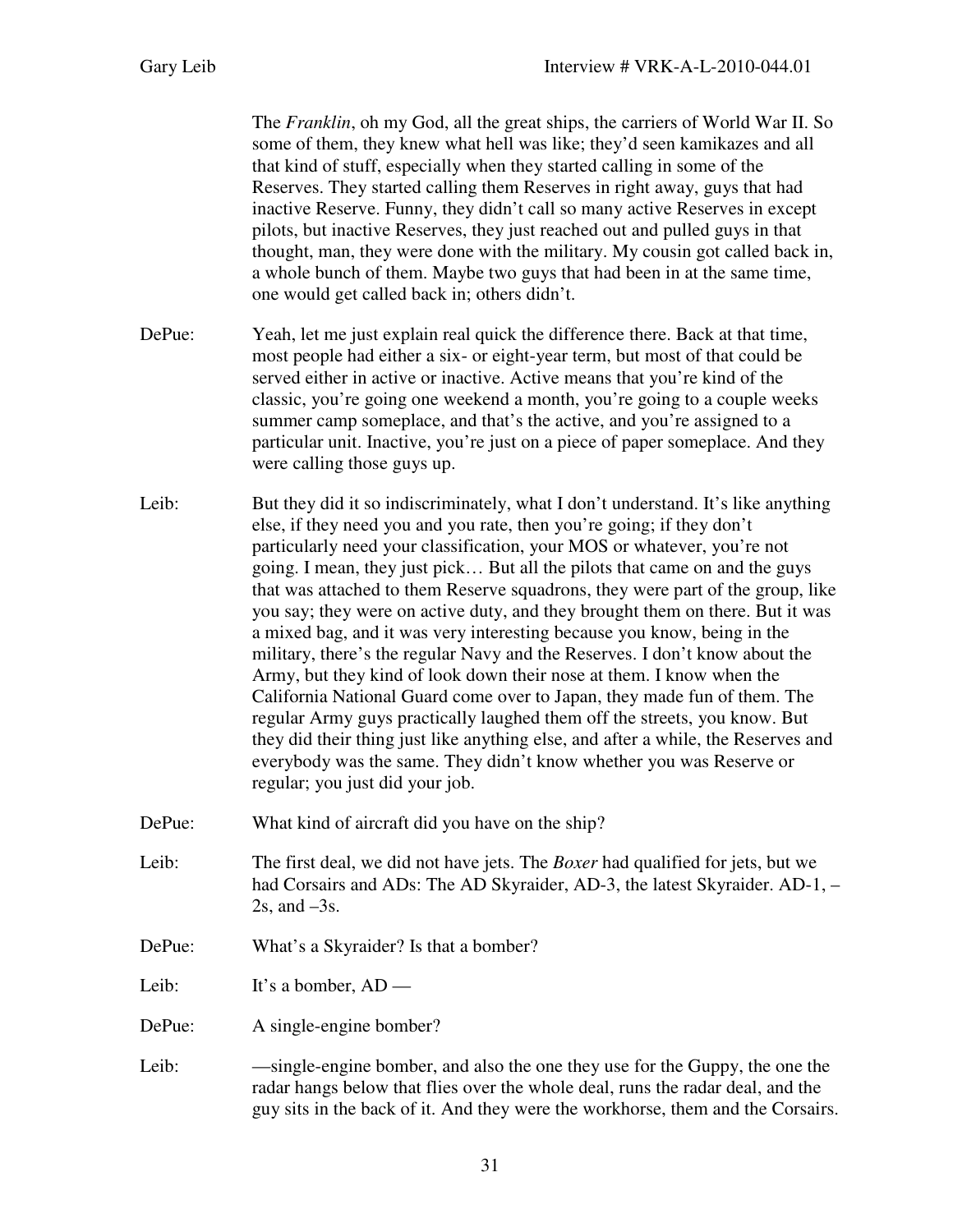DePue: Corsairs being a fighter.

- Leib: Corsairs F4Us. The night-fighter Corsairs are the F4U-5Ns, they called them, F4U-5Ns. They were the hotrod Corsairs. But they're a real workhorse, and they were, really. It was an interesting experience. But the most interesting thing of all: We pulled into Sasebo, [Japan] and I had seen all the war pictures and everything of all the great fleets, the Ulithi or whatever it is where they have the big harbor. That's what Sasebo was. We pulled in there. There was other aircraft carriers. The *Missouri* was there, all kinds of troop carriers, all kinds of cruisers, the *Worcester* and the battleship *Iowa*, the battleship *Missouri*, the *New Jersey*—all these battleships and cruisers and aircraft carriers was all in this big harbor at Sasebo on the south end of Japan. I've never seen so many ships in my life. That was the beginning of the Task Force Seventy-Seven with the Seventh Fleet. And they were yelling at each other and everything. You know, these Army guys over here in this ship and the Marines over here were yelling back and forth. Nobody really knew what was going on. They knew something big was going on, but that was getting ready for the Inchon landing, and we anchored out—or no, I think we pulled up alongside a pier and took supplies on—but they did not let us off the ship. Nobody got off the ship. Most of them were all anchored out, just like this town full of houses, all out there together. Then they pulled us out for the deal for Inchon. Of course, we were way out. We were on close air support, so we have to be out. The carriers: they protect the heck out of them. I mean, they're sitting way out there with a battleship like the *Missouri* or the *Iowa* is in there with them, and the cruisers, the *Worcester* and *St. Paul* and all them are around them, the *Manchester*. Then the guard: the farther outside of them are the screeners, are all the destroyers, the *Blue* and the *Champlain* and all of them. So you're sitting right there in the middle. There would be a carrier here and a carrier here and a battleship up here, and a cruiser back here usually, and then the screen of all the way around.
- DePue: Were there a couple other aircraft carriers in the Seventh, in the Task Force?
- Leib: Yeah. I'm not really sure which ones was with us when we first went out there. I think it was the *Princeton*. But the main ones in the first part of the war were the *Princeton*, the *Philippine Sea*, and the *Valley Forge.* Before the Korean War ended, I mean, they brought practically all those CV-class carriers out. Man, they brought them all out.
- DePue: And we should mention that the CV-class carrier, that's the fleet carrier, correct?
- Leib: That's the big fleet carrier. The only ones bigger than that—that's the big straight-deck carriers—were the new ones, the *Roosevelt*, the *Coral Sea*, and the *Midway*, and none of them came over to the Korean War. They were in the Med. Usually they relieve each other; one would be in the Med, one would be down in the…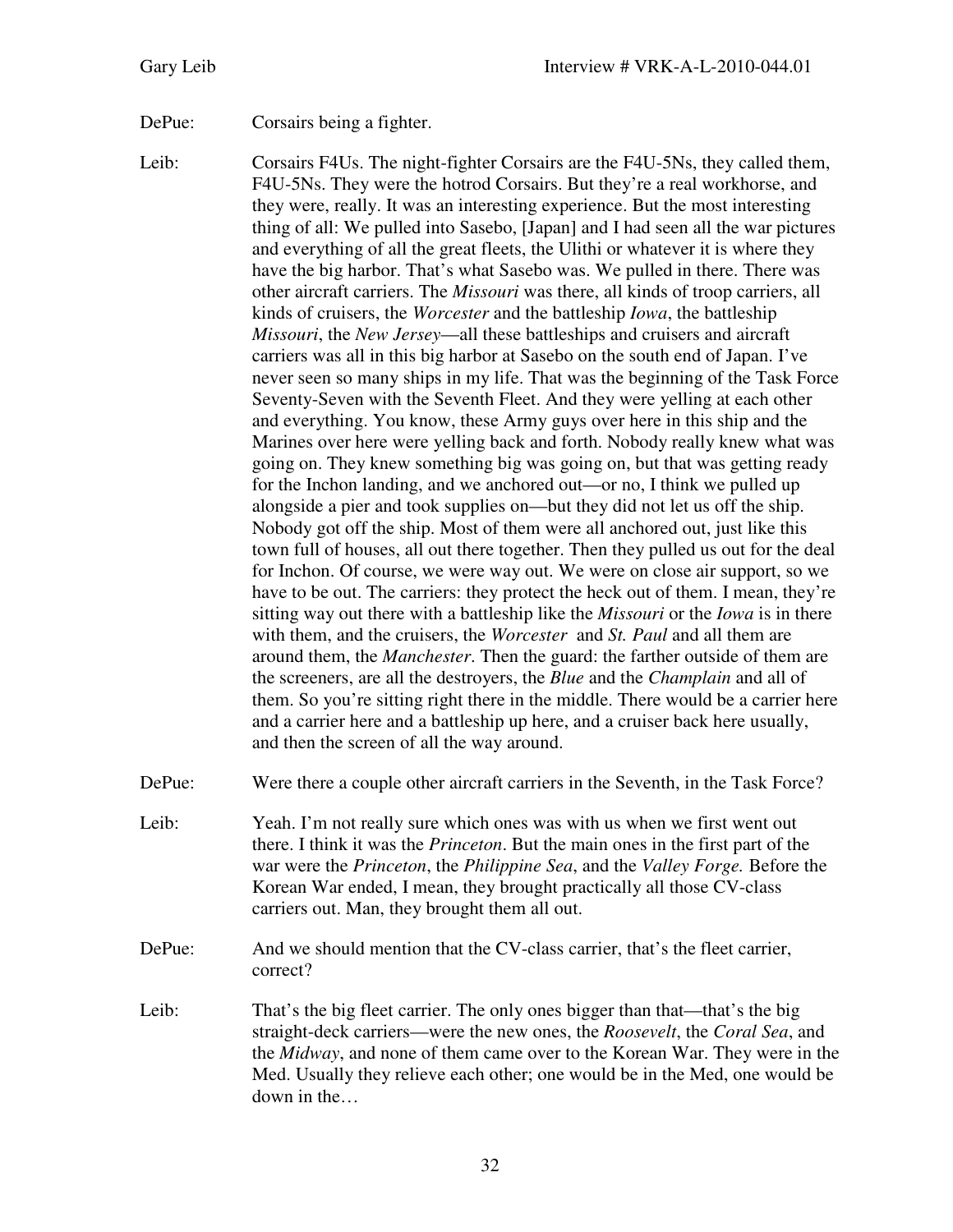## DePue: Indian Ocean, maybe?

- Leib: Well, not Indian Ocean. Down south around Cuba, down in that area down there.
- DePue: South Atlantic.

Leib: Yeah. And one of them usually in port. They rotated them around. It's the same way with the carriers. They rotate them the same as they rotated the battleship *Missouri* and the *Iowa* and the—the only three battleships they used during the Korean War are *Iowa*, *New Jersey*, and *Missouri*. And, of course, we didn't get to see the landing or anything like that. We got to see the cruisers firing in, and off in the distance, the destroyers firing in. We got to see the *Missouri*—my God, that *Missouri*, that *Iowa*, the *New Jersey*, when they'd fire them big old sixteen-inch guns, they could be from here to Springfield and it looks like a huge lighting storm. I mean, it's unreal. Maybe not Springfield, maybe Jacksonville—twenty miles. But they'd be fifteen, twenty miles away from us, and they'd just light up the whole sky. Just unreal, you know.

- DePue: Did they tell you much about what was going on, on the ground with the Marine landing and the  $7<sup>th</sup>$  Infantry landing and taking Seoul a few days later?
- Leib: The only information you got was in the *Stars & Stripes*, and occasionally the captain would come on, on the loudspeaker and give us a little information about this or that or whatever.
- DePue: Was there any concern at all about enemy aircraft or enemy ships, either one?
- Leib: I thought it was basically the end of the world. You know, I thought this was going to be just like WWII. You know, we're going to be out here, and they're going to come after the carriers. And the Navy thought the same thing. They really thought they were going to get lambasted. They was always worried about the MiGs, and they claimed that submarines was out there all the time watching us, Russian submarines, and they had the mines that they run across now and then, and little ships would go in and blow the mines up and stuff. They were worried to death. We'd pick up a radio station out of Vladivostok or somewhere, and they would play beautiful late music and tell you that you're going to die the next day, you know, that you're on this ship or you're in this infantry division, you're in the  $25<sup>th</sup>$  Infantry or whatever, and we know where you're at. We called her Moscow Molly. Some of the guys had these little radios, and we learned more from hearing her than what we heard from our… They would keep us a little bit informed on the plan of the day, would just give you a little bit of information. So, you know, you're just a little small cog in the wheel down there, and you're not supposed to know all that kind of stuff. But that gal was amazing to me because she would speak in perfect English. I don't know if she's from North Korea or Vladivostok or wherever.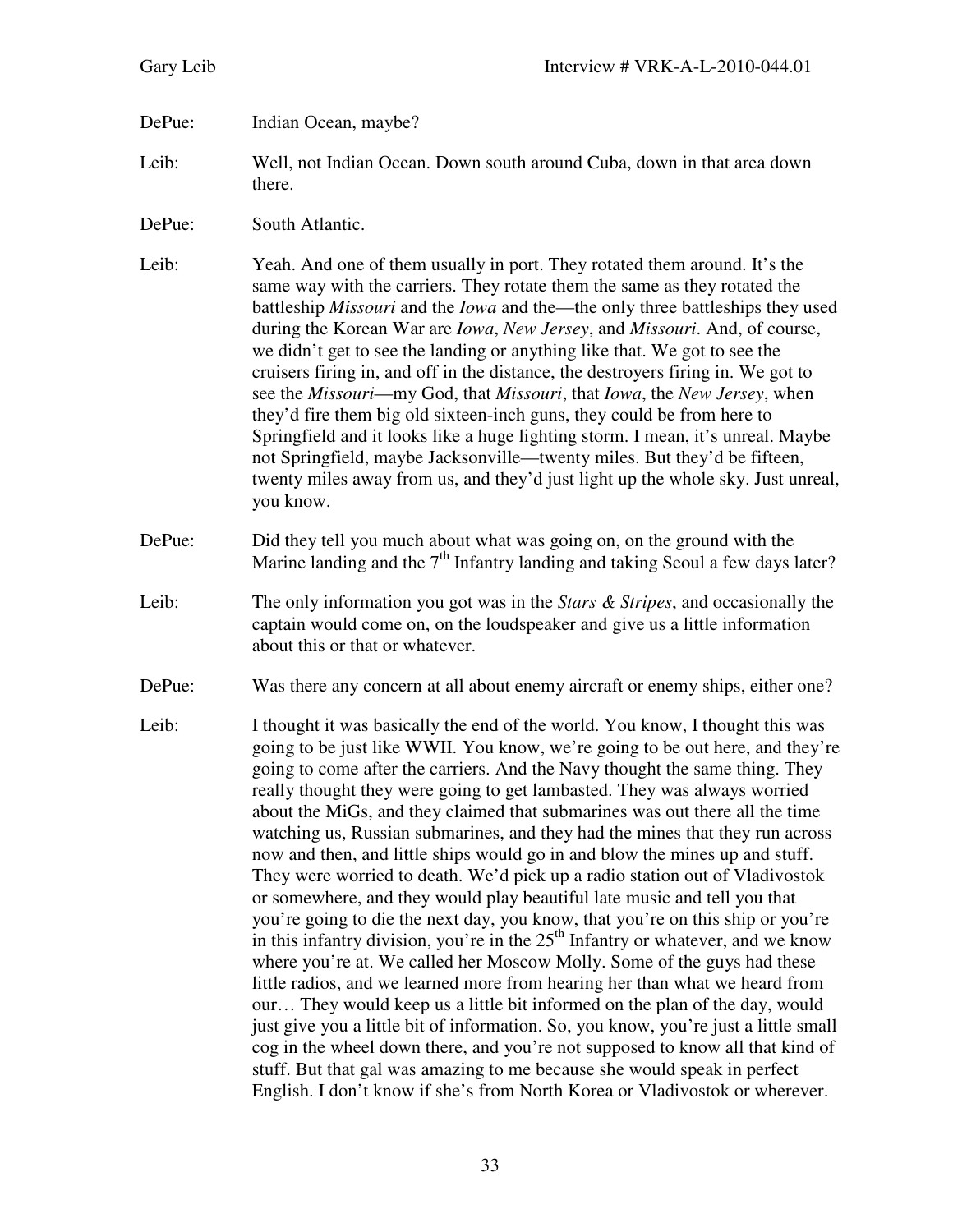## DePue: Russian. You're talking about Vladivostok, right?

Leib: Vladivostok, yeah. But this old gal, she'd say, "Well, you know, you guys that are out here, General Motors is making millions of dollars, and General Electric is getting rich," and this one and this one, and name all the companies, "and you dumb bastards is out there" and whatever, "and tomorrow, the USS *Boxer*, we know where you're at," and she'd describe right where you're at, you know, and the *Philippine Sea*, and "You guys, tomorrow's going to be your last day on earth". Man, I mean, it was spooky. After Inchon, we turned around and came back around the peninsula and shortly thereafter made the landing at Wonsan, so that was when [General Douglas] MacArthur decided the deal to—you're going to cut them off from both directions, you know. But no, we didn't know. You were kind of in the dark.

> That was on the first cruise over, and actually, when the ship made that big run across the Pacific, they damaged—those big old drive shafts on that thing, my God, they're yea big around, and reduction gears from your ship's engine, and goes through the series of bearings back to that great big props that you've got on the ship. One of the bearings went bad, and she could only run on three screws or three props, and so it got so it couldn't really get up enough speed to land planes, so they decided to take her back in Japan to dry docks and tried to repair it. That was in October. They couldn't get the job done, and they took it back out and run it again. Then they took it out of their drydock, and then they decided to take it back. So we came back to the States in November. I know it was just before my twenty-first birthday, so it was the early part of—

DePue: November 1950, then.

Leib: Yeah, November 1950, to go in the yards at Hunters Point to get redone. That's when we got all the credit for being the first big warship back and all that stuff and all the publicity and all the pictures, and oh, man, they made a big deal out of it.

DePue: Tell us—

- Leib: About the time we come back, that was the beginning of the Frozen Chosin incident. That's when they trapped the Marines up there.
- DePue: Yeah, that was right after Thanksgiving that the Chinese sprung that massive offensive on both sides of the peninsula, and the Marines, of course, cut in the east side.
- Leib: We got to hear about that and everything, because when we get back in port, we got to hear some of the guys that were coming back—the casualties were starting to come back and everything—and hear how bad it was. My buddy from Arenzville got hit, got a grenade in the same foxhole with him—he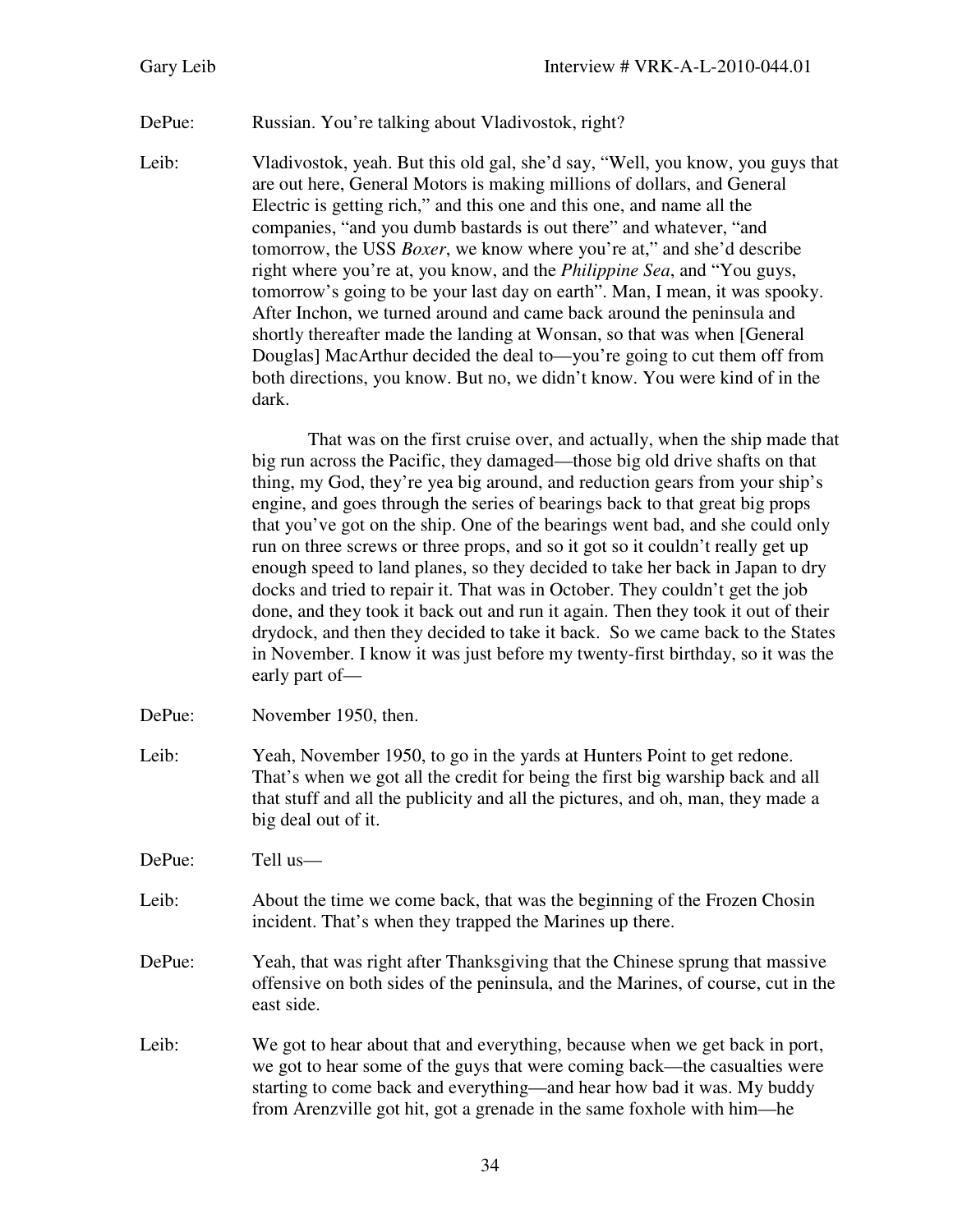| Gary Leib | Interview # VRK-A-L-2010-044.01                                                                                                                                                                                                                                                                                                                                                                                                                                                                                                       |
|-----------|---------------------------------------------------------------------------------------------------------------------------------------------------------------------------------------------------------------------------------------------------------------------------------------------------------------------------------------------------------------------------------------------------------------------------------------------------------------------------------------------------------------------------------------|
|           | hadn't been on the line very long—and took a big chunk out of his leg. He<br>went in Tokyo General. I guess that was in '51, and I didn't get to see him<br>then. I didn't get to see him till I come home.                                                                                                                                                                                                                                                                                                                           |
| DePue:    | I wanted to talk to you a little bit more about Wonsan [North Korea] as well.<br>That's not nearly as well known as the Inchon invasion. Of course, Inchon<br>was this incredible victory that MacArthur had arranged for-nobody thought<br>it was possible to go in Inchon because of the massive tides that they had at<br>that time—and caught the North Koreans flat-footed. Of course the troops in<br>the Pusan Perimeter broke out and moved pretty rapidly north. But the<br>Wonsan is on the opposite side of the peninsula. |
| Leib:     | Yeah, way up here.                                                                                                                                                                                                                                                                                                                                                                                                                                                                                                                    |
| DePue:    | Pretty far north. Was that a pretty straightforward operation as well?                                                                                                                                                                                                                                                                                                                                                                                                                                                                |
| Leib:     | That was really scary because that's when we got to hearing this gal talking<br>about all the stuff, and we came up in here—                                                                                                                                                                                                                                                                                                                                                                                                          |
| DePue:    | No, that makes sense.                                                                                                                                                                                                                                                                                                                                                                                                                                                                                                                 |
| Leib:     | —because we were coming back—I mean, if I understand it, MacArthur, his<br>idea was to try to trap them—and that's where the Chinese came in, right?                                                                                                                                                                                                                                                                                                                                                                                  |
| DePue:    | Yeah, well, that was about a month or so later. They dropped the Marines and<br>I'm not sure—the 7 <sup>th</sup> Division I think they dropped farther north on the east<br>side of the peninsula, but that's one of the places where they put the Marines<br>in.                                                                                                                                                                                                                                                                     |
| Leib:     | Well, and the $7th$ is the one that lost their colors up there, wasn't it?                                                                                                                                                                                                                                                                                                                                                                                                                                                            |
| DePue:    | Well, they had a regiment that lost their colors, yeah.                                                                                                                                                                                                                                                                                                                                                                                                                                                                               |
| Leib:     | We heard about that, but that was pretty scary when we was up in here,<br>because they were reporting submarines out there, and you were supposed to<br>watch for periscopes and all kinds of stuff.                                                                                                                                                                                                                                                                                                                                  |
| DePue:    | This is in the Sea of Japan, right?                                                                                                                                                                                                                                                                                                                                                                                                                                                                                                   |
| Leib:     | In the big Sea of Japan. And we never went back to the Yellow Sea I think<br>one time after that. That was another task force that operated in the Yellow<br>Sea. They kept the Task Force 77 up in this area here. The Marine task force<br>that they were attached to, they were over here, and I forget what the name of<br>their task force was, but they [had] some of the smaller carriers, some of the<br>CVs and the CV-Ls, over there.                                                                                       |
| DePue:    | Yeah, I don't want to get too far ahead, because I'm going to have to do some<br>more research and get ready. I'd wanted to stop today at the point where you                                                                                                                                                                                                                                                                                                                                                                         |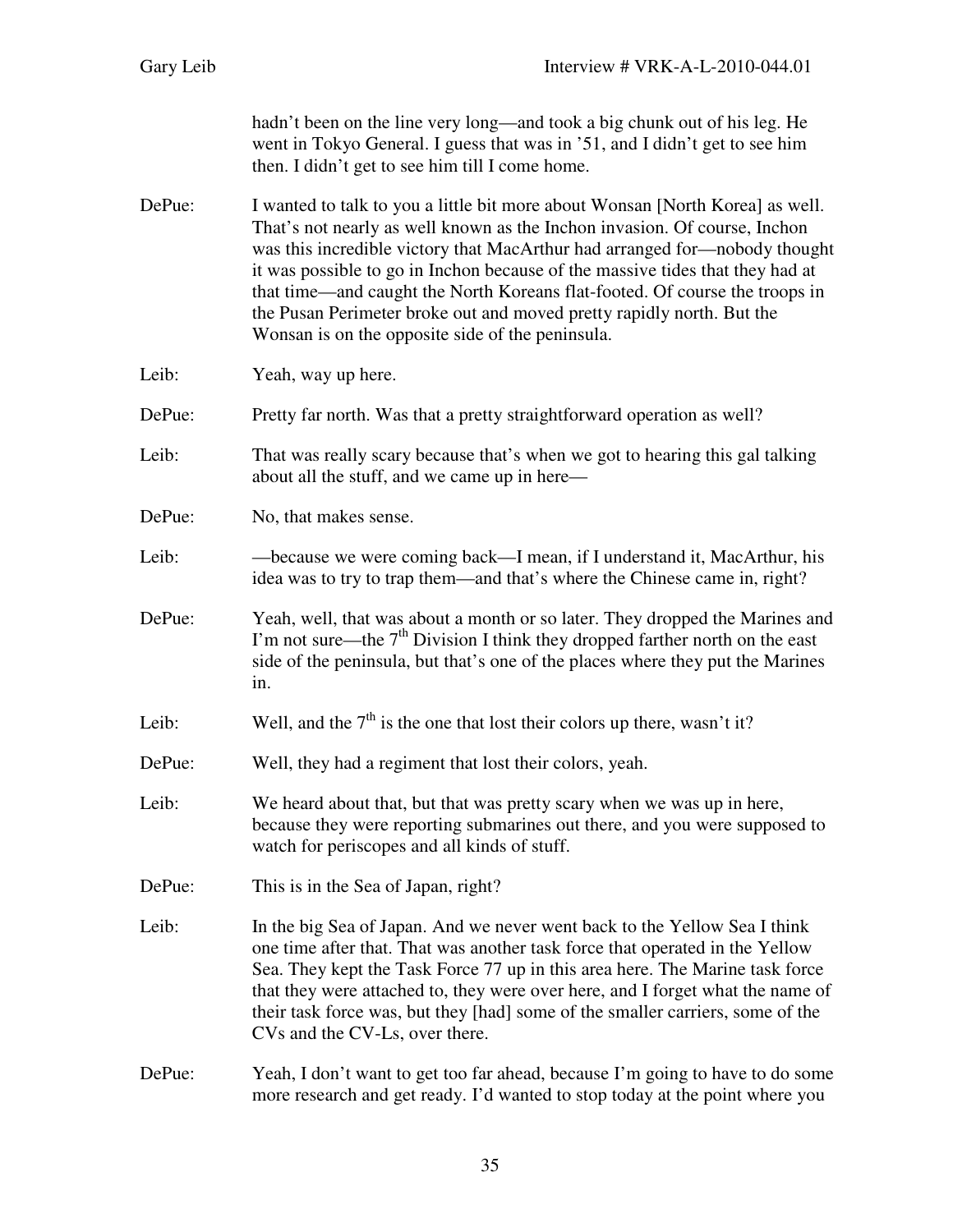headed back to the States for that. But I do want to have you explain a little bit more about what a typical day of duty would be like during this timeframe when you first supported the Inchon landings and then over in Wonsan.

- Leib: Well, the whole thing was kind of hectic because it was new to everybody, and you were working like around the clock. You was out there on the deck moving planes and doing stuff, and you didn't even get a chance to hardly get a meal. You got a meal and you kind of just dropped wherever you was at and rolled up your foul-weather jacket and catch a nap. Then they finally got it organized for us that it concerned, but we weren't running the ship; we were just running the air operations between day crews and night crews, and then it got kind of organized. We were the favored ones of the ship, much to the chagrin of the other members of the ship, because when it comes to chow line, you know, like the military, the chow lines run for miles. You know, some guys on some ships, transport ships, they'd get to eat and turn around and get back in the chow line for their next deal because they were so long. They weren't quite that long, but they needed us, so they'd run us right down, and an officer would take us right down to the front of the chow line, because we would eat and put us right back. It didn't make the guys too happy, you know, but that's the way it was. I mean, they had to keep us going. And we had a hard time. They was trying to keep the guys, their eyes open and keep alert, and finally we decided, What we need is a coffee mess up here. You couldn't go down and get a cup of coffee way down five decks below, so when we hit port, we checked with the officers and made the arrangements and bought us one of them big old coffeepots and made a little area where we could make coffee. The guys could run in, get a half a cup of coffee for a minute or get a quick drink of coffee and get back out.
- DePue: Right on the flight deck there?
- Leib: Yeah, right off the flight deck, a little space here right above repair eight was the last part there. Then there was one little compartment there, and I don't remember what they used it for before, but we put a deal where you could get seven or eight guys in there at a time. And of course, we used it; that was our gathering place from there on out. It worked out good, you know. I volunteered to make the first batch of coffee because I had done it in mess cooking, and the first time, I had to go haul hot water in a two-gallon bucket up several ladders, and then somehow we lined up something where we could heat the water up there, and then just put it right in. We could get all the coffee we wanted. They'd go down to the deal and get them big old fivegallon coffee cans. But it worked out real good because it gave the guys a break. It also gave us a place to kind of hang out that was ours. If you notice, all carriers, right on the flight deck, here's your big old crossed anchors and your deal on them, just like on my rate, and your wings on them, and that's the domain of the aviation boatswain mate. The last place on the island, on the deck level, is where all the equipment for the firefighting and all that, repair eight, and then there's spaces in between. We had one of the spaces in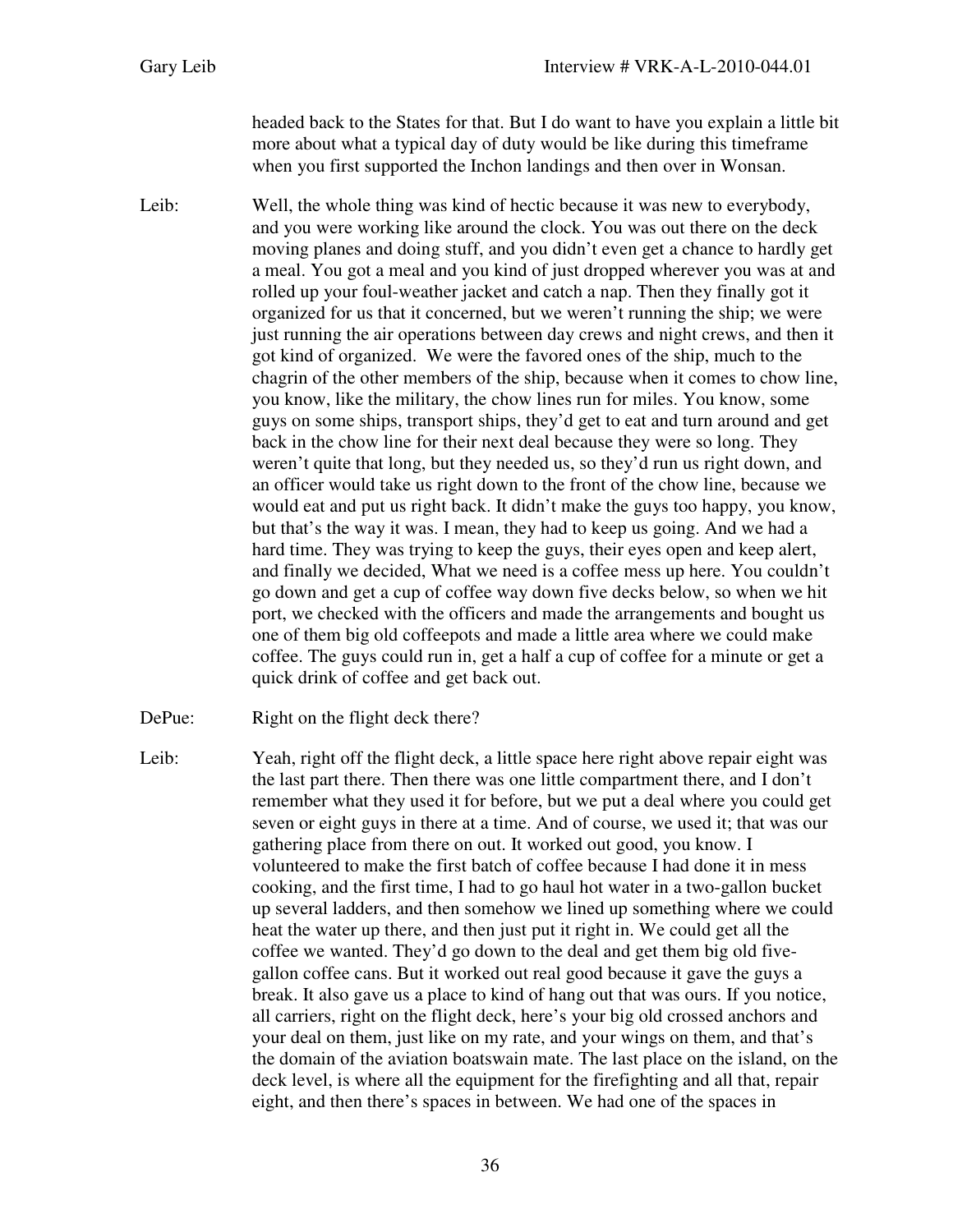between. The front one is flight deck control, and that's where they had the big schematic of the deck out there, and flight deck officers and air officers, where they make decisions about which plane goes here and which plane there got the little toy airplanes. They had another one down on the hangar deck for them guys, and we know this goes either down the elevator and this one goes back here, and this one over here is spare, and just moved them around, and you come in and say, "Now, this is where this goes, and this is where this goes, and take your crew out to here."

- DePue: What I'd like to have you do for finishing today, then, is to paint me a picture, if you can, of what's going on for launching, and then let's talk about what goes on for landing, and especially your part and some of the other specific duties on that flight deck. Let's start with launching.
- Leib: Well, the first part, of course, I had a plane-pusher crew, and we wore the blue shirts. You wear the one that identifies who you are: the yellow shirts are the directors, and you're right there at the beck and call before I became a director. The director finds out where the planes go and comes out and tells you where to put it. You get your crew lined up, and you got to keep charge or keep track of these eight or ten guys that you got working for you and teach them where to push the plane. You can't just grab one anywhere, and where to push on it. And this guy, you take a chock on this side, you take a chock on that side, and when we holler "Brakes" for the pilot to hit his brakes, and you throw the chocks under it, and you just work your routine that way.
- DePue: They're coming up one at a time from the hangar deck?
- Leib: (laughs) You know, that's a hard expression because it's, I want to say, a work in progress. It's choreographed like a dance deal. Some are coming up, some are going down, some are going off to one side to be a spare, some are going back in the back to go off on a flight the next day, some are getting lined up to go to catapults. It's all choreographed. It's a fine, fine point. And you got your part, and they got their part, and they got theirs. You all are the same division, but each guy has got his own deal. And when they're landing, some planes were designated ahead of time. They let the flight deck officer know this plane needs repairs, and he's going to drop down that elevator. As soon as he clears, he's going to elevator and swing around, one vector's(??) taking him over, and they're going to drop him down while the next plane is landing, and this one's going to go parked up front. It's all amazing, because they land those babies in less than—it's not a minute, it's in seconds. *Bang*, one right after another, you know. It's just unreal, like a perfect piece of machinery—until there's an accident. Then everything's held up, and then everything's cleaned up real quick, and [they] get the crash thing out and move the plane. If we're in a big hurry, they'll just kick him over the side, or else they drop him on the elevator, take him down to them guys down there. They're choreographed. They take care of this goes here, this one goes back to repair, this one goes up here. It's unreal.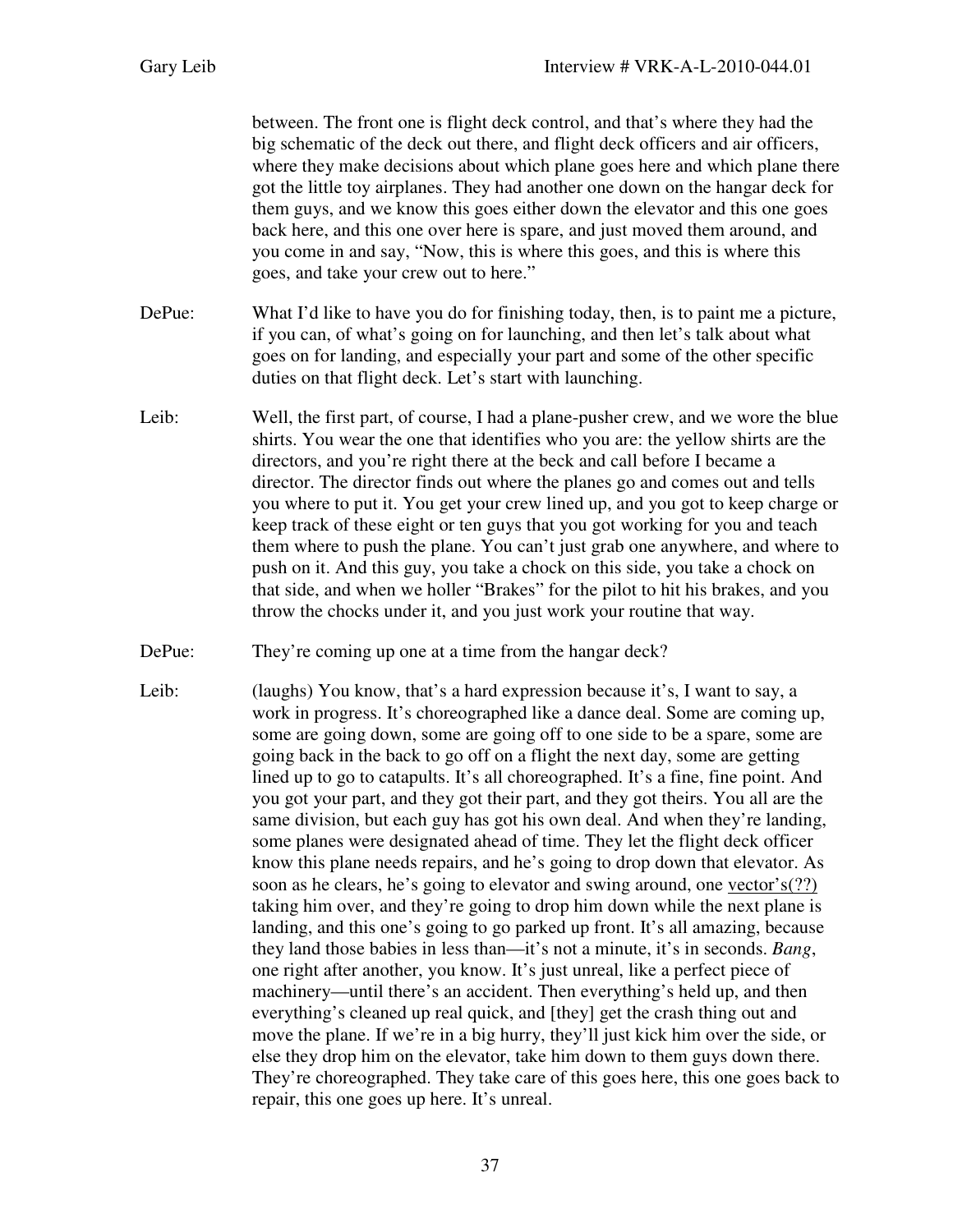## DePue: Do accidents happen fairly often?

Leib: The carriers are killing machines. It's the most accident place in the world. There's every kind of accident. Guys get hit by the propellers, guys get hit by the planes, guys get run over by the tractors, guys fall down the elevator shafts, guys walk into sharp edges on things. You don't go a day without some kind of accident. Everybody has to be exactly choreographed all the time. You have to really keep your head on straight, and you have to have absolutely 100 percent reflexes. If you got a kid working for you, he has one accident or two, you got to get rid of him; he's got to go somewhere else. You move him to somewhere where he won't get hurt or he won't get somebody else hurt. And usually to what they call the compartment cleaners, down in the compartment, the guys that scrub and paint are guys that usually got hurt on the flight deck and they transfer them down there. Some guys are scared to death of planes. I mean, I've had guys that go out there, and you're getting ready to pull the chocks and the kid freezes. He just freezes. He can't move. You got to go back underneath there, get him and that chock loose and that plane so they can get that plane going, because everything has to go, just like that. All these things, you have to make sure that he don't come this way and walk into the prop; he's got to go back that way.

Leib: You constantly have to follow them, and you have to kind of yell at them sometimes and scream at them. I mean, you have to use some words that they understand. You know, like my mother told me one time, "The words that you use"—of course, vulgarity and whatever. But I said, "What you don't understand, you got to say some things that they understand." And when you're dealing with grown men with terrible kind of things like that, you have to holler, and you have to get what they know what the heck you're saying. She said, "Well, it means you got a horrible vocabulary. You're going to have to change your vocabulary." I said, "Well, the vocabulary I use, they understand what the hell I mean." When I tell them, you know, get your Adouble-butt, whatever, move out, they have to do it. And they're yelling at you. The captain of the ship's up there in that second deck, the pilot's roofs, they're sitting there watching, criticizing the other pilots. The squadron commander is up there, and he's checking on these pilots if they make a bad landing or whatever, and he's given them a scorecard. The captain of the ship comes out there with the air officer. The air officer's up there screaming and yelling, "Get that plane here, get that thing there," and the flight deck officer is down there, "Yes, sir," you know, "Get this, get there." I mean, here's this guy up here, the air officer and the captain sometimes out there and everything, they're yelling and screaming, and boy, they want everything to go, *bang, bang, bang*. And there's a full commander up here, which would be the same as your rank, [but] a full commander is next to God. The captain's God; the admiral, I don't know what they are; they're way up there, and of course, once in a while you have an admiral on there. But the captain, he's

DePue: Back out to the side.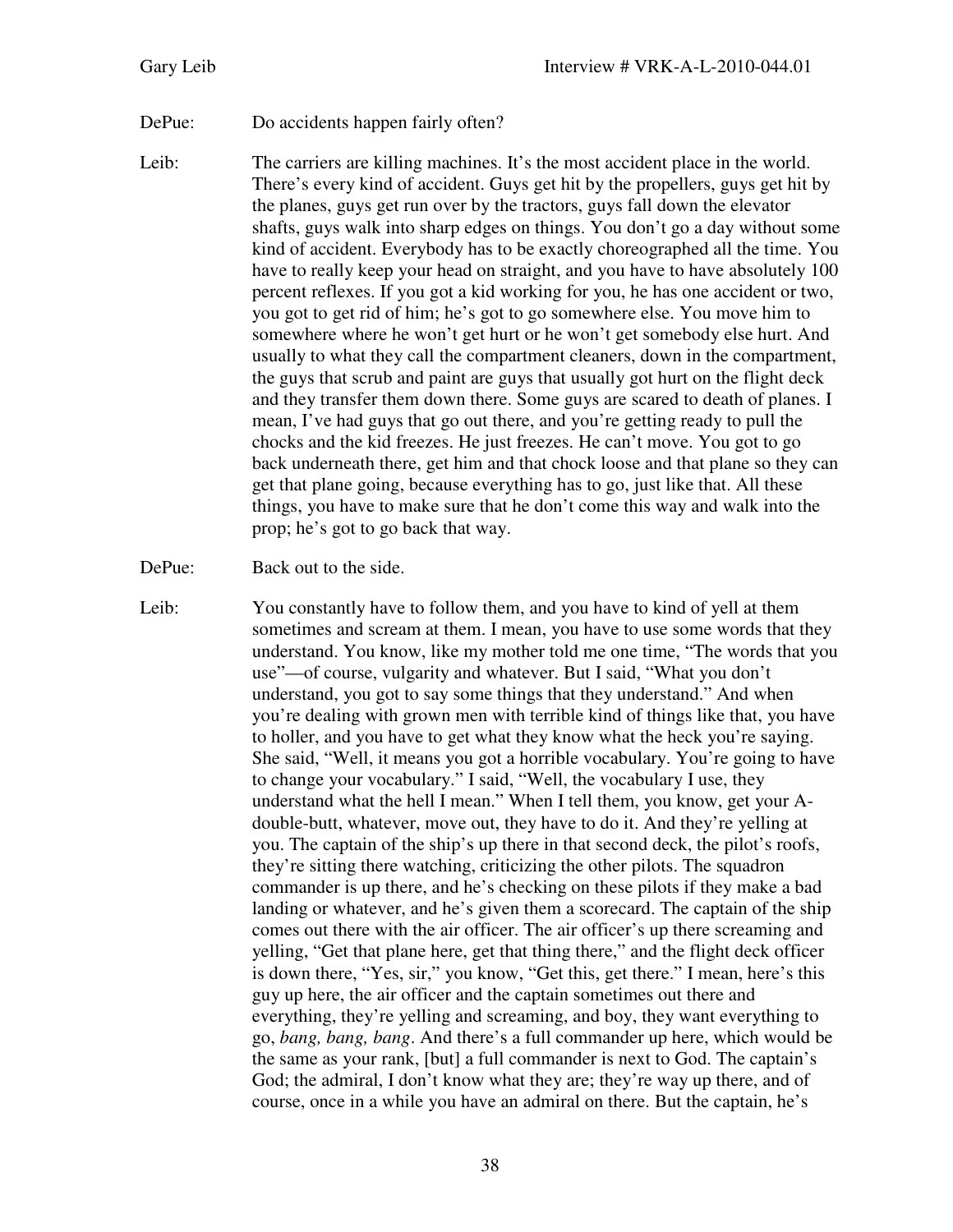God, and him and the exec would be at least a full commander; captain is the same as a full colonel. You know, it's a big, big responsibility. The guys that work their way up, the officers, from little junior officers, you know, an ensign, he's way down, and then the lieutenant, and then the first lieutenant, and then the lieutenant commander, and *bing, bing, bing*, all the way down the line. But when they're trained, when you're up here, you're a lieutenant commander or commander, you really got to know your stuff. You may be an ensign down here. You better learn damn quick if you want to live, you know, to be lieutenant or whatever. And the same with enlisted men. If you want to survive on that flight deck—I've seen guys get horribly hurt. They got the elevators. When they blow the whistle, they put a safety guard, and eventually people will try to beat it. They'll try to catch it at the last minute, and man, them babies, when they drop, they go (makes whooshing sound) like that; they don't go down like this. They (makes whooshing sound). That safety barrier comes up, and I've seen guys flip trying to run to jump, and the time they catch it, it's all the way down at the bottom. I've seen them drive forklifts off. They're moving forklifts and turn around and not hear the horn—they blow the huge horn and everything—and just take that big old forklift and flip the whole thing down in there. All kinds of accidents.

- DePue: How much dicier does it get when it's night operations?
- Leib: That goes back to that first thing. The night operation is scary. You use the wands at night.
- DePue: The wands?
- Leib: You know, the electric wand type deal, direct, and you give the same signals, everything like you do otherwise. Those kids that were directors when I went on there had been on there for some time. Very few of them were petty officers—some of them wasn't even smart enough to pass the test—but they knew how to direct the airplanes and stuff like that. It was strange. For a while there, some of us petty officers was working for airmen, but they knew what they were doing. Of course, they eventually changed it all around; they either made them a petty officer or moved it around. They have to do that.
- DePue: When you watch these old movies and ads and they're trying to sell you on the notion of going in the Navy and how exciting it is, you always see the guys out there on the flight deck with the paddles. Was that part of what your function was, or was that a different skill?
- Leib: That's a landing signal officer, sits back there on the back thing with a couple of phone talkers and other pilots down there, and they got a little thing to jump off in, a little safety net underneath there. He's the guy that tells the plane whether he's high, low, off to one side, whether he can wave off, or whether he can land.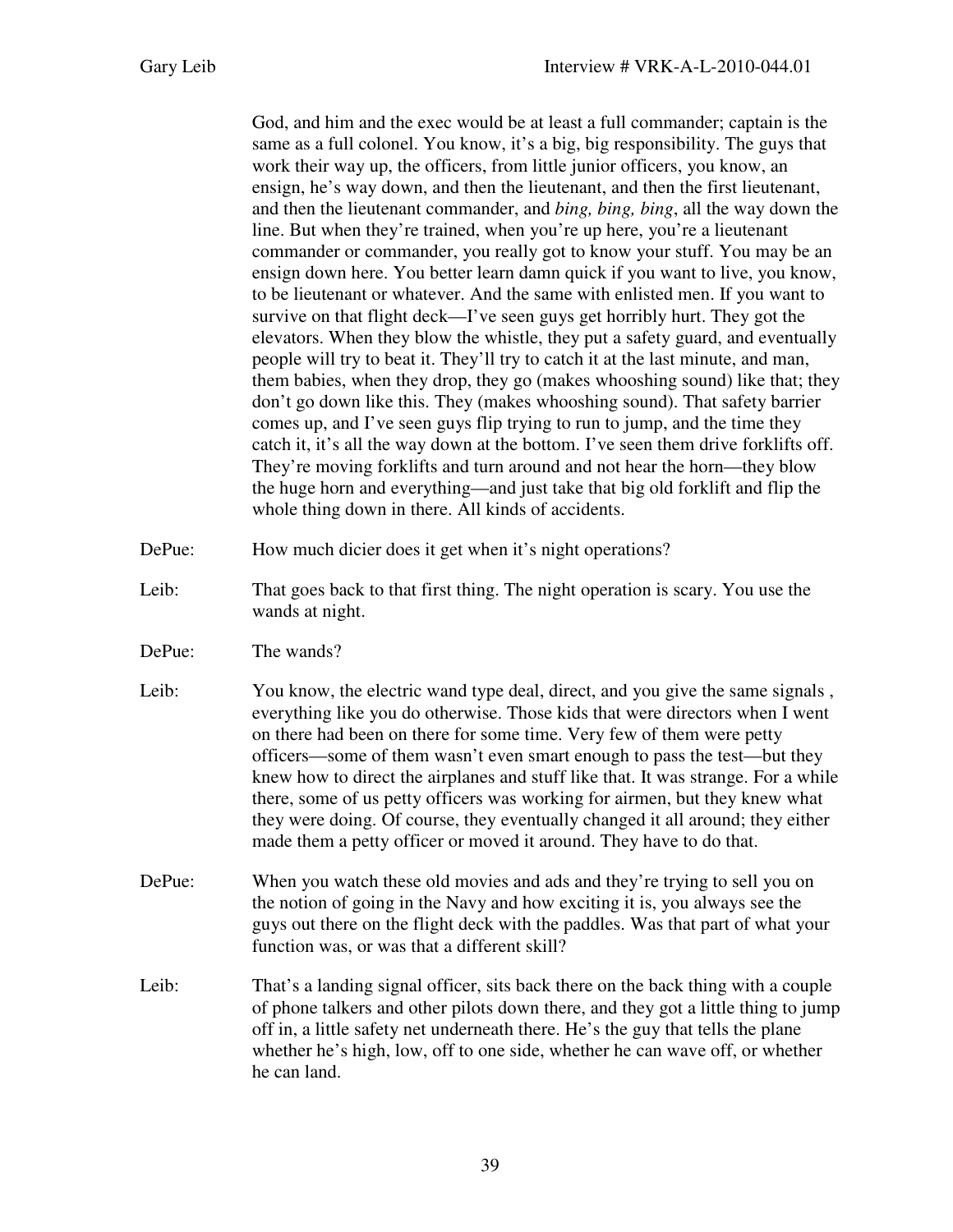- DePue: That guy's pretty powerful, too, is he not?
- Leib: He has to be a very successful pilot and have to want that job. I mean, he has to be a very highly trained pilot to take that job. It's a huge responsibility. He has to be at least a full lieutenant.
- DePue: Those are officers, and they're pilots?
- Leib: They're officers. They're pilots, yeah. They probably had a choice of being a squadron commander or being that. And even our flight deck officer, he's a pilot. The air officer up there, he's an ex-pilot. They all had to have their wings or they ain't working out there on that deck. The only guys that's not officers is the guys that run the ship, you know, those guys. The quartermaster, I mean, that's in there with the captain. The captain of an aircraft carrier, he is a pilot. Every one I ran into was. And they were guys that landed on the *Langley* and the *Lexington*. Our captain had been the executive officer on the *Yorktown*. Now, the *Yorktown*, one of the more famous carriers, and one—the second *Yorktown*'s out at Charleston, but he—
- DePue: Didn't the first *Yorktown* go down?
- Leib: First *Yorktown* got sunk. First *Hornet* got sunk. First *Wasp* got sunk. Oh my God. You see, the Navy, to confuse the Japanese, they'd just turn around and name the next ship coming down the waves and give it the same name. They did that all during the war. There was two *Hornets*, two *Wasps*, two *Yorktowns*, two *Lexingtons*, and I think I missed another one in there somewhere. Even that carrier, that little CV, the *Block Island*, that was the second *Block Island*. The first *Block Island* got sunk by a German submarine.
- DePue: Tell us about brown shoe, black shoe, what that means and the culture that that translated down to an aircraft carrier.
- Leib: Well, black shoe's enlisted man, less than a chief petty officer. If you're a brown shoe, you're going to be an officer or a chief petty officer.
- DePue: I thought the distinction was aviators versus the seaman.
- Leib: Beg your pardon?
- DePue: I thought the difference was that one worked aviation and one worked regular sea duty.
- Leib: No, all officers are brown shoes, and all senior petty officers, from chief petty officer that wears the hard hat, or a warrant officer, are brown shoes, because they can wear blue uniforms or they can wear khakis, same as officers. Officers have got several different—they can wear whites, blue, or khakis. A khaki uniform for a senior enlisted man is his work uniform, and a senior officer, they work in khakis almost all the time. When they go on liberty,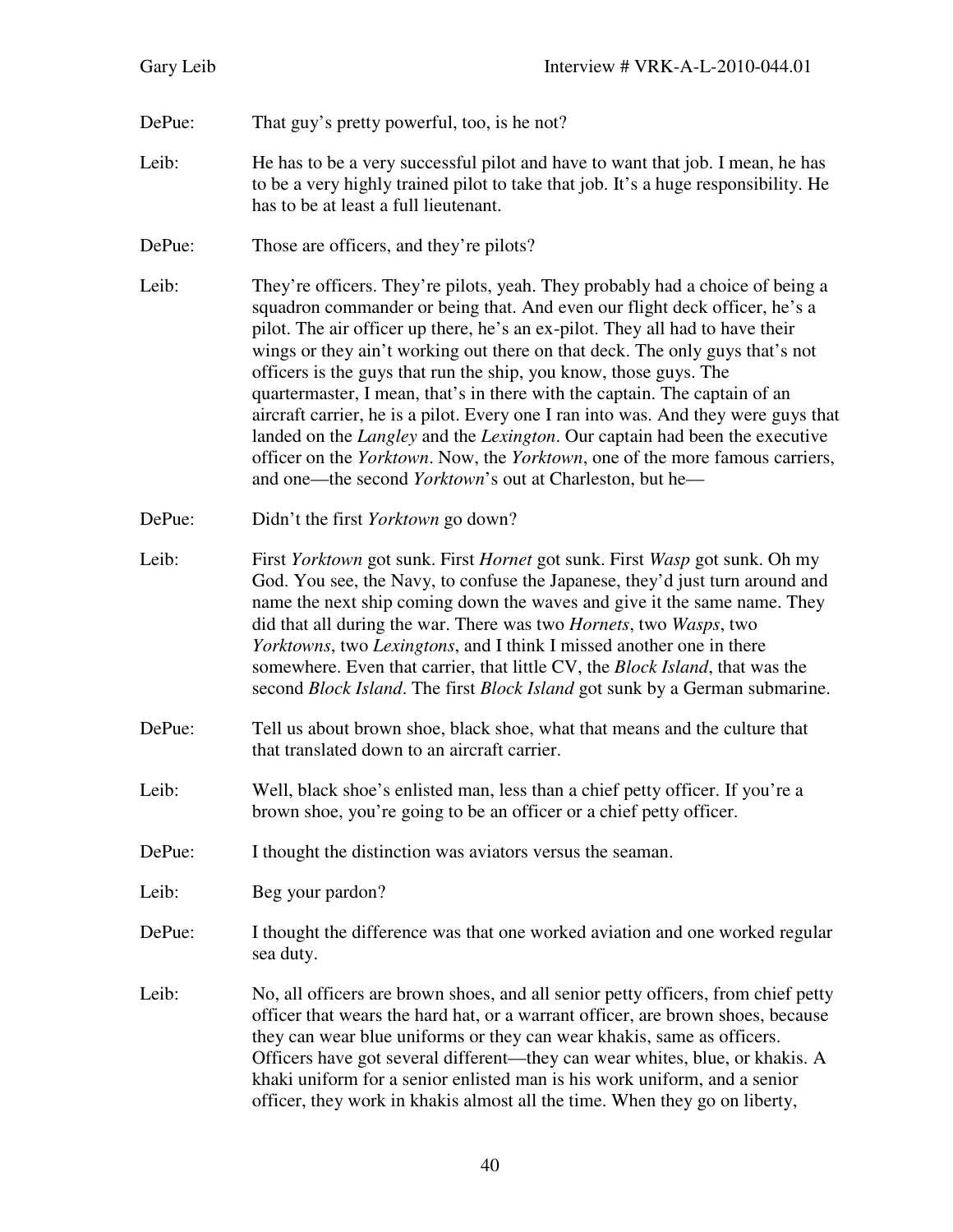they're in blues generally, and for an exceptional thing like a ball or some kind of fancy thing, then they're wearing their dress whites.

DePue: Was there any difference between the people who were working the flight deck who are working the aviation skills versus those who were working the more traditional seaman skills?

Leib: Yeah, because we're the—what would you say?—the prima donnas of the whole thing. The aviation department is the whole thing the carrier's built around. I was aviation department ship's company, which (included) aviation boatswain mates, the V-1 division, V-2, V-3, all aviation; they're the biggest departments on the ship. Then the deck rates, the seaman and all the deck rates, they're the guys that run the ship, the regular boatswain mates, gunner's mates, quartermasters, all that; and then the fireman or the guys, the snipes, the guys that run the engines, the machinist mates, the mechanics, all that. That's a whole different deal. They're not allowed on the flight deck. The only time they're on the hangar deck is when they're standing in the chow line or getting paid. Basically the flight deck's off limits to everybody except on some deal when there's no flight operations, they let some guys come up once in a while and take their shirt off for a few minutes or whatever. But they're not allowed on the flight deck or anywhere near the flight deck or any of the passageways to the flight deck during flight operations. Nobody but the aviation rates that work up there is allowed up that. That'd be besides the directors and the plane pushers and the officers and the mechanics, the plane captains and pilots theirself. Nobody else is allowed up there.

- DePue: How much interaction did people like yourself have with the officers in the Navy?
- Leib: Well, you get to be real close to the fliers because you work with them every day. Actually, I was real close to them, especially as you move up, as you get to be a director, because you're in there, and you get to kid around with them a little bit and everything. And they're young guys. I mean, by the time I was a director I was like twenty-one, twenty-two years old, and most of the pilots are twenty-one, twenty-two. They're basically just college boys, just, you know, whatever, except when they started bringing the Reserves in—that's the older guys—bringing the guys in left over from World War II, and that was the older, more experienced guys, you know.
- DePue: You hear the stories. Paint me a picture, a profile, of your average pilot, a Navy pilot, the guys who are actually landing on those aircraft carriers.
- Leib: They got to be the most gutsiest human beings and most articulate perfectionists that God put on this earth, because they have to be perfect. They have to be absolutely perfect. Thousands of guys go through aviation cadets; very few of them, a small percentage of them, ever get to be on a squadron that are going to fly off of a carrier. There's all kinds of squadrons. You know,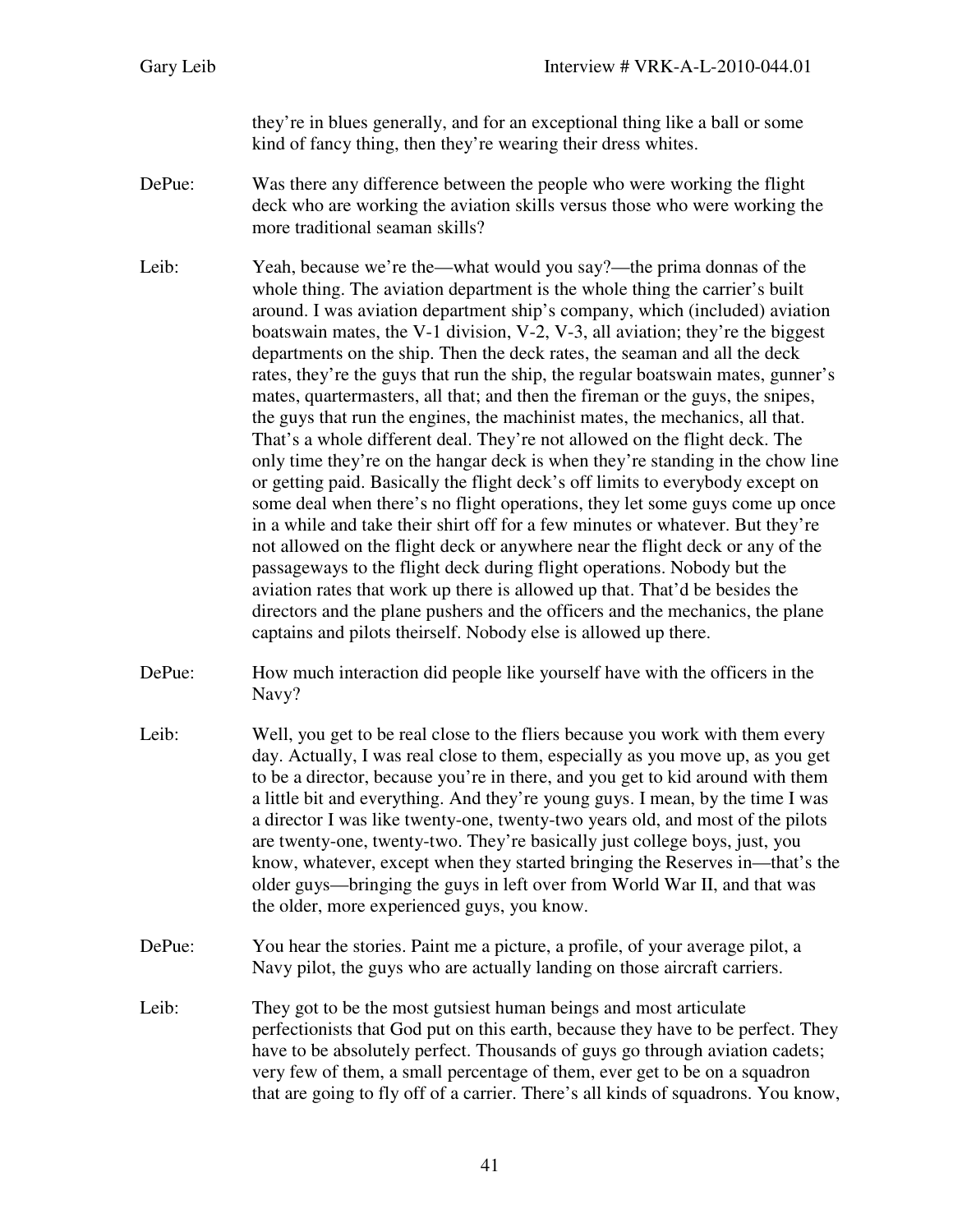some of them may be in search and rescue, some may be in training command, but it's just the crème of the cream, or crème of the—what do you call it?

DePue: Crème de crème.

Leib: Crème de crème. It's going to be the guys that land on the carriers. And if he screws up a couple times, he ain't going to be on there; he's going to be sitting somewhere else. They're going to transfer him, get rid of him, or he's going to move down there to do some paperwork-type pencil-pusher. Like we had one full commander that crashed three airplanes in a row, two or three airplanes in a row, and that was it, his flying duties was over, done, finished. But the first plane he crashed when he moved to jets—and this guy's, you know, been in the Navy twenty years or so or whatever, and he crashed a jet on a bad landing because he stalled out, the second cruise, when we started using jets, because they have to come in at a faster landing speed, and he stalled and hit the deck, lost a million-dollar airplane. And then they restored him to flying duty, and he was a squadron commander, if I recall. I think his name was Dusty Rhodes . Called him "Dusty" because his last name was Rhodes . Nice guy.

> He made a strafing run with a jet. Jets don't do very good on strafing, not on hillside countries like over in Korea, and I swear to God he brought that airplane back… He dropped down in one of them hollows I guess on the strafing run just like you do with a Corsair and tried to pull it up and took part of the trees with him. He landed that plane, and it looked like a brush pile coming in. I swear to God I never seen nothing like it. And they kept thinking he wouldn't make it, he wouldn't make it. He made it back to the ship, made a perfect landing, but the jet was totaled. I mean, it was dented, it had leaves sticking out, had brush sticking out of it. How in the hell the man flew the plane back, I don't know, but that was the end of his flying career. He brought half a tree back with him, seemed like. I mean, there was leaves and everything come off of it. But he totaled the plane. He absolutely totaled it. He tried to make a low pass like you do with the other, and it didn't come back up. They had to learn they didn't handle—the pilots told me the worst thing about the jet, you don't have any noise. You don't hear all that power. You give the rush, and there's nothing. You open up the throttle, and (makes gently swishing sound) you're going, and you don't hear nothing. Where you're used to in a Corsair or something, you pop that throttle, (makes roaring sound) you're off, you know. And said that was the hardest thing to get used to; they couldn't get used to it. I know a couple Navy pilots here in town, two twin brothers, one of them qualified for carrier landings during the tail end of the war; the other couldn't qualify. They both were Navy pilots, but it's kind of like that *Top Gun* movie; they have to really, really, really be… And when you compare the old Corsairs—as I think of it now, it's kind of like when I was a kid, the Model-T Fords and the Model-A Fords. I mean, old workhorses, and man, they're tough and they're rugged, and you know, but they got a blind spot on landing.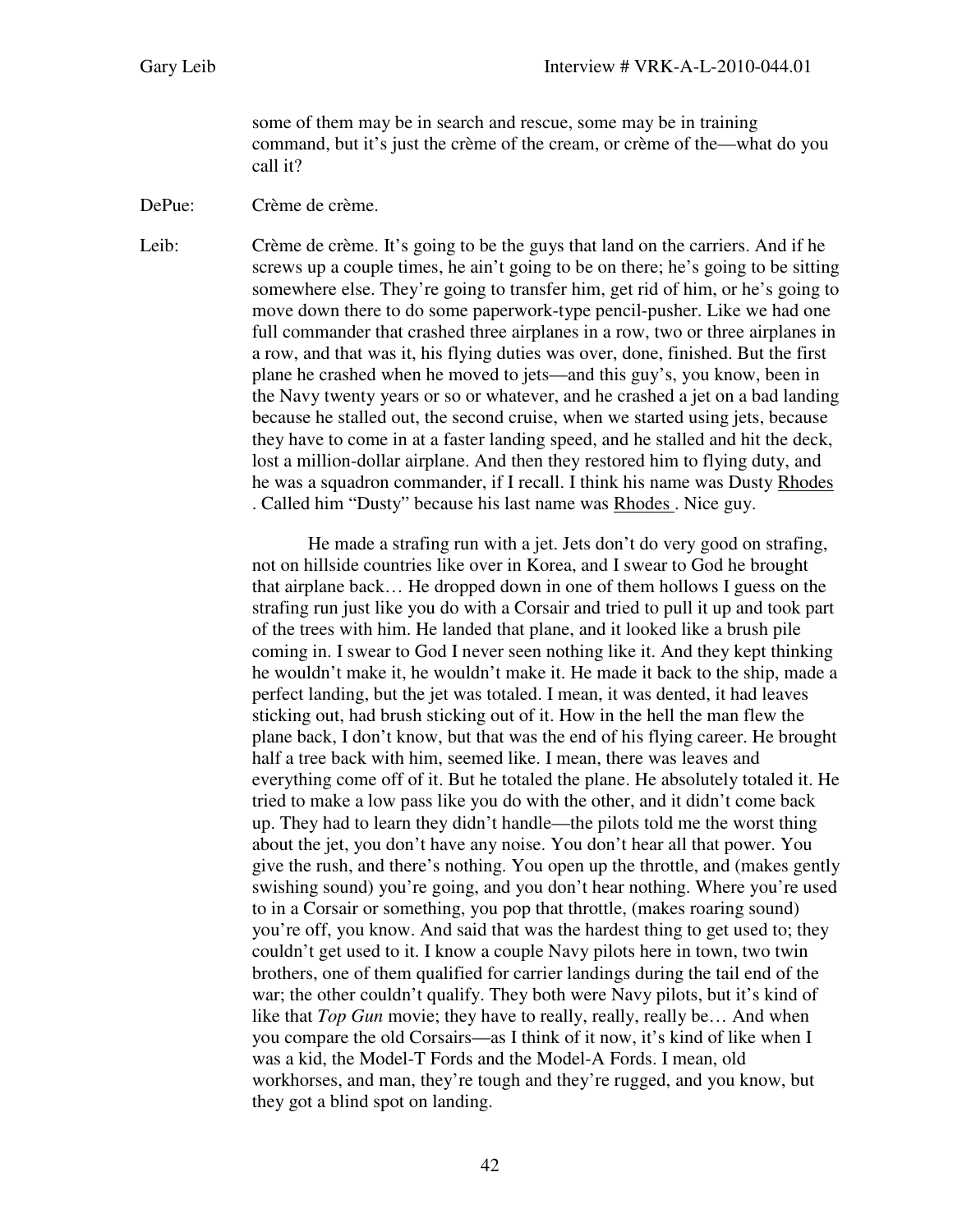See, the American Navy wouldn't even use Corsairs until the latter part of World War II; they gave them to the British. The British used them, and then the Marines started using them, and the Navy never really used very many of them. They stayed with that F6, or used to be the F4, then, let's see, the Wildcat, and then they called the last one, the F6, the Hellcat. They were the popular planes in World War II, and the Corsair was kind of in the background. Then the Marines started using them.

Like my flight deck officer said, "Man, I want to tell you something." He said, "Gary, you can't imagine. When you come in with one of them Corsairs with them 350s in each wing, that's a strafing son of a bitch. Man, you never seen nothing like it in your life. I like the F6s and all of them, but, boy, that Corsair." He said, "The only thing, their blind spot when they come to land, with that gull wing and everything, but they handle and they perform, you know."

DePue: They're certainly a lot prettier, I think, than either the Wildcat or the Hellcat.

- Leib: Yeah, and I didn't realize—you watch all the WWII movies, and you hardly ever see a Corsair, except the Marines had some, but it's all the Hellcats. Well, the Wildcats in the first part of the war were too slow, and then they brought the Hellcat out. The last one they brought at the tail end of the war, the Bearcat, the F8, they never used it much because it was too hot to handle. It had too much engine, too short of wings, and they had a hell of a time landing them on carriers. They come in too hot and too fast, and so they used them for training and everything, but they never really used them in any carrier warfare. They were just too hot.
- DePue: Could the Corsairs fold their wings?
- Leib: Yeah, The Corsair folds, the F6 drops hers back.
- DePue: Okay, that's right.
- Leib: The Corsairs fold, and the ADs fold theirs. But when I was at Seattle I used to watch some of them F8s come in and land, and then the first Blue Angels I ever went to, they used their F8 as their chase plane when they first come they had F8s originally. Then they had one F8, and they called him *Beetle Bomb.* They used him for a chase plane, and they used all the jets… And them damned F8s got so much engine, they could take off from here to that wall and go straight up. As long as he could get that gear clean, they could land straight up. They gave all those demonstrations that way, and it was amazing.
- DePue: You're talking about maybe fifteen, twenty feet.
- Leib: Hardly any deck at all. I'd say somewhere between fifty and a hundred feet. If he could get them wheels off the ground, he could pull that baby and go, I mean just straight, absolutely straight up. Phenomenal.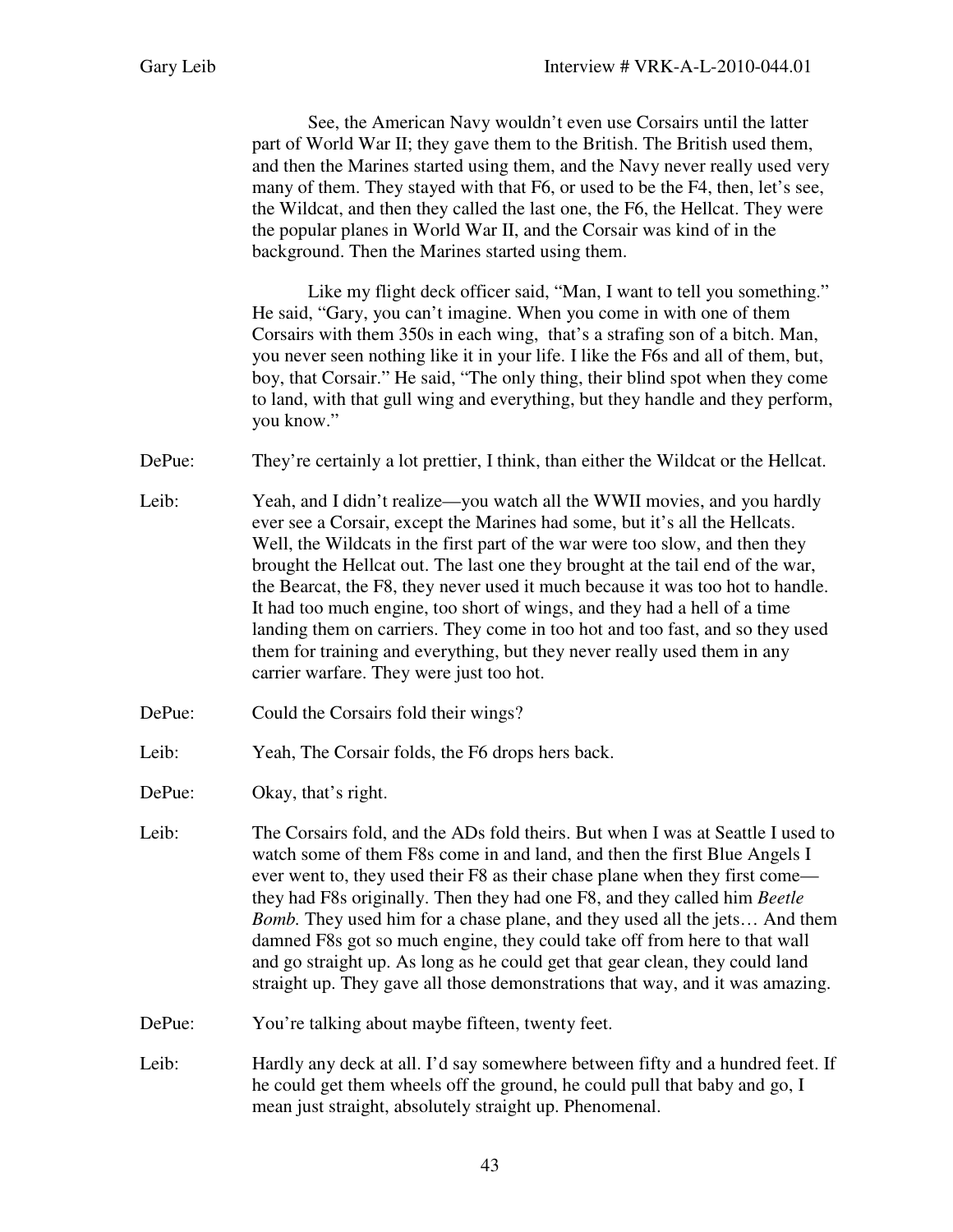DePue: Okay. This is probably a great place to stop today. It's been a lot of fun. We're going to pick this up again tomorrow and hear about going back to Korea and a few more incidents and finish up with that. So thank you very much, Gary.

Leib: All right, thank you.

(end of interview #1

Interview with Gary Leib # VRK-A-L-2010-044.02 Interview # 2: October 6, 2010 Interviewer: Mark DePue

## **COPYRIGHT**

 **The following material can be used for educational and other non-commercial purposes without the written permission of the Abraham Lincoln Presidential Library. "Fair use" criteria of Section 107 of the Copyright Act of 1976 must be followed. These materials are not to be deposited in other repositories, nor used for resale or commercial purposes without the authorization from the Audio-Visual Curator at the Abraham Lincoln Presidential Library, 112 N. 6th Street, Springfield, Illinois 62701. Telephone (217) 785-7955** 

DePue: Today is Wednesday, October 6, 2010. My name is Mark DePue, the Director of Oral History at the Abraham Lincoln Presidential Library. I'm here again with Gary Leib. This is our second session, and again, we're in Winchester, in Gary's home. Now, Gary, it's going to be a long time before we get to these letters here. We've got a lot of territory to cover before that time.

Leib: Fine.

DePue: So when we left off yesterday, you had just gone back to the States. Actually, we ought to say, the USS *Boxer*, (laughs) which you were serving on, had gone back to the States because of this maintenance problem, and you discussed that it was because they had that very quick trip to deliver aircraft to Korea even before you joined up with the ship. So tell us a little bit about what happened, what you guys did when you arrived back in the States. First of all, where was the maintenance conducted?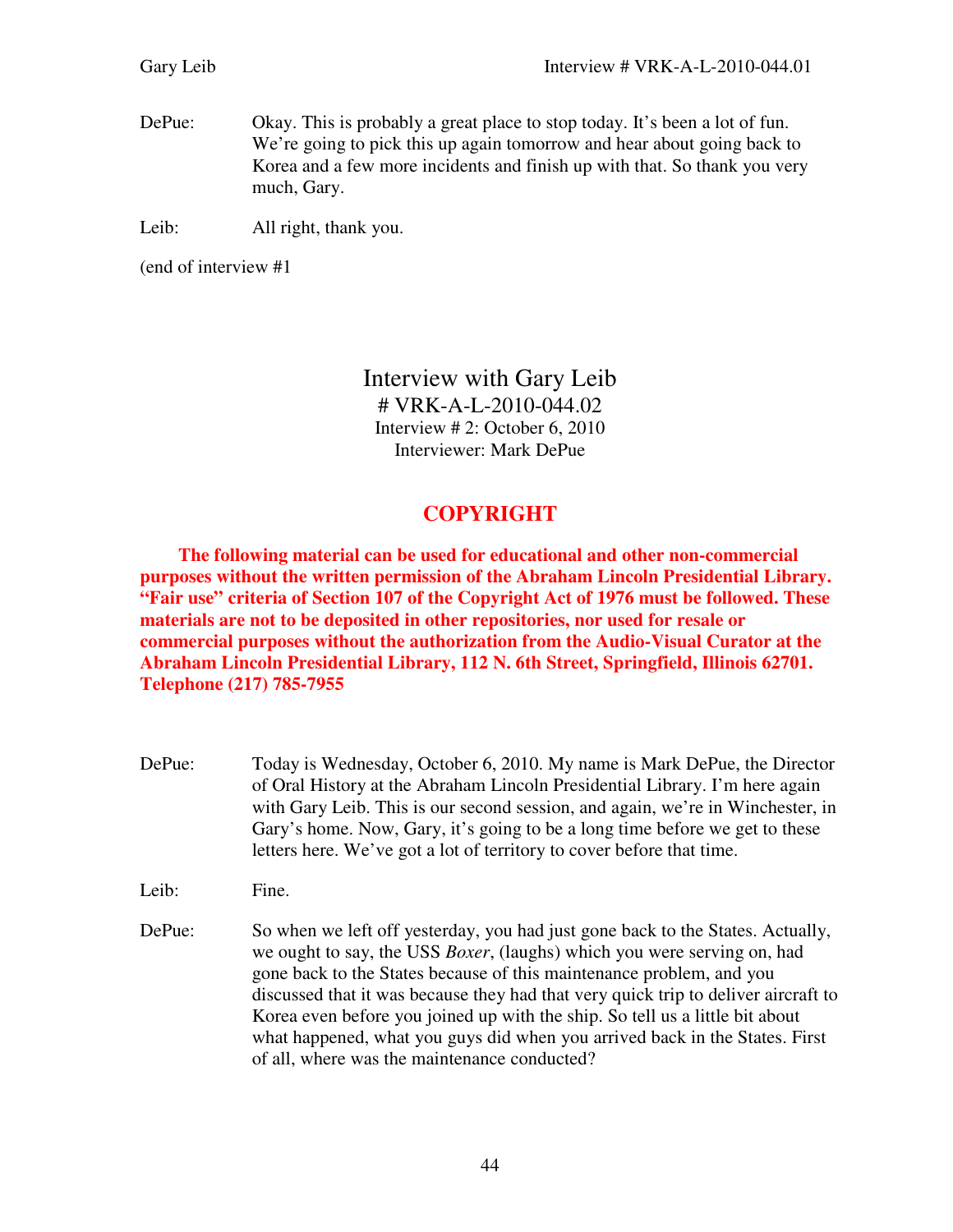Leib: The ship went into Hunters Point Navy Shipyard, and that's down south of San Francisco, down near where the ballpark's at now, you know, all the football games and everything's at. And it's quite an extensive yard. It was a very interesting thing. I, being a ship's driver, had a Navy driver's license. And being the ship's driver, I was one of the first ones off and out with the Jeeps and running errands back and forth to San Francisco and over to Oakland and whatever. To see a monster of a ship like that, which is a city within itself, go into drydock, it's just unreal. And the amazing thing about it, when they went to take it in to drydock or take it in alongside the pier to put it into drydock, they had a hard time maneuvering in there, a large ship; they got the boats alongside, the tugboats, to push it in. The captain of the ship, Captain Cameron Briggs, which later became admiral, was really a go-getter, and he took over the controls himself. He didn't like the way they took it in. He backed that big dude out into the channel, and I thought he was going to take the wharf and everything with him. I mean, he backed that baby out just like you'd back a car and give full throttle and, I mean, out he went and (claps) back in he went, and he sat that baby right up alongside the dock, and they threw the lines over, prepared to put her in the drydock. Amazing. I mean, (laughs) he just didn't like the way they were parking it. I told him one time later at a meeting, I said, "Man, you did a fantastic job on that ship." And he said, "I never really was very good. I was a good pilot and a good ship handler." He said, "I'm not the best car driver in the world,"—that was later on when I was driving him—"but I daggone sure know how to maneuver a ship."

DePue: I bet you didn't say, "Man, you sure knew how to drive that ship."

- Leib: (laughs) No. Well, we'd had an incident later on about that where he wrecked one of our cars, which he wasn't supposed to be driving. I was supposed to be driving, and he took it on himself and had an accident with it. I was kind of kidding him about that—but this is years later, and we're not in the Navy. And we passed it off at that time.
- DePue: How long was the ship in drydock, then?
- Leib: We were in there for quite some time, I think probably six weeks or something like that. I'm not exactly sure on the time now. But they did a job on it, and most of the guys got to go home on leave. Being one of the newer ones on there, I didn't get to come home on leave until… The first group got to go home before Christmas, second group got to go home basically to get home by New Year's, supposedly.
- DePue: And you were part of the second group?
- Leib: And I was part of the newer group, so I got to come home then and go back, and it was still in drydock then and pretty well finished up. Then naturally we went out on maneuvers out to San Francisco and go out underneath the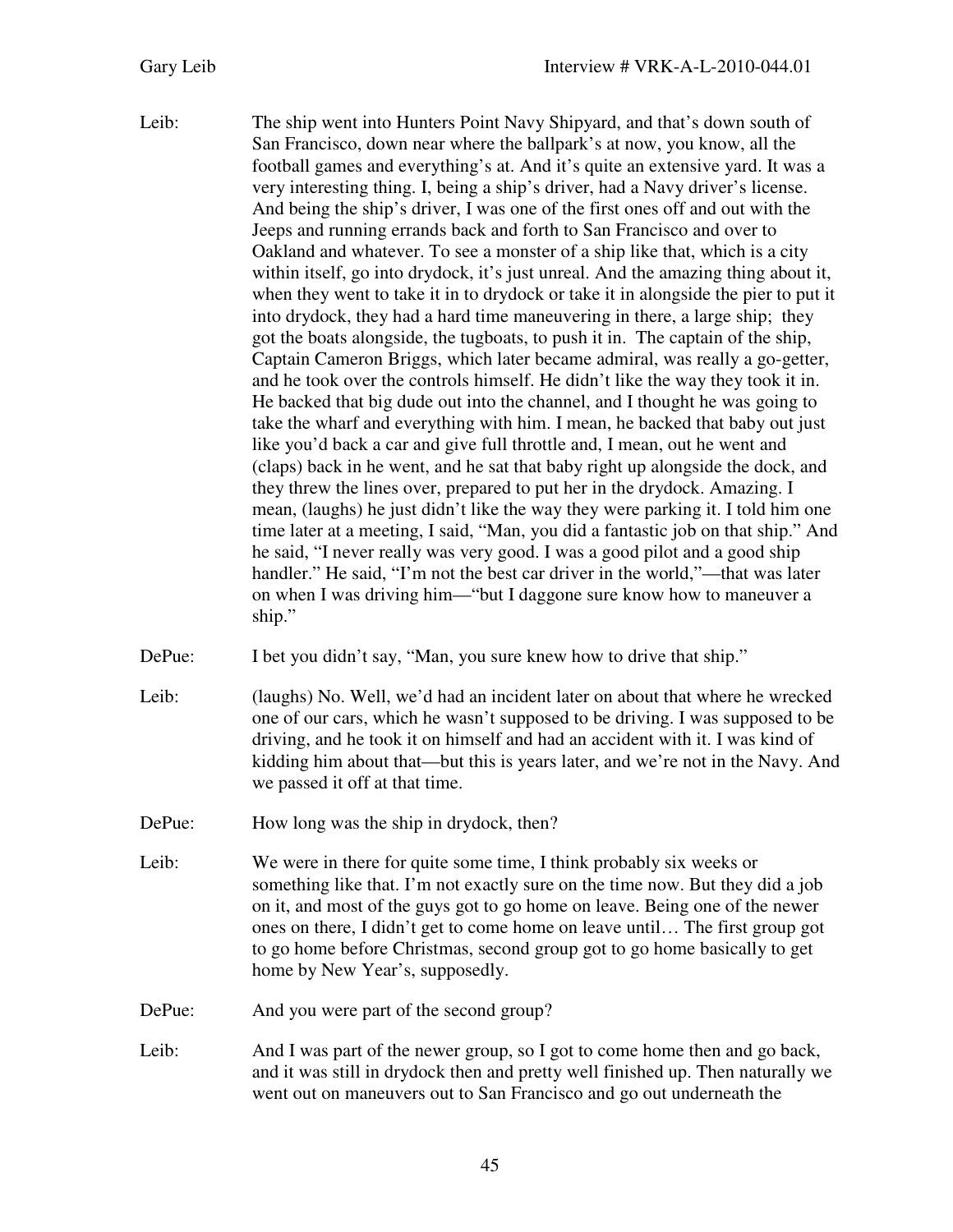Golden Gate, which I don't know how many times I've gone underneath the Golden Gate, but it's kind of an awesome experience. It sings to you when you go under. It's quite an emotional thing when you're coming back underneath there when you've been overseas. But anyhow, we went out and did maneuvers and ended up all the way down and eventually pulled into San Diego, but first we came back and took on supplies again after we did our maneuvers and qualifying pilots.

 We went down to San Diego, and they did some more stuff down there, and then they were going back to San Francisco. They left the squadrons down in the San Diego area, were picking up new squadrons and making changes and whatever. A lot of the guys had their automobiles. A lot of the officers had their cars and stuff, and we loaded all the individuals' cars and put them on the flight deck and the hangar deck and took them back. My mind is slipping here a little bit; I don't remember where we took them. San Francisco to San Diego—we took them one way or the other, and we loaded probably several hundred cars on there. And, (laughs) again, being ship's driver, I had to be on the flight deck, and I was kind of parking the cars. Just us drivers that had Navy driver's license was allowed to park them. They'd lift them on, and we'd park them. But I thought it was pretty nice to be able to do that for them.

- DePue: See, that's the kind of story that most of us folks who've never been in the Navy or never close to the Navy would have never imagined, but it makes sense, hearing you talk about it.
- Leib: The Navy's an amazing organization. I've talked to some of the old chiefs and things. In the old days, you know, you went on a ship, you might spend your whole career on one ship. I remember one old chief petty officer telling me about when he went on the USS *Arizona* back towards the end of World War I. He stayed on it all the way till just before Pearl Harbor. He moved from a seaman apprentice all the way up to chief petty officer, and finally they had to transfer him off because they had too many guys moving up in rank. He got off like in 1940, and of course it was sunk in 1941.
- DePue: How does San Francisco compare as a liberty port to a place like San Diego or up near Seattle?
- Leib: Well, San Diego, there was just too many sailors, basically. I mean, the street was just full of white hats, here, there, and everywhere, and San Francisco and Seattle kind of absorbs them. You know, I mean there's enough places to go. And there are so many different facilities in San Diego; there's the destroyer squadrons and submarines, there's a little bit of everything down there.

DePue: Not to mention the Marines in town.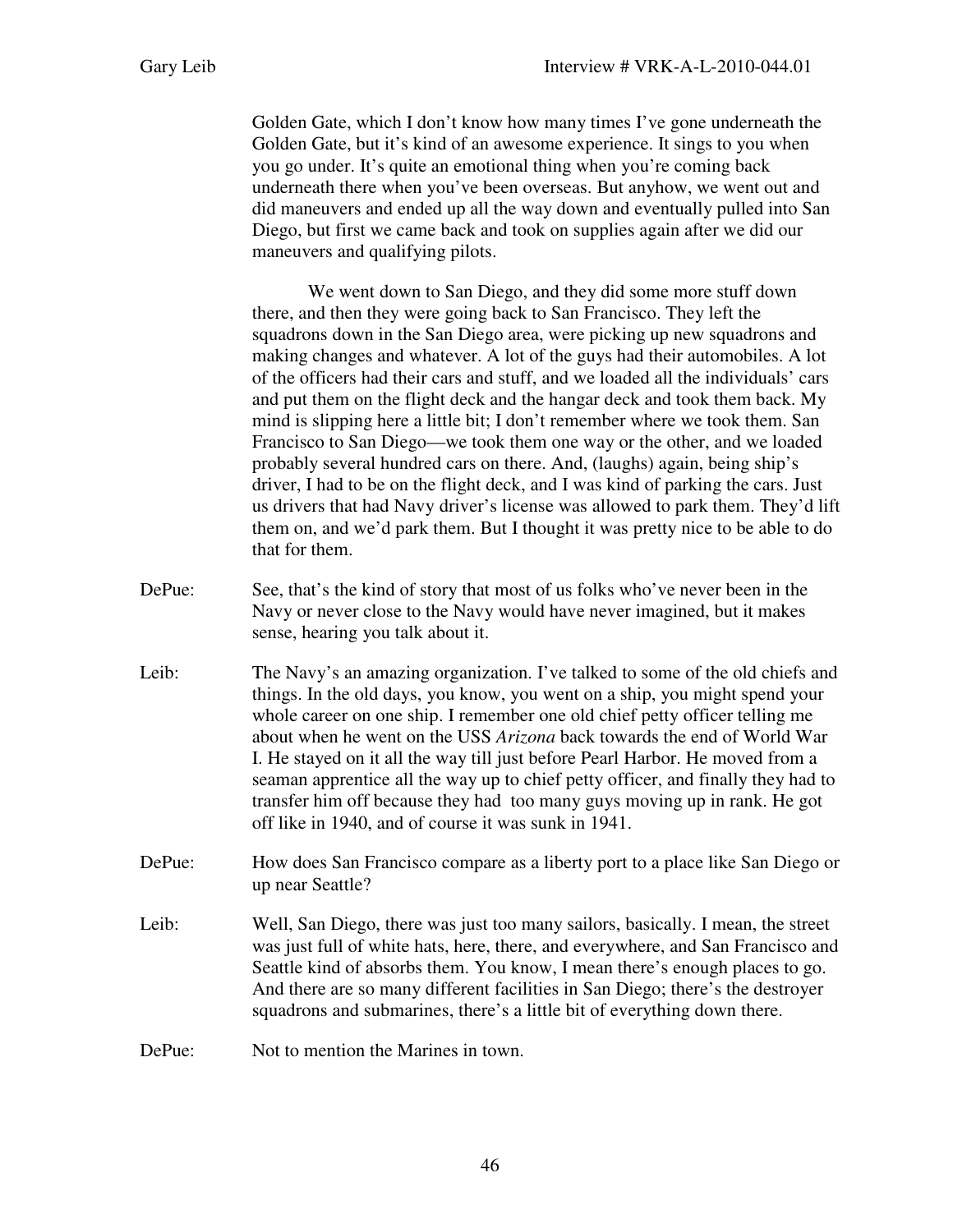- Leib: And the Marines and whatever. Everybody has their own bar. The Marines have the bars [where] they hang out, and then they break down just like the Navy does; the aviation guys go to one place and the ground pounders go to another. The destroyer sailors got this bar they hang around, and they don't want any carrier guys in there, and the carrier guys got the bars they go in, and the aviation group got their bars, and the deckhands do. It segregates itself. It's just like I found early on, if you're a sailor, you and your buddies, you don't go in some bar or someplace that's inhabited by a bunch of Marines. They don't want you in there, same as a bunch of a paratroopers or a bunch of Air Force guys. That's theirs. They don't want any different. So you hung around with your own. I think I sometimes thought like a pack of dogs; we hung around with our own group, you know. But Frisco's one of the most interesting places in the world. Seattle is. San Diego's a great place, nice weather and all that, but really not too much.
- DePue: During the time you're back in the States, things in Korea got really, really dicey. This is during the Chosin Reservoir, during the—
- Leib: Very bad.
- DePue: —retreat on the western side, which the guys who were there ended up calling the "big bug-out" where the Army forces got pushed back and beaten up pretty severely, especially the  $2<sup>nd</sup>$  Division. This time around, you're in a different environment than being on shipboard. Were you paying attention to what was going on?
- Leib: Oh, yeah. Going home, I went up to Hamilton Air Base to catch a hop. I lined up with a Marine that was back from the Frozen Chosin, had been wounded in the Frozen Chosin, and he was getting the rehab leave, had been out of the hospital. He had a problem with his eyesight and whatever, and I kind of guided him. He just followed me around, because basically he was almost blind. I stayed with him on different hops to Albuquerque and Albuquerque to somewhere down in Louisiana, and finally at Louisiana we ended up hitchhiking, and then we ended up getting on a bus and got into Memphis. Then he went one way over to Ohio, and I came on up here. Kid by the name of Thomas. Nice guy, but he was really handicapped at the time. He was telling me about the Frozen Chosin and some of the problems that they had and whatever, because we left at the very beginning. Then when I went back, I caught shore patrol with Armed Service Police, and we had to deal with some of the guys that had came back on their first liberty, some of the Marines and whatever. It was kind of an awkward, uncomfortable situation, because they'd went through hell, and (laughs) you have to enforce the regulations, but you have to go easy and whatever, you know, because the guys that seen the bad times, they're hard to deal with. Combat veterans come back and they're all broke up and whatever. And we brought guys in. I seen what you call a master sergeant in the Marine Corps crying like a baby, pick him up in a bar, and have to take him in and put him in protective custody, because they don't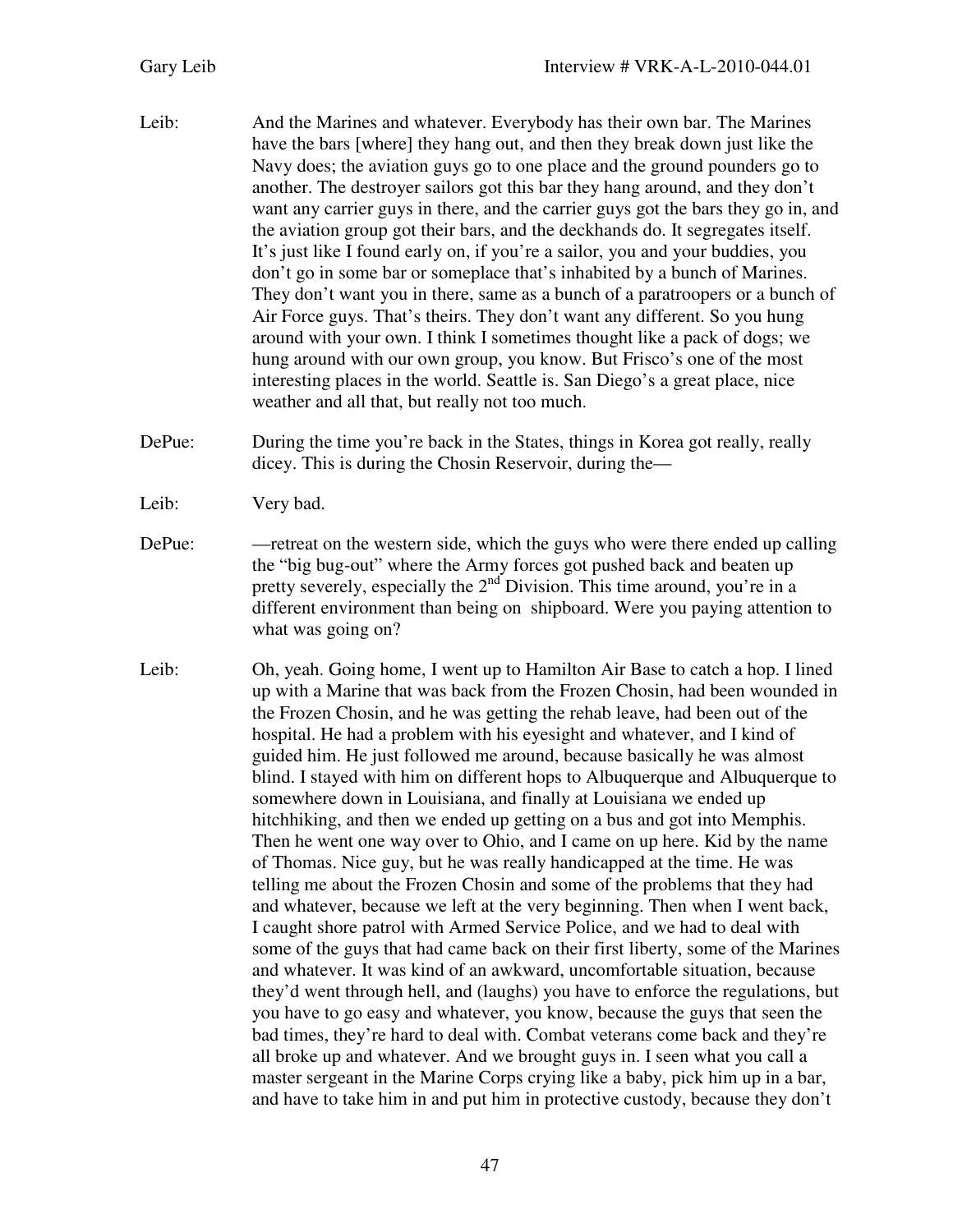want him in there. They don't want Marines with ribbons all over that's—you know, he was reliving some of his experience. It's a sad, horrible thing.

- DePue: Was there a sense that you had or maybe some of the other shipmates, that, Man, we were supposed to be over there. Except for this accident with the ship, we should have been there helping them out.
- Leib: Yeah. Well, (laughs) it was shortly thereafter that we were there, because we went back—we were back in the early part of March, and this happened in November or December if I remember correctly—and this guy really was unreal. The Marines were still getting the heck beat out of them just like the one, and the Army, too, when the Chinese and everything come in. And when they changed the shore patrol arrangement, they didn't put two sailors out on shore patrol anymore; they put a sailor, an airman, and an Army dude, and all were senior petty officers or whatever, and they all carried, you know, armed. They did the same thing in San Francisco that they did in Hawaii and the same thing they did in Tokyo when I stood Armed Service Police there, because you don't know who you're going to deal with, you know. Sailors can deal with sailors a little better, and Air Force guys can deal with their people a little bit better, and then you're the backup. That's the way it worked out.
- DePue: This is jumping just a little bit ahead, but General MacArthur took an awful lot of flak because of his promises that the war was going to be over by Christmas, that we're going to go all the way up to Yalu [River], and then having all of this turn sour, and by the time you were either heading back or right after you got back, Truman relieves him. You remember that?
- Leib: Yes, sir. And MacArthur—of course, MacArthur is greatly admired by everybody—you know, the Navy, Army, Marines, the whole bit. The great thing about MacArthur: he understood the Oriental mind and their total mindset, and he did a fantastic job when he was running Japan. Actually he run it. He set up the whole thing, and he run it. We weren't allowed to bother, pick on, no—absolutely be kind and courteous to the Japanese, and they were the same way with us. It was almost hard to realize that they had been such a terrible enemy of us because they were so doggone good to us and so doggone nice to us. You know, I mean, they wouldn't steal your money. If you left your change on a bar or something that you bought, they'd run down the street to give you back every nickel of it. You know, they're very honest, outgoing people. But that was MacArthur's—he treated them fair, and whatever, and woe be to the person that mistreated one of them, because he just didn't allow it, you know.

Now, in Yokasuka, where we came in all the time, Yakuzka<sup>3</sup> Naval Base—some call it Yokasuka—which was the big base where they built their

l

 $3$  To the American ear, this sounds like the way the Japanese pronounce it.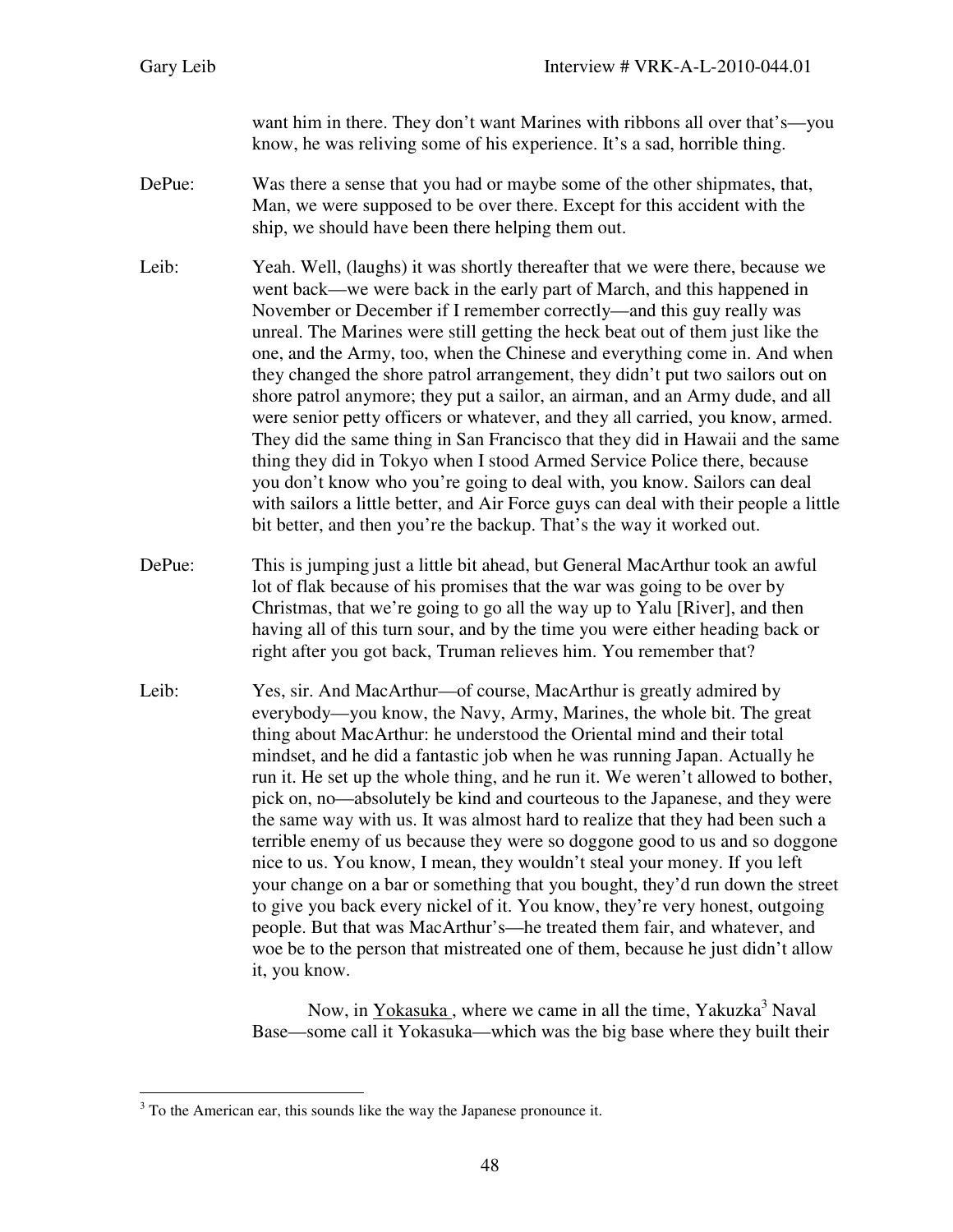great warship—golly, what's the name?—the *Yamato*. 4 That's where we tied up at, and that was a huge, huge shipyard. I mean, shipyard and the world's largest crane there where they could lift humongous ships out of the water, and it was all totally protected. The whole base is a series of small mountains with all kinds of caverns and caves that you could run two trucks into all the caves where they could just virtually run everything inside, and the same way with their air base up near Atazuke (Itazuke?). They had their hangars made where they could put hundreds of airplanes in there, and they could put thousands of guys; we could have bombed them till the end of the world with conventional bombing, and they could come right back out and rebuild everything because they were [protected.] But it was a whole new experience.…

- DePue: So what did you and your buddies think about MacArthur getting canned?
- Leib: Well, my personal feeling and most of us, we didn't really care of the idea. It seemed like MacArthur was the man, he was the leader, and it was kind of, you know… I don't know if we had any great discussions about it—well, I imagine we did have some—but everybody appreciated him and respected him. I know he was kind of a prima donna, but then again, they still respected him. You know, he had his way of doing things.
- DePue: Okay. You get back to Korea in March of 1951, or maybe you stopped off at…Yokosuka?
- Leib: Yokasuka. Yokasuka, and then there's Kawasaki and Yokohama and Tokyo; they're all *bang, bang, bang*, right up the bay there. When you pull into the harbor, you're just coming into the Tokyo Bay, and you look up and see Mount Fuji when you come in.
- DePue: Okay. So this is in Tokyo Bay; this is on the eastern side of the island, southeastern side.
- Leib: Yeah, Honshu.

l

- DePue: Did you spend just a couple days there before going back to the Sea of Japan off of North Korea?
- Leib: Every time we went into Yokasuka, it was usually an average of nine days to take on supplies and any minor repairs we had to do, and then immediately we'd head straight out to Korea and into the Sea of Japan and start our maneuvers. One ship always relieved another. There was always two carriers in port, usually, at Yokasuka, and at least two with us, sometimes three, and it was always one battle wagon, a couple of cruisers and usually about a dozen destroyers. They alternated the same way. The *Missouri*, the *New Jersey*, and

<sup>4</sup> Perhaps Leib means the *Yamamoto* named for the famous Japanese admiral of World War II.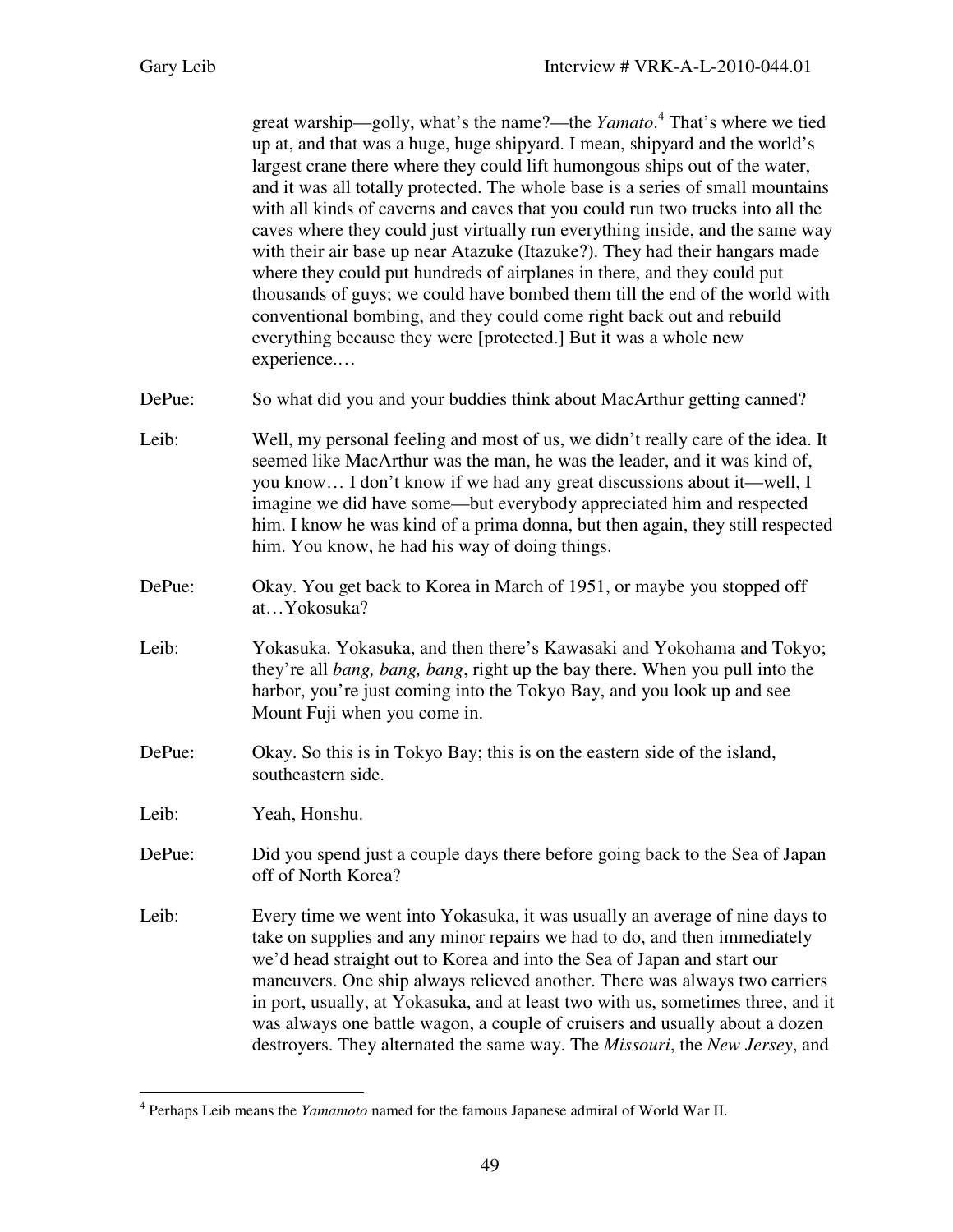the *Iowa* battleships alternated; the cruisers, *Worcester* and *St. Paul* and all of those, alternated in the same way.

DePue: This was still known as Task Force Seventy-Seven?

Leib: It's always Task Force Seventy-Seven. And eventually, before the Korean War was over, almost every CV-class carrier that was in the United States Navy, had a tour in Korea. The mainstays, the first ones was, of course, the *Boxer*, the *Princeton*, the *Philippine Sea*, and I'm missing one there; I can't think of the other. But anyhow, practically all of the carriers that were brought back in commission were over. Basically again, this goes like the Navy's way of thinking: every officer in the United States Navy wants the command of a carrier. That's the highest up you can be, and once you had your tour of a carrier—usually their tours lasted a year, year and a half—then maybe you moved on up into being admiral, whatever. You went from a flier, a pilot, to assistant squadron leader and then squadron leader and then air boss, and move right onto the line. That was your way to move through the ranks.

- DePue: Did you have a new complement of aircraft when you came back over?
- Leib: Yeah, brand new. We had the jets first time. We had the Panther jets.
- DePue: The F9 Panther.

Leib: They had qualified the F9s on the *Boxer* before, but we hadn't operated with them, and we had to learn a totally different way to handle them, because the jets have to be catapulted off. They cannot get enough power to run up the deck and take off like the ADs or the Corsairs could, and we still had a large complement of ADs, the Skyraiders, because they were the workhorses, and the Corsairs are the workhorses that haul the napalm and the rockets and all that.

- DePue: What was the Skyraider? What was its mission? Bomber?
- Leib: Bomber. The Skyraider is basically a bomber. It could haul, I don't know, they said as much as B-17 during World War II. I don't know if that's possible or not, but you could really load them up with 500-pound bombs, and they had enough power they could get off the deck in four or five hundred feet.
- DePue: Was it a single-engine aircraft?
- Leib: Single-engine aircraft.
- DePue: But a prop.
- Leib: Prop. I don't know the horsepower, 4360 probably wasn't near which one they had, but it was a bigger engine Corsair.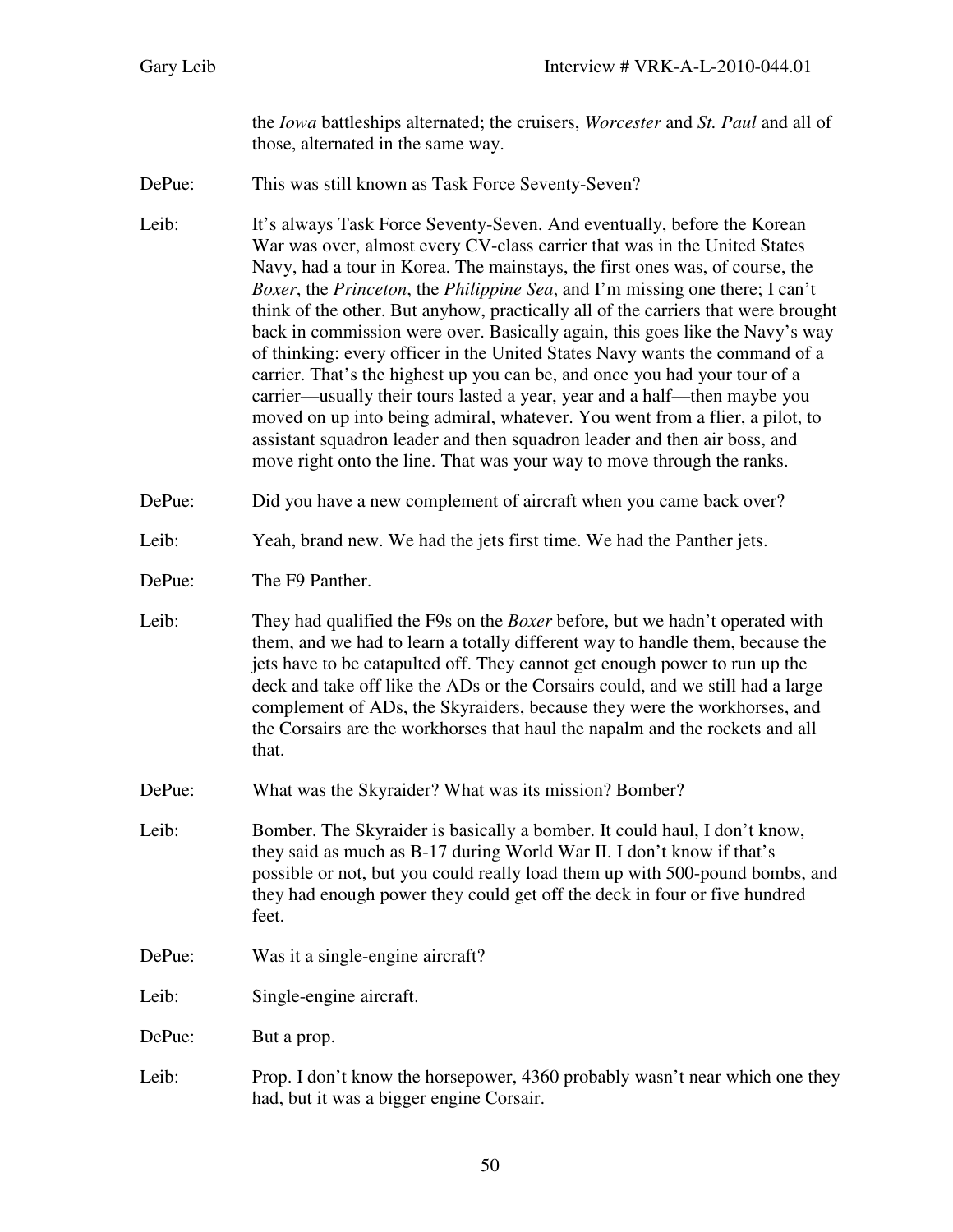| Gary Leib | Interview # VRK-A-L-2010-044.01                                                                                                                                                                                                                                                                                                                                                                                                                                                                                                                                                                                                                                                                                                                                                   |
|-----------|-----------------------------------------------------------------------------------------------------------------------------------------------------------------------------------------------------------------------------------------------------------------------------------------------------------------------------------------------------------------------------------------------------------------------------------------------------------------------------------------------------------------------------------------------------------------------------------------------------------------------------------------------------------------------------------------------------------------------------------------------------------------------------------|
| DePue:    | Was it a little different dance for you guys working around those jets versus<br>the props?                                                                                                                                                                                                                                                                                                                                                                                                                                                                                                                                                                                                                                                                                       |
| Leib:     | The jets was a whole different ballgame because we had to learn how to<br>protect ourselves and our men because of getting burned. And, of course, you<br>can even get sucked in a certain situation. You have to be very careful. Most<br>of the pilots that were flying the jets hadn't a lot of hours in a jet; they had to<br>learn a different technique on taking off, a different technique on landing,<br>because they had to come in faster, and they couldn't slow down much like a<br>prop job does when he comes in to land. They had to come in what you'd say<br>"hot" because they would flame out. And we've had ones, seen them flame<br>out, I mean, coming in for landing and they'd cut the throttle back and just,<br>(claps) bang, right down in the water. |
| DePue:    | Were the F9s used for bombing missions or close air support?                                                                                                                                                                                                                                                                                                                                                                                                                                                                                                                                                                                                                                                                                                                      |
| Leib:     | They tried them for bombing missions. They weren't very effective. They<br>haul a light load of bombs, and they weren't much good for strafing. Basically<br>for what you said, CAP. They always flew over the whole task force for<br>protection, to watching the MiGs, and they flew to basically a light load and to<br>protect the Skyraiders and the Corsairs, basically what their mission was.<br>They tried other missions with them.                                                                                                                                                                                                                                                                                                                                     |
| DePue:    | Did Corsairs also go on CAP missions?                                                                                                                                                                                                                                                                                                                                                                                                                                                                                                                                                                                                                                                                                                                                             |
| Leib:     | No, the Corsairs would strictly use them for close air support.                                                                                                                                                                                                                                                                                                                                                                                                                                                                                                                                                                                                                                                                                                                   |
| DePue:    | Okay, okay.                                                                                                                                                                                                                                                                                                                                                                                                                                                                                                                                                                                                                                                                                                                                                                       |
| Leib:     | And they tried different things with the jets, but the jets were very hard to<br>handle on the deck because you can't taxi them like you can an ordinary<br>airplane. You have to have a guy on the front to guide the nose wheel with a<br>big, long bar, and even if it's rudder power, guys pushing it to maneuver<br>around, and then (claps) shoot them off on the cats. And actually, after we got<br>used to them, you left them; they was sitting on the catapults all the time in<br>case of an attack or something, and if there was any flying over above, then<br>there's two more ready to go up and relieve them. So there was always several<br>in a constant circle around the whole task force besides the ones that went off<br>on the mission.                 |
| DePue:    | How real a threat were the MiGs?                                                                                                                                                                                                                                                                                                                                                                                                                                                                                                                                                                                                                                                                                                                                                  |
| Leib:     | Well, everybody was very weary of them, or leery or weary or whatever you<br>want to call it, because so many things was going bad at that time, and the<br>Chinese was overrunning everything.                                                                                                                                                                                                                                                                                                                                                                                                                                                                                                                                                                                   |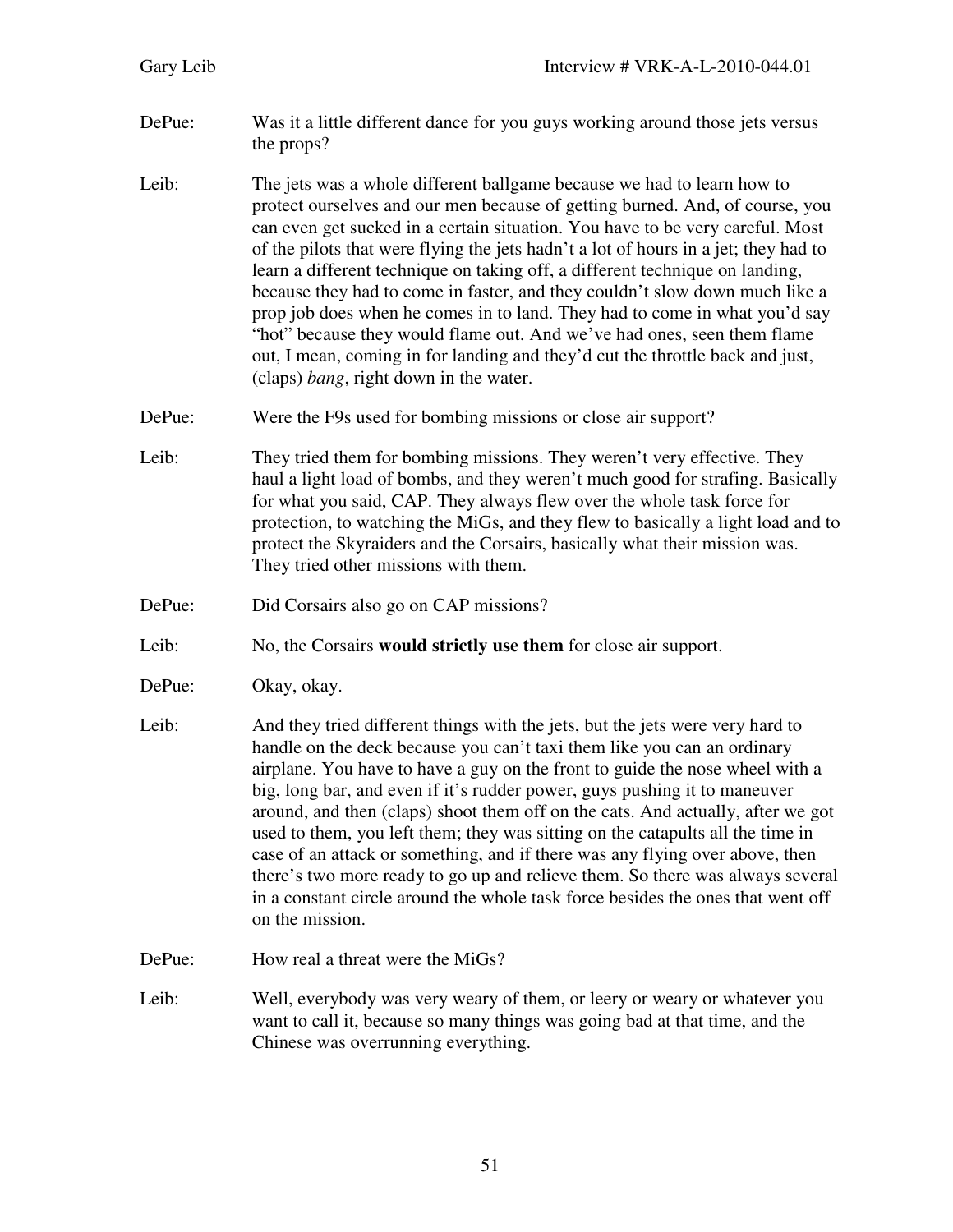| Gary Leib | Interview # VRK-A-L-2010-044.01                                                                                                                                                                                                                                                                                                                                                                                                                                                                                                                                                                                                                        |
|-----------|--------------------------------------------------------------------------------------------------------------------------------------------------------------------------------------------------------------------------------------------------------------------------------------------------------------------------------------------------------------------------------------------------------------------------------------------------------------------------------------------------------------------------------------------------------------------------------------------------------------------------------------------------------|
| DePue:    | I knew there was a lot of air-to-air combat over the Yalu River, over the<br>northern border between China and North Korea, but were the MiGs<br>occasionally attacking the surface ships as well?                                                                                                                                                                                                                                                                                                                                                                                                                                                     |
| Leib:     | Some of our planes were shot down by MiGs. Actually, the strange thing<br>about it, they said a Skyraider shot down the first MiG that was shot down<br>during the war. Now, I don't know if that's a fact or not, but they did say that.                                                                                                                                                                                                                                                                                                                                                                                                              |
| DePue:    | Why was that strange?                                                                                                                                                                                                                                                                                                                                                                                                                                                                                                                                                                                                                                  |
| Leib:     | Well, because the Air Force (laughs) with their, what is it, F-80 or whatever,<br>they claimed that they had control—                                                                                                                                                                                                                                                                                                                                                                                                                                                                                                                                  |
| DePue:    | F-80s and F-84s.                                                                                                                                                                                                                                                                                                                                                                                                                                                                                                                                                                                                                                       |
| Leib:     | They did basically most of it.                                                                                                                                                                                                                                                                                                                                                                                                                                                                                                                                                                                                                         |
| DePue:    | Well, the Skyraider's not an air-to-air aircraft either, is it?                                                                                                                                                                                                                                                                                                                                                                                                                                                                                                                                                                                        |
| Leib:     | No, no, he wasn't, but if you got right lined up in his sights, you was a gone<br>gosling because they had some pretty good armament on them, you know.                                                                                                                                                                                                                                                                                                                                                                                                                                                                                                |
| DePue:    | Were you ever in an occasion, or remember an occasion, where they attacked<br>the <i>Boxer</i> , where a MiG attacked the <i>Boxer</i> ?                                                                                                                                                                                                                                                                                                                                                                                                                                                                                                               |
| Leib:     | No, we had to go to general quarters a number of times when they picked<br>them up on the radar screen, but apparently when they would get close to the<br>task force with all the guns and armament When we'd have gunnery<br>practice, you can't believe how much flak and stuff goes up in the air when<br>you've got twelve destroyers, two cruisers, a battleship, and the carriers—all<br>had all kinds of armament. I mean, every kind of a weapon you could think<br>of—had 40-millimeter quads, they had five-inch cannons, four double fives<br>and a single five in the front—I mean, on the port side forward and on the aft<br>side rear. |
| DePue:    | When you say double fives, it's five-inch guns?                                                                                                                                                                                                                                                                                                                                                                                                                                                                                                                                                                                                        |
| Leib:     | Five-inch guns.                                                                                                                                                                                                                                                                                                                                                                                                                                                                                                                                                                                                                                        |
| DePue:    | Big gun.                                                                                                                                                                                                                                                                                                                                                                                                                                                                                                                                                                                                                                               |
| Leib:     | Big guns. And they used the explosive-type shells that go up and make what<br>they call the Black Roses, you know, where the shrapnel goes and everything.<br>And then they had the twenty-millimeter mounts where the Marines mounted<br>them, a bunch of small twenties where they get in and they shoot the double<br>twenties out. They had two or three banks of them, and they finally took them<br>off because they caused more problems than they did good because the guns                                                                                                                                                                    |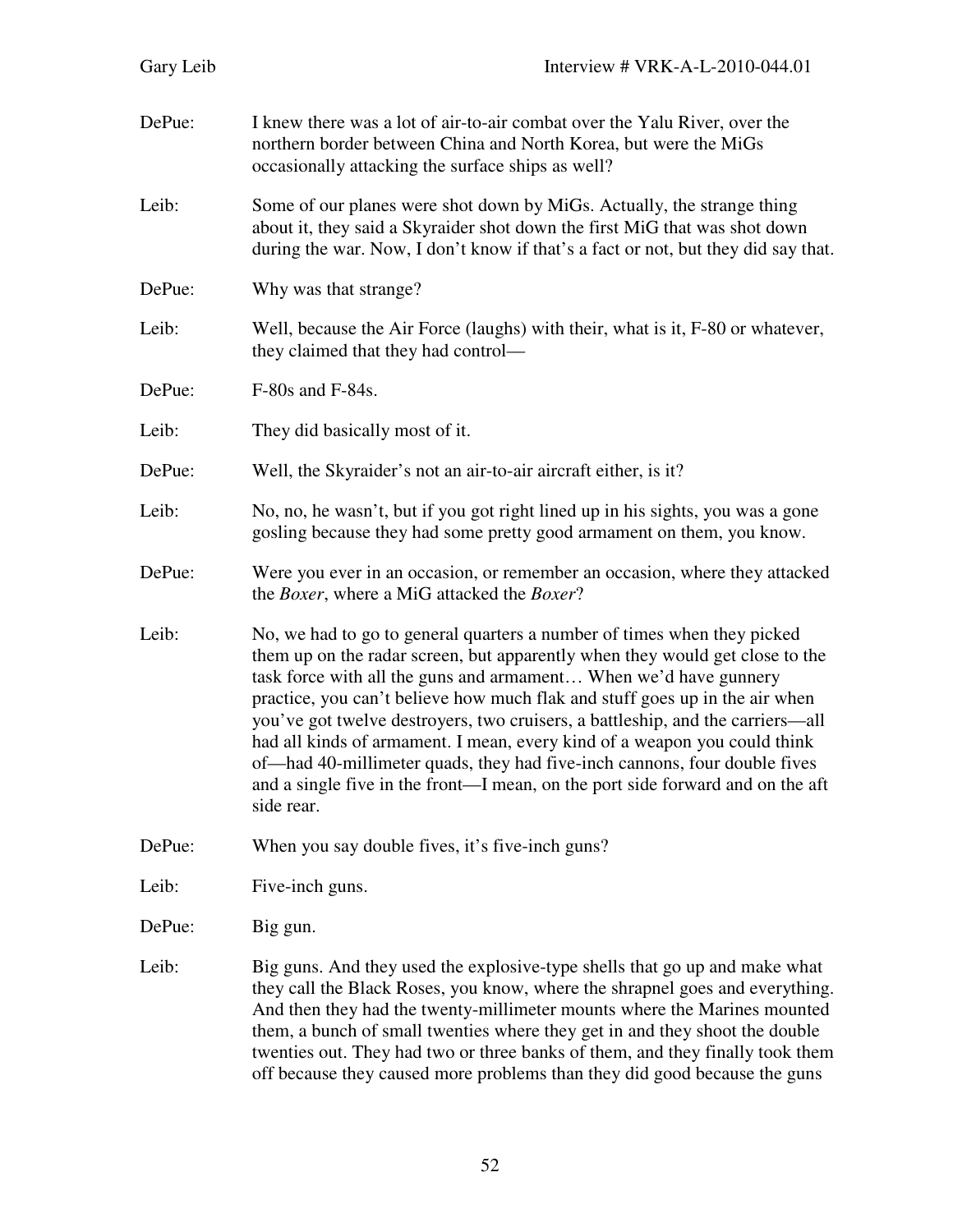were not basically synchronized, where if they'd shoot at a target and come down, they might hit another ship out alongside.

DePue: Well, that's what I was thinking.

Leib: So they finally just took them all off.

- DePue: Even the five-inch, all that flak in the air, that stuff's got to come down someplace, and I'm sure a lot of it came down right on top of the ship.
- Leib: I don't know if any ever came down on the ship the way they were shooting that, and I've been out there when they did target practice and wherever, but they were all shooting away from—it looks like the whole sky is filled up, but it actually goes away from everybody. I'm not a gunner's mate. I've watched a lot of it. The amazing thing to me—I loved to watch them quad forties, like the Brits used during the war and everything.

DePue: *Pop-pop-pop-pop-pop-pop*?

- Leib: Oh, my. Then when them five-inch guns went off—and we slept right below one of the five-inch turrets, and of course they're a mechanical marvel within theirself with the elevators for the ammunition comes up down below and everything—if they had gunnery practice and we were in our compartment, we'd have to batten down all the hatches. My gosh, the flame and smoke would come rolling right back in there. You know, they'll shoot flame out for fifteen, twenty feet, and it comes right down the side of the ship, you know, and you get the smoke and everything inside there. I don't know how anybody could live on the deck of a battleship when they fire them sixteens—my God, because they light up—it looks like the fire shoots out of them for a hundred feet ahead of them, you know, and it's just unreal.
- DePue: I wanted to go ahead and read this first letter that I had highlighted, and Gary, just the part that I did have highlighted. We're a little out of sequence. This is April…
- Leib: This jumps up to '52. This is on the last cruise.
- DePue: You guys, even that far into the war, were worried about MiGs, so if you can read that for us.
- Leib: Okay. "April 12, 1952, Korea. Dear Mother, Well, tomorrow is Easter Sunday, and for us it's supposed to be quite an event. We are going to have one of the biggest strikes we've ever had. They haven't put out any information as to what it's about, an invasion or what, but we know it's going to be big, and we will be deep in enemy territory. They figure that we might get jumped by commie airplanes, and we will know tomorrow. Anyhow, they'll be taking all kinds of precautions"—I can't read my own writing here—"and they brought in some more destroyers to support the task force,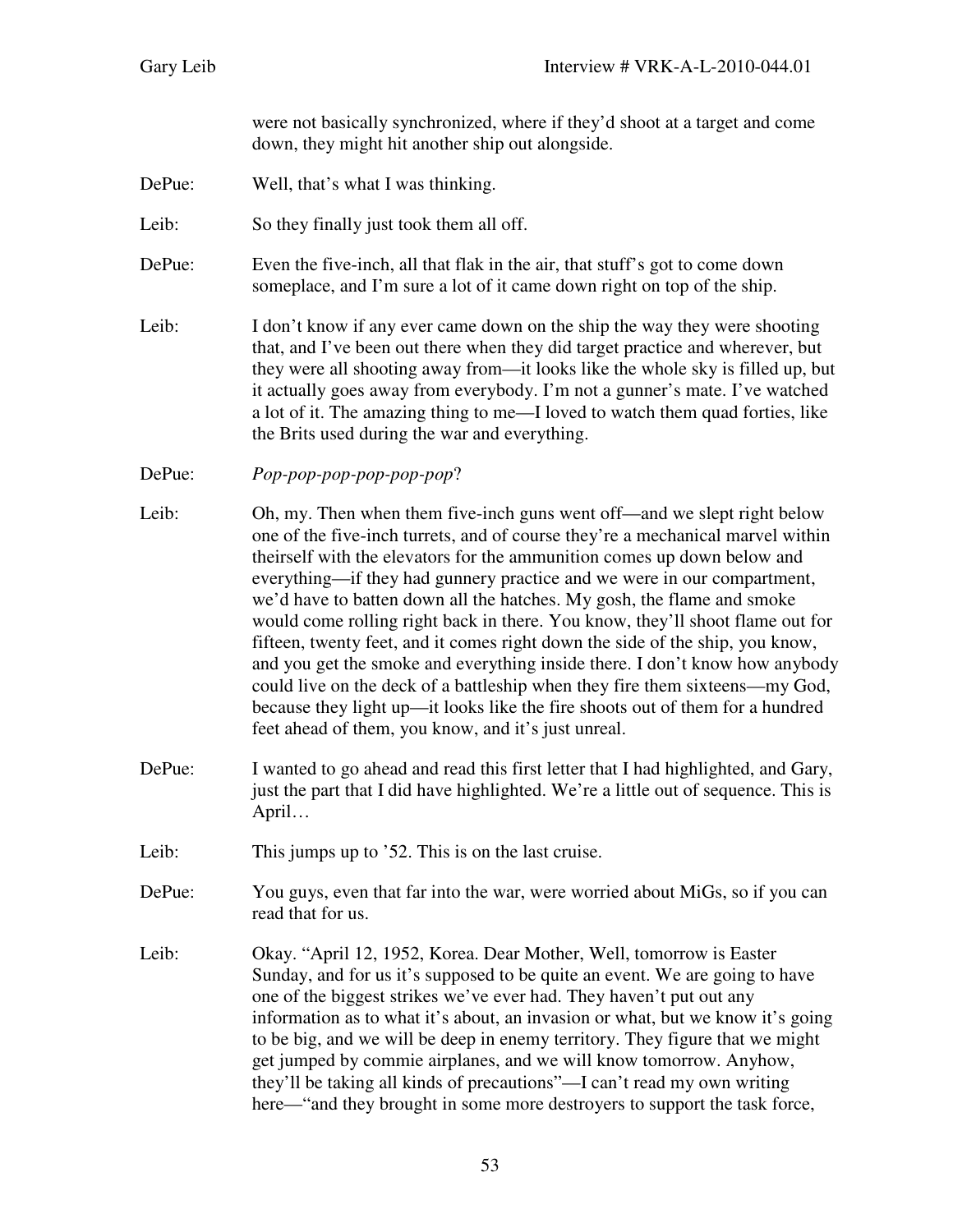and the ships will be all at general quarters and battle stations, in other words, from 5:30 in the morning till tomorrow night because of the danger of attack. Everything practically that can fly is going off in one big launch, the biggest one set-up I've ever seen, so it must really be something big. Everyone has a few minutes away, whether they attacked us or not, so we won't know till tomorrow." I think I meant a few minutes off there.

DePue: Okay. And how often were you writing home?

- Leib: Well, (laughs) I had to write my mother probably once a week or whatever. We didn't have a day room like you do in the Army, Air Force type thing. We went down to mess decks, because you didn't have room in our compartment. When there's eighty-something guys sleeping in less room than I've got right here, or eighty-five people, you don't have a lot of room when you're stacked like sardines… So you go down to mess decks and write your letters on the mess table. When I was stationed at Corpus, I didn't write my mother as much as she thought I ought to, and so I got called in the chaplain's office and got reprimanded for that, so I thought it was easier to keep writing Mother (laughter) than be—DePue: To have her sic the chaplain on you, huh?
- Leib: —than have her have the chaplain on my butt. But anyhow, that incident, too, that's the same that the book James Michener wrote about *The Bridges of Toko-Ri* when we were getting ready for that strike. And actually it was the power plants on the Yalu, and we were really, really way up. We were very close to the Russian border, way up in northern Korea, as far as they could go. And the amazing thing about it is the way they worked it out; the task force run up there, we launched the planes, and then, boy, everybody turned and headed back across the Sea of Japan back towards Japan. And then the planes had a longer range to come back to get back to the ship, and we lost a lot of planes.

In fact, one of the pilots that I knew real well was lost on that mission, among the several, and I inquired about him. Him and I used to sit around when they were getting ready to launch or lining up the planes, sit around and yak about California., He was going to buy him a new Mercury Monterey when he got out of the Navy. He was just a nice guy. And I asked one of the other pilots, "Why didn't he make it?" He said, "Well, he was a Skyraider pilot, like the rest of us, and when he went back down on his bombing run," he said, "a lot of guys got down and they pulled out early, you know, and dropped their bombs. He took his all the way." He took his a little bit further than he should, and he got down, and whether he got part of his own bomb blast or whether he got flak or whatever, "He took it right to them." We had decorated all the bombs and things up on the planes. The guys had wrote messages on them and all kinds of silly stuff that they do. But that was what his squadron-mate said about him, said he was gung-ho, and he wanted to make sure he hit his target, and he did everything but hand it to them.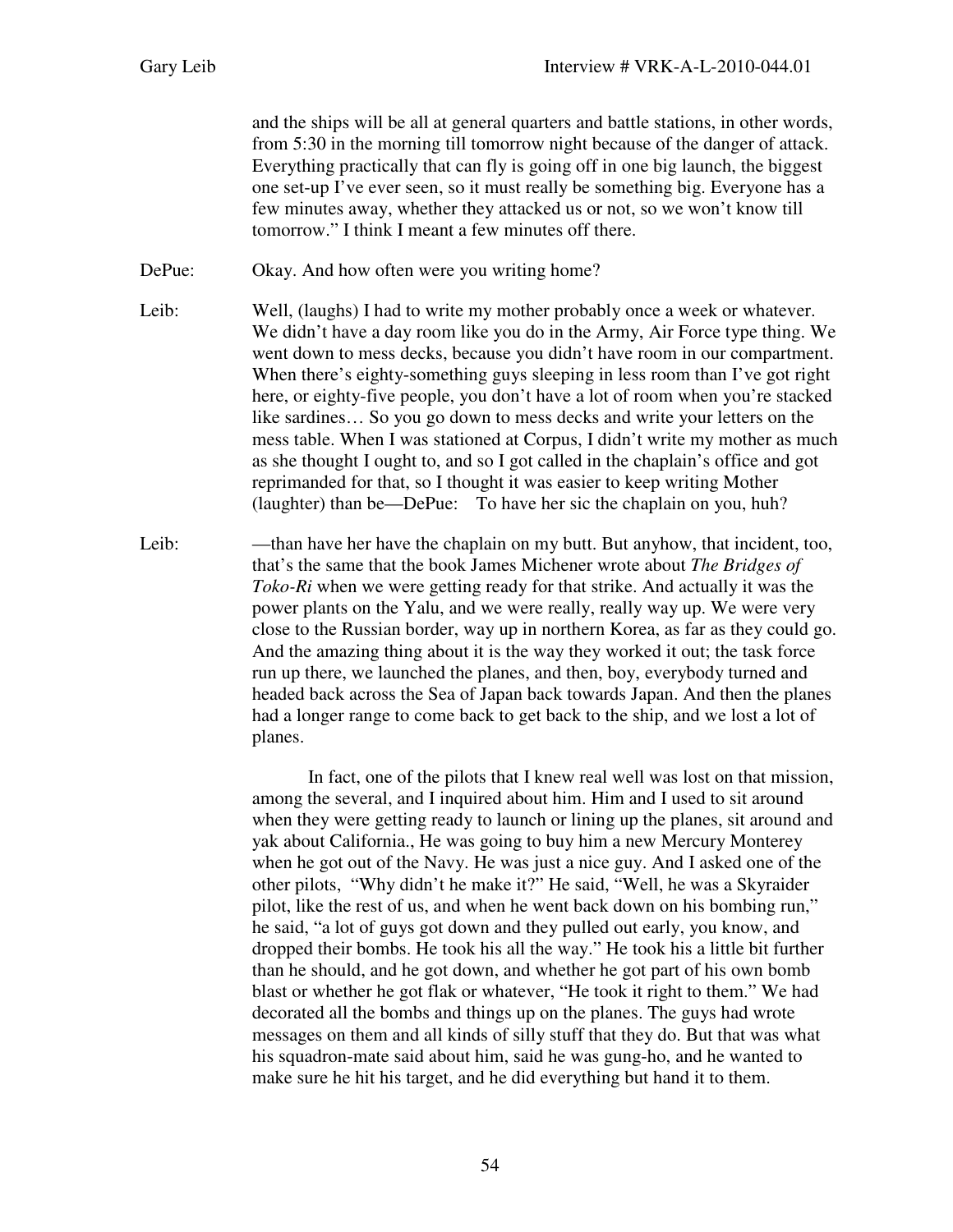| Gary Leib | Interview # VRK-A-L-2010-044.01                                                                                                                                                                                                                                                                                                                                                                                                                                                                                                                                                                                                                                                                                                                                                                                                                                                                             |
|-----------|-------------------------------------------------------------------------------------------------------------------------------------------------------------------------------------------------------------------------------------------------------------------------------------------------------------------------------------------------------------------------------------------------------------------------------------------------------------------------------------------------------------------------------------------------------------------------------------------------------------------------------------------------------------------------------------------------------------------------------------------------------------------------------------------------------------------------------------------------------------------------------------------------------------|
| DePue:    | Were there some of the aircraft that got banged up and that ended up having to<br>ditch in the water?                                                                                                                                                                                                                                                                                                                                                                                                                                                                                                                                                                                                                                                                                                                                                                                                       |
| Leib:     | Yeah, we lost a few. If they could get back to the ship and they couldn't get<br>their landing gear down or something, you didn't like to crash-land them on<br>the ship because too much danger of damaging the ship or one of the people<br>that work up there, so they would land them in the water as close to the ship as<br>they could get. If their wheels didn't come down, they try every which way in<br>the world to get them down, and if they didn't, they'd just pancake them in the<br>water, and a helicopter would be right out there kind of following them real<br>close. And I'd seen them—they'd be there so fast that the pilot would just<br>undo his safety harness and walk out on the wing and go right on up.                                                                                                                                                                    |
| DePue:    | What was the helicopter, do you recall?                                                                                                                                                                                                                                                                                                                                                                                                                                                                                                                                                                                                                                                                                                                                                                                                                                                                     |
| Leib:     | Hueys, I believe. I don't know what—                                                                                                                                                                                                                                                                                                                                                                                                                                                                                                                                                                                                                                                                                                                                                                                                                                                                        |
| DePue:    | I don't think the Hueys were in the                                                                                                                                                                                                                                                                                                                                                                                                                                                                                                                                                                                                                                                                                                                                                                                                                                                                         |
| Leib:     | I forget what they call the darn things, but they're the ones that were so<br>popular during the Korean War. And again, that goes back on the movie by<br>The Bridges of Toko-Ri. They showed an example of what it was.                                                                                                                                                                                                                                                                                                                                                                                                                                                                                                                                                                                                                                                                                    |
| DePue:    | That was Mickey Rooney's part, wasn't it?                                                                                                                                                                                                                                                                                                                                                                                                                                                                                                                                                                                                                                                                                                                                                                                                                                                                   |
| Leib:     | Mickey Rooney was the chief petty officer that flew the chopper, and he<br>rescued William Holden. They basically did a wing walk there where he<br>basically got out and walked on the wing. But if they're not right there, then<br>they got to go in the water, and of course, I think pilots don't like to get their<br>feet wet; they stay with that plane as long as possible. They didn't want to get<br>sucked in when it goes down. But I don't know how many dozen aircraft I've<br>seen that had to be ditched. And some of them didn't do too well, but some of<br>them did fantastic, just like you'd skip a rock and come down.                                                                                                                                                                                                                                                               |
| DePue:    | Were you able in your position on the flight deck to go over to, what do you<br>call it, the side, and watch the rescue?                                                                                                                                                                                                                                                                                                                                                                                                                                                                                                                                                                                                                                                                                                                                                                                    |
| Leib:     | Well, when you're on the flight deck, you're right there in front of God and<br>everybody. You're seeing everything that goes on. You're watching how they<br>carry alongside, you're watching the landings there. We sat alongside the one<br>carrier—I have to stop to think what the name of it was—but we watched one<br>of the jets come in and land, and took his bounce, took his own wave-off, and<br>gave her full power and jumped over the barriers, but he didn't have enough<br>power to clear, and he landed right amongst all the other jets up forward. The<br>other ABs on that ship were gassing the planes up on the wings and putting<br>the gas tanks, and oh my God, it was horrible. Just a big explosion, and see all<br>these bodies going over the side. The name of the ship—it was a new one; it<br>hadn't been out there too long. Right on the tip of my tongue here. I don't |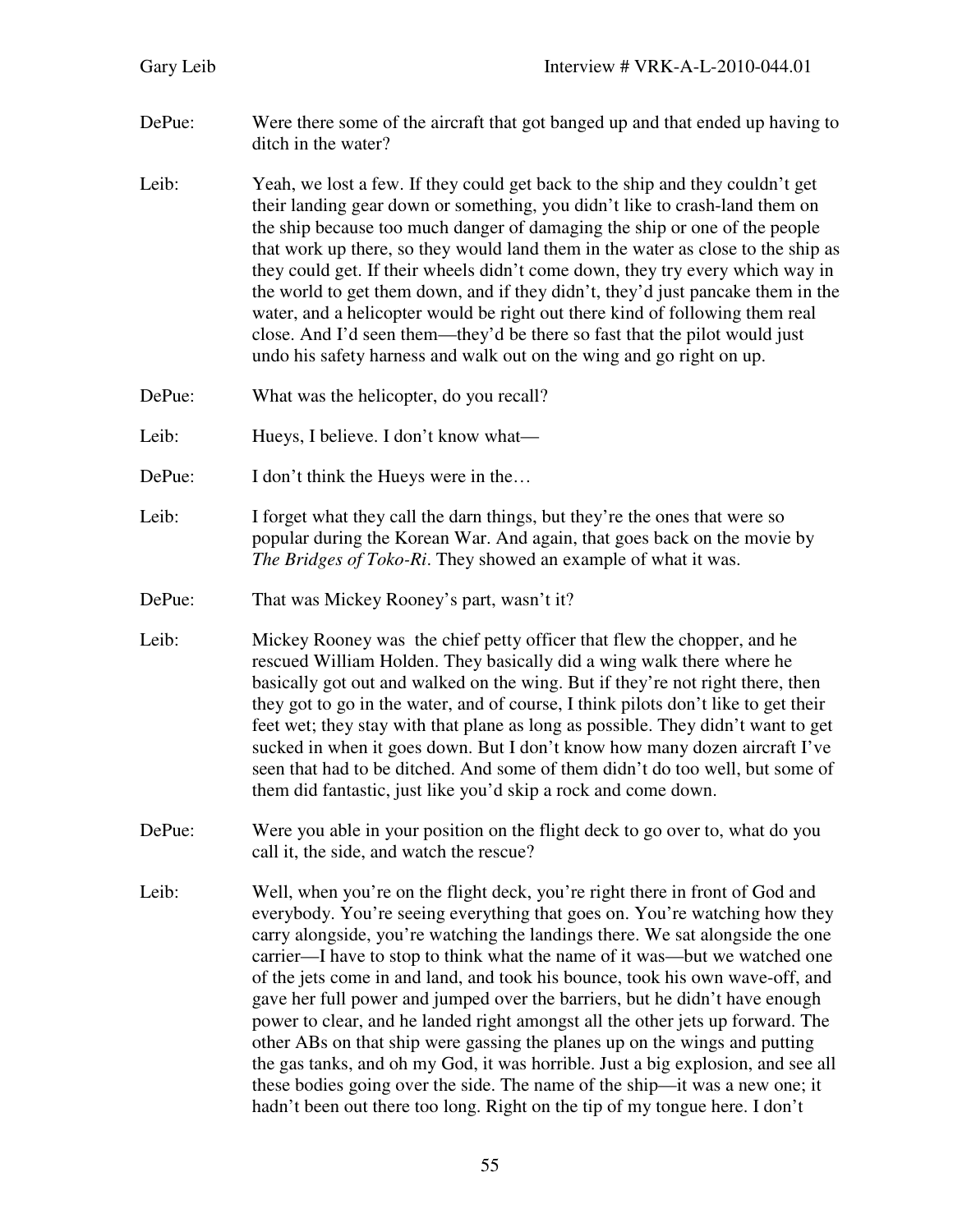think it was *Oriskany*. But we kind of watched them and judged them on their performance, and they kind of watched us, you know, and just the way they do things. That might have been the *Oriskany*.

DePue: What class of ship was that.

Leib: Well, it was a CV-class carrier, same as what we were. Oh, I know what it was. It was the *Essex*, CV-9. It was on the *Essex*. Anyhow, mostly in our task force, all we had was CV-class carriers, all the World War II carriers. We did not have any of the CV-Bs, the *Coral Sea*, the *Roosevelt*.

DePue: What was the last letter?

Leib: CV—I think they call it battle carrier, CV-Bs. That was the *Coral Sea*, the *Roosevelt*, and the *Midway*.

DePue: Were they larger, or just an older vintage?

- Leib: They were larger, yeah. The newer ones were being made at the tail end of the war and got finished off maybe in the mid-fifties or whatever. And they were longer flight decks and wider and more powerful, and they were a different class of ships. There was a book one time they put out, *Jane's Ships*, and every ship of every nation in the world. One of our guys in the association I belonged to, the *Boxer* Association, took sections of that just on the aircraft carriers and got all this information, exactly how long the flight decks were of the different ships and how powerful the engines were and all that. Part of the CV-class carriers, they call them short-deck carriers because they were just a little bit shorter than the others, and the *Boxer* was a long deck, a full 880 feet. The others were just a little shy of—just a hair over 800, like 802 feet, something like that, and they called them short-deck carriers.
- DePue: When you're out on one of these cruises or missions—I don't know what you would call it, what the Navy would call it—were you generally on a thirty-day rotation in the Sea of Japan?
- Leib: Every thirty days just like clockwork. We had supply ships come out alongside of us approximately once every ten days, and we would take on armament, ammunition, and fuel, and foodstuffs, basic supplies. We'd be cruising along, and here would be the supply ships like *Cimarron* or the different ones alongside, and then on the other side there'd maybe be a destroyer, and he was taking fuel off of us. It's kind of an intricate operation. It would look like there would be four ships going together. We would be taking on supplies. If there were two carriers and a task force, one of them would be taking on supplies, and the other one would remain active where he could have planes fly off immediately. Then he'd be taking off supplies and we'd be on standby. But then again, with all the food for thirty-two hundred people and all the supplies and all the ammunition and everything, we'd be serviced, like I say, three or four times in that thirty-day period, and then we'd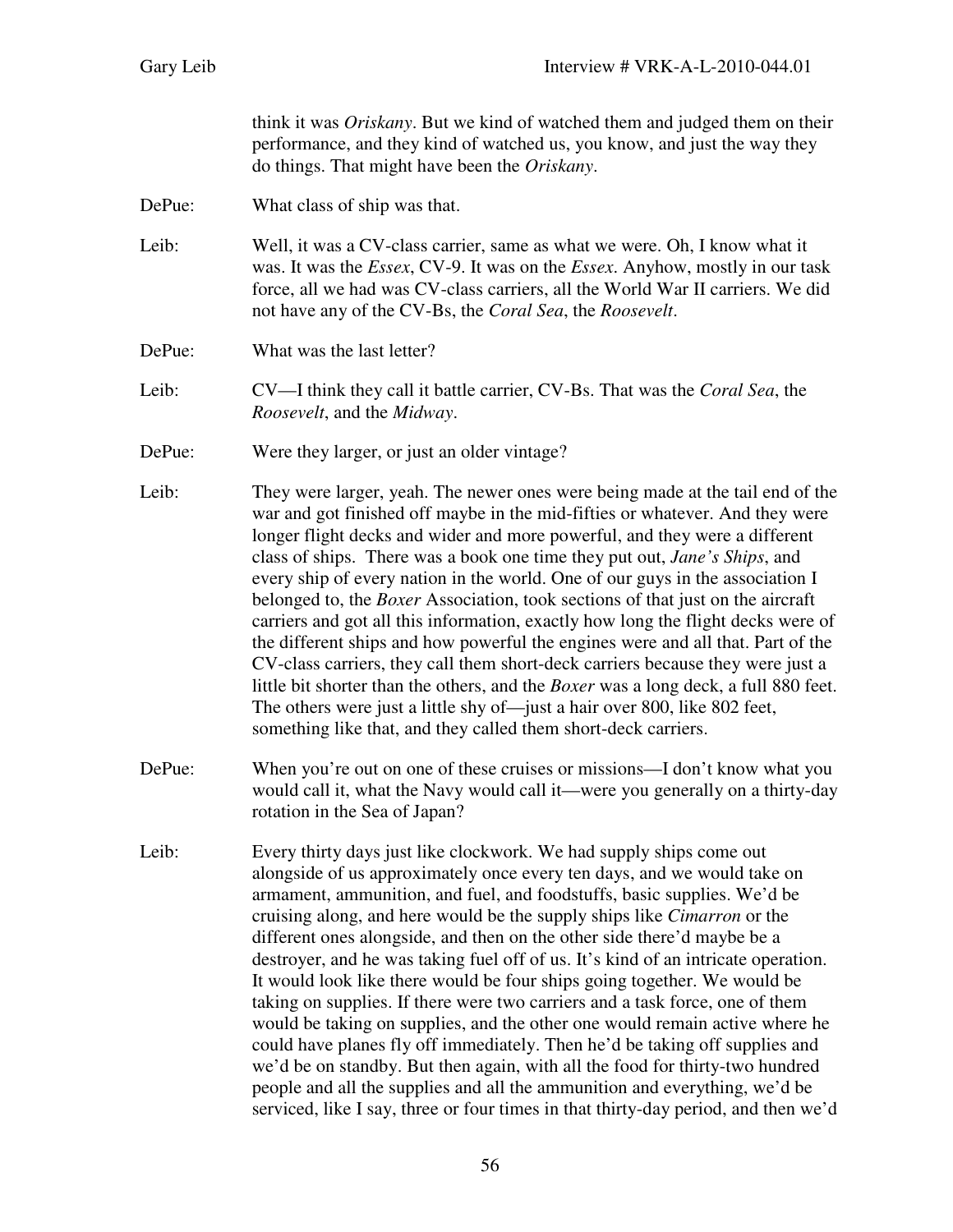have to go back in port for nine days to really take on a lot of stores. I don't know why it ended out nine days, but we went right up alongside the dock. Only one time we had to anchor out and wait a day or two to get in because there was too many ships in port at that time.

But it worked out good because that way on our ship we had what we call three-section liberty, so everybody don't have a pass overnight, you know. Everything over in Japan was Cinderella liberty; you had to be back on the ship at twelve o'clock. And if you had evening liberty and got off work at five o'clock or 4:30 or whatever, then you could go do what you want to do, go to the base, eat on the base, go get a haircut, go dancing, whatever, but you had to be back at ship at twelve o'clock. Even if it was a weekend, even if it was a holiday and you had the whole day, you still had to be back Cinderella time, you had to be back on that ship at twelve o'clock. And like I said on the operation, everything's choreographed right down to the fine line.

We had times when we were in that they let guys go on R&R, and so would go to climb Mount Fuji; give them three or four days, and some would go down. I went with a group down to Kobe and rode the trains all the way down there through all the tunnels and seeing the sites and everything down there. Some went to other mountain resorts and whatever. But again, there was only so many could go at a time. The liberty sections part of the time were three-section liberty and part of the time two-section liberty. They called them port and starboard section or port, starboard, and amidships, just according to what the situation was, how bad they needed you, whether they'd let two groups go at once or one group. You know, it was in a constant flux.

In the old Navy, if there's anything good about a combat situation, you do not have to dress for evening chow. If you're in the States or you're in port, you put your blue uniform on, what they call your undress blues—you don't have to put your neckerchief and all that—to go to your evening chow. But once you're on the way to a combat area or in a combat area, that all goes away; you can go in your dungarees and whatever; you go to eat and go back to your work station. But you got all this formality. The Navy and its formality will actually blow you away. We always had to carry four Jeeps, one Carryall, kind of a suburban.

- DePue: Jeeps—you're talking about World War II-vintage?
- Leib: World War II Jeeps, '48, '49, '50 model Jeep, four of them, and one Chevrolet Carryall and one admiral's car. We never carried a captain's car. We had to carry an admiral's barge and a captain's gig. That's the motor launches if you're anchored out that they go in. Now, regardless of whether you had an admiral on there or not, you had to have a car kept on there for the admiral if he ever had to come on that ship, and his barge, and you had the captain's gig. Then they had a bunch of motor whaleboats for the crew if you were tied out and had to go in and launch for liberty. Well, after the war started, they did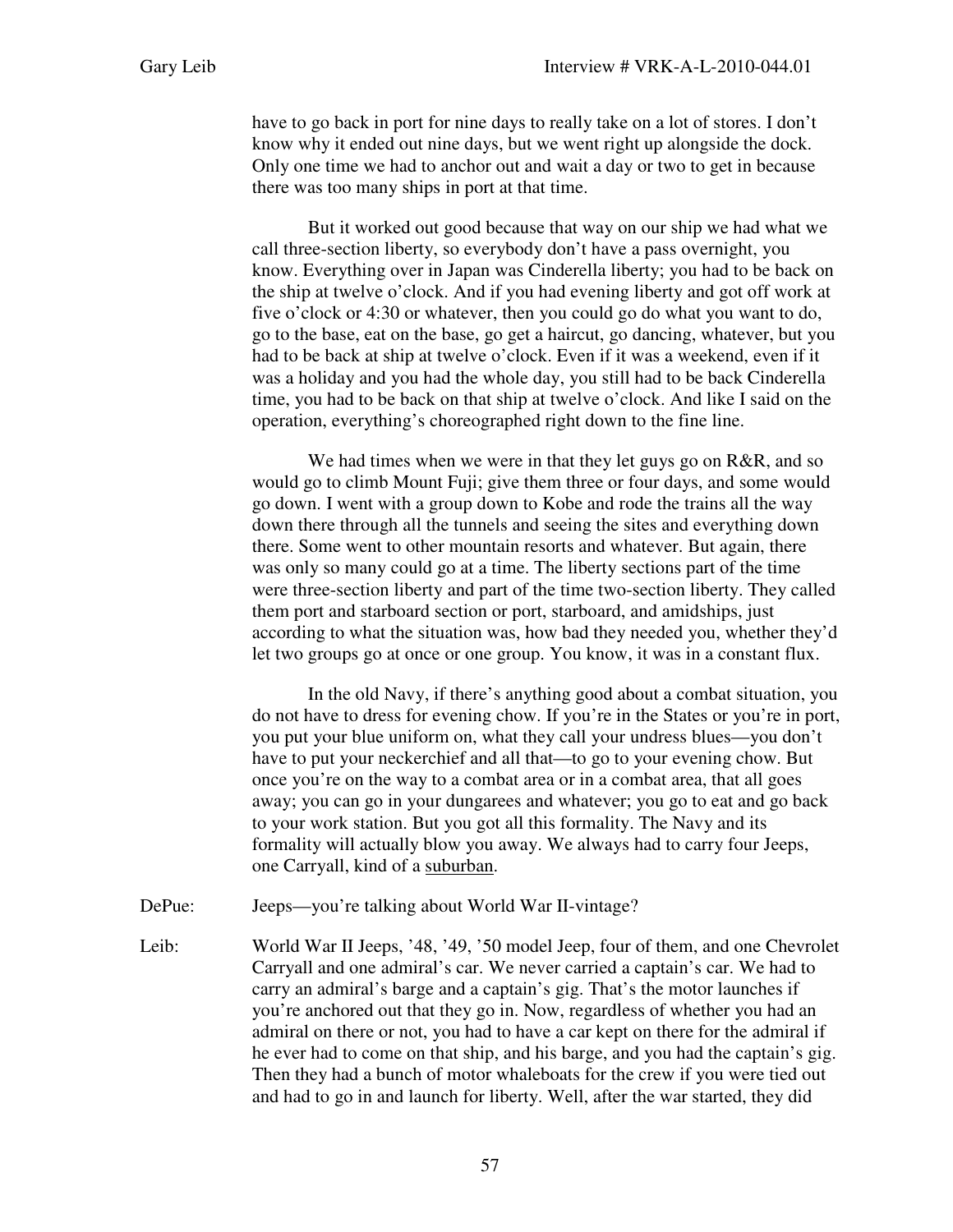away with the enlisted men's boats, but they still kept the captain's gig and the admiral's barge, (DePue laughs) and the admiral's Plymouth sedan we had at that time. Then when we went in port, they unloaded the admiral's car, they unloaded the four Jeeps and the Carryall, we went out with them, and then whoever was a senior driver—which the last year I was a senior driver—I'd have to go in and check out a Plymouth—they would use all Plymouths at that time—for our captain and bring it down, or the captain's driver himself, his full-time driver, would go get it—one of us. I was the backup driver. It all goes by seniority again. In the seniority, it has to be a petty officer but you can't drive the admiral. The admiral has a Marine drive him, and hours and hours and days and days a Marine would be standing out there ready to drive an admiral that we never had. But he was there if we ever had an admiral. But the same way they'd put them motor launches over the side if we were tied out somewhere, or even if we weren't tied out sometimes, put them over, and the captain wanted to go somewhere, he'd get in his motor launch and go, and the admiral's sat right there ready to go. They had a full-time crew on it, an engineman and boatswain mates, and they kept them babies looking all nice with all the fancy work that they did with the—I was going to say filigree or whatever—all the fancy knots and things that they tie. It looks like lace.

It's the same when you do have an occasion that there are liberty boats for the rest of the crew: the officers go on first, the enlisted men go on last. Then when they come to the dock, the officers get off first and enlisted men get off last. It's all protocol, and it has to be exactly that way. It's the same like when you come aboard the ship, you always salute the color, the flag, and you request from the Officer of the Day "permission to come aboard." You go through the whole routine every time. And we'd have the Officer of the Day and the enlisted men and all the officers use the same gangway, except the admiral. He had his separate gangway, admiral that's not there. But if he ever was there (DePue laughs) he had his deal. The captain would use that deal sometimes, too, but usually he came down the gangway the same as everybody else.

- DePue: You know, watching the old movies, you always see the shore patrol. Were the shore patrol people stationed in the port, or did the ship's complement provide some of those people as well?
- Leib: Every ship provides its own, and then there's the guys that's from the local deals that have to provide—the squadrons I think have to provide one. And unfortunately again, the V-1 divisions, the air division, which is the biggest division on the ship, the aviation boatswain mates were the only ones that did shore patrol or were drivers. So my daily job in port, I'm out there with my vehicle, eight hours, and then if I don't have the duty and I'm relieved, I can go on liberty, and the duty driver comes on takes my place. But if I've got the duty, then I'm out there, even if I've been out there all day, I'm out there going to be driving at night or else I'm going to be on shore patrol. Or they changed the badges you still wore—one said SP, but you're in with the Armed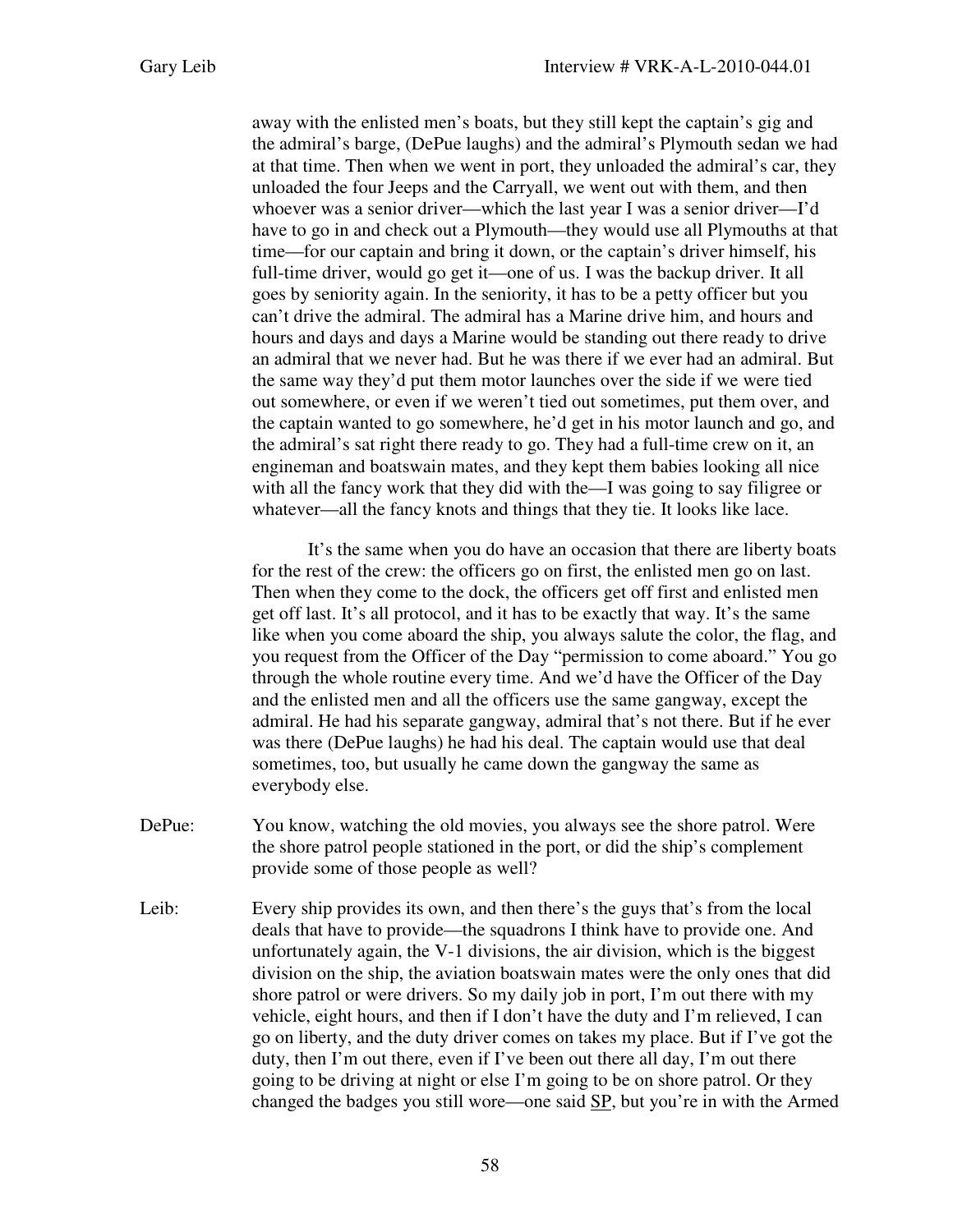Services police, except in Yokosuka. Yakuzka or Yokosuka , whatever you want to call it, is strictly run by Marines because it's strictly a Navy port, and sailors are a little apprehensive about stopping other sailors or picking up other sailors, so the Marines run Yokosuka. They did all the military police there.

DePue: Okay. Talk to us a little bit about what Japan was like. This was only six, seven years after the end of the Second World War.

Leib: Five years, yeah, just barely five years.

DePue: When you first got there—five years—what was it like?

Leib: Well, there was still a lot of damage you could see from the war and everything, but it was the most interesting place. I'd like to go back to Japan sometime; it was the most interesting place I've ever been in my life. In Yokasuka and Yokohama and all the places, according to whether an air base or Navy or Army or what was there, man, the people really set up dance halls and things all over. They just grew like mushrooms, you know; they popped up. And even it got so enlisted men and officers that reenlisted in the Navy or the Army, Air Force, Marine, they went in partnership with some of the Japanese to build nightclubs—very successful—took their reenlistment bonuses and whatever. So we'd come in Yokosuka, and the first time we come in there, after the war had been over about five years, there was about two or three clubs besides the big enlisted men's club and the petty officers' club and the senior petty officers' club and the officers' club, and, of course, VOQ. Being an officer. I would tell you the expression enlisted men use for the words VOQ, but I don't want to hurt your feelings. (laughter) And of course I've spent a lot of trips back and forth to the VOQ and to the dances that they had for the officers and whatever. The only bad thing about being a Navy driver—they come out and get in your vehicle and say, "Take me to the VOQ." Well, you know where that's at. Fine. Or "Take me to here." Well, you may not know where that's at . Well, to a lieutenant or something, you might say, "Well, listen. I think I got an idea. Well, it's down here" or whatever, and you take him there. But when you drive the captain and he comes down and tells you "Take me so-and-so," you better figure out where he wants to go. It's kind of an awesome experience. You're supposed to know, (laughs) no matter if it's the first time you're driving him. But I made many trips to the VOQ and the mail and running different places, some of us out to some of the other areas. I enjoyed hauling—especially because I knew a lot of pilots. You're only supposed to drive a Jeep so fast, you know. They'd say, "Come on, kick this thing in the butt. Let's go. Let's move." Well, you get caught running over thirty-five, you're in trouble, and so you might budge a little bit, but they had their limits on everything. Of course, you ride on the wrong side of the road in Japan. Of course, in Hawaii, you ride just like we do here.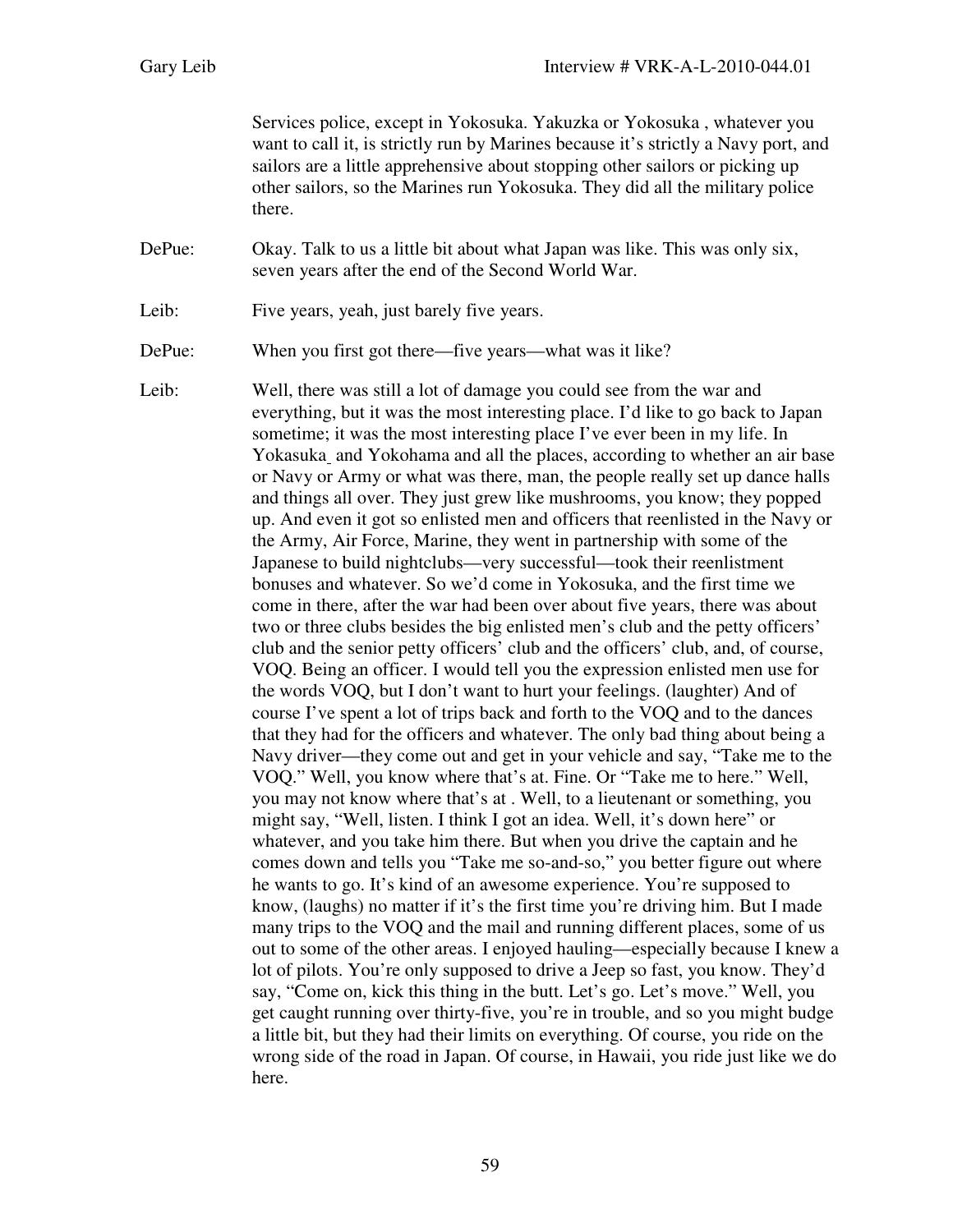DePue: Well, you guys are out on the ship for thirty days, working very hard, seeing lots of things that you'd just as soon forget. The pilots are risking their lives every time they go up and every time they take off and land. A typical sailor, were they ready to party hard when they got to port?

Leib: The pilots are wild. They're like a motorcycle gang, you might say. Them guys do some wild things, and they don't have any fear. They're just unreal. I'm sure some of them do, but they're pranksters, too. They pull stuff on each other and things like that. For instance, we had one hot-rod pilot, and he'd burn his engine up on the Corsair, run it just wide open everywhere he went. These guys have got their own mind. When they'd come in and land the plane, they're supposed to go exactly by the director. You're supposed to tell them to come, and they're supposed to come at a normal speed. They're not supposed to give her full throttle and *vroom* down the deck. If they do, the air officer up there is screaming at you and you're telling him to slow down, and then they'll tell you quick afterwards that "That old boy up there is not flying that airplane, I'm flying that airplane, and I'm going to run it as fast and hard as I want to, you know." I mean, they're very that way.

> But I seen them pull tricks on each other. The most amazing thing I ever seen: This one hot-rod pilot, like I said, he burned up his engine, so he didn't get to go on the mission the next day because they put a new engine in his aircraft, so they had him fly that aircraft that was getting an engine broke in with some other pilot and let the other pilot go in his place. So he had to fly over the task force, breaking this engine in, four hours, around and around and around in the upper landing pattern. When they come in to land, of course, they get in this pattern. They're starting up, and they keep coming down. The jets are always allowed to land first, so we get them up and out of the way, and then the prop jobs come in next. Well, he's up there around and around and around, bored to death, you know. We look out, and all the sudden he's doing rolls, (whistles). And all the guys on the decks looking, and naturally the air officer, he sees us looking, so he runs around on the back side, and he sees (makes noise) playing up there. So the next day, instead of going on a flight, they send him up again to break in another airplane and said, "This time, you just fly her around in circles—no acrobatics, no nothing." So he's up there flying around like a good boy. And after a while, four hours just riding around in a big circle, he was bored to death, and he wanted to come back aboard the ship. His bladder was pretty well full, and he didn't want to use the relief tube on his plane. You got a little relief tube with a ventura that you can urinate in and it blows out. He didn't particularly want to use it. Anyhow, he got down in the landing pattern, and they ignored him, they waved him off, because the jets hadn't came in yet. Well, the jet pilots got on the radio, and they're aware that he's wanting to land and he's got a bladder problem and he's wanting to go to the bathroom real bad. So he's in the pattern and they come in from the mission and they see him down in their pattern, and they (makes whooshing sound) go by him just like that. When they go by him, it just flips him over like this, you know. And he's using his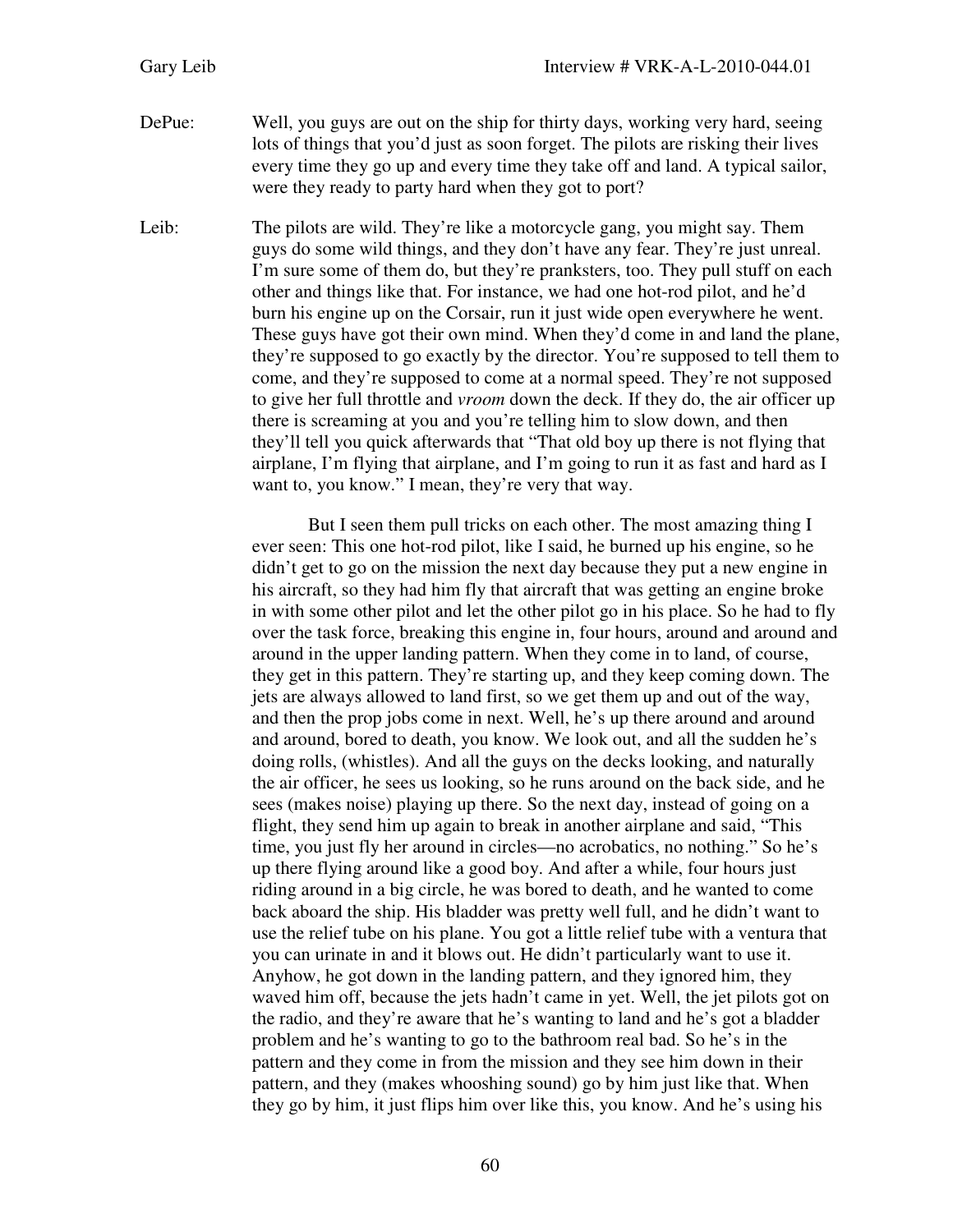relief tube at that time. (DePue laughs) After the jets land, he comes in and lands. And he was a hot-rod. He was the California type. He wore his flight suit, boy, all tailored up and everything. He was wet from one end to another because he had peed all over himself, and he was one mad cat. That was the kind of thing that they did. That was the funniest thing I've ever seen in my life, see a mad pilot come in and the jet pilots had winged him, so to speak, and flipped him and made him pee on himself. (DePue laughs) But they're up to all kind of hijinks.

They were good to us directors because we had kind of the power not the power of life and death on them or anything like that—but we had control of the planes, and they had to do exactly like we said. If they made a mistake and they come too fast and they cut too close to another airplane, it was always pilot error, because if we gave them brake signal and our deck officer was out there and had seen it and they chewed up the tail of another airplane, it wasn't our fault, it was the pilot's fault, and they were the one that suffered the consequences for it, you know. But I've only had one or two accidents that he wasn't paying real attention when I gave him the brake signal and he got the tail of the other one. If they were too reckless around the directors, the flight deck officer, a pilot himself, wasn't too proud to jump up on the wing and say, "Hey, you're trying to kill my men out here on the thing. You keep that damn thing—you go by what he's signaling you, or, you know, there's going to be consequences."

The first time I got hurt on there, **and of all** the accidents I've seen, that was on that deal that they were going up on the Yalu. Of course, all the pilots were jittery and jumpy, and when we were pulling planes out of the stack, I like to run on the port side. My buddy John, he liked the starboard side. So you get locked in. So I'm bringing the aircraft out, and as soon as I get him out, I get his wings unfolded and unlock his tail wheel, bring him out, get his wings folded. And this one Corsair pilot, when I brought him out and then I gave him to the next director that turns him to pull him into the position where he can go straight down the deck in control of the landing signal officer. Well, basically when we come out, they're all back here like this, and I pull him out, and then I turn him, and I hand him to this director up here, and he brings him into the takeoff pattern with the flight deck officer. Well, when he was in this position right here, I come back, walk back to his tail, and I'm standing right in front of this—well, it would be this airplane here because he came out of the middle—I'm standing right in front of this airplane, and I give the signal for him to unlock his tail wheel and for the kids to hold his brakes, I'm getting ready to pull his chock, and this guy right here—

DePue: The guy in front.

Leib: —gives a full-power turn-up Full-power turn-up, and checks his mags out. And you're not supposed to do it in that position. The only time you're supposed to check them is when you're back here in the stack or when you're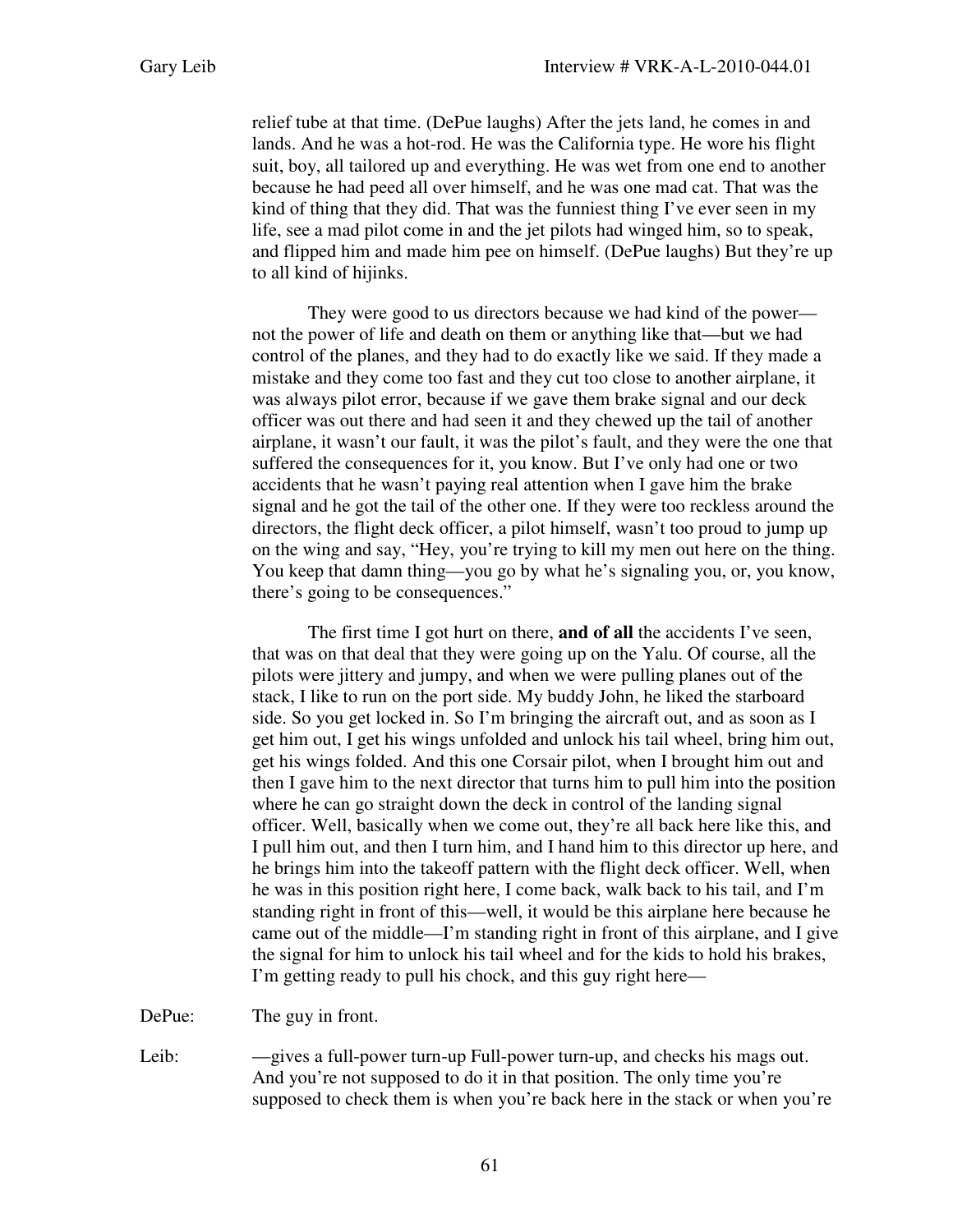right ready to take off, and you want to give hand signals down to the flight deck officer that you're going to do it because there's men standing behind you. And if you ever stood behind a Corsair when he gave full-power turnoff… So I'm standing right here, and I go right into this prop behind me, I scrambled down and got below where the prop just went over the top of my head, down on my hands and knees, rolling across and under this one here, and right over the side of the ship. That was about the most scariest things I've ever had in my life. I think I got that wrong; it must have been this plane here towards the edge. But I was probably, oh, forty feet from the edge of the ship, and on the left-hand side of this plane, and I go right in towards that prop, and I thought, man, I'd had it. I went so close to it that I could feel that baby when I went underneath of it, and all the way over, and over the side. When I went over the side, the catwalks all down there, and they've got wire alongside of them, guide wire to hold onto, and that's where the guys that run the controls run the arresting gear line across there. And man, I went all the way down, headfirst down in through there and over the side, and these guys grabbed me by the legs and pulled me back up, or I'd have went right down in the ocean. The landing signal officer is just a few yards back behind there.

Several months before that, I had seen one of our petty officers get blown over the same, just a little bit further back, and he had went down and landed astraddle the five-inch cannon down there, which did not do much for his equipment. I mean, he was one sore, hurting dude for a while. And when they pulled me back out and got the corpsman and the doctor over there, they took me right down to the hospital. It wasn't scary, it was terrifying. I'm to this side of the prop, and you get so close to the props—I mean, there's props on both side of you, and you get so close, but you got to keep your hands up here. You can't put your hand out like this. You got to be real, real close when he's telling him to move.

DePue: So all the hand movements are right there next to your head.

Leib: Everything's handy. If you're out in an open space you can get them out farther, you know, but basically when you're in close, when they're parked in close, you're keeping them close to your head. You're starting, unlock the tail wheel and hold your brakes and pull the chocks out, and then you're starting to say, Okay, come forward, come forward, come forward, come forward, and when he clears, then you get him to lock his one brake so he can turn the aircraft. And I had just turned… But that was the most scariest thing I've ever did in my life.

> When I got out of the hospital, I had a severely strained wrist and kind of bruised and banged around, and they put me on light duty for awhile. Then after that, two or three days later, I started having nightmares and all kinds of stuff. I had a reaction probably a day or two later, and they had me back down in the hospital and checking me all out, kept me down there a week, five or six days, and they were going to send me back to Tokyo, Tokyo General. It's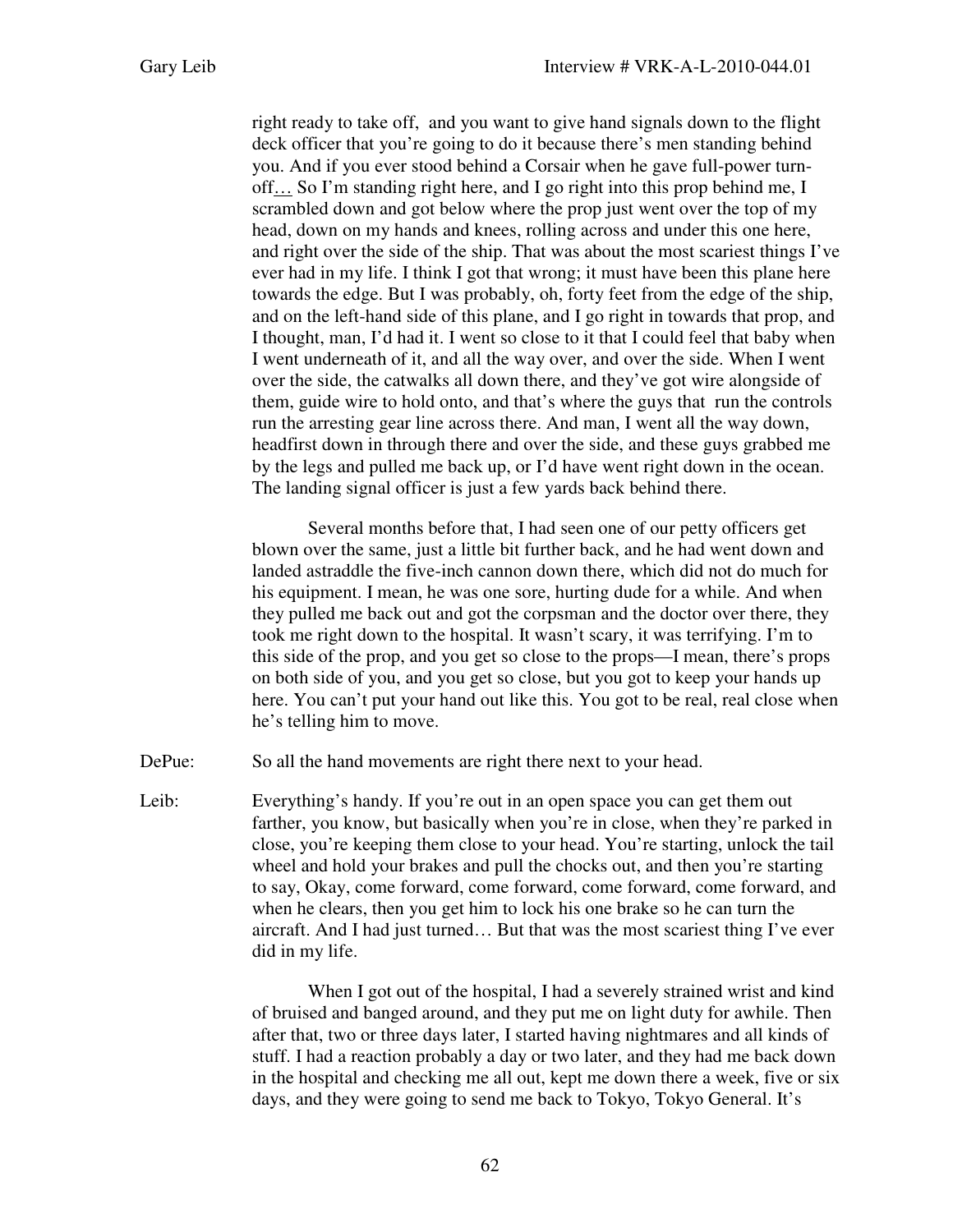calm and quiet and everything down there. They did blood work on me, and the blood work was wrong, everything was wrong. In a few days, everything started coming around, and I went back to duty.

- DePue: Well, this might be a good time to bring up another incident that you remember very well, and it's the accident. And I don't know if there's too much more that I need to introduce this. I'll turn it over to you, and you tell us roughly when this accident occurred—and I think you know very well when it occurred—and then as much detail as you can, talk about it.
- Leib: You're talking about the fire?
- DePue: Yes.
- Leib: Okay. When I got hurt, that was on Easter Sunday, April the twelfth, I believe it was.
- DePue: About the time you wrote that letter?
- Leib: The day after I wrote my mom that letter. And then everything went cool, you know, rested a couple, three months, everything was fine. I recall my buddy that worked with me all the time was kidding me about getting scraped across the deck, and then he had the same thing happen to him, and he didn't think it was funny anymore. It scared him to death. Well, anyhow, so everything went cool, and we went through the different things and back in port and out. And him and I had it marked on our calendar how many more days we had to go, because we were both on our involuntary Truman year, year extension. The reason I had took the year extension—I thought about reenlisting in the Navy, but then I thought, Well, if I go for an extra year—I mean, I don't have any choice, I can volunteer or take it involuntarily. So I took it involuntarily to give me another year to think about it, and then if I enlist, I get more money, too, because I have another year in the Navy.

(pause in recording)

- DePue: Gary and I took a very quick break, and we're back at it. We both visited the head; I think that's the proper jargon to use in the Navy.
- Leib: That's right. Yeah, that's the deal.
- DePue: I'll turn it over to you, Gary.
- Leib: Okay, now, you want to cover on this deal on the tragedy and fire on the USS *Boxer*, on August 6, 1952. Okay. When this all happened, I had three weeks to go on my involuntary—backdoor draft, involuntary year. In the three weeks they had to let me off the ship, because they had to let you off thirty days early when you're overseas so you can get back to the States and get discharged. Anyhow, to explain how this accident happened, I'll give you a quick basic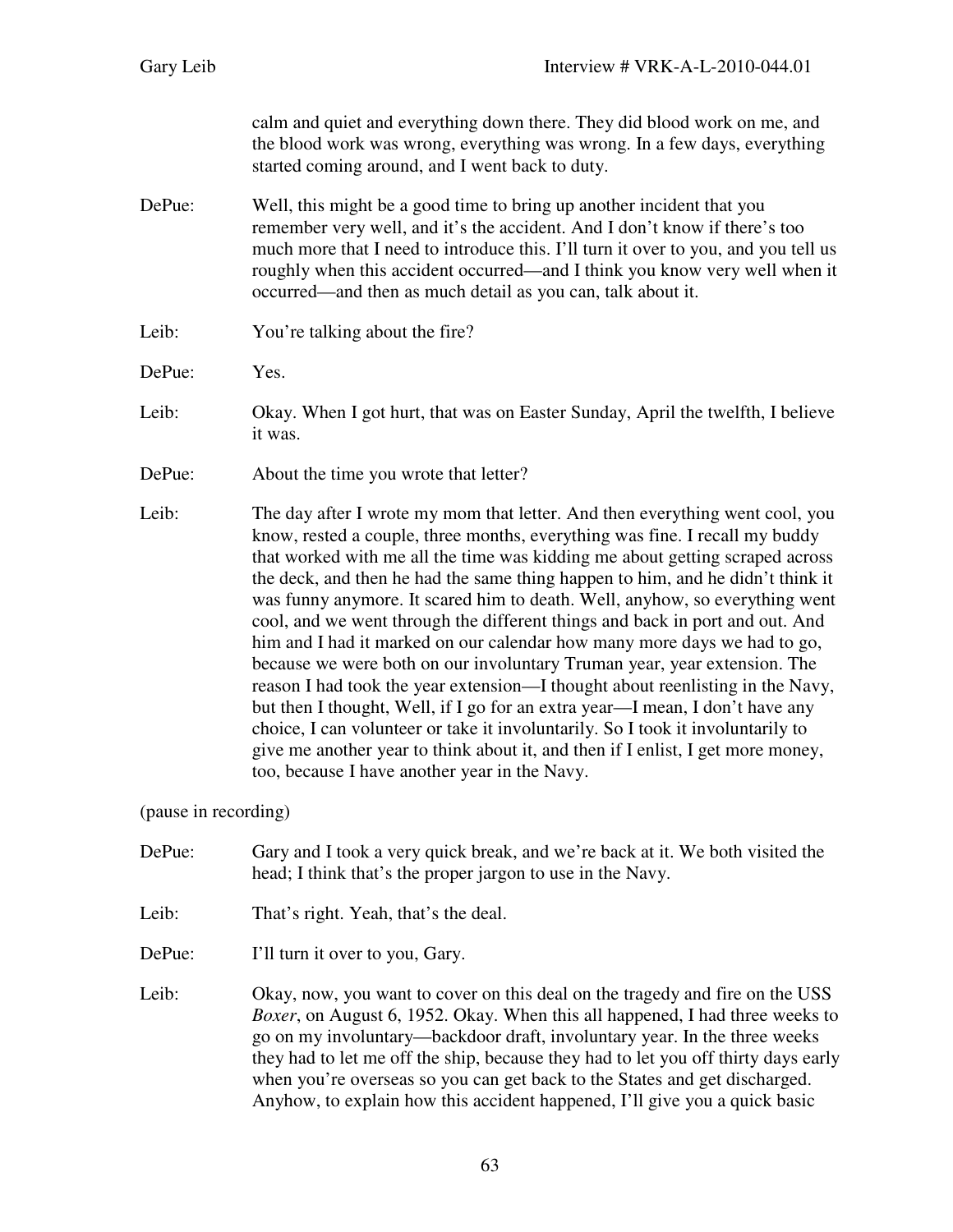idea how an aircraft carrier is designed. It's designed with the gas pumps or fueling stations are all up front for the aircraft. The jets of course use a fuel more like kerosene; the regular aircraft use basic gasoline. It's an intricate system of pumps and whatever, and they do the refueling on the forward part of the ship, on both sides, port and starboard side. The ship has two massive gas tanks, and hundreds of thousands, probably a half a million, gallons of fuel. And I forget how they divided that up now.

DePue: Was this aviation fuel?

Leib: Aviation fuel, very highly inflammable aviation fuel, and then when they put the jets on it, they had to make another arrangement for theirs, for the lowergrade fuel. But anyhow, they had these huge tanks, probably carry at least a half a million gallons of fuel besides hundreds of tons of ammunition. They're stored in one place, gasoline system in another, and here's this intricate system goes up.

> But to protect the ship from fire, which is the biggest hazard because of all the fuel and everything that you carry on the ship, like on the hangar deck, there's what they call fire curtains. It's divided where there's automatic curtains in about four or five different sections that can be shut off. And then there's turrets like little small cannons that can blow—a deal just like on a fire truck that can put a flame out, this—what am I trying to say? This white—

- DePue: Foam?
- Leib: White foam deal.
- DePue: Yeah, you can't use water on a...
- Leib: Foam cannons. Then there's water cannons, and then there's an intricate sprinkler system. And if a fire starts, I mean, you could just flood the hangar deck, you can shut sections off, you've got foam, and you've got all kinds of regular fire hoses to fight the fire. Okay, here's the bad thing about it: napalm is very, very difficult to put out. Napalm is one of the most horrible weapons. They've tried to outlaw it, because it's a mixture of a soapy mixture in the gasoline, and when it hits, it explodes and goes all over, and it sticks to everything.
- DePue: Jellified gas is how I've heard it.
- Leib: Jellified gas. They put it in there, and they put them in the huge tanks and gel it. Well, the morning that we were ready for this launch, the planes were all loaded on the forward part of the flight deck so we could pull them back and get them ready for launch, and they were all loaded with ammunition, gasoline, everything. The ones on the hangar deck were already loaded. They had napalm, they had bombs on them, and they were all ready to come up the elevators, and we would launch them.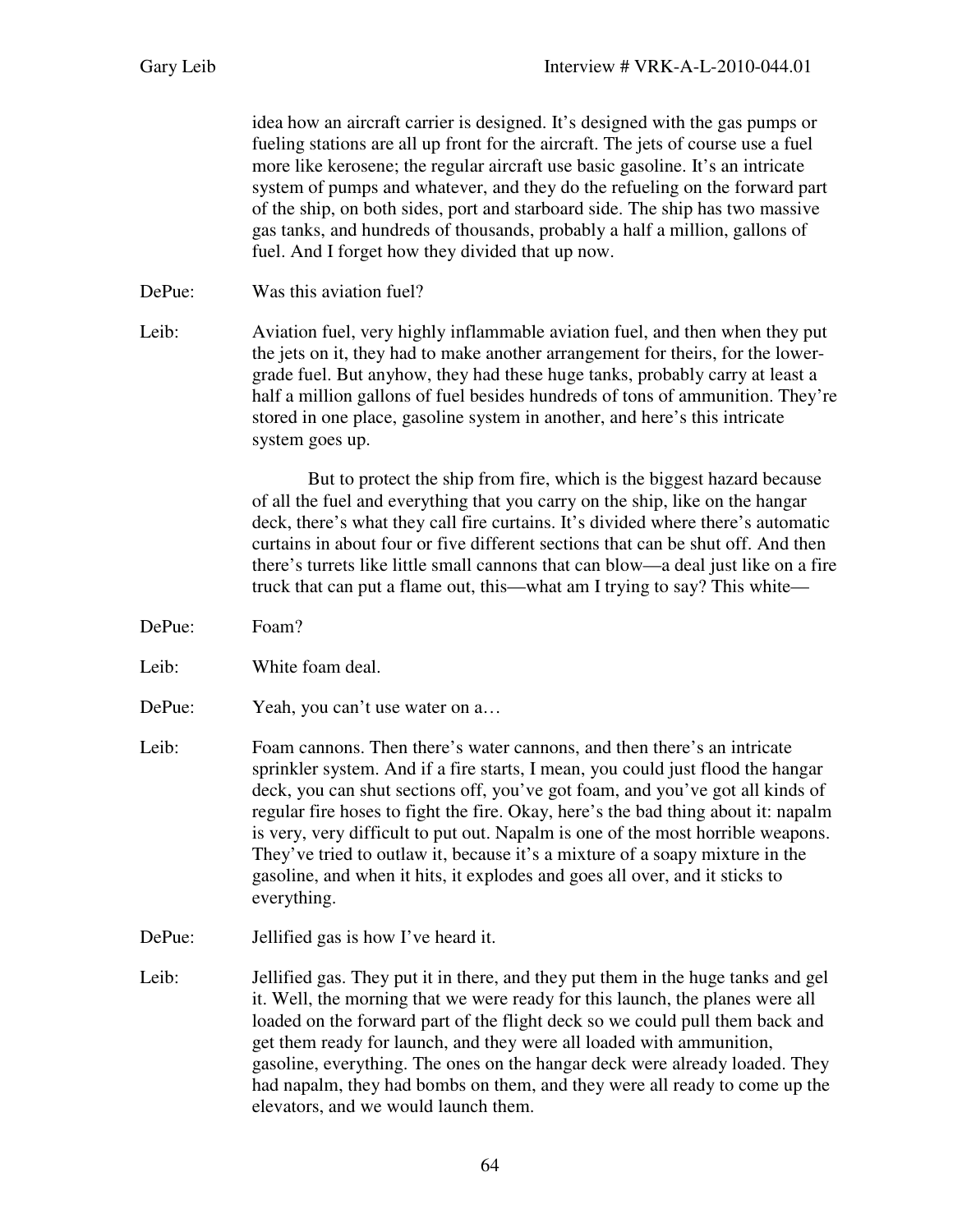But first we had to bring in the night fighters, the Hecklers. They'd go out before dawn—the four high-powered Corsairs—to heckle the enemy troops, just to disrupt everything. We was up early in the morning, because the Hecklers were coming in. We had just landed the Hecklers, just got them landed, and had brought them forward, got them parked and got them in position, and we started pulling our planes back to get them in the launching position.

We got them all back and got them in the launching position, and about that time, down on the hangar deck, one of the planes on the aft end of the hangar deck, some electricians were working on it, and when an aircraft has the wings folded, military aircraft, or the wheels down, they are supposed to be unarmed. Machines can't go off, cannons can't go off. It's a safety factor. But somehow they were working on this plane, and static electricity or something set the machine gun off, fifty-caliber round, and it fired into the napalm tank of the plane in front of it, and that plane also had a five hundred– pound bomb on it—all the rest of them had rockets and bombs—and everything on it, and it caused a massive fireball explosion just immediately, just went for hundreds of feet each direction. And when this happened—of course, I wasn't down there to see that; I'm up here on the flight deck. All our planes was parked and ready to launch, and then all we know is there's this terrific explosion. I'm running forward to find out about which plane's landing; I'm going to go to flight deck control. As I'm running forward, this five hundred–pound bomb goes—we knew something was wrong. We knew something was terribly going on, a fire down on the hangar deck, but there hadn't been any explosion at that time. But the plane that had the bomb on it, they couldn't get it—they tried to keep it cooled down and whatever, but there was no way they could get to it because the fire was spreading so fast. When the sprinkler system came down, the napalm got on top of it, and then other napalm deal's loose, and it was just constant fire floating on top of the water. They couldn't get even close to do it.

Anyhow, we had got orders to move the planes all back forward, to get them out of the way. Well, the pilots were scrambling to come up to get in the planes to move them, and we were taxiing them forward as fast as we could, and even some of the plane captains, which, incidentally, know how to start an aircraft—a lot of times they'd start them for the pilot or whatever—and it got down to the point that they were taxiing the planes just like the pilot did, because the pilot was up on another part of the ship and wasn't aware what was going on or didn't get out there in time. So as we were taxiing them forward and I'm running back to get another plane, that daggone bomb went off, and it just brought the whole deck up like this. It knocked everybody up there off our feet, and of course, it killed the guys below us and guys within fifty, sixty feet. I didn't know it at the time; all I knew is just a huge explosion took me off my feet.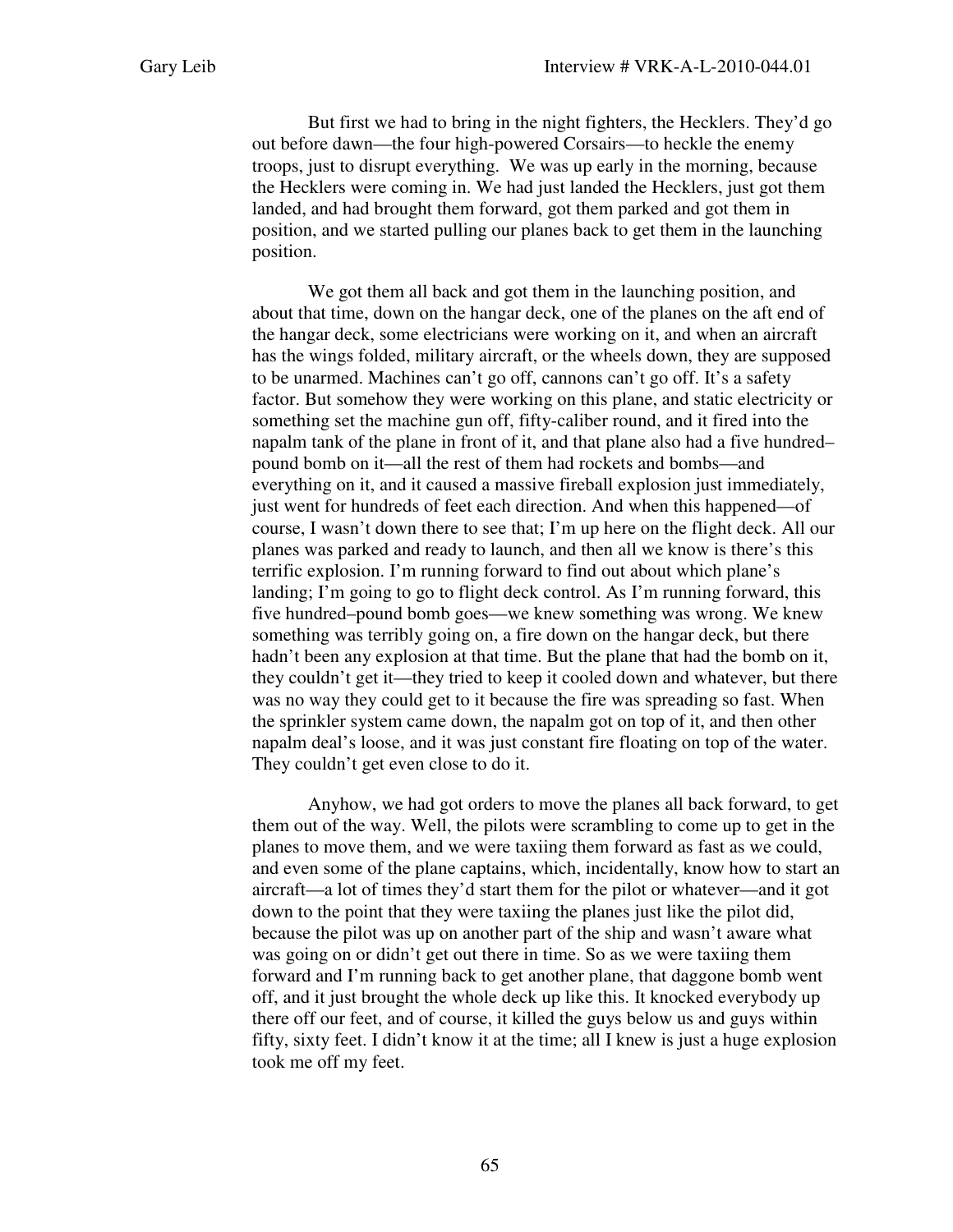We got our planes all moved, and then this massive everything, smoke and fire and everything coming out, and everybody was going berserk. They had all the firefighting equipment out, and they were rushing it down and dropping the elevators down and trying to get the fire under control. It was just spreading like wildfire. And then the heat of the first bomb set the rockets off and set the machine guns off, everything going off by heat.

My division officer grabbed me and John Bowden and said, "There's some guys trapped down there and they're dying down there. We need somebody to go down to try to get them out because they can't get out on the hangar deck because of the explosions, and they're trapped in the fire." So they tried to send me down this one area, and I got down, went down about twenty feet, and just massive flame. And I came back up. I couldn't get down there.

DePue: Down a ladder?

Leib: Down the ladder, down there when they opened it. So they closed that off to keep that fire down in there and had me and John try to go down another way. There's a ladder going down from the island structure, they're going down to different decks like this, and they say, "Gary, you go down the forward one, and John, you go back to the other one, and then you meet down there," and he give me the big battle lanterns and the breathing equipment and all this stuff. And then the OBAs, I think we had like thirty minutes of air, and the gong went off after fifteen or twenty minutes. You were supposed to try to get back where you can breathe again because you're out of oxygen. Anyhow, we go down, and lo and behold, where John and I were supposed to meet, John wasn't there. John had been on the ship longer than I was, but in the confusion, when you can't see—the smoke was so thick, and hear this *bangety-bang*, ammunition going off and stuff out here in the flight deck, and we're right alongside the flight deck with a thing in between us.

DePue: The iron?

Leib: The bulkhead in between us there. And John's not there. So they said the guys was on the forward part of the hangar deck. So I went forward; they had a rope tied on me, a line tied on me, and they were easing it out, and I'm going on up here. I go out on the hangar deck; I just get out there about a foot or two, and hear all this ammunition going *bangety-bangety-bang*, you know, just like somebody shooting over your head.

> So I scramble back in, and I guess I was down there fifteen, twenty minutes, and it seemed like I was down there for a week. Can't see nothing. Got this battle lantern, and you can't see that far in front of you. And I'm going back to where I came down—trying to find my way. You can't see any marks, you don't know what's here or what's there. I mean, you're just basically going blind. Just as I get going along there, I trip over somebody,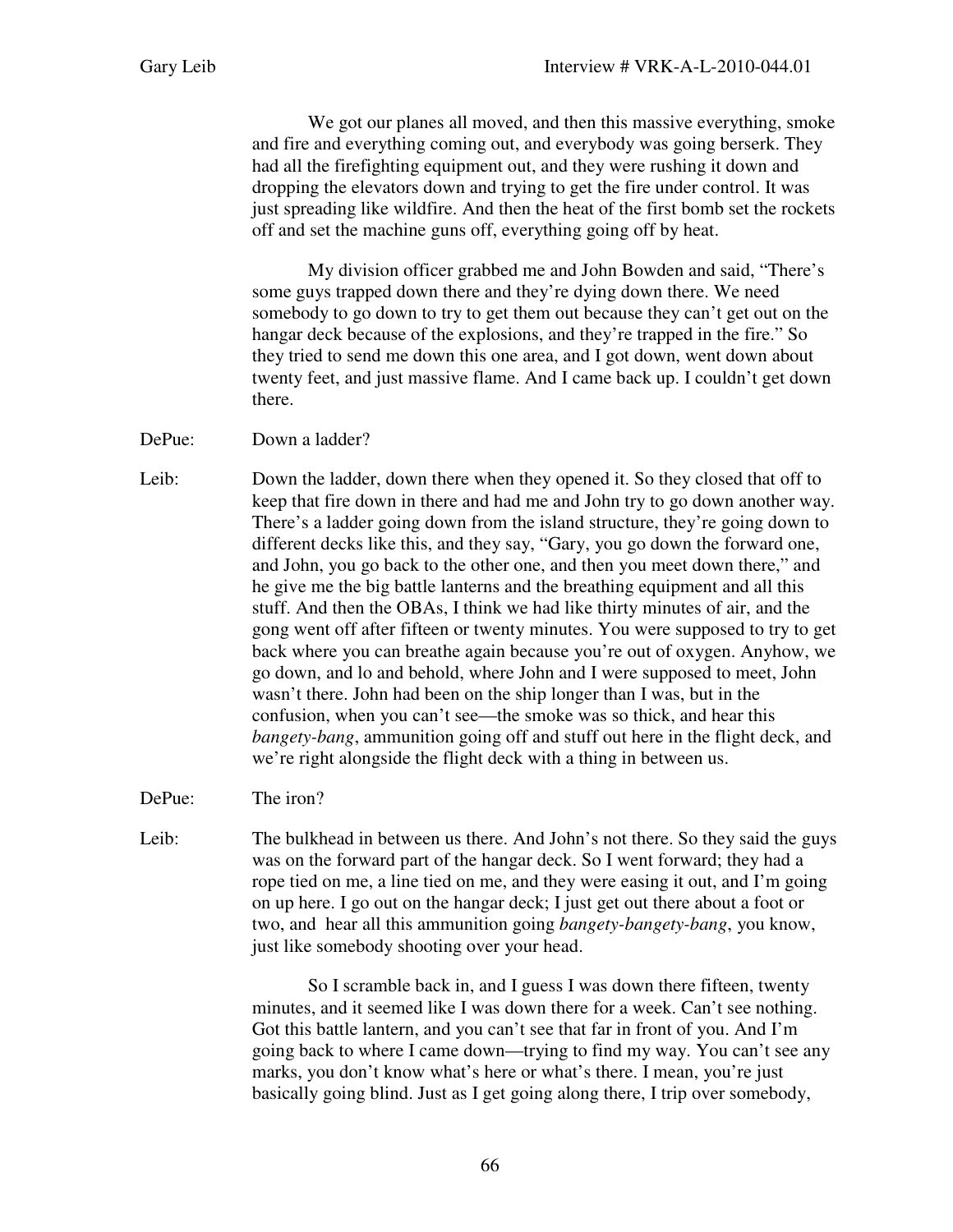and I'm down there feeling around, and here's five guys down here with a floor vent, and their officer or chief petty officer, one, he's a brown shoe, had them to breathe; they had came out of one of the offices, and they were trapped. They couldn't get out on the hangar deck, they couldn't get up, they couldn't go down, and he had them down there where they were breathing at this vent. I tried to get control of them, and I shined the light on myself and say we'll take you back up, and trying to yell through this apparatus I had on. A little reluctant, but they finally got the idea. In the meantime, these guys is tugging on the line because my fifteen minutes is about up, or twenty minutes. And hell, they damn near pulled the oxygen breathing thing off of me. Well, we carried these big old knives and stuff with us all the time because if a plane was tied down and we had to launch it in a hurry, we just cut the lines. So I cut the line because they were pulling it off of me and I was going to die down there with these guys. Then I got these guys, got them kind of organized, get the first of them, and get them to wrap their arms around each other. And this is an impossible thing, basically, to do in the situation, because they don't want to. They can't see, their eyes are just matted, and they're hot and whatever. But I got them like a herd of cattle towards the ladder and then started pushing them up one at a time. Of course, they recognize when they're on a ladder, and I'm behind, shoving, and whoever the chief petty officer or officer, whatever he was, was at the front of them, and he's kind of leading this parade. We get up, and we find where the other ladder is, and we get up to the next deck, and then we get out on the flight deck. So here we come out with me pulling, dragging, kicking, yelling, screaming, hollering, like five blind mice. The first aid immediately comes over and takes care of them and washes their eyes out and gives them oxygen and all that stuff. I get my OBA unit off and get some air.

Boy, they're just thrilled to get these guys out, and the division officer says, "Gary, you know, that's great. Can you go down again?" I said, "Oh, hell"—you know, by this time, the adrenaline was flowing. I was thinking all this time down there while I was stumbling around in the dark, this song was running around in my head, some crazy old song about "Somebody's gotta do it, somebody's gotta be there." And I'm scared to death, but I'm hearing this song in my mind when I stumble across these guys. And I thought, Well, you know, so this worked. So I think, Well, yeah. So I go down again, on the other side, forward. Well, first he tries to get me to go down in this one compartment. I try to get down to that, and I can't get down to it. The fire's so hot and everything, I can't get to that. But he said, "Well, try the one forward." They gave me a new pack, new air, and they send me down. And there's nobody to go with me. Well, finally this buddy of mine that just died out in California, Boyd Farris—I didn't know who he was at the time everything was so wild and so smoky and everything—and Boyd said, "I'll go with you." But he didn't have a mask on. He went with me, and we went down to an area of the ship I'd never been in before. It was an office space on the port side, and we had to go in, and you had to turn a hard right, and then you had to go down a passageway. Got down there, and there was four guys in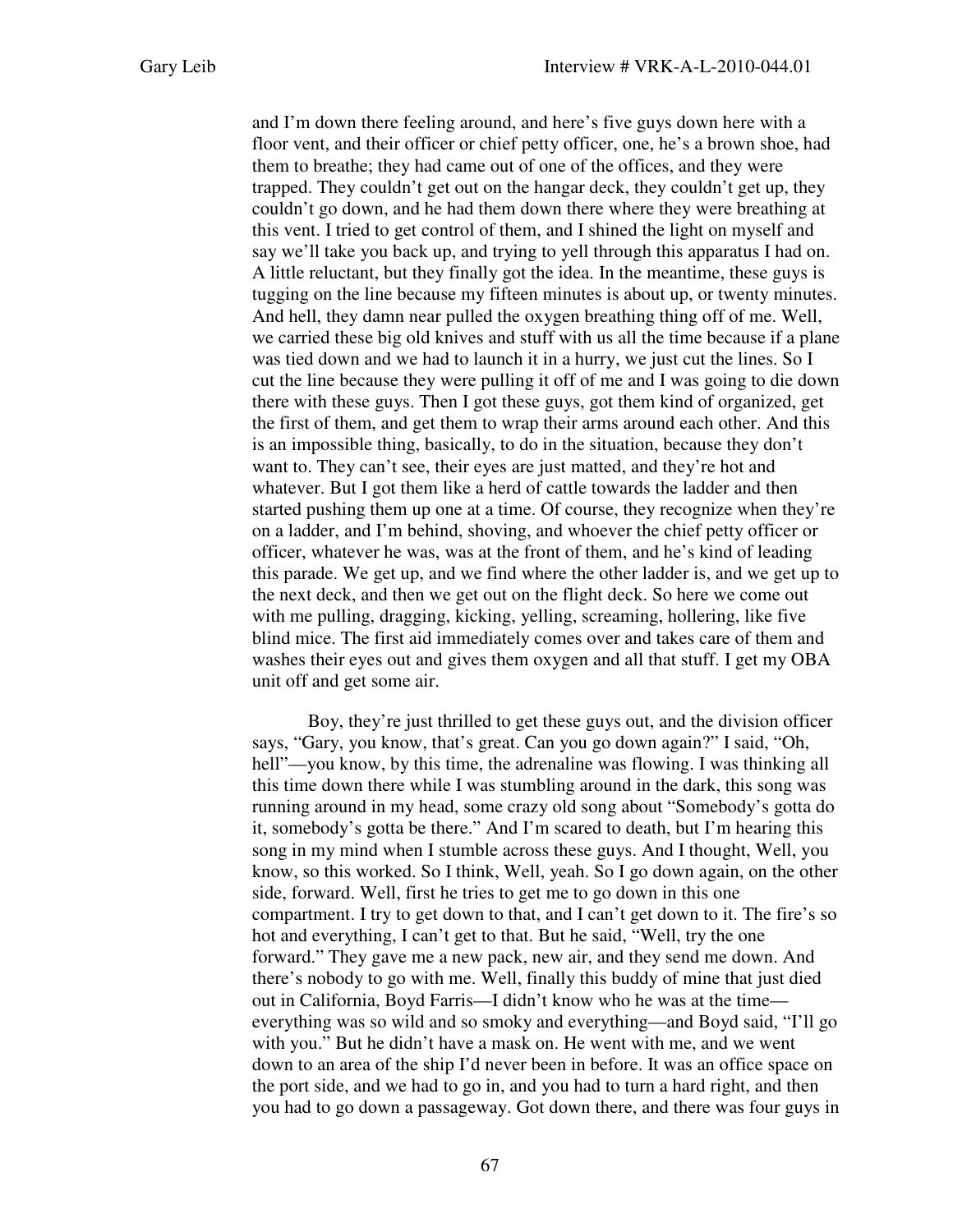this office, must have been one of the air group—because I'd never been in that particular area before. They were inside there and they were dying .They had their door bogged down where nothing could get in, and they were actually cooking in there; they're scared to come out because the fire was all around them. You know, it's like standing in a skillet, and all the smoke and everything. It seeped through their compartment, through the ventilators and all that. And we're arguing with them, trying to, "Come on, come on, come on! You got to come out, you got to come out! I'll lead you out of here. Come on, get out!" And you're trying to scream through this mask, and of course you still can't see with all the smoke and everything. And poor old Boyd, he's back there—our knees are burning and our feet's burning and whatever. Finally I'm beating on the door and screaming at them, like a bunch of dumb bastards are going to die in there if you don't get out. So finally four of them, they opened the door, and they come out. Boyd said, "I'm gone. I'm dying myself." And out he goes, and I hold it, I shove them guys in front of me, and they follow him out. And by this time, Boyd can't see either. He's crawling on his hands and knees, and your hands is burning and everything else. I'm shoveling these (laughs) damn guys. I mean, you know, in a situation like that, you don't say, "Come on, baby, you got to do…" "Get your ass out of here. You got to go. Come on, we're getting out of here. We're all going to die in here." And I got those four guys out. So, you know, it was a good day.

I got up, and a pilot run over and said, "Do you need some oxygen?" I said, "Hell, no. I don't need nothing." The division officer and everybody seen me bringing these guys out, and Boyd, he drifted off into the group to get some oxygen or something, and I didn't even know who he was. The smoke was so thick—and I worked with the guy, I didn't even know who he was. I didn't know till a couple years ago. My brain got to thinking, "Maybe nobody went in there with me. Maybe that was an angel that went in with me." I didn't know. I kept thinking it was somebody I knew, but you know, in a situation like that… It was so scary. It's kind of like instead of going down the hall and going in the bathroom, you turn a hard left and then you turn another left and then you come back in. (laughs) When we got out, of course, the fire was still raging down below, and they were getting it under control. I didn't know how many guys had got killed or how many whatever at the time because I didn't get down there and get involved on the fire hoses. The guys did miraculous things. The compartment that I slept in for years until I got moved to another compartment because the Navy wanted to keep the petty officers separate from the enlisted men, but a couple months before, I'd been moved to another compartment. When I'd gotten back finally after the fire after better than four hours, I didn't lose any of my uniforms or my stuff got scorched and everything, but one of my dress uniforms I'd loaned to a buddy of mine in the old compartment where we slept just got incinerated. And the guys in that compartment that were caught up in there that was still asleep, that wasn't on duty, they had to go out the portholes. I didn't get to see this they were lowering lines down to the portholes all on the side of the ship, and guys were going out through the portholes and grabbing the line, and they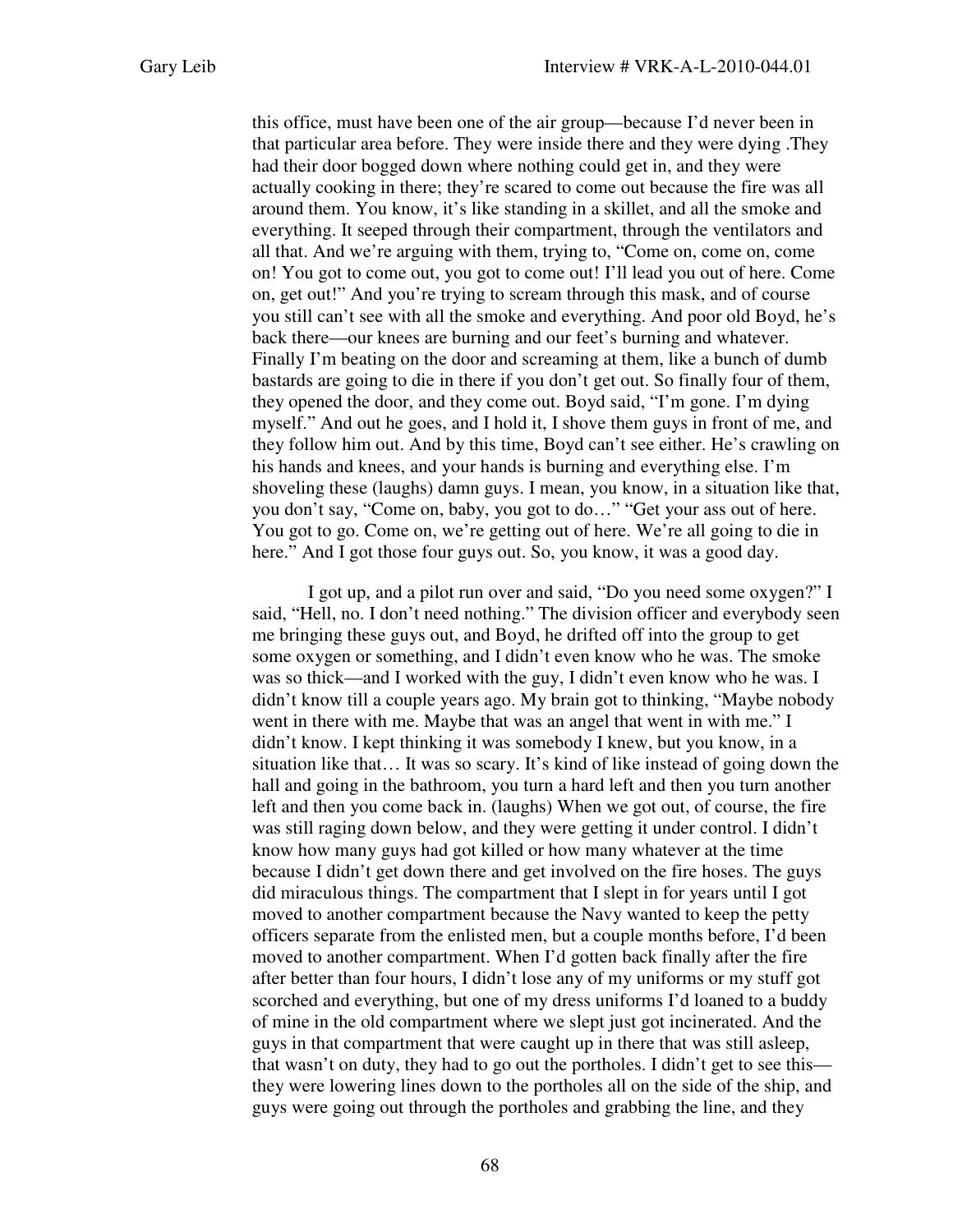were pulling them up on the flight deck. They got their hands burned from going out the porthole, and their knees was skinned up, and most everything in the old compartment was just—their clothes were just incinerated, and if they had a nice camera, it's gone. The Navy replaces uniforms and all that.

Anyhow, some of them got killed on the hangar deck where they immediately got hit by the explosion. Guys were mangled and torn up. Some of them got blown over the side. I think in reality they said they lost sixty-five guys over the side, and they got them all back but one. Some of them young kids that hadn't been on there too long, some crews that we worked with, they did things that was just borderline miraculous, unreal. They got onto one kid because he washed the guy's guts over the side because the bomb had tore him in half, and he said, "Hell, I had to do it because everybody was getting sick looking at it." A Marine had come out with one Marine holding onto him, and just as they'd come out of their compartment, the bomb went off and just cut the guy in half. And all they had was the arms and legs and head. And so this kid, the little kid from Arkansas, when they were trying to put the fire out and here are the guts and everybody getting sick, he just washed them over the side. They finally said, "Well, probably the best thing to do." They got them all back that went over the side except one guy. Only one guy drowned. The destroyers picked them up. They were scattered as far as here to Jacksonville behind us.

And that would be all right except the real bad, bad part of it is then we had to go and get in the compartments where we could not get to previously and bring the bodies out. That's the nightmare part of it. That part of it—I can't realize how horrible a human being can be disfigured and whatever—and of course, it's your job. You're supposed to do it. You go put them in the wire basket. You carry them out and you try not to look. But the distortions and the things were just… You know, that was a nightmare.

The worst thing about it is I brought out the guy I worked with every day. Every damn day we sit up there and talked and worked together, and the other two guys that worked with him. I knew all three of them, and I was joking after the fire—we had the bodies laying out there and blankets over the top of them—and I like an idiot turned around and said to my buddy, I said, "Well, where's so-and-so?" He said, "Hell, Gary, you just brought his body out. That's him under the blanket." I said, "Naw, naw, naw, naw, naw, naw." And he said, "No," and he lifted up the blanket. I just seen his foot, and I knew it was him, you know, because I knew the type of shoes—we wore special type shoes out on the flight deck anyway. And him and I were real close. The other guys I knew—we weren't real, real close, but I knew all of them.

I just tried to get that mental picture—they say it gets down—the VA, and the doctors say you got a little gland up here; I guess it's your cerebral cortex or whatever, called the amygdala. It's the one that makes you get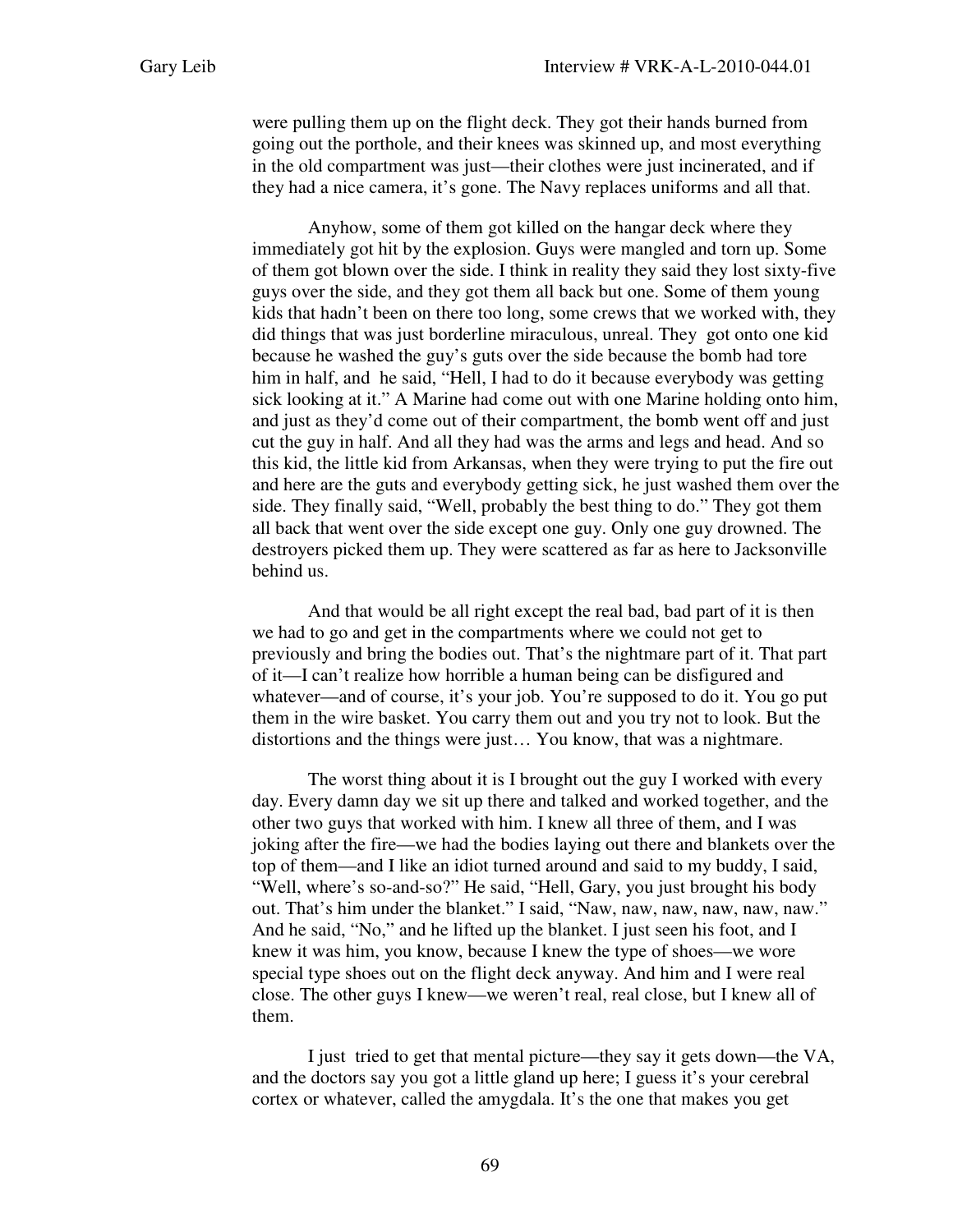excited to protect yourself or whatever, but it's also one that locks in horrible memories or stuff, and it never gets out of your head, so the psychiatrists tell me. You know, I've been told that over the years, little bitty gland. I said, "Well, hell, why can't you just give it a shot of something to blow that crap out of my mind, because I never want to see those pictures again," you know. But for years I'd wake up in the night and be sweating like hell, and I'd see these faces

## (pause in recording)

DePue: Gary and I took a little bit of a break here. These things that he was recalling are not necessarily easy things to talk about. As I sometimes say, they're just the kind of things that, Gary, you probably spent the bulk of your life trying to forget. I mean, you'd already talked about going to psychiatrists plenty of times. But I did want to read a couple things into the record, if you don't mind.

Leib: Okay.

DePue: This one is a letter you wrote to your mother August 9, 1952:

"This is the third letter I've tried to write since the fire. Don't hardly know what to say. It was a horrible thing. The fire started on the hangar deck in one of the planes, spread like a plague, exploded a five hundred–pound bomb in the hangar deck and set off the ammunition in about a dozen planes. It started about 6:25 in the morning. I had been up since 3:30. We were preparing to launch our second strike of the morning. It took four hours to get the fire under control. In fact, it seemed for a while that we would all be forced to abandon the ship.

"Nine were killed, thirty-seven injured, plus others very slightly injured. Sixty-seven men were forced either to jump overboard after being trapped by the fire or else were washed overboard, but all but one were picked up by destroyers and helicopters. My friend, Dr. Shropshire, was killed trying to get a couple of his corpsmen out of the fire. The corpsmen I knew also. They were nice guys, and the doctor was the finest officer I'd ever met in the Navy.

"I was on the flight deck when it started. The first thing we did were to get all the pilots to get all the planes started and taxied forward, as the fire started just after the middle of the ship. Then as fire spread, I donned a rescue breathing apparatus and went down after some guys I heard were trapped on a hangar deck by fire. I couldn't get to them as it was living hell, but I got an officer and three sailors up out of the second deck below hangar deck. I made some attempts to get some others out but couldn't get through to them. Several others tried and couldn't. Finally myself and another guy got through and got five of them out. Then on another trip below I found and brought out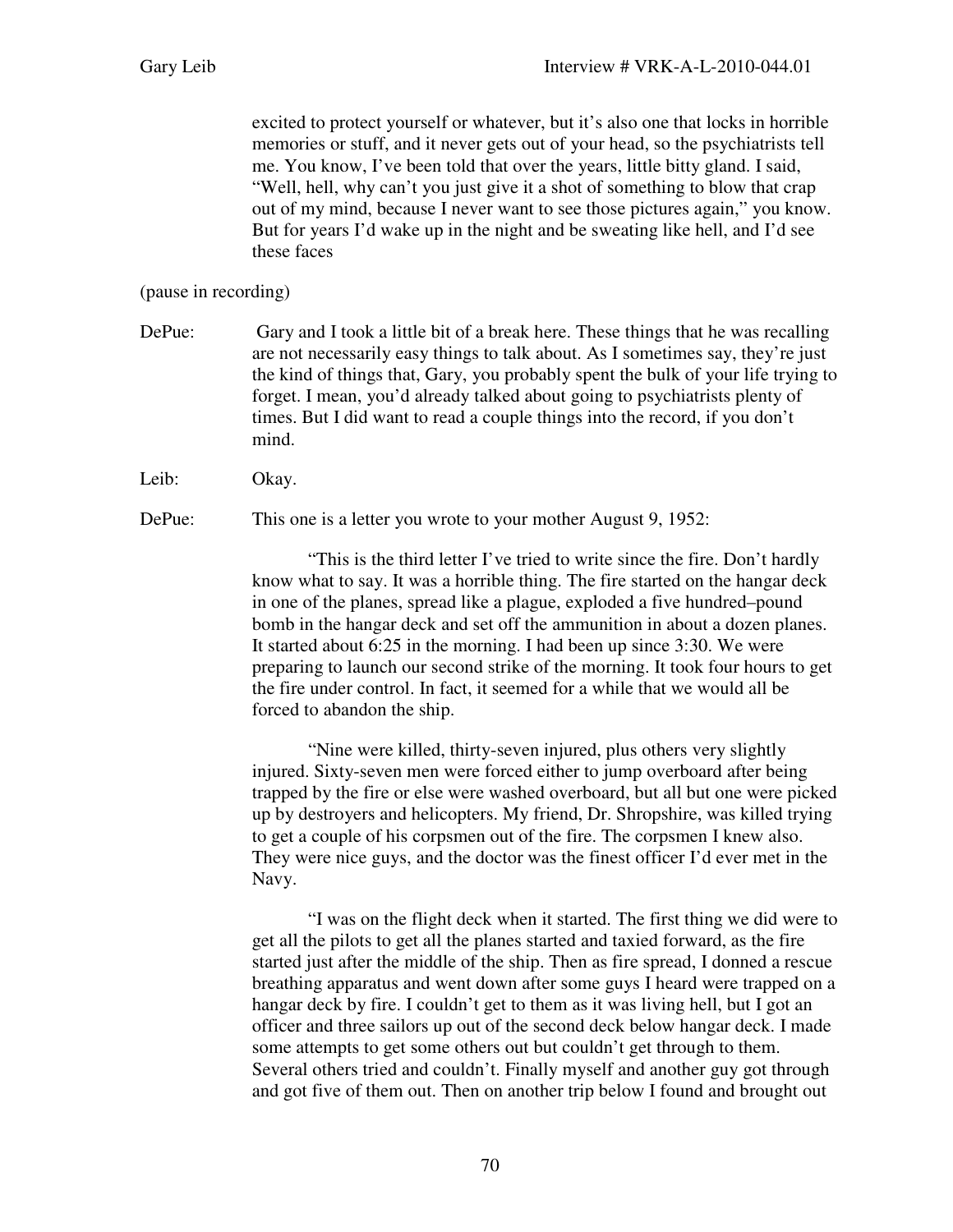two more sailors who were trapped. After changing the damned mask around, finally got a good one and went down to help on hoses, where you couldn't get without a mask. The next time after I got topside, the rough portside, going down and finding bodies and bringing them out—my friend the doctor and two corpsmen, the two other fellows, and later, two more.

It was one hell of a morning work, and I never want to go through that again. But we saved our ship, and I was fortunate enough to save seven lives and help save five others. Now they call me a hero. My division officer said today I have been recommended by quite a few for a medal. It's a nice feeling to have, but I don't care whether I get a medal someday for it or not. I'm very thankful I was lucky enough to get out alive myself and to be able to save others and very sorry I couldn't get or help out the others that were trapped. I never knew what horror was till last Wednesday. Maybe I aged a few years; at least I learned a lot. We've got a lot of guys with a lot of guts on here, that's for sure."

 Now, to complete the record, you were put in for a medal. What was the medal you were initially put in for?

Leib: Well, that was a whole new experience. The division officer recommended me, and several others recommended me. I had to go into the officers' quarters in the **ward** room, and this correspondent **from** Edward R. Murrow was there, and he wanted to interview myself and the other guys one by one. He interviewed us, and my division officer spoke on my behalf, and they asked me questions and whatever, what they call a Board of Awards deal. And they told me that I would be getting the Silver Star or the Navy Cross. And I think—I don't know if I said seven—you read in that letter seven. I got credit for nine. I'd forgot about that. I'd forgot (laughs) about that other two guys that I got down, but I forget my mathematics here, whether it's… Anyhow, nine guys total that I got credit for. But anyhow, they said I was going to get the…you know. And I said, "Fine, wonderful, whatever." Then they took those pictures, like they've got other guys that did quite meritorious acts. I know one of the firemen; he carried guys up on his shoulders out of the fire rooms and up through the fire. I mean, they all did some fantastic things. Another guy saved some guys out in the water, held them together to keep from drowning because they weren't great swimmers, and all kinds of such acts as that. But it's all training, the training—thank God I got the training that I had and was able to work well with the people, you know.

> As far as the medal was concerned, when I went down to personnel to say I was getting off the ship, and he said, "Well, now, you're supposed to have this presentation of this medal from Admiral..."

DePue: Clark. J.J. Clark.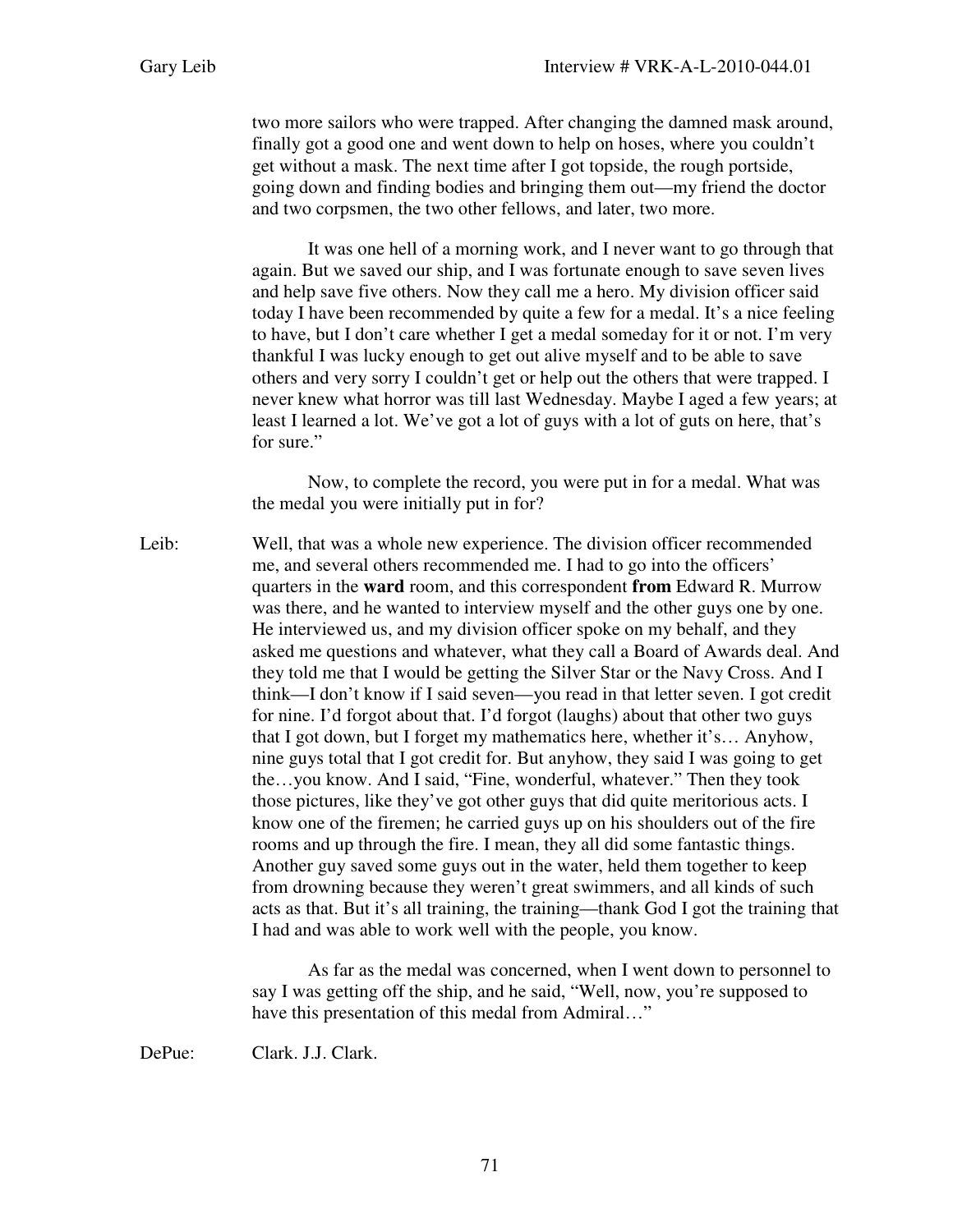- Leib: Admiral J.J. Clark, Jocko Clark. And I said, "Partner, I got a chance to go home, and a guy said I might be able to get a flight, and I'm gone." He said, "Well, what'll you do to get the medal?" He said, "Regulations, they won't send it to you." And I said, "Well, if they don't send it to me, fine. If it comes into your office and you want to send it to me, send it to me." And that's the way it happened. He sent me a nice letter and said, "Your medal came in, and not supposed to do it this way, but I'm just mailing this commendation medal." And he did.
- DePue: Here's the commendation medal. "Commander, Seventh Fleet, takes pleasure in commending aviation boatswain mate, third class, Gary E. Leib, U.S. Navy, for service set forth in the following." And here's the citation: "For heroic service during an explosion and resulting fire on board the USS *Boxer* on 6 August 1952 while that vessel was operating against enemy North Korean and Chinese Communist forces off the coast of North Korea. Following the explosion of an aircraft gasoline tank, fire spread throughout much of the hangar deck, aircraft burst into flame, and there were numerous explosions from area bombs and ammunition. The safety of the ship and its entire crew were seriously endangered. Leib displayed outstanding courage and aggressiveness in the rescue of a number of personnel trapped in fire- and smoke-filled compartments and passageways. Disregarding his own personal safety, he repeatedly entered the area of greatest danger in search of personnel trapped or overcome by flames and smoke. His quick thinking and unhesitating action in the face of grave danger were in keeping with the highest traditions of the United States Naval Service. Signed, J.J. Clark, Vice Admiral, U.S. Navy, commanding Seventh Fleet."
- Leib: A full-blooded Cherokee Indian. The only full-blooded Cherokee Indian or full-blooded Indian that ever went through the Naval Academy. I don't know if any went through West Point, but he did.

You know, my mathematics—they gave me credit for saving nine guys. You know, I forgot about the other two. Actually, I was running in my mind, adding it up. It was either nine—five one time, four another time, and I figured they gave the other guy credit for two, and then I found those last two. And that was strange, because I was by myself then, and they sent me way down below decks. The strangest thing—it was so smoky and so thick. I get down through this compartment which I've never been in before, and I'm wading in water almost to my knees. Sll the guys' shoes that's on the floor is just floating around, and everything's floating around, and here's two guys sound asleep—sound asleep—and did not even know anything was going on. They had got off of duty just prior to that, dead tired, and almost totally asphyxiated. I thought they were dead, and after I got them roused up, they thought they were dead. (laughs) I don't know how they kept from dying. If they'd have stayed there much longer, they would have died. Then they were coughing and hacking and whatever, but they were just dead to the world of sleep, side by side in their bunks like this, and their shoes had floated off,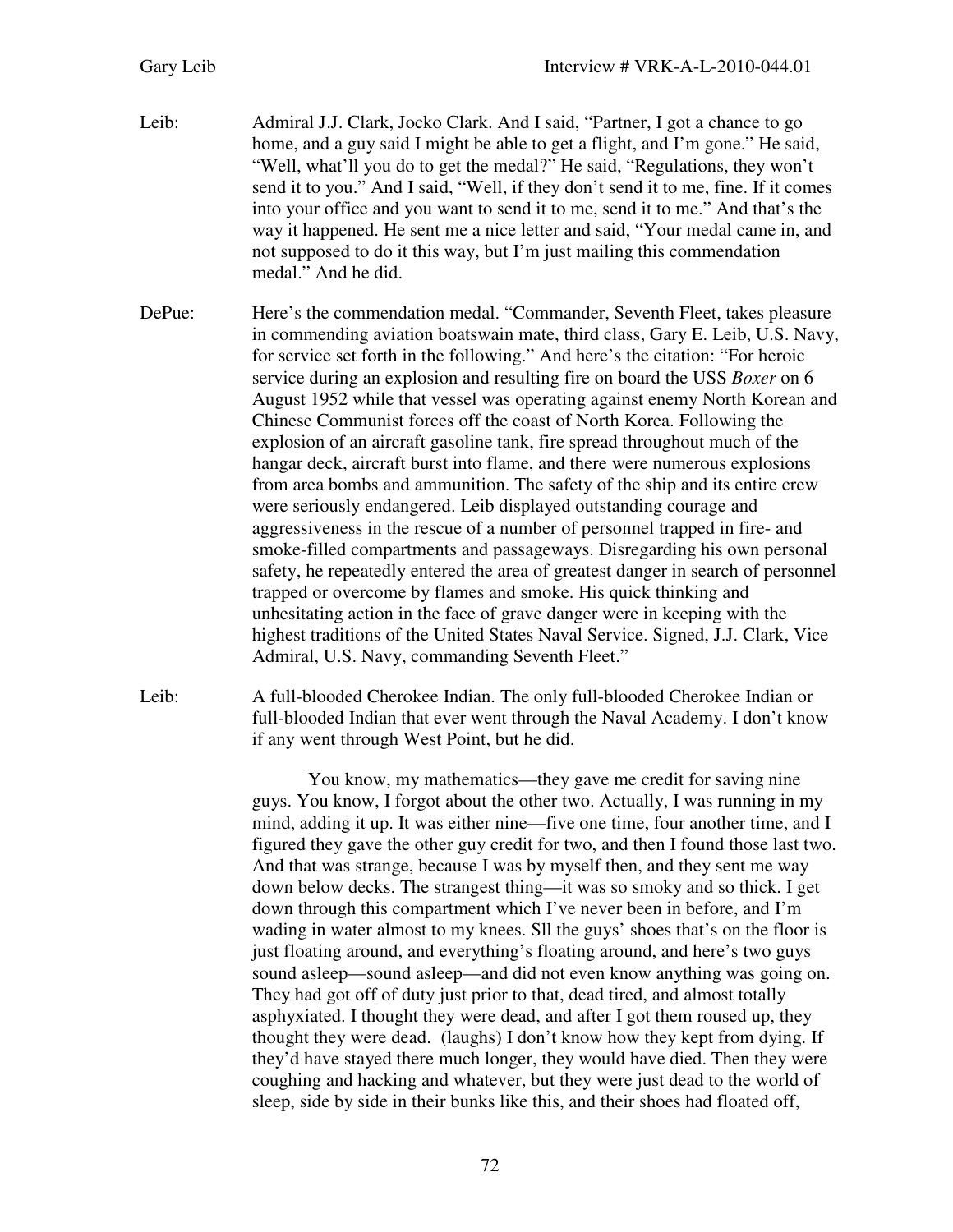(laughs) and they didn't have any shoes or nothing. "Just grab something, put on your feet, because the deck's hot as heck." So I helped, and we lined some shoes up for them. I think they had somebody else's shoes. It was so hot it was just burning through your things. But everything was floating around in there, and here's these two cats sound asleep. If they'd have stayed asleep a little bit longer, I'm afraid they would have died. But it's amazing that they had—but that was early in the fire, and I guess it was unreal, unreal.

DePue: Okay.

Leib: But you know, I've made one comment about this: I've never ate a bologna sandwich since in my life. I can't swallow it. It's a thing that sticks in my mind again. They came out about one o'clock—we hadn't had breakfast, we hadn't had nothing—and they started passing out bologna sandwiches. I tried to take a bite out of it, and of course I was filthy dirty and my lungs was full of smoke and my eyes was all blackened and everything, and my hands was filthy dirty. I took a bite and I just spit it out and threw the damn sandwich away.

> My buddy out in California, he always tells my wife, or told her here a while back—he was talking to her on the phone, I was outside—he said, "Does Gary still wash his hands all the time?" They've diagnosed me as having OCD, obsessive compulsive disorder, because I've got in the habit of washing my hands, usually sometimes fifty times in the day. I'm just fanatical about doing it. You know, the kids around here, my friends used to call me Sanitary Gary because I washed my hands so much. And he said, "Hell, he's trying to wash the skin of them bodies of his friends he picked up. He can't get it off his hands." And June said, "You know, Red may be right about that." I said, "I don't know." But I still wash my hands a lot. I don't know, but I just got in the habit of it.

> But anyhow, to put some beauty on this, if there's any beauty in the world, I had a friend of mine that worked over at the Navy hospital that promised me that if I got a chance to go home, that he'd get me a flight, that he knew a person that knew a person—you know how that goes in the military—owed him some favors. And boy, when I got off that ship, I had tears in my eyes because I loved those guys on there. They were some of the greatest and bravest and just some real great people. I had greater friendships with those shipmates of mine than any body in this whole world, even as much so as the guys I run around with and went to high school with. When that cartoonist gave me that cartoon on the back of the ship, I really believe I was crying when I went off there. But I kept thinking, "I'm going to go home, I'm going to go home, I'm going to get the hell out of here." I had to sleep in the doggone tent because all the barracks was full, guys waiting for discharges and whatever. My friend Tussod came over and brought me some orders. He said, "Man, I got to put on your orders—there's a bus out there, jump on it, and it's going to Haneda, and get on that plane." And I got on that plane, went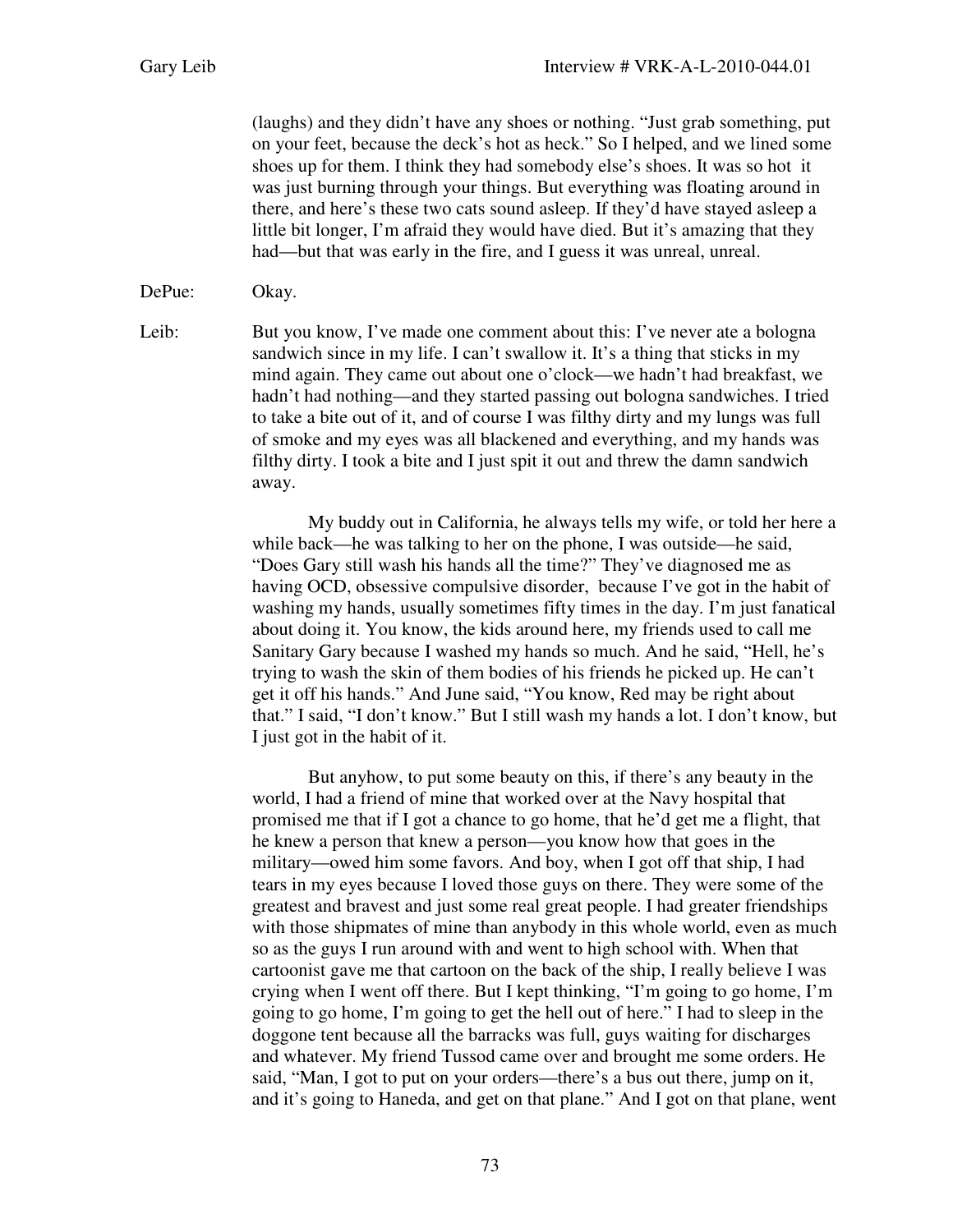out there, and it was all priority flights. I don't know how he worked it, but he had me on a priority flight. It was all guys going home that had served their time or had been wounded or emergency deals to go back home. Just about the time I start in the door, a full colonel come out with his aide and a couple others, and the pilot says, "I can't take you. I got no more room." He said, "Hey, bump somebody." He said, "Can't. These are priority. These guys high priority. Colonel, you'll have to catch the next plane." And that don't happen very often in the military. The colonel and his aides went back.

We flew back by Wake [Island] and by Hawaii, and of course when we landed in Hawaii, they come out and give us the leis around our neck and everything. And we got a good meal at Hawaii; we didn't get much of a meal at Wake. We sat in the cargo of things. I got a picture of it: old cargo plane with the canvas things and everything. But I was so happy. Thirty-six hours on that damn cargo plane. Landed at Travis, and that's where the story I told you, when they landed there around midnight, when they said, "Come on, sailors, come over here and we'll feed you at the chow hall," and they asked the cooks—"What would you like? What would you like to eat?" You know. "You mean we got a choice?" Said, "Yeah, what do you want? You want bacon and eggs? You want steak? You want hash browns? You want French fries? You want whatever?" Most fantastic meal I had in my life.

We ate, got on the bus, and got down to the barracks, rode all the way down Treasure Island. I walked in the barracks there, two or three o'clock in the morning, and just as I had my sea bag and I laid it down trying to find a bunk, some sailor come walking in, and he was singing, "Half as Much." I never forget that song because he had a beautiful voice. "Where in the world did you hear that song?" He said, "It's the latest thing on the jukebox. (sings) *If you love me half as much as I love you*…" And God, the guy had a fantastic voice, I thought. But that just stuck in my head. And that was it.

- DePue: There are a couple other things that I'd like to ask you about, and you and I have talked quite a bit before this. I think this is important for the public to understand as well. You talked about—and I don't know when this occurred— getting replacements from a couple different USAR units and especially getting some replacement pilots, Reserve pilots.
- Leib: Yeah.
- DePue: When did that happen?
- Leib: Well, we had the regular Navy pilots going over the first time in '50, but just as soon as the war started, apparently they mobilized squadrons, sent them through training, and when we went back in '51, we had several Reserve squadrons, one from Olathe, Kansas; one from Birmingham, Alabama; one from—what's the Navy air base outside of Chicago? Can't think of the name of it.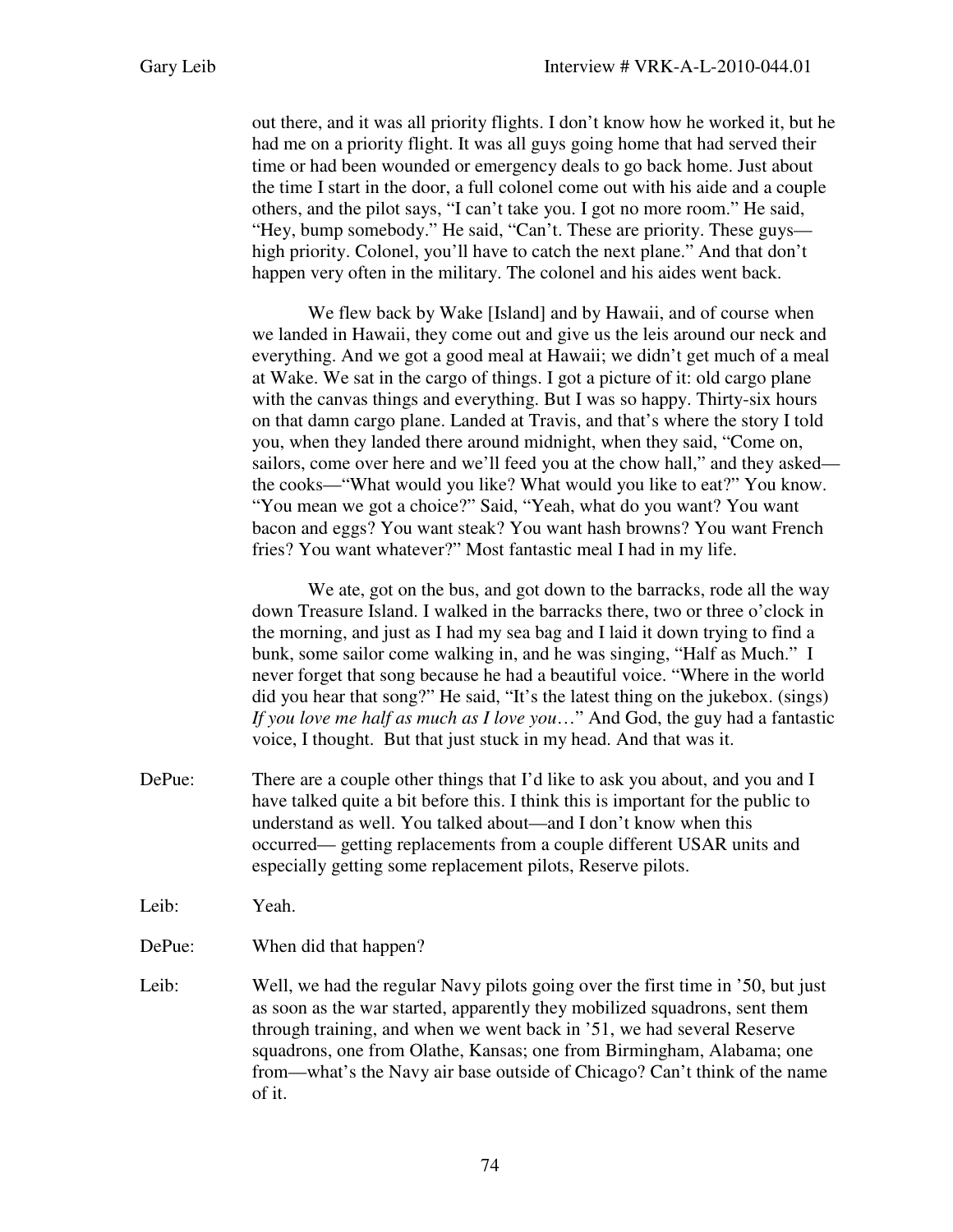DePue: Great Lakes Naval Air Station?

Leib: No, it's...

DePue: Well, Fort Sheridan's up there.

Leib: No, no, no, this is the air base. My cousin Jimmy Leib was the commander of it at one time. I can't recall what it is, but it's out west of Chicago there somewhere.

DePue: I know where you're talking about. I can't recall it either now.

- Leib: But anyhow, and several others, that basically they were more than half of them Reserves. Like the guys from Kansas, they called theirself the "Bitter Birds," They stayed in the Reserves because they wanted to fly and they wanted to get their time in and get the extra money, and they were going to college or they was lawyers or doctors or farmers or whatever, but it disrupted their whole life. Well, the pilots plus the enlisted men also that worked on the planes, the plane captains, and the guys that handled the ammunition and all different things. They took an awful lot of casualties. The one squadron, the one they called the Bitter Birds, from Olathe, Kansas, the squadron leader was shot down, and he parachuted out, but he didn't make it. His wingman got shot down, too, and they had a lot of losses. The pilots was good to us guys. They let us go down to the ready room, some of us directors, and we talked to them in flight deck control. We'd get to look at the films taken from the gun cameras on the strafing runs and stuff like that. You see it on TV all the time, on movies. Well, that's what they're taking with the gun cameras in the planes when they're strafing or whatever. They were fascinating, you know. But it was an interesting experience, a lifetime experience. Now, what else do you want to ask me?
- DePue: Well, was there some friction between the regulars and the Reservists?
- Leib: No, they joked around a lot, kidding each other around, but, you know, once you're aboard ship, the Reserves, the regulars, they all—I noticed the Army units over there, they kidded heck out of some of the Reserves from Oklahoma that come in, the National Guard, and California National Guard. "The California National Guard, they sent us over a bunch of you-know-what" and whatever, (laughs) but the Navy wasn't quite that way. In a day or two they melted right in, and you didn't know whether they had USN or USNR behind your name.
- DePue: Okay. I wanted to go back and talk a little bit more about life in Japan, because we kind of got beyond this. You're there just a few years after the Second World War. These had to be some pretty desperate people that you're dealing with. And you talked about how respectful the Japanese were, but they were going through some pretty tough times, weren't they?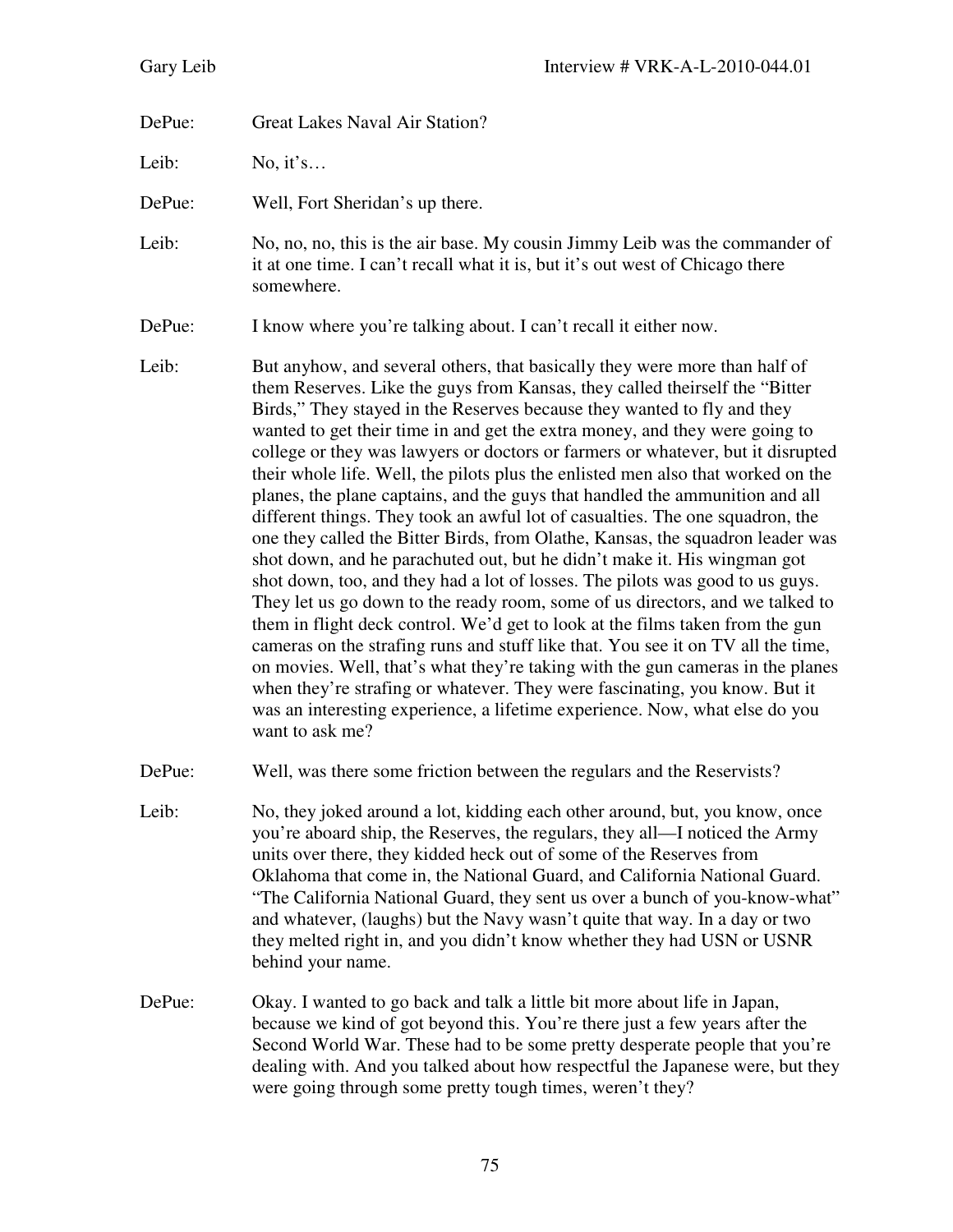Leib: Yeah, to be candid about that, of course. Like I said, I had this one friend that worked at the hospital, the first-class petty officer from this area of the country that I went over to talk to, and he married a Japanese girl. A lot of guys did marry Japanese girls. The girls were, and the guys, the businessmen, were very respectful to us, we were respectful of them, and that goes back to what I said about MacArthur—that's the way he wanted it played out. And the amazing thing to me was—of course, you know, people are hungry. Your standards get lowered when you've got to live. You want to survive. It's just like the little Japanese workman. If you were smoking a cigarette and he'd seen your smoke get a little bit short, you'd see them gathering around you kind of like starlings out in the yard, because when you flipped that butt, they were going to scoop it up and tear out and get that tobacco because that was really precious to them, you know.

> And the amazing thing about the ladies, the ladies were all very welleducated. I'm surprised at how many—actually, my English grammar is horrible, and they were more eloquent and correct in their language, in the way they spoke the English language, a lot of times, than we were,. I mean because we were talking slang and so on. Of course, some of the uneducated ones, you know, the little girls that come in the country, they were picking up some of our slang, and they kicked the words around. But I was respectful to them. There was a lot of interesting times. We had some great times. They had a great enlisted men's club there, and of course, all the people that worked there were Japanese. They treated me good. When I was in the hospital there, I thought they were just nice. In fact, my buddy from down here in southern Illinois, his wife was a nurse in the hospital. He married her, and they raised three girls. One of them's a professor down at Eastern University. The other two are married. But she was very well educated, you know.

> And my buddy—the amazing thing about him, he'd been stationed at Guam. He was a Reservist that got called back in. He had learned to speak Guamanian because he had so many Guamanians working for him, which is very close to Japanese, and he picked right up on Japanese. He could speak Japanese just as well as he could speak English. It was amazing. When you'd go out to his house for dinner or something, go down the street, and somebody would say something, the conversation was just in Japanese, and the people he worked with—he'd just turn it off and on, you know, between Japanese and English.

But the ladies, the dance hall girls and all of them, they were just fantastic. The sailors loved it, because they opened all kinds of clubs and dime-a-dance type things and whatever. It was just a very interesting experience, and everything was so reasonable. I mean, the average sailor probably didn't clear twenty-five dollars a week, and petty officers, we might clear thirty or thirty-five dollars a week, but it was like we were millionaires, because everything was so reasonable. You could buy a pack of cigarettes, and it was like gold, you know. And we could go over and have a big steak at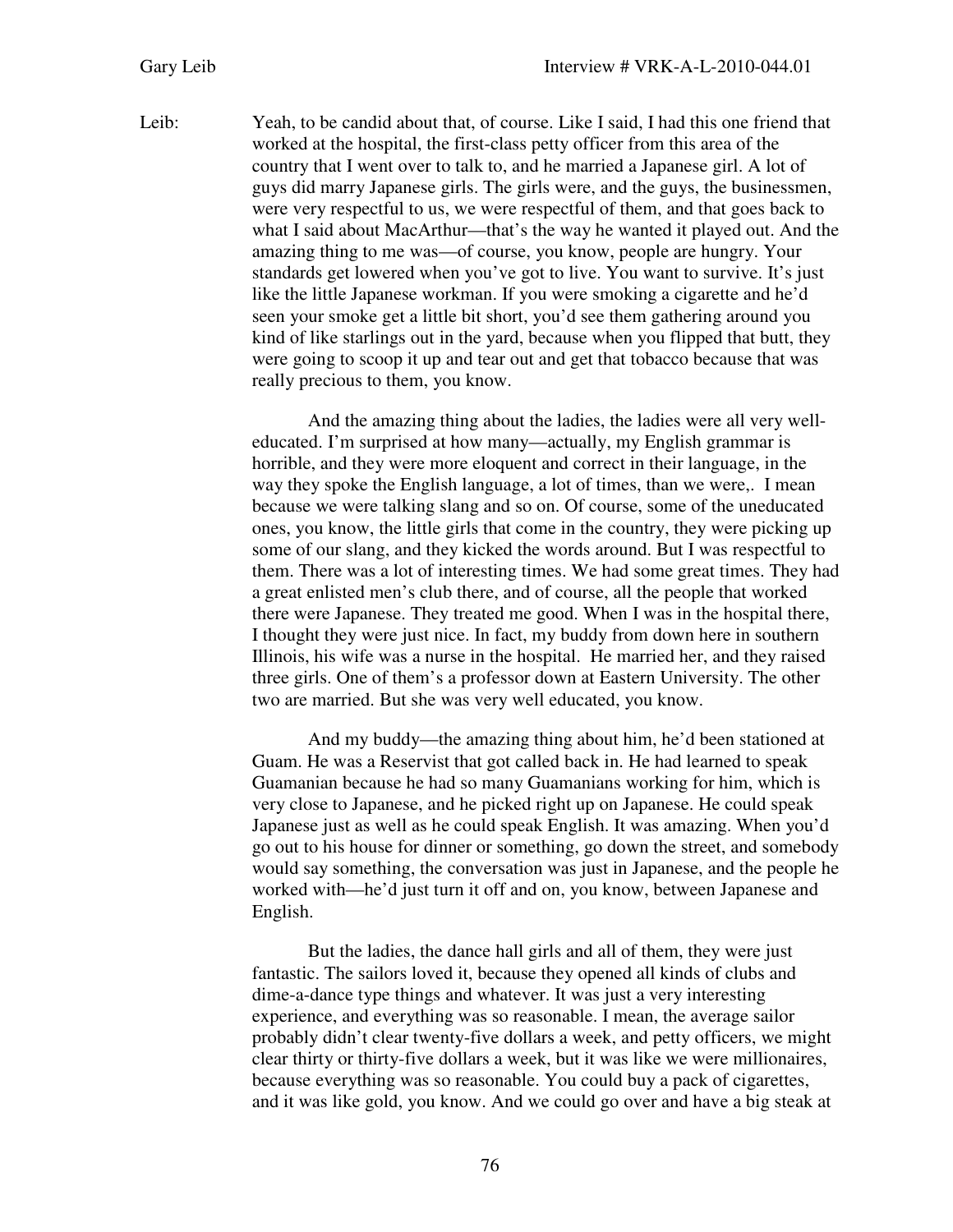the petty officers' club on the base and have a steak or frog legs just cooked to perfection, and a beer or two and only spend a couple dollars. We could go in and get a haircut by a Japanese lady barber, get a haircut and a shave and a massage, and our faces would be—from working on the flight deck, they'd get so many blackheads and whatever—and get a facial massage and everything for like a buck and a half, and tip them half a dollar. It would be just like tipping a guy today ten dollars. The last year I was over there, I did spend most my time around one lady that I met that was a very interesting personality, because she was one of the Hondas of the Honda family. Honda, Kawasaki, Suzuki, Mazda, all those are big names in Japan. And whether she was directly—somehow she would probably have been related to whatever, but her parents were part of the civil government that worked for Japan after Japan occupied China, and she grew up in China, her and her brother did.

DePue: Was this in Manchuria or...?

Leib: I believe it was Shanghai—one of the major cities in China. But anyhow, she was telling me about it one time, and I said, "Well, you know, how did you get back to here?" And she said, "Well, after they rocked my mother and father to death and the other Japanese personalities that worked there. Then they put myself and my little brother and the people in their sixties, late sixties, on a train and sent us up to Manchuria and dumped us out. We had to walk down through Manchuria and Northern Korea"—which she said Chosin, northern Chosin—"and all the way down to the southern part of Korea, Pusan." Around 1946, I guess—they started this journey in '45, and it was '46 before they got back to Japan, '46 or '47. The Japanese government sent ships over. But she said only about half of them survived. I said, "How did you eat?" She said, "We begged. We ate grass, leaves, whatever."

> And I said, "What do you mean by 'rocked'? How do you rock somebody to death?" And it's kind of like they say that they still do in some of the companies in Asia today, like they talked about here a while back they was going to rock that lady in Iran."

- DePue: Stoning to death.
- Leib: They stoned them to death. Said they just took all the Japanese civilians—and her dad was one of the high-ranking officials there—when the Japanese army went in, just like the American Army or anything else, they take over a city, they set up their own government, and they run the place. Well, he was one of the executives. They just lined them up, and all the Chinese, hundreds of them, pick up stones, and they just throw them and throw them until they're all dead. Would be a horrible experience. She didn't go into great detail on how many dozens, but apparently the way she talked, like they killed dozens of the Japanese officials, which they were very upset with them after the war.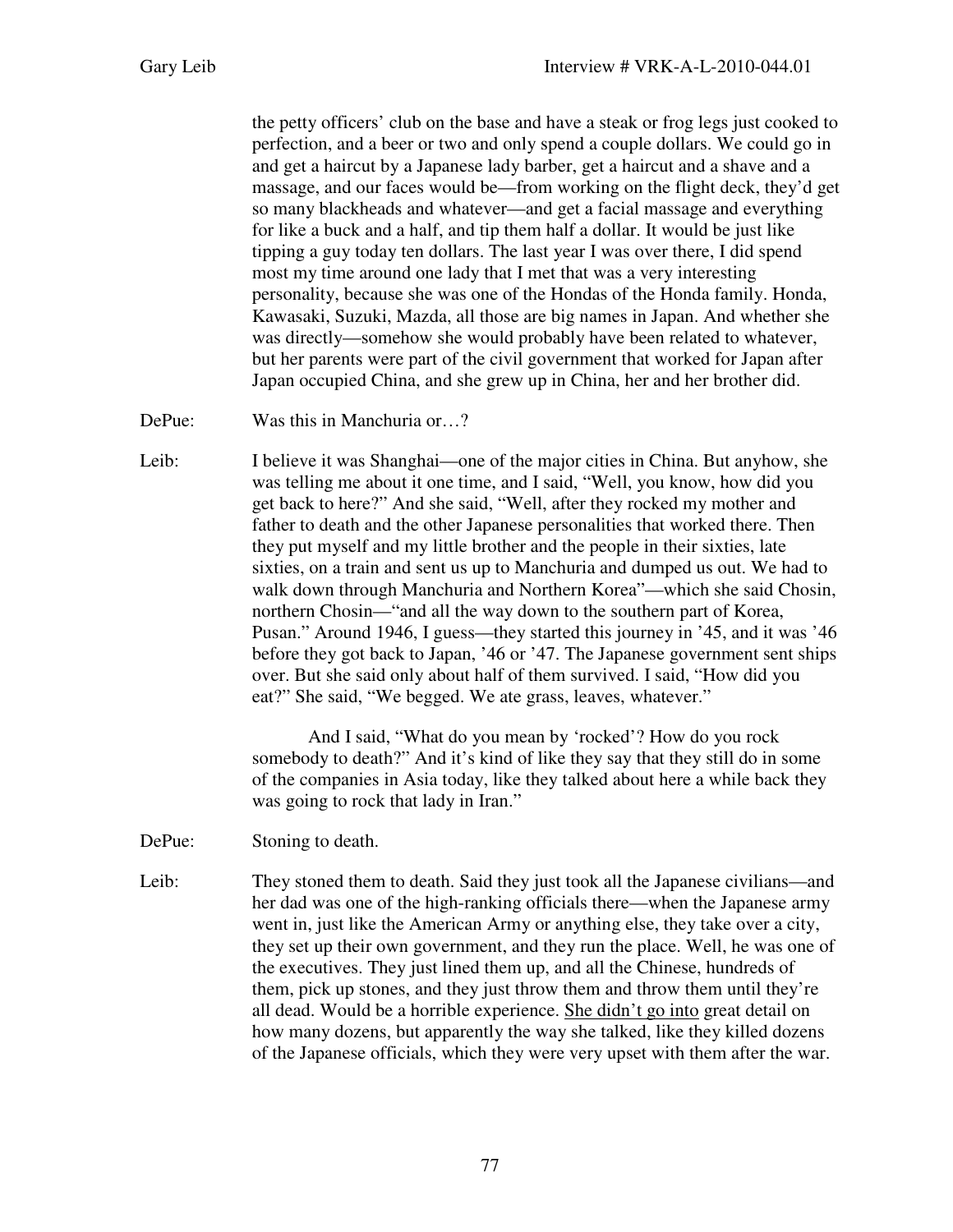But this gal was very well educated, spoke a little different dialect than they did in Japan. She had been at Sasebo, and then I guess she had a sailor boyfriend who had brought her up to Yokosuka area, and she was working as a dance hall hostess. She was just a really nice person. Her and her brother had some property in Japan. But it was nice to have the acquaintance of somebody that you could talk to, carry on an intelligent conversation, and whatever.

DePue: I would imagine for a kid from the central part of Illinois, it was hard to comprehend the kind of story she was telling you about. I mean, to really kind of wrap your brain around the kind of trauma that she had gone through at the end of the war.

Leib: I don't know. In my life, I've had so many life experiences and everything and lived so many places and lived around people that I'm a people person. I mean, I'm an observer of people. I like to know about them and whatever. And there was other different ones I met over there and talking about their experiences. The saddest part, I would see some of the Japanese veterans that had survived and had artificial legs made of tin like the Tin Man in *The Wizard of Oz*, walking along with tin, metal legs. Different Japanese people that I talked to when I was in their home, telling their brother got killed on Iwo Jima or Guadalcanal or whatever. The amazing thing of all was there was hardly any men. There was no young men in Japan; the young men were all basically dead. The men that you seen were very young or very old—very few was in between. You didn't see no nineteen, twenty, twenty-one, twenty-one, twenty-three, -four, -five—you know, real old people in men or real young. And the women, all up from little bitty kids, cute little kids, up to little old ladies all bent over, been working out in the rice fields. So it was a very interesting contrast.

> I like to be a people observer. I had a lot of fun. I got to go a lot of places. I got to go up to other different bases and see friends of mine from here. I went to Tachikawa. I went to another base where a kid in town here was stationed and another Air Force base. Then I went over to Atsugi to see my buddy that I was in the Navy with there that went aboard the *Boxer* with me, that later got transferred to Atsugi because after he came back from emergency leave, they needed him there; he was assistant fire chief there. And I learned a lot about Atsugi or whatever.

- DePue: Did you see either Nagasaki or Hiroshima?
- Leib: They gave us a choice of making a tour to Hiroshima, and also I had a chance to go climb Mount Fuji, and I declined both, because (laughs) that was quite a thing. Guys would come back with little things that they did where they went so far up Fuji, and guys that went to Hiroshima, but I didn't think I wanted to see that. I seen enough devastation, and I seen a lot of the people that had been in Hiro or—maybe they hadn't been to Hiroshima, but in all the firebombing.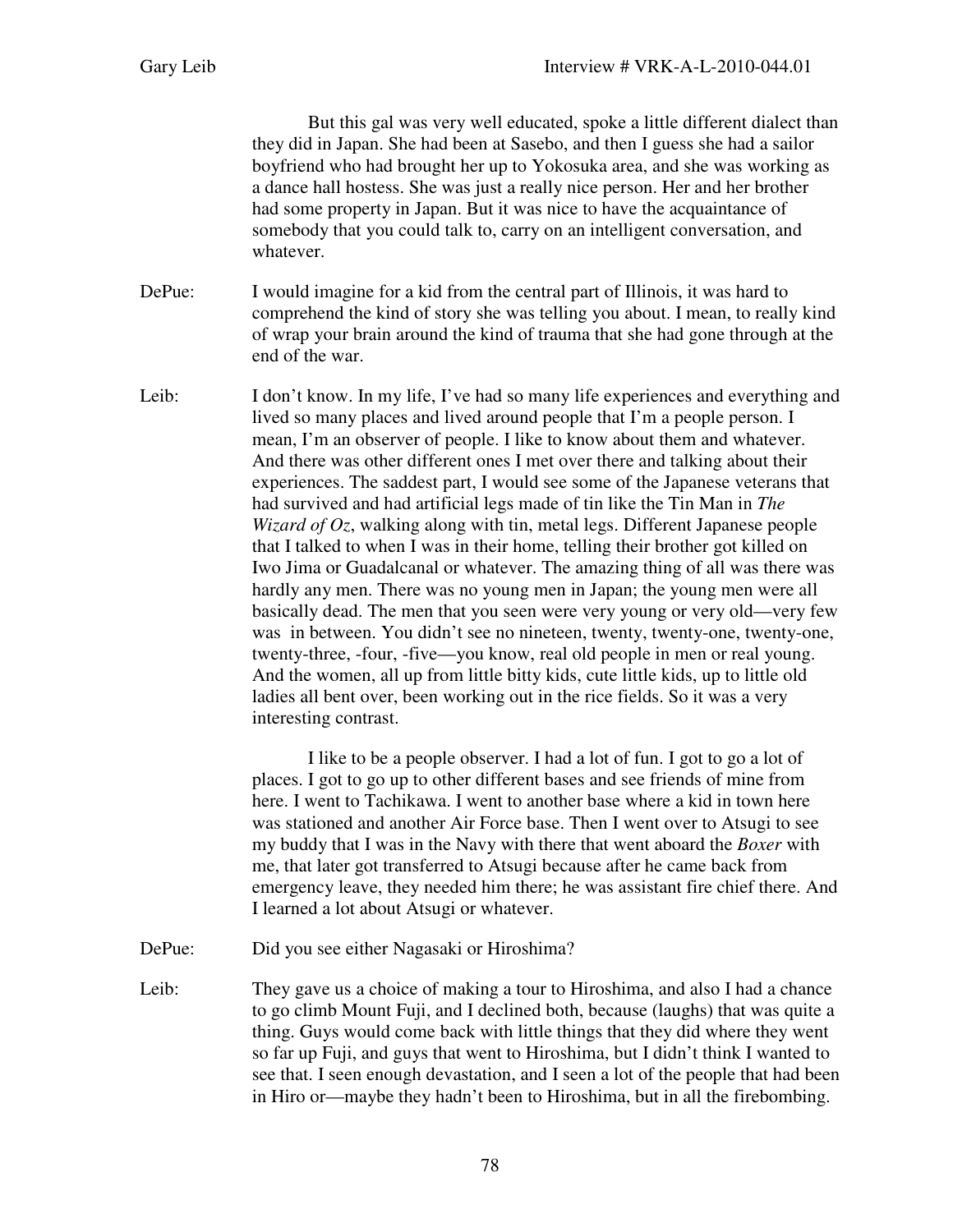Some people had horrible burn scars, you know, from the firebombing that we did in Japan. And, you know, you see what would have been a beautiful girl with half her face burned up. I seen enough of them. You know, I don't watch horror movies. That's not my thing. You know, some people glorify—they want to go see the worst, the worst, the worst. I don't.

DePue: Let's do a couple more loose ends here about service on the ship board especially. Was your ship, the USS *Boxer*, integrated?

Leib: Yeah.

DePue: Were there any incidents that occurred while you were there?

- Leib: Well, some of the whites from the South were still pretty... I don't know what word you'd use. They still didn't like the idea of getting integrated, and they didn't care… But we had several black guys in our division that did their own thing, and we got along with them. The majority of the blacks in the Navy when I went in was usually like cooks or jobs like that—
- DePue: Yeah, I know—
- Leib: —and Filipinos, same way. But then after integration... We had a lot of Hispanic guys in my outfit. They were good workers. We got along fine with them. And a few blacks. We got along fine with them. One black guy particularly that slept near me, they gave him a hard time for a while. He was just a southern black from South Carolina, and he was the kind of guy that he would just get along; he never put up any front or whatever. And then we had another one that was from the East that if a white guy would say something to him and give him some kind of deal, he'd mouth him back. But the one, Harry, he was just the old southern black. He'd be all right, you'd talk to him aboard ship. But if you'd see him in town, he'd be with some other black sailors off another part of a ship, and you spoke to him, almost like you'd embarrass him. Because he didn't run with the white guys; he run with black guys, and you run with white guys. And you, "Hey, Harry, how you doing?" just kind of a cool… That was the way he was raised. He was from South Carolina or Georgia or somewhere, and that was his own thing.
- DePue: How about the food? How was food on board ship?
- Leib: Well, they fed us well, a good, balanced meal. The only thing amazing about the Navy is they got beans every Thursday. Every Thursday we had beans for evening chow. And, you know, we didn't have any great delicacies. One thing about the Navy, when I worked in the chow hall at Whidbey Island, the officer of the day has to go to the chow hall and check the food, and he gets the enlisted man's meal and he sits there and tastes it, takes a bite of this and a bite of that, more or less approve it, and that's fine. That's their way to check it. He usually takes a few bites and dumps it in the garbage and leaves. One particular officer come in, and man, he threw it in the garbage and he ate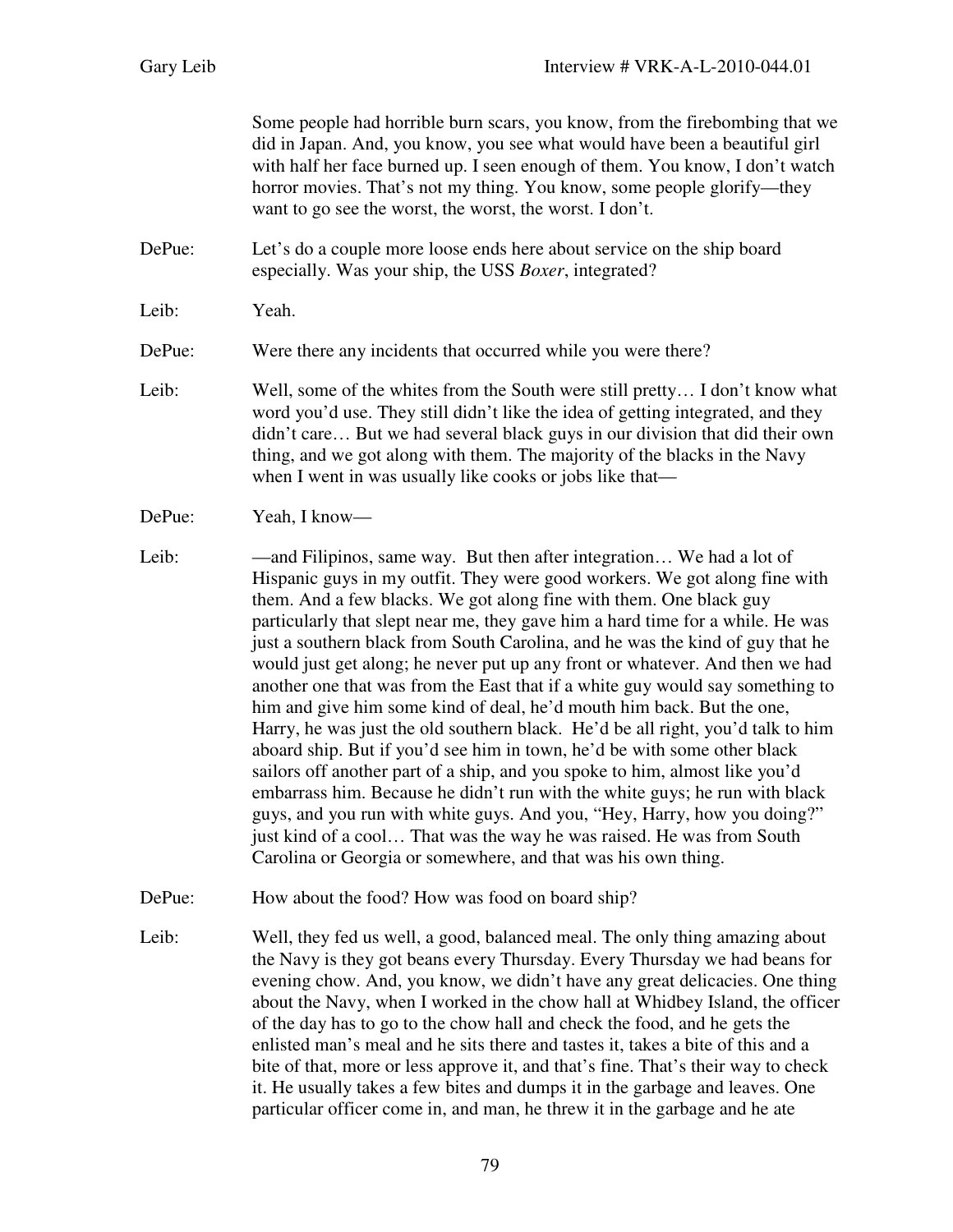everybody's tail out. He said they wouldn't feed that to a hog, you know. And they changed the diet real quick. He didn't like the food that they had. But most of them don't go that way.

The only bad thing when you're out at sea for a long time is, I can't stand dehydrated potatoes, powdered eggs. That's one of the first things you run out of. And when I'd got to breakfast, I always loved bacon, and they'd have bacon nice and crisp, and a guy that loved eggs and could eat them horrible-looking things they called eggs, I let him have my eggs, and I'd take his bacon, you know. And I didn't like powdered milk. They always set cans of Carnation out on each one of the tables for the guys that took it in their coffee. I didn't use it in my coffee, but I always grabbed one if I had cereal, and I poured it on my cereal. I ate Carnation and Pet milk on my cereal any time that I ever ate cereal in the Navy.

The food was balanced and it was adequate. It wasn't like the Air Force. I mean, that just blew me away. I'd been on Air Force bases before, and I thought, My gosh, they eat like kings. But it was good, it was stable and balanced. If we wanted extra food, we did have two soda fountains on that ship, and they was only open certain hours. Like if we'd get a break between flights, they'd let one or two guys go down and pick up a whole bunch of ice cream and root beer float or something like that and bring it up to the rest of us. We had to stay up there. But in the evening when it was open, then you could run in there and get you a candy bar or a pack of cigarettes for a nickel or whatever.

The only time I've ever really been thrown out of a place was because one time in San Diego and the ship was in there, we had beans for supper— No, I'm sorry. We did have beans for supper, but we had beans for breakfast every Thursday. I got my story wrong. Every Thursday we had beans for breakfast. Well, unfortunately we had beans for supper. Then a bunch of us went to the movie, (DePue laughs) and we were enjoying the movie very well, and it got a little gassy in there. There were four or five us and trying to outdo each other, (DePue laughs) and we cleared out the row behind us and the row behind that, and the manager come and cleared us out, you know. Got threw out of the movie; didn't get to see the rest of the movie, had too many complaints. But it got hilarious after a while. You know, I mean, you see people getting up and holding their noses and getting out of there. But my God. The gas attack or flatulence or whatever you want to call it got us thrown out of a theater.

- DePue: One last question. Was there any entertainment? What was there to do on shipboard when you weren't working, when you weren't training?
- Leib: There it is right there. There's the thing that kept body and soul, that kept us alive. Every Navy base I was on had a theater, and every theater had good, fairly first-run movies. Every base. Very reasonable. It didn't cost anything.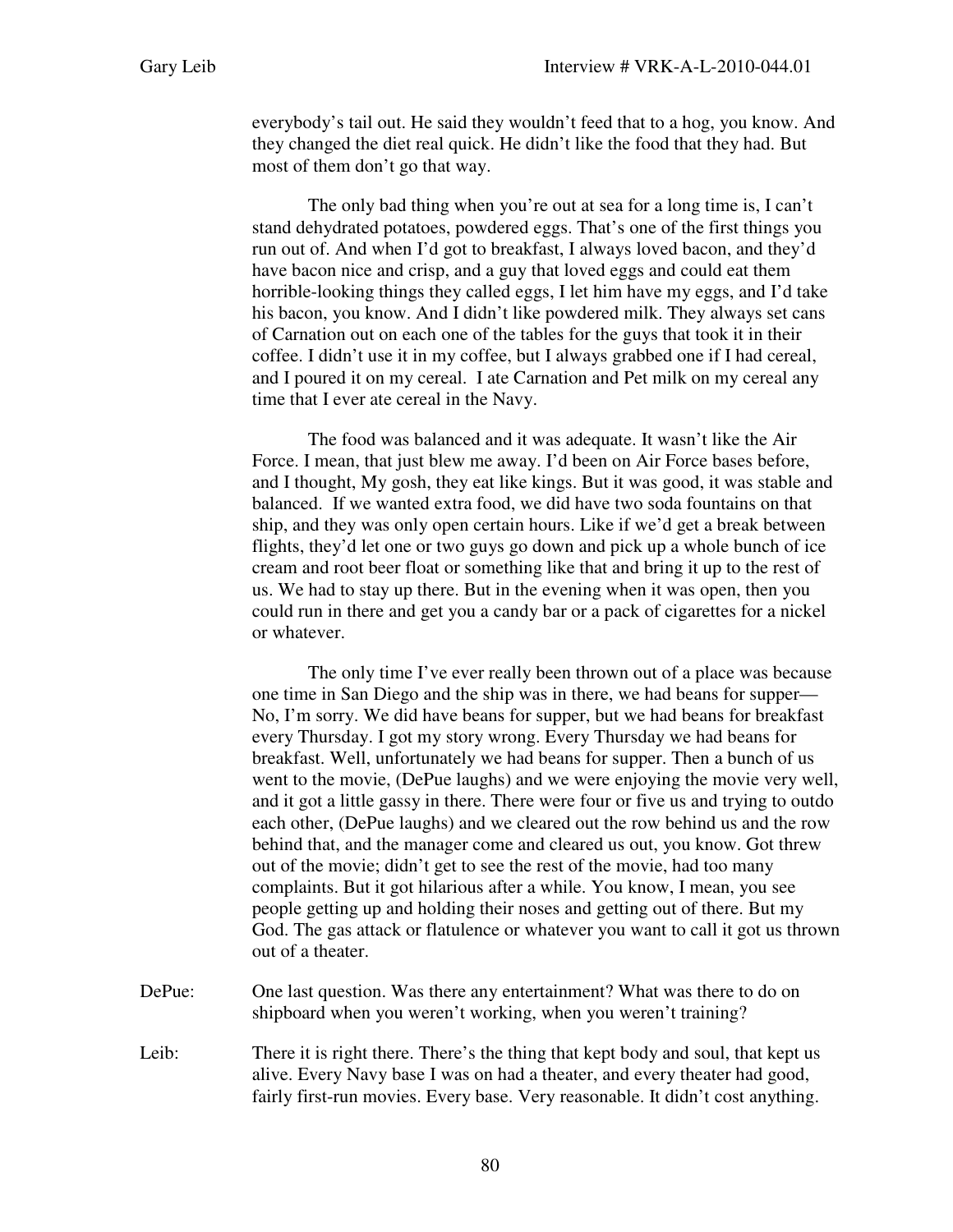But if we weren't in a terrible combat situation, if there was any way possible where they had a darkened ship and we weren't flying, we had a movie.

DePue: On board ship.

Leib: On board ship. On the hangar deck. They had a crew set up the doggone deal. They had a projection booth up here, and we got to see first-run movies. When I came home from the Navy, I didn't get to go a movie for over a year because I'd seen all of them. We got a shot at them before anybody else seen them, and they were really great, you know. It's a good way for guys to relax. Of course, that didn't happen every night, but three or four nights a week, we got to see a first-run movie. Unfortunately, guys on the smaller ships don't get that privilege. Of course, like I say, we had ice cream on there, too. The deal was if somebody, one of the destroyers, does you a favor like pick up one of your sailors or rescue one of your pilots, you give them a couple gallons of ice cream, because they didn't have that luxury, you know.

> I think being a tin-can sailor, being on a destroyer would be a good way, because after I went in the Coast Guard during the tail end of the Vietnam deal, I was on small boats. It's a real tight crew on there, you know, tight deal. But I knew a lot of tin-can sailors, friends of mine, went on them, and it would have been a small group. It would be just kind of like our V-1 division. We were really a tight group, you know.

- DePue: Did you have any visits by any entertainers like Bob Hope or some of the other folks that were around?
- Leib: I got a book I bought several years ago about Bob Hope. He came along and gave a deal over in Christmas 1951, before we came home—no, I'm sorry, 1950. We came home in November, so we came home about the time the Bob Hope troupe was making the deal around there, and so we didn't get to see Bob Hope. Now, I'm trying to get this straight in my head. It was either 1950, Christmas 1950, or 1951. But somebody contacted Bob Hope and said, "Hey, the guys on the USS *Boxer* didn't get to see your show when you was in Japan and in Korea." He came down Christmas Day; it must have been 1950. He had his big baby blue, light blue and dark blue  $Caddy^5$  Coupe de Ville, and he parked it right out there. I'd been on a run, and I come back, and here's this Caddy sitting there. I said, "I wonder who's parking a Caddy up here where we're parking our Jeeps?" He said, "Bob Hope. He's putting on a show up there." And I said, "Oh, man, and we're out here at the Jeeps; we don't get to see it," you know. And he said, "Well, they got all this equipment, and they're sitting all those people with him, Jerry Colonna and all these people and some of these comedians with him."

l <sup>5</sup> Caddy: slang term for a Cadillac automobile.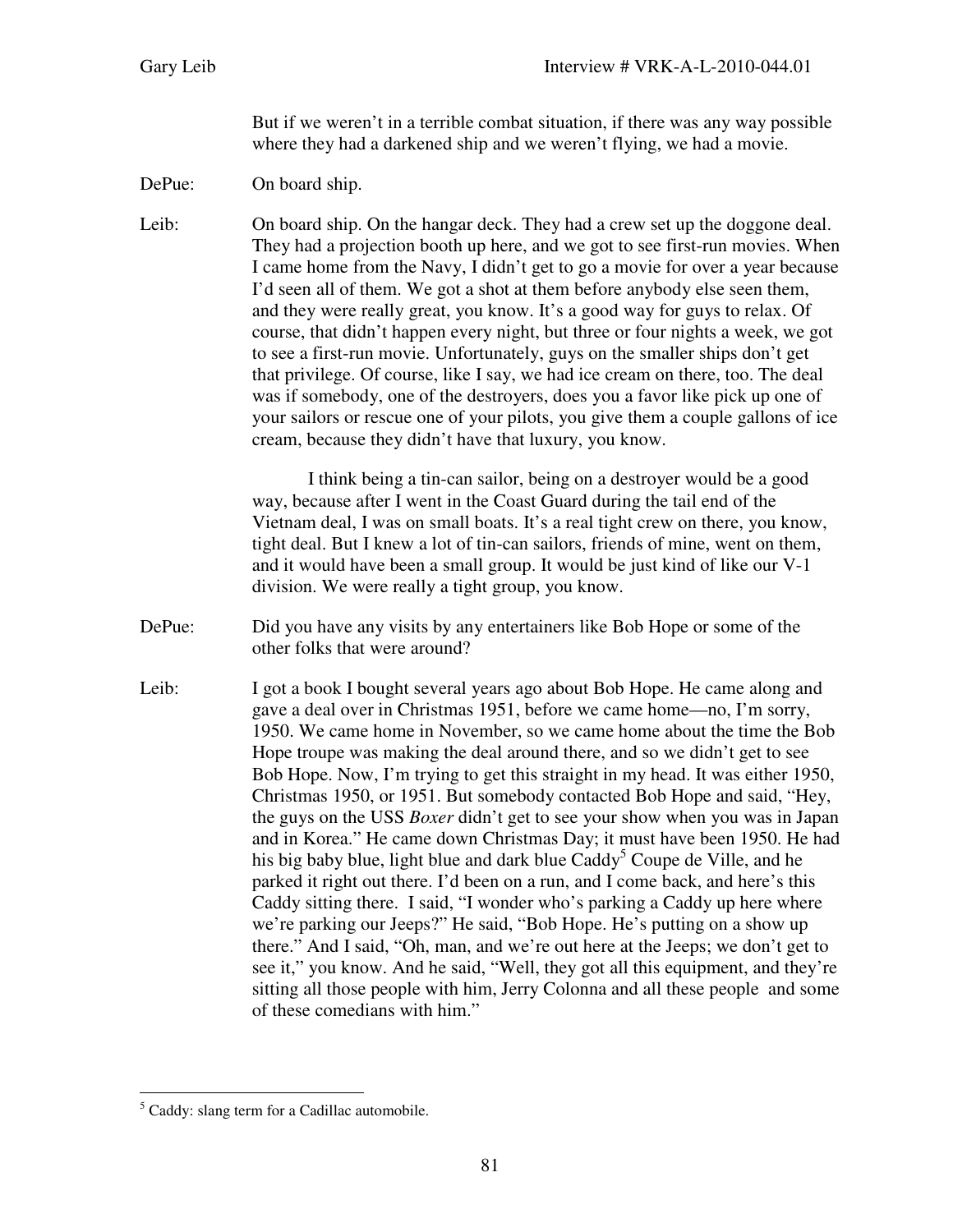And anyhow, they got it all set up on the stage, and the officer of the day looked at us drivers down there—six of us—the captain's driver, Carryall driver, and four Jeep drivers, and we're looking like long-lost puppies down there. Everybody else is up there to see the Bob Hope show. He said, "Hell, come on up." And he said, "Okay, now, you guys go, and you stand at the back, and if I call you, you're going to have to go on a trip. You don't go down to sit down with the other guys; you sit at the back, but you get to see the show, too." They put the show on the flight deck, and we were within range where he could call over the loudspeaker and tell us to go back. But we got to see the whole show.

Old Bob was on the radio, not TV, at that time. He puts on a good show, and then as you've probably heard before, as soon as he gets off the air, he said, "Well, we're off the air now, guys. Now we're going to tell some jokes." (DePue laughs) And he gets pretty risqué, you know. And all the guys were delighted. Some of my buddies were right down there in the front row, you know.

 Then I bought a book several years ago—the book is in there—and it said about the guys on the *Boxer* got left out, so old Bobby Hope made a special trip on Christmas Day, which was quite amazing that an entertainer would do that. But we just got missed, you know. Everybody else got to see him, and so he took care of us.

- DePue: Okay. Now, Gary, what I'd like to have you do is spend two or three minutes and tell us what you did with your life after you came back from Korea. Is that possible? Just real quick thumbnail, and then we'll have some closing questions.
- Leib: Well, I'm a retired insurance salesman. I started working here, there, and yonder when I came home. I worked on a farm for a while. I rode a tractor, trying to get my head straight. I went to school for a while. I dropped out of school. Went down south, to Mobile, for a job down there; had a good job down there in a paper mill. I acquired a late model, almost brand-new motorcycle, less than a year old. It was crazy riding around on that big Harley. Then I got into stock car racing and almost got killed. **Then** I went down south, down to Mobile, and the buddy I was in the Navy with on the *Boxer* with was going to get me a job. While I was waiting for the job, I was working a temporary job out at the International Paper Company; it worked out that they appreciated my work, and I ended up getting a good job down there.

Then I got involved in another bad car wreck and crippled up a little bit, had to miss a lot of time and couldn't really do everything that I should do to function properly on the job. I'd gotten married and I held onto the job for a while. But anyhow, I decided maybe I had better go back and get an education, so I came back up here and went to college. My grammar's so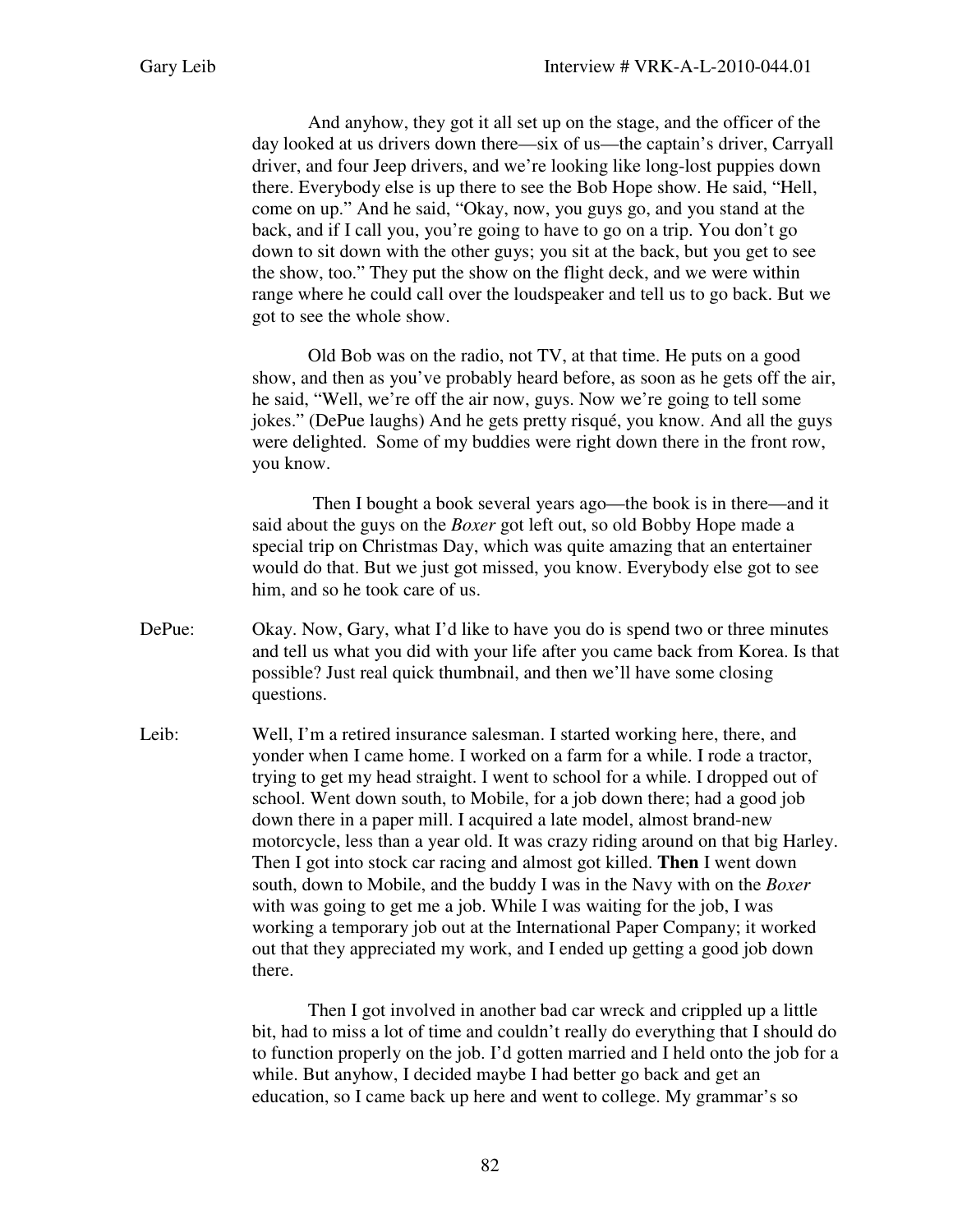terrible I didn't realize that I had—I didn't even know what dyslexia was till a psychologist friend of mine explained to me that that was one of my main problems. I just thought I was just damn poor in grammar, you know.

But anyhow, a guy sold me my health insurance policy, and I thought, Boy, he made his money awful easy. And he said, "Well, why don't you go to work for me?"—a guy that I knew from town here. So I did. I started selling health insurance, and I thought, "Man, this is cool. I get to be out in the fresh air." Because at that time I was going to school and working part time in a garage and working in another plant there in Macomb where I think they called it the porcelain plant, where the air was just full of dust and dirt and stuff all the time. So I started selling insurance. I quit once and took a job here in town as a parts salesman and then went back and spent the next thirtysome-odd years selling insurance. Went from a couple of minor companies to Mutual of Omaha for nine years, Franklin Life for seven years, and then I went with AFLAC twenty-one years.

DePue: You told us about some pretty tough things that you experienced while you were in the Navy. Did you have some struggles to kind of adjust back to normal life?

- Leib: Life is a learning process and adjusting process. I had to adjust to living in different parts of the world, adjust to things. I had to overcome forms of dyslexia. When I went to sell insurance, I couldn't pronounce "appendectomy." I'd always say, "Had appendix removed." I couldn't pronounce the word "psychiatry." I couldn't pronounce the word "psychology," so I'd have to say it a hundred and so times. But I found a way to get around it. But I did well, I made a little bit of money. I fooled with racecars again for a while. Then I moved down south and I started off cold out there not knowing anybody, and I ended up doing pretty good. I joined the Coast Guard Reserves to get a little extra money and get an experience back to be around ships again. I stayed there till in the '80s and then moved to Texas and sold insurance there for a while till I had enough time in to retire and took early retirement and took a job driving a bus in and out of DFW<sup>6</sup> airport. Took a job for a little while working for the city and then took a job driving a bus. I drove a bus for three years out there, came back here, and drove a small bus here three years and then fiddled around with some other jobs and decided, Hey, you know, it's time to hang it up, just live my own life.
- DePue: Okay. We're going to ask a few wrap-up questions here for you.
- Leib: I came back to town and I didn't think they had enough trees and stuff. I'm a tree-lover; I always plant trees everywhere I go. So I planted these trees here for the old one. I was the head of the park board, I planted them there, I

l 6 DFW: Dallas – Fort Worth airport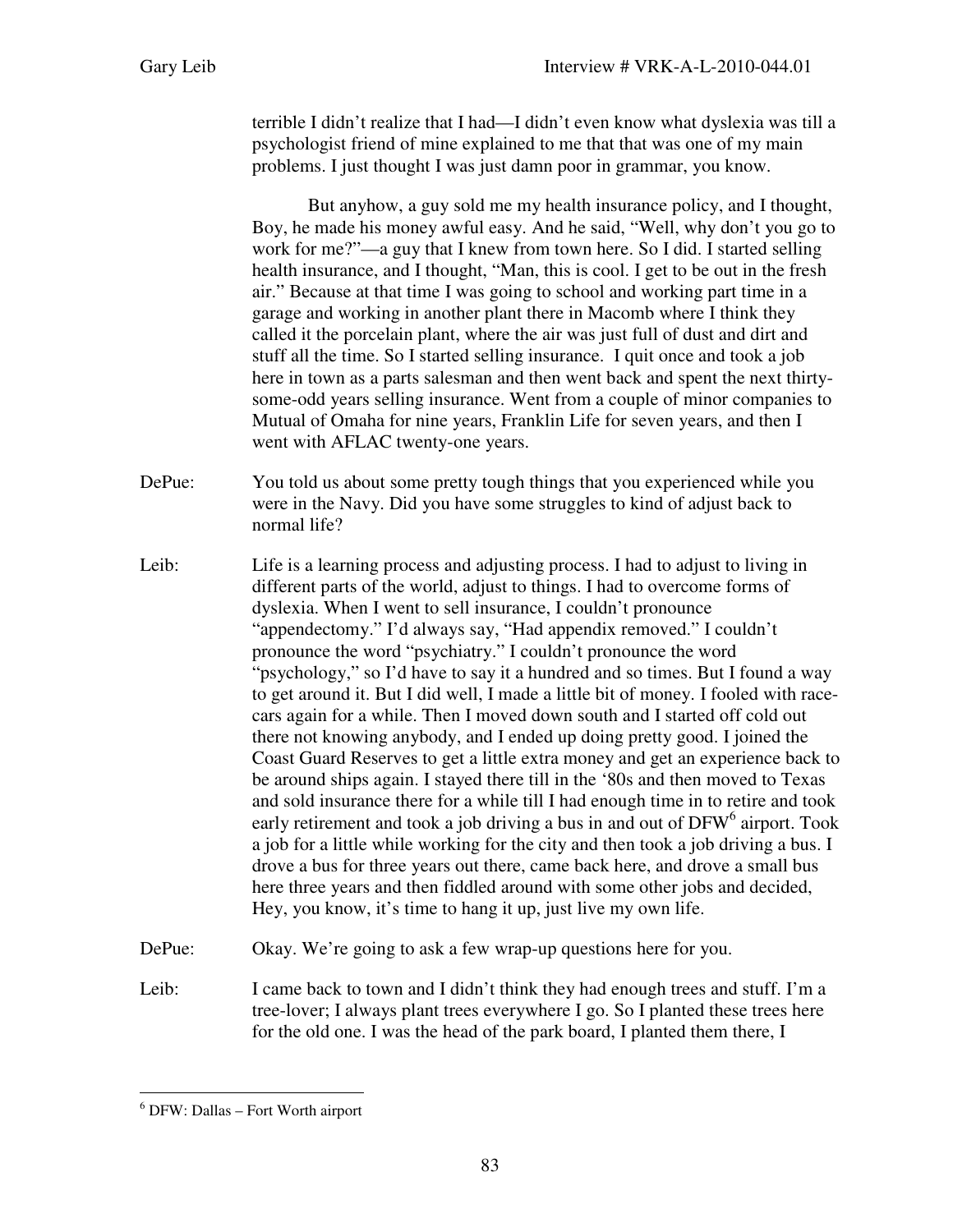planted them here and down at the school, and now we've got beautiful trees all over time.

## DePue: Well, you lived a pretty active life here after coming back from Korea. Here's the first question I got for you in terms of wrapping up.

Leib: I volunteered to go to Vietnam, but they wouldn't take me; (DePue laughs) they thought I was too old. When I went back in the Reserves on active duty, I was forty-four years old.

- DePue: Everybody knew what World War II was about. I'm not sure everybody knew what Korea was about. You went through quite a bit working on that ship. Do you think your sacrifices that were made during Korea were worth it?
- Leib: I don't know. They call it the Forgotten War, I came home, I was really embarrassed to talk about it or anything because all the guys I knew older than me and all the local guys—and when I joined the Legion, the VFW and all that—were all World War II veterans, and some of them guys had really went through h–e–double-l. They had seen and done it. You know what I mean? They had been out in the jungles and hand-to-hand fighting and flying over Germany and stuff like that. So I just slid with the tide, you know. We didn't go into it. I never talked about the Korean War. And there were very few Korean War veterans. I was one of the very few around here.

So never talked about the war again till Vietnam come along. I was kind of hawkish on that when it first started, and then I got to thinking it's going to be like another Korea. It's going to be a no-win situation. It's going to take a lot of lives, tear up a lot of families and whatever. The French couldn't win over there, and we can't either. We couldn't win in Korea—it was a stalemate there. Even though I was on active duty. The thing that bothered me about that, they told me when I first started wearing the Coast Guard uniform, to ignore comments. Say one thing about the south, I was in Alabama then, lived in Mobile, and the people down there, it seems like every other person belongs to the Reserves or the National Guard. The guys I worked around and guys that worked for the Corps of Engineers, they also was in the National Guard when I worked down there for a building mechanic for a while. And they said if somebody calls you a name or spit on your uniform, just turn your head and go, ignore it. Nobody ever did, and I was just thankful they didn't, because I don't know how I could have lived with that. But I know the guys told me about coming in to San Francisco and New York and places like that, but it didn't happen.

DePue: This would have been during the Vietnam War you're talking about.

Leib: Yeah, coming back from the Vietnam War. But it never happened to me, even though they flew me out to school out in Virginia, the big Coast Guard base there. What's the name of? I can't even think of the name of it.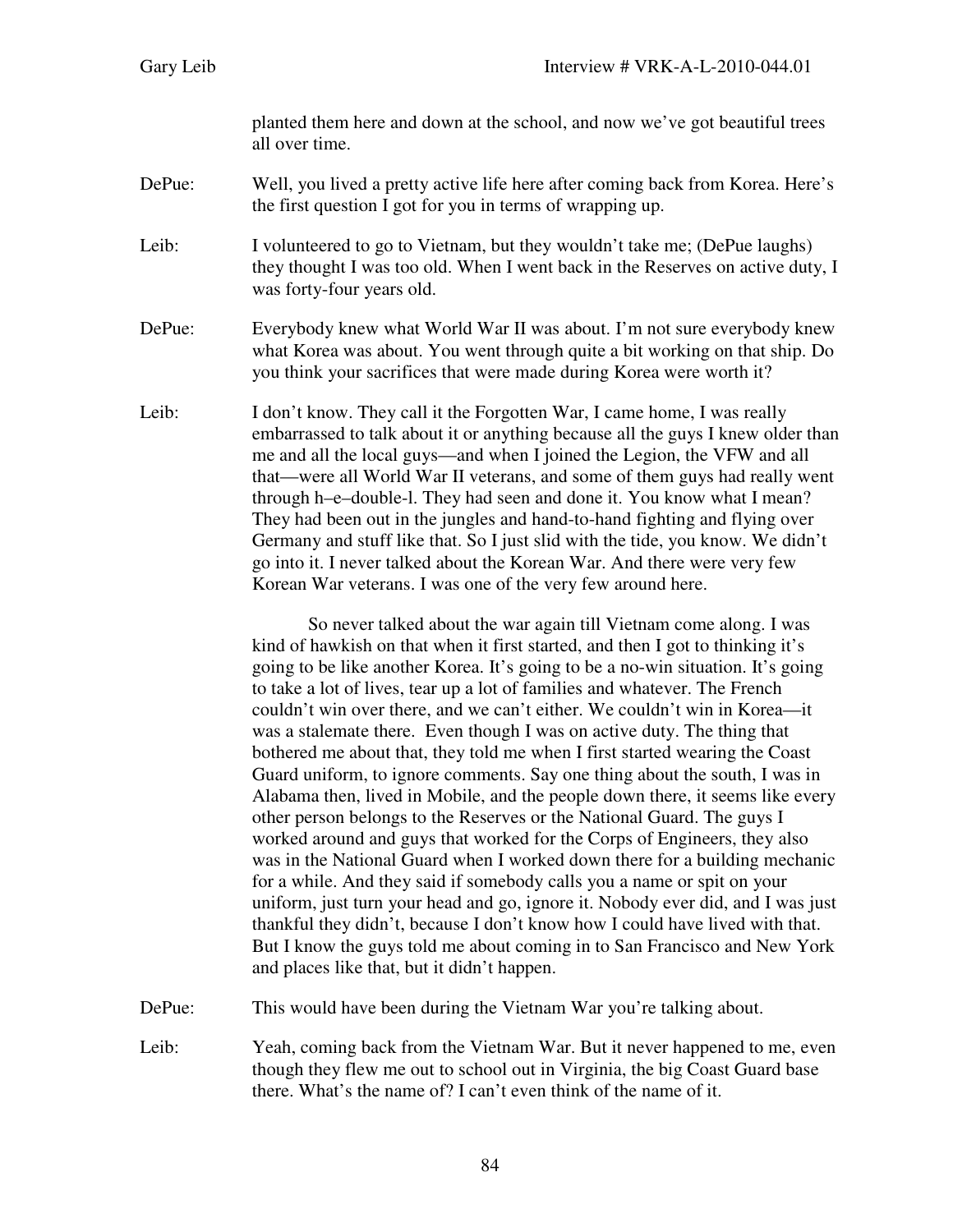## DePue: Norfolk?

- Leib: No, just north of Norfolk and north of Fort Meyers, just north of there. Yorktown, Virginia. Big Coast Guard training base there, and they sent me there for schooling. They flew me there in a regular airplane with a military pass. But everybody was nice and respectful. I went to see my buddy in Philadelphia while I was there and flew back, and I never had any problems.
- DePue: Does it bother you today or maybe the last twenty, thirty years, it seems like the Korean War is the Forgotten War, that the American public just kind of you know, they make a fuss out of World War II veterans but they don't know the first thing about Korea?
- Leib: No, I think the World War II veterans deserve everything that they get, the credits and everything. These flights that they take them to, their Honor Flights, I think they're wonderful. They can't do enough for some of them guys. I think it's just great. I always admired them. I had to admire these guys from my little home town, the ones that made it and the ones that didn't make it, and I seen how rough some of them had it when they came home to adjust and whatever. I think they deserve all the honors. And Vietnam: I felt bad about those guys because they didn't get treated right. People treated me nice when I came home. I mean, they treated me good, and they had dinners for me and whatever, and I was happy to get it blowed away, get out. When they asked me to say something, I just had a bunch of color slides. I put my color in the projector and showed them the color slides of Japan, and that was it. But this latest war has changed the whole thinking of America, and I think it's great that it's more respectable. They're honoring the guys that have been physically hurt—
- DePue: You're talking about the war Iraq and Afghanistan?
- Leib: the war in Iraq and Iran—and respect for the dead. It's gave a whole new meaning to the word "veteran," because people now—and other veterans have noticed the same thing—when you've got your cap on that said, "Korean veteran," I don't know how many dozen people has come up to me and thanked me for your service. Nobody ever did that back even five years ago. But since all this Iraq and Iran and all these—
- DePue: Afghanistan.
- Leib: ——Afghanistan has gone on and people—it's touched the families again. I really feel deeply for these guys that had a tour, was in the Guard and got called up but had families and whatever. You know, the National Guard is getting called up many, many, many more times since this thing happened. They didn't get called that much in World War II, and they didn't get called that much in Korea or Vietnam. A few units did, but this one, almost every National Guard unit has gone, and they're all family guys. Most of them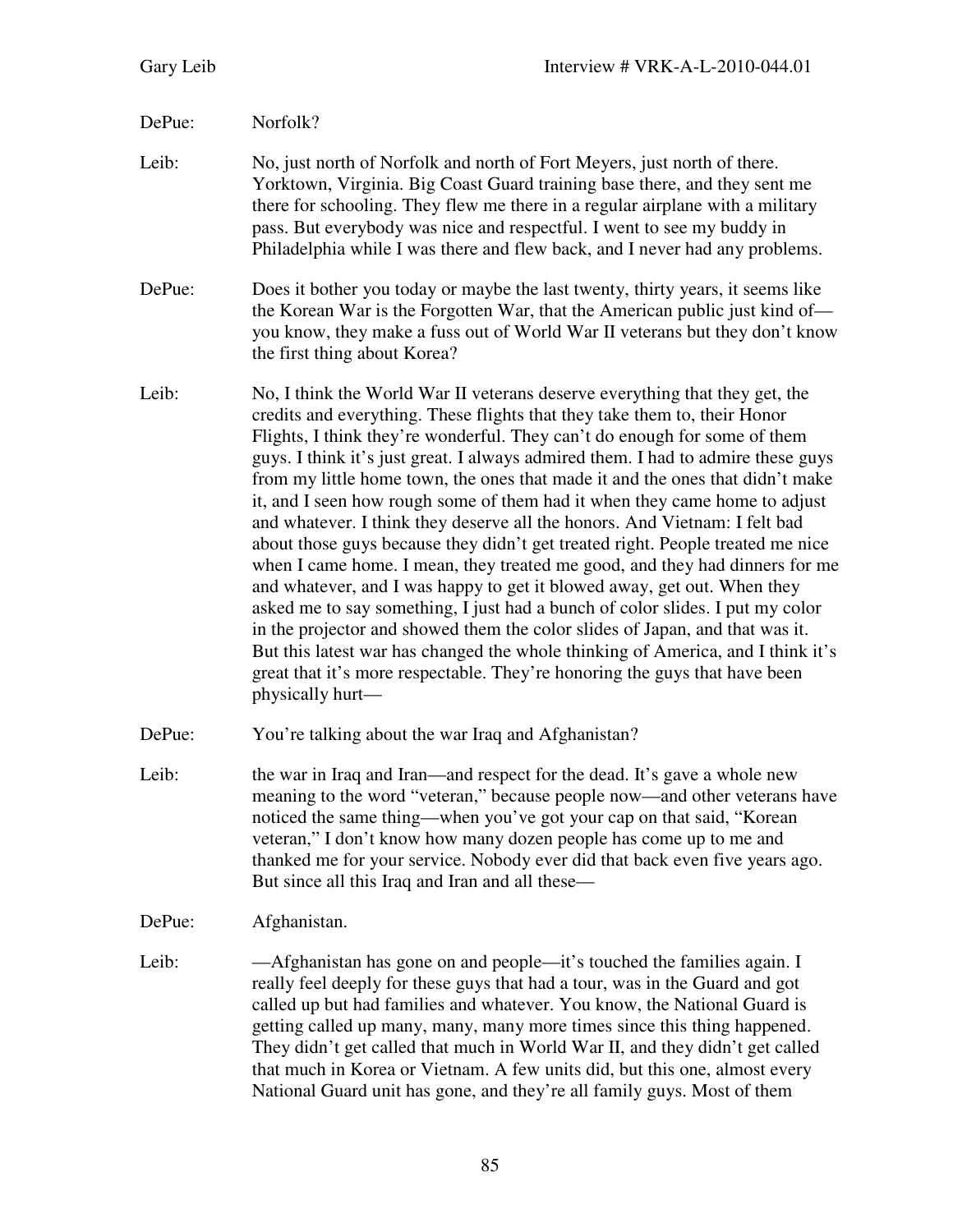belong because of the fellowship and the fact that they make a little extra money. And that's the whole thing. And a lot of them have been killed and crippled and whatever. The veteran's organization, the Veterans Administration, has gotten more organized, and they're doing more and better. Every day they get better on their service. It's been one of the great turnarounds that we've had in this country.

- DePue: Gary, are you a different person today because you have that experience in the Navy?
- Leib: Oh, yeah, and I think the Navy was the greatest experience of my life. It was the greatest learning experience. I learned more in the Navy than I did in high school; I learned more in the Navy than I did in three years of college; and all the schools that I've went through, about a dozen different schools for the insurance companies and whatever—I learned more in the United States Navy and especially the last twenty-five months on the USS *Boxer* than most people could comprehend in a lifetime. I had a lifetime worth of experience all compressed in—and I had a lot of experiences before that—but aboard that one ship, and those tours. I would do it again if I had to, but I don't think I'd really want to.
- DePue: How did it change your outlook on life after that?
- Leib: To be thankful for every day, thankful for every day. Like one of the guys told me twenty-one years ago at one of the things, he was still mad because he said, "We were supposed to get the Silver Star." He said, "You and I sat right there and they told us we were going to get the Silver Star or the Navy Cross, and we get the Commendation Medal, which is a bump or two down from that." You know, it's two or three points towards making a rate in the Navy because it adds to your score. "But," he said, "I stayed in for a couple, three more years, and it helped. but man, if I'd had the Silver Star or whatever, I'd have really moved up." They was interviewing some of us, and he was making a statement. And I said, "Hey, partner, Leave me out of this. I'm alive. I've had a whole lifetime, and a lot of them guys didn't. I'm so happy"—I mean, I would have rather had the bigger medal, but I got a lifetime, you know. I'm a survivor; I made it, and so many of them guys didn't. And all my friends that I run around with, I'm one of the few survivors, because either asbestos or some other problem has caused them problems. A lot of them died in their forties and their fifties. You know, you see all these things about lawsuits on asbestos and things, finally realizing what it was. But they were exposed to these things, and a lot of them just shortened their lifetime. So that pretty well winds it up. There comes my wife in, that sweet thing.
- DePue: What is it about what you've gone through that you would think is important for the American public, for kids, to understand today?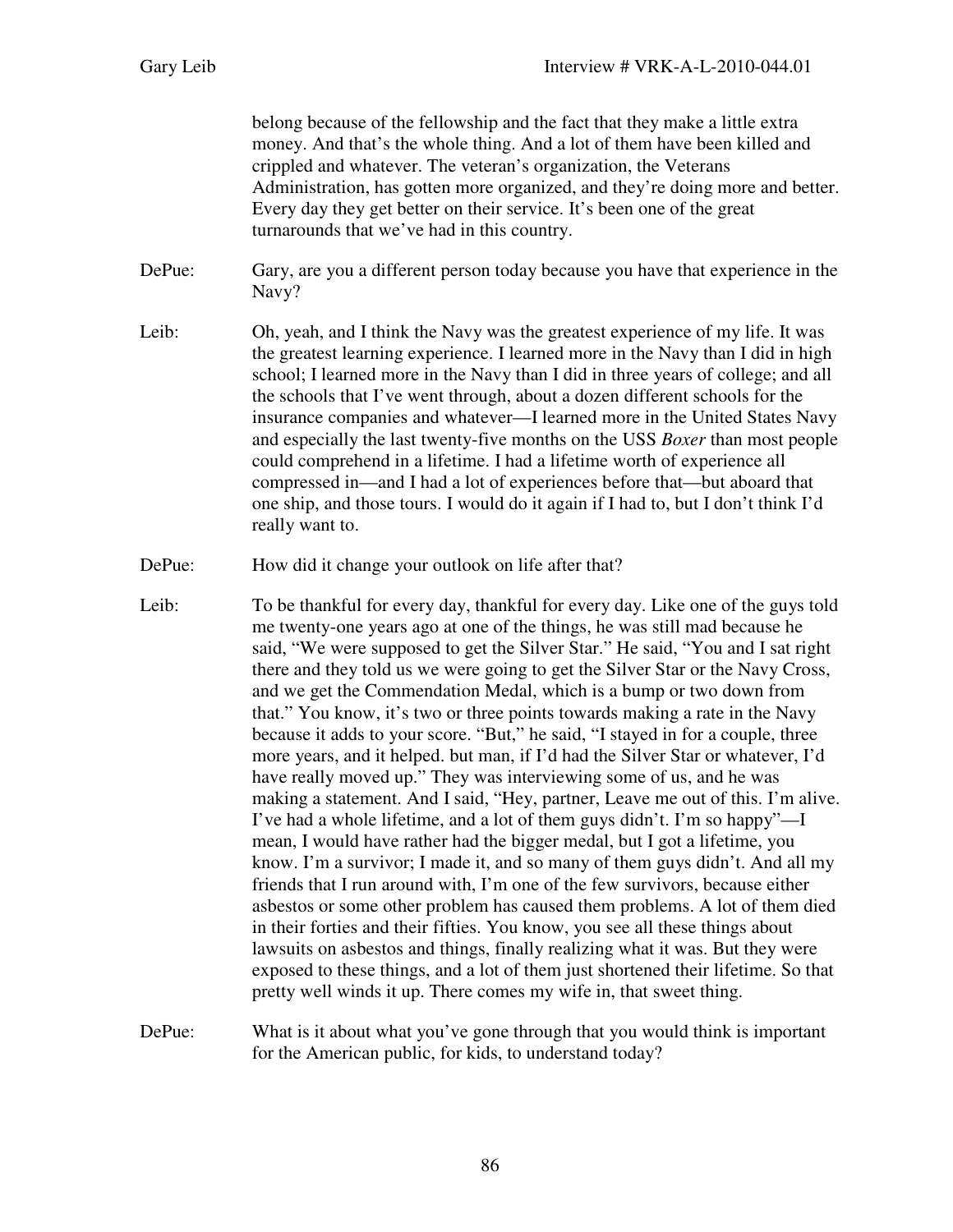| Leib:  | I think they all ought to have these programs just like they have down here at<br>the school every year. They invite us veterans down to wear our uniforms or<br>not and explain to the kids, because some of their minds with their different<br>things that they've got is so far away from it. Some of them should realize<br>what their fathers and their grandfathers and whatever did. But again, it goes<br>back to the point that most guys don't talk to their kids about these kinds of<br>things. You know, I mean, you kind of touch it off, and that's about it.                                                                           |
|--------|---------------------------------------------------------------------------------------------------------------------------------------------------------------------------------------------------------------------------------------------------------------------------------------------------------------------------------------------------------------------------------------------------------------------------------------------------------------------------------------------------------------------------------------------------------------------------------------------------------------------------------------------------------|
|        | It's five minutes after four, and you've got a long ways to ride.                                                                                                                                                                                                                                                                                                                                                                                                                                                                                                                                                                                       |
| DePue: | Well, I'll ask you one more question.                                                                                                                                                                                                                                                                                                                                                                                                                                                                                                                                                                                                                   |
| Leib:  | Okay.                                                                                                                                                                                                                                                                                                                                                                                                                                                                                                                                                                                                                                                   |
| DePue: | Any final comments, then?                                                                                                                                                                                                                                                                                                                                                                                                                                                                                                                                                                                                                               |
| Leib:  | No, I think we covered everything. I gave that little thing for my mom, and I<br>left a thing sitting over there, a little piece of paper that's the reason that got<br>me—that's one of the things that always sold me on the Navy, and the other<br>one-                                                                                                                                                                                                                                                                                                                                                                                              |
| DePue: | Is this one right here?                                                                                                                                                                                                                                                                                                                                                                                                                                                                                                                                                                                                                                 |
| Leib:  | Is this one here. This is my life's philosophy.                                                                                                                                                                                                                                                                                                                                                                                                                                                                                                                                                                                                         |
| DePue: | Can you read that in for us?                                                                                                                                                                                                                                                                                                                                                                                                                                                                                                                                                                                                                            |
| Leib:  | From the "Rhyme of the Ancient Mariner." You know, when you're in school<br>you think, Oh my gosh, that horrible long thing? But the part that really tells<br>the story is not just "Water, water everywhere but not a drop to drink." The<br>point is, when he was talking to the wedding guest, he said, "He prayeth well<br>who loveth well both man and bird and beast. He prayeth best who loveth best<br>all things, both great and small, for the dear God who loveth us, he made and<br>loveth all." That's my philosophy.                                                                                                                     |
| DePue: | Gary, this has been a wonderful experience. You've helped us see, to envision<br>what it's like to live on the ship, and not just the physical part of it, but the<br>emotional attachment that you have with your buddies on the ship and try to<br>understand it that way.                                                                                                                                                                                                                                                                                                                                                                            |
| Leib:  | I still talk to my friends, as many as I can, that live, and when they have an<br>illness or when I know that they're not going to make it and everything, I try<br>to do one thing. I thank them for being my friend and my shipmate. And I did<br>that to one of my buddies that was dying, and I thank every one of my friends<br>that if I think I'm not going to hear from them or see them again, I thank them<br>for being a shipmate and being a friend. I really, really, really mean it. I mean,<br>if it wasn't for all those great guys, and you know about their life, their<br>mother, their father, whatever, it's a great relationship. |